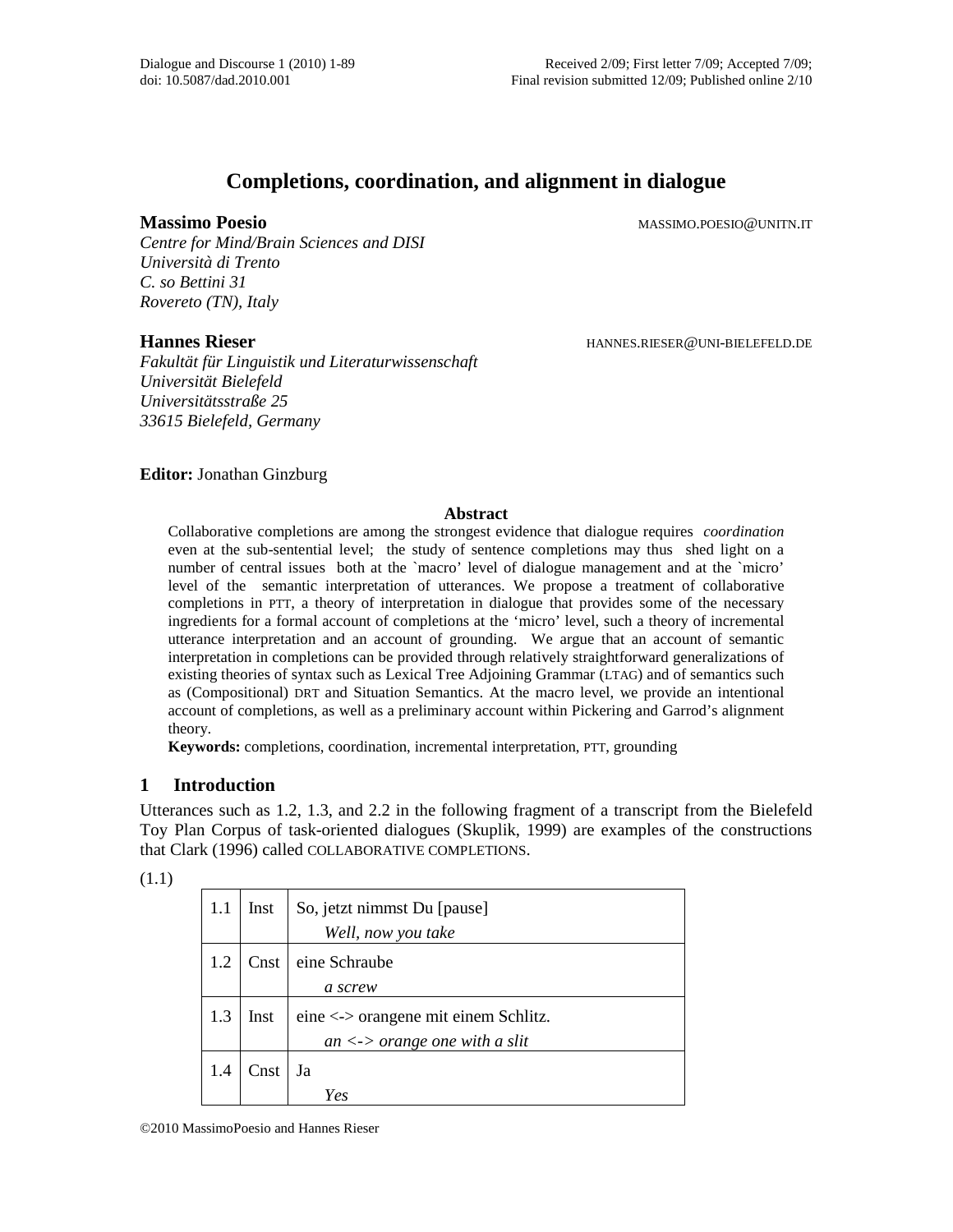| 2.1 | Inst | Und steckst sie dadurch, also                          |
|-----|------|--------------------------------------------------------|
|     |      | And you put it through there, let's see                |
|     | Cnst | von oben                                               |
|     |      | from the top                                           |
| 2.3 | Inst | von oben, daß also die drei festgeschraubt werden dann |
|     |      | from the top, so that the three bars get fixed then    |
| 2.4 | Cnst | Ja                                                     |
|     |      | Yes                                                    |

 That agents cooperate is a fundamental assumption in many theories of dialogue (see, e.g., the papers in Cohen *et al*, 1990, or (Clark, 1996)). That cooperation requires *coordination* is a central theme particularly in the work of Clark (e.g., 1996) and Garrod (e.g., (Garrod  $\&$ Anderson, 1987)). Collaborative completions such as those in the example dialogue are among the strongest evidence for the argument that dialogue requires coordination even at the subsentential level (Clark, 1996; Garrod and Anderson, 1987; Pickering and Garrod, 2004). More generally, studying collaborative completions may shed light on a number of central issues for models of the semantics and pragmatics of dialogues, both at the `macro' level of dialogue management and at the `micro' level of the semantic interpretation of utterances. At the macro level, this type of data may be used to compare competing claims about coordination—i.e., whether it is best explained with an intentional model like Clark's and the models discussed in Cohen *et al*'s book, or with a model based on simpler alignment mechanisms like Pickering and Garrod's. At the micro level, completions are clear evidence that intention recognition in dialogue proceeds incrementally, and may provide insights about semantic composition.

 In this paper we propose a treatment of collaborative completions in PTT (Poesio and Traum, 1997, 1998; Poesio and Muskens, 1997; Matheson, Poesio and Traum, 2000) a theory of interpretation in dialogue incorporating ideas from (Compositional) DRT (Kamp and Reyle, 1993; Muskens, 1996), Situation Semantics (Barwise and Perry, 1983), and Lexical Tree Adjoining Grammar (LTAG) (Abeillé and Rambow, 2000; Joshi 2004). Our main ambition is to demonstrate that it is possible to provide an analysis of completions covering a great many of the syntactic, semantic, and pragmatic properties of these constructions, but relying for the most part on already established and independently motivated formal devices incorporated in PTT, supplemented by either a theory of intentions such as Tuomela's (2000) or an alignment-based account such as Pickering and Garrod's (2004). We also argue that PTT provides certain ingredients that are essential for a formal account of completions yet are missing from existing accounts, such as (Purver *et al*, 2006) –e.g, an explicit account of grounding (Clark and Schaefer, 1989; Traum, 1994), required to understand the interaction of completions with grounding. Finally, we explore in some detail the debate between 'intention-based' and `alignment-based' models of dialogue, providing both a more traditional 'intentional' account and an alignment-based treatment of the phenomenon.

 The structure of the paper is as follows. In Section 2 we briefly summarize Clark's theory of coordination in dialogue and our main empirical evidence on completions, data from the Bielefeld Toy Plane Corpus. In Section 3 we introduce PTT; readers already familiar with the theory may skip this Section, or perhaps consult only those parts they need to understand Section 5. (Additional formal details are provided in the Appendix.) . In Section 4 we present an intentional account of completions. The first part of this Section is background, introducing recent ideas about intentions and shared plans that are required to explain completions; whereas the second part provides an explanation of the example based on these ideas. Section 5 is the main Section of the paper; in it, we use the notions introduced in the previous two Sections to provide an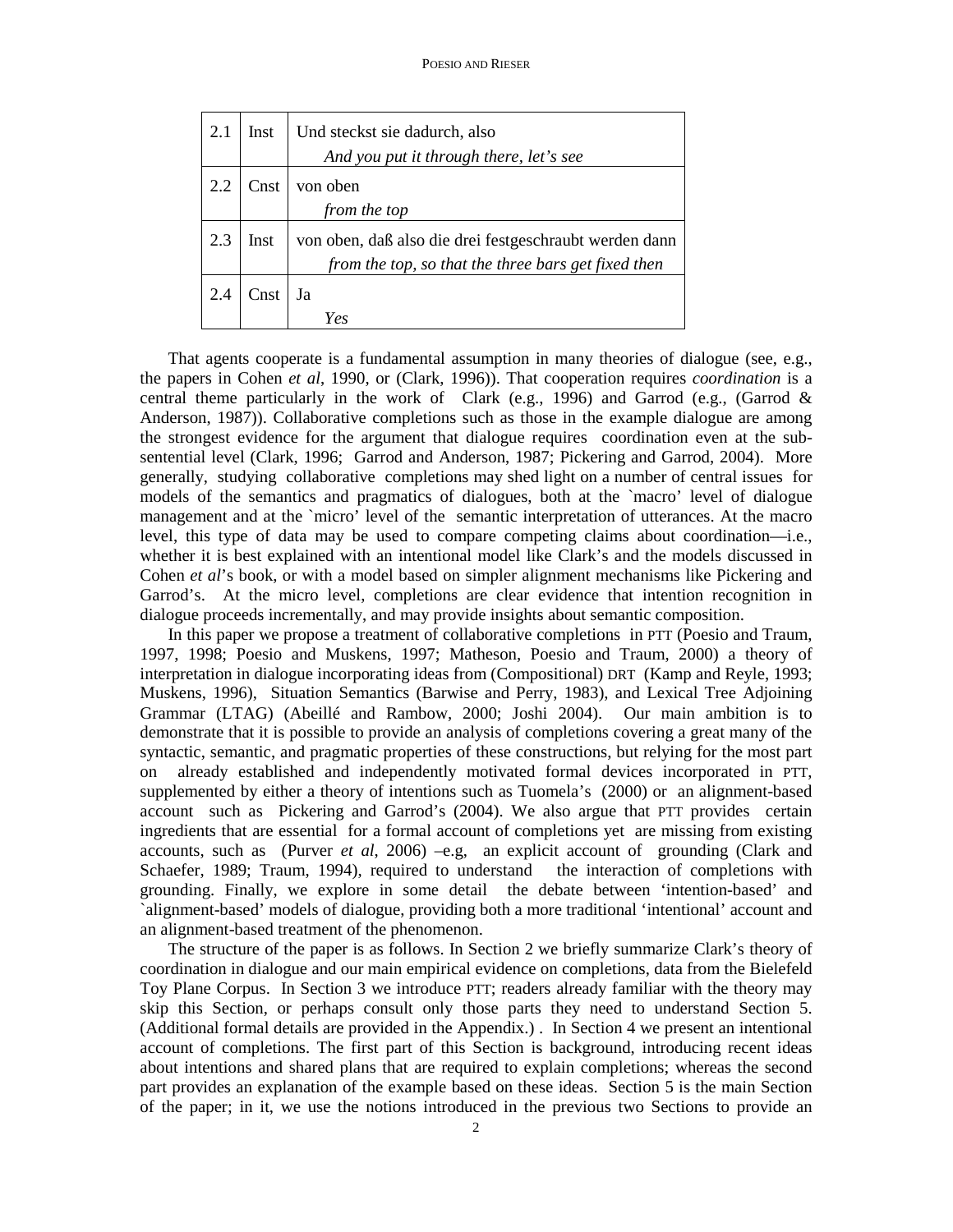intentional account of completions in PTT taking into account the incremental nature of the phenomenon and its interaction with grounding. . In Section 6, we provide a preliminary treatment of continuations in terms of the Pickering and Garrod alignment model. Finally, in Section 7 we discuss alternative theories of dialogue including KoS (Ginzburg, 2009), SDRT (Asher and Lascarides, 2003) and Dynamic Syntax (Kempson *et al*, 2001; Cann *et al*, 2005) and compare our analysis with that proposed by Purver *et al*.

#### **2 Coordination, Grounding, and Completions**

#### **2.1 Coordination and Grounding in Dialogue**

The theory of interpretation in dialogue developed in this paper relies heavily on the views on dialogue developed by Herbert Clark and colleagues, and summarized, e.g., in (Clark, 1992; 1996). Clark points out that the traditional view of speech acts as developed primarily by Searle (e.g., 1969) and exposed in (Levinson 1983) ignores the role of listeners. He views conversation as a form of **joint activity** like playing football or playing in a string quartet (Clark 1996, ch. 3), in which participants engage in **joint projects** at all communicative levels, from uttering sounds to performing illocutionary acts. He argues that speech acts are really joint projects between the speaker and the listener (Clark 1996, ch. 5).

In order for these joint communicative activities to be successful, agents need to **coordinate** both on matters of timing (e.g., to avoid speech overlap) and on matters of content, developing together what Clark calls **joint construal** (joint interpretation) of these actions, that need not be the interpretation the speaker originally intended. This coordination is only made possible by the **common ground** (Stalnaker, 1978) between the participants; yet Clark points out that the establishment of a common ground is not automatic ("the common ground isn't just there, ready to be exploited" – Clark 1996, p. 116). Common ground has to be established with each agent with whom we interact; this is particularly the case for that part of the common ground that has to do with the present conversation. The participants to a joint action need to establish the mutual belief that they have succeeded well enough for current purposes (*Principle of joint closure*, Clark 1996, p. 226).

This establishment does not occur by default, but through a process called **grounding** in which **positive evidence** of understanding at different levels is required (Clark and Wilkes-Gibbs, 1986; Clark and Schaefer, 1989; Clark and Brennan, 1991). Such evidence may consist of signals of understanding like nods or "uh huh", of presuppositions of understanding like taking up the relevant part of the joint project—e.g, answering the question just asked—etc. This process is structured around **contributions** to discourse—signals successfully understood. Contributions are organized into a **presentation** phase, in which conversant A presents the signal to B, and an **acceptance** phase, in which B gives evidence that she believes she understands what A meant (Clark & Schaefer, 1987, 1989). Presentations and acceptances organize dialogues according to a `collateral' structure which is separate and independent from the types of structure traditionally studied in computational linguistics (Grosz and Sidner, 1986; Asher and Lascarides, 2003), which are focused on what Clark calls the 'official business' of the conversation; yet they are still (metacommunicative) acts (Allwood *et al*, 1993; Bunt, 1995;Clark 1996). Traum (1994) developed this view by providing a systematic theory of the grounding process articulated around **grounding acts,** which is the basis of the account of grounding adopted in this paper. Traum's account also provides a solution to the problem of infinite regress incurred by the Clark and Schaefer formulation of grounding: if every presentation needs an acceptance, how can dialogues ever end? We will discuss Traum's solution in Section 3.

#### **2.2 Coordination on Utterances and Completions**

The typical conversational utterance is not a flawless delivery by the speaker of a complete sentence. Speakers generally do not plan utterances in their entirety, and as a result often realize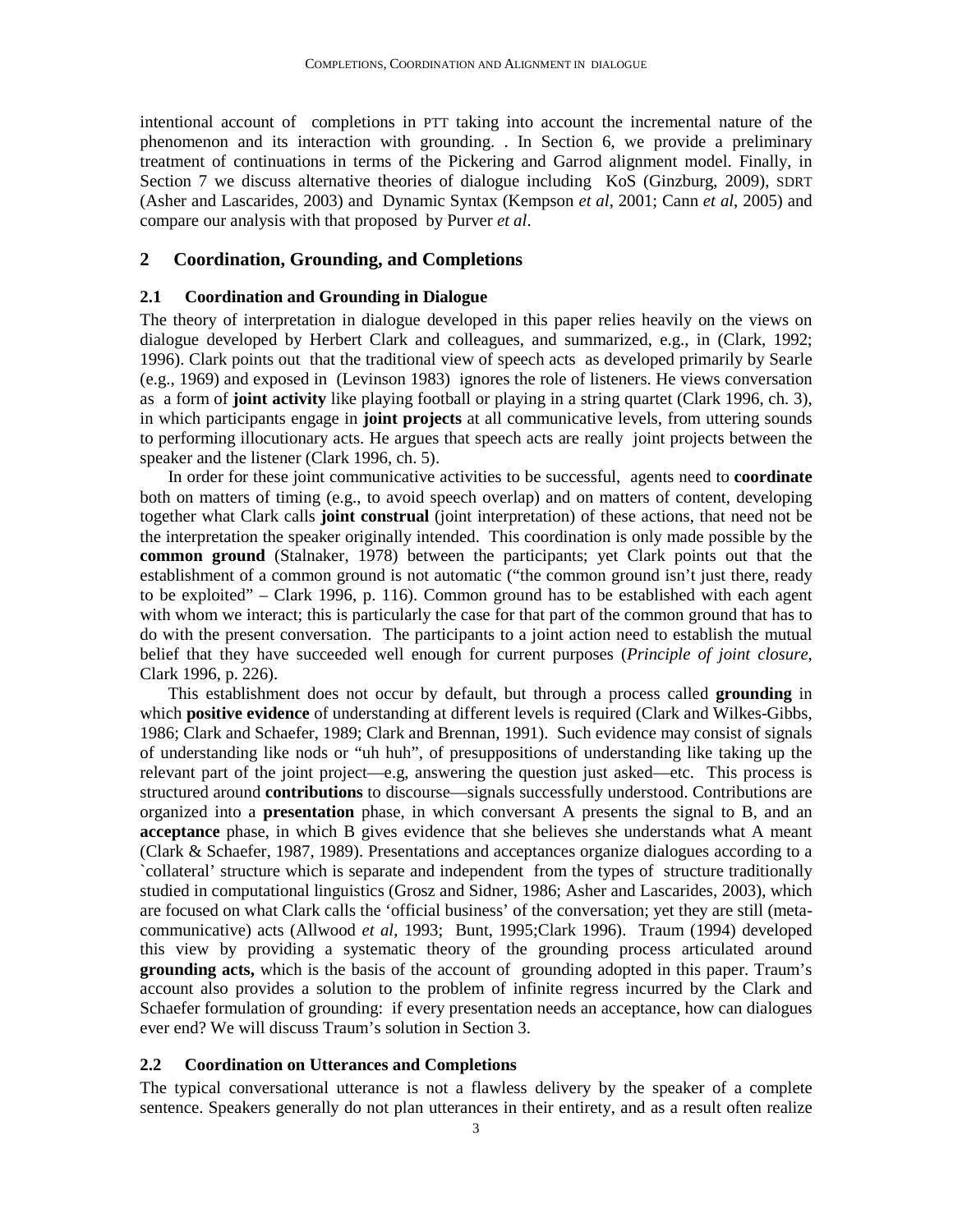mid-way that their delivery is being less than ideal (Schegloff *et al*, 1977; Clark, 1992, 1996; Alwood *et al*, 1993; Traum, 1994; Ginzburg, 2009, *inter alia*). In addition, speakers need to coordinate with listeners and ensure that the signal is understood. As a result, the typical utterance has a non-linear structure with interruptions, and restarts, and with collateral utterances whose objective is to ensure grounding.

When a speaker cannot produce a faultless delivery, a disruption may ensue in the form of a **repair**. Such disruptions have a fixed structure that includes a **suspension point**, often indicated by a pause, a word cut-off, or a lengthened syllable; a **hiatus** during the period in which the speaker plans how to resume, often occupied with fillers or editing sequences; and a **resumption** performing an operation that Clark calls **replacement** , which may involve simply continuing what came before the suspension point, repeating it, substituting it, deleting it, or adding new material to it (Clark 1996, p. 264).

The listener, as well, may interrupt the performance of an utterance, either by initiating a repair when a problem is perceived (see Clark's 'Principle of Repair', Clark 1996, p. 284) or by initiating a **collaborative completion** (Lerner, 1987; Wilkes-Gibbs, 1986) providing their own completion of the utterance, as in (2.1) (from (Lerner, 1987), reported in (Clark 1996, p. 238)) or a **truncation** –interrupting the speakers because they think they already understand the rest of the utterance (Conversely, a speaker may decide to **fade out** an utterance when she perceives that the rest isn't needed.)

(2.1) Marty: now most machines don't record that slow. So I'd wanna-when I make a tape, Josh: **be able to speed it up**

Marty: Yeah

Completions are the focus of this paper. As we will see in Section 4, completions may be performed for a variety of reasons, including signaling understanding, or the desire to be cooperative.

#### **2.3 Completions in the Bielefeld Toy Plane Corpus**

#### **2.3.1 The Bielefeld Toy Plane Corpus**

The Bielefeld Toy Plane Corpus (BTPC) is a collection of 22 filmed, speech recorded and transcribed construction dialogues between two agents, the Instructor and the Constructor, whose task is to interactively construct a "Baufix" toy airplane (see Figure 2.1). The instructor (Inst) explains to the constructor (Cnst) how to assemble the airplane. The airplane that Cnst is meant to produce in the conversation in question is shown in Figure 2.1 (a), whereas the state of the assembly at the beginning of  $(1.1)$  is shown in Figure 2.1 (b).



(a) The Baufix model Constructor has to assemble in the dialogue under examination.



(b) Constructor's state of assembly at the beginning of (1.1)

**Figure 2.1**. The Baufix plane to be produced by Constructor and its state at the beginning of (1.1).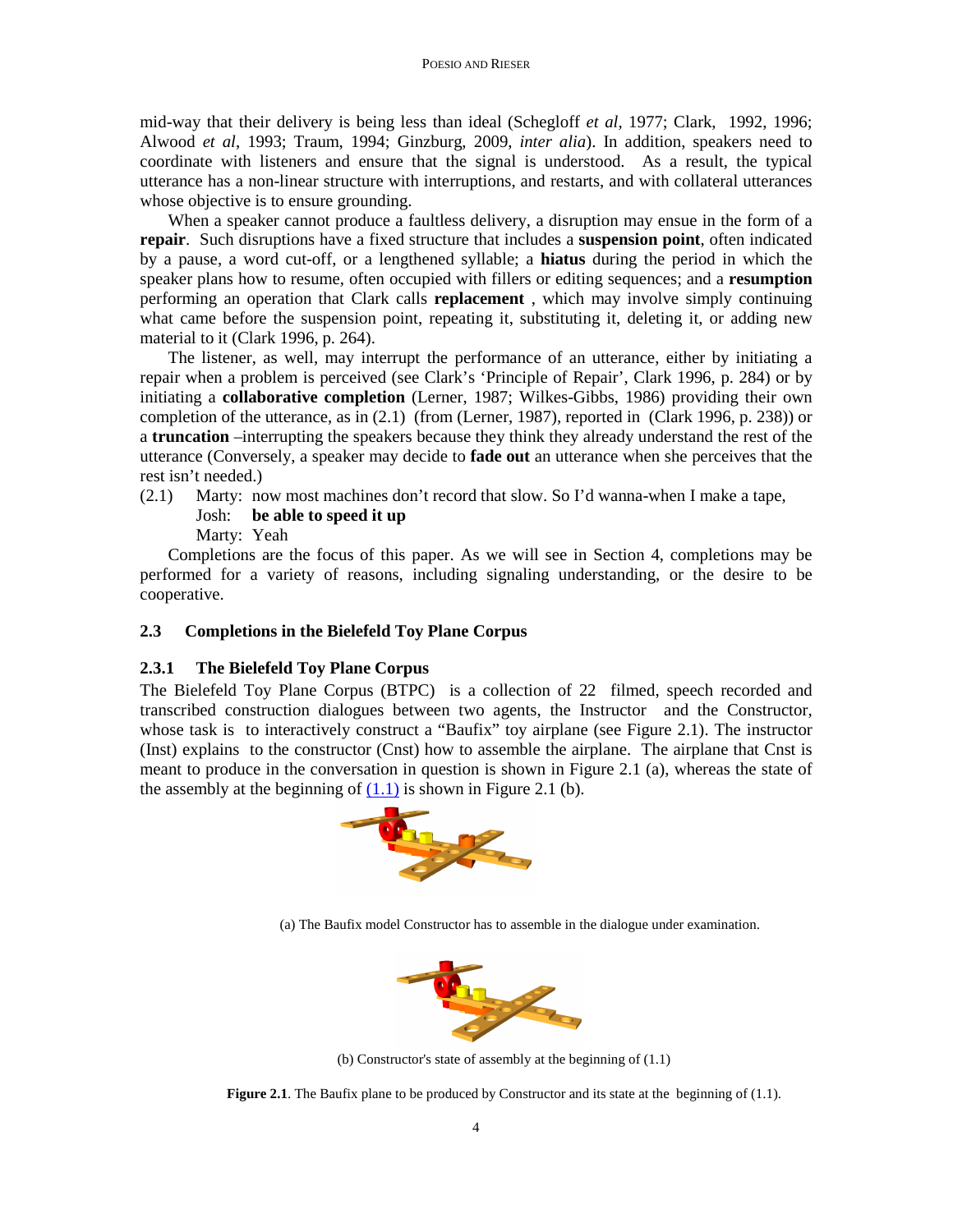Instructor and Constructor sit at separate tables, have the same collection of "Baufix" components (and know this), and can communicate freely. The dialogues were recorded in different conditions so as to set up different contexts for the production and understanding of referring expressions. One dimension of variation concerned visibility: total screen, face to face, half-screen allowing eye contact. Different conditions concerning the instructions to be followed by the instructor were also tested. (In some cases the Instructor had to direct the Constructor on the basis of a building plan, in others using an already completed model.)

The corpus consists of 3675 contributions, counting everything except non-verbal events like groans or laughter.

#### **2.3.2 Collaborative completions in the BTPC: Some statistics**

Skuplik (1999) carried out a corpus study of collaborative completions in the BTPC. She classified a contribution as as a collaborative completion (or, to use her term, SENTENCE COOPERATION) if at least two dialogue participants participate in its production. Following Wilkes-Gibbs's dissertation (1986), Skuplik distinguished between two types of sentence cooperations: COMPLETIONs proper, when a sub-sentential structure is filled up by obligatory constituents; and CONTINUATIONs, when material gets added to an already existing sentence. (We will keep using the better-known term completion to cover both completions and continuations, except in this Section.) Skuplik identified 126 sentence cooperations (54 completions (43%) and 72 continuations (57%)) and classified them along the dimensions (1) producer, (2) type of phrase, (3) grammatical function, (4) syntactic category of completing utterance, (5) resulting syntactic construction, (6) gapping construction, (7) acceptance or denial with respect to part added by other agent, (8) wording of acceptance or denial, (9) indications for change of speaker. The statistics Skuplik obtained for the dimensions we are primarily interested in (1, 2, 4, 7, and 9) were as follows. (The figures below are for completions and continuations together, except where noted.)

- (1) **Producer**: In 79% of the cases it was Cnst who produced the completing or the continuing part; Inst provided the expansions in only 21% of the cases.
- (2) **Type of phrase**: 61% of sentence cooperations are complete phrases (German "Satzglieder");
- (4) **Syntactic category of completing utterance**: Prepositional phrases (37%) are the most common form of completing utterance; they are followed by noun phrases (24%), adverbial phrases (7%), nouns (6%) and fragments with finite verbs (5%).
- (7) **Acceptance or denial of added part by other agent**: 84% of the completing or continuing utterances were accepted by the other participant. 41% of the completing or continuing parts were not explicitly accepted or denied. Explicit acceptance is indicated by e.g. *ja*/*yes* (28%) and other affirmative particles. In addition, acceptance can be indicated by various forms of resumption or by paraphrase.
- (9) **Structural clues for change of speaker**: Only in 31% of the sentence cooperations the change of speaker is indicated by prosodic or other means such as various forms of hesitation; in the remaing case no clue is apparent.

#### **2.3.3 Collaborative completions in the BTPC: Some statistics**

The statistical evidence collected by Skuplik suggests that  $(1.1)$  is a typical illustration of collaborative completions in the Bielefeld Toy Plane Corpus. 79% of completions are performed by Cnst. Cnst's completion in this example, *eine Schraube*, is an obligatory NP (as in 30% of the cases), yielding a single complete construction (i.e.,*.* German "Satzglied", as in 46% of the cases), making up a sentence if merged with Inst's production (as happens in 50% of the cases). In 31% of sentence cooperations a request for a turn release is signalled by prosodic means such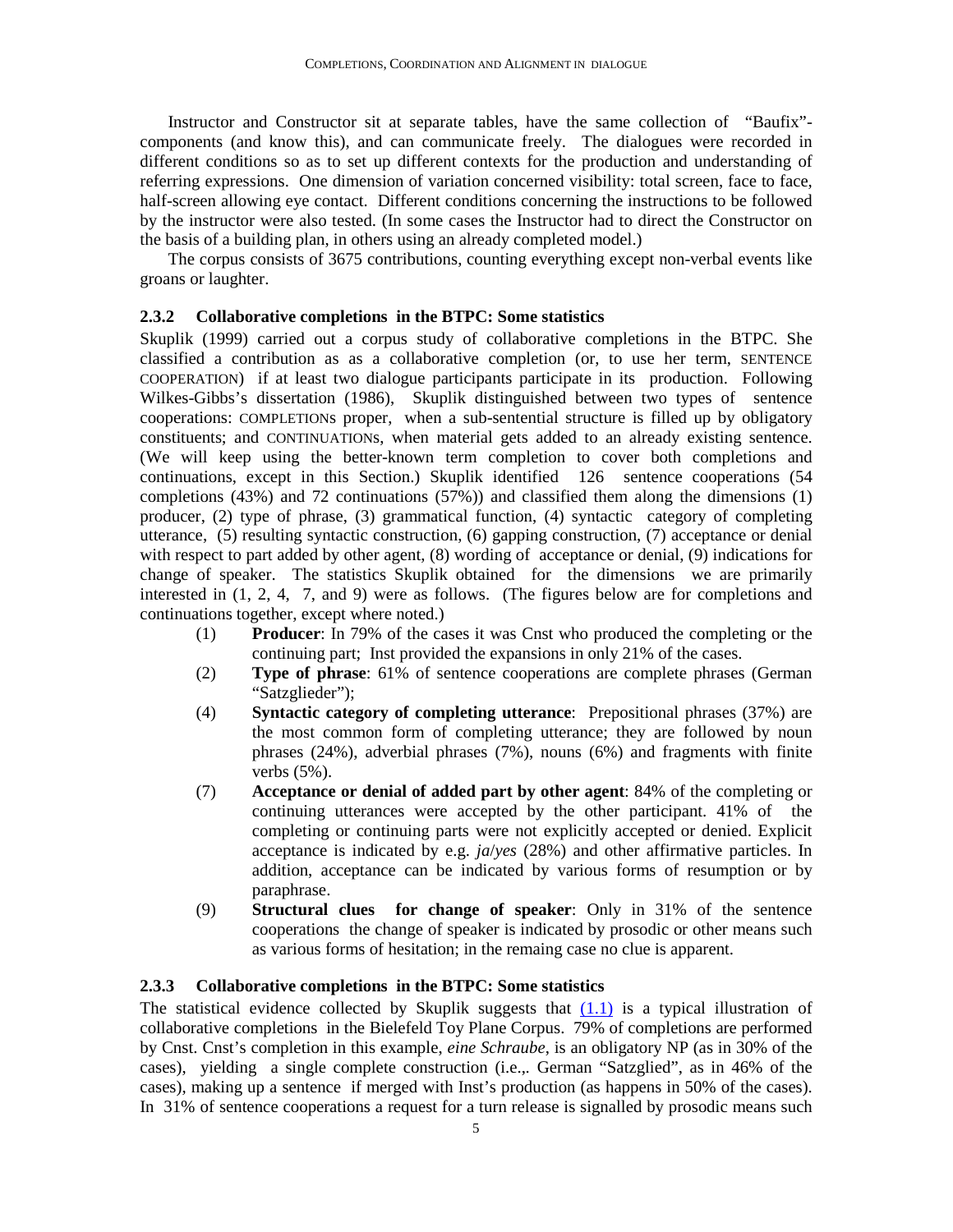as lengthening of German *Du* and level tone (37% for completions in the strict sense). Here the evidence is not conclusive that the completing part is not accepted by Inst (9%), who extends it with *an*  $\langle \cdot \rangle$  *orange one with a slit* (9%). Inst's contribution is in turn accepted by Cnst.

In the second joint construction, 2.1-2.4, we find a use of (German) *also* in 2.1, which might indicate that a change of the speaker role will be accepted by current speaker. German *also* frequently indicates a planning pause. However, this time we have a continuation by Cnst, forming a single complete sentence unit of category AdvP, adding finally up to a sentence without extraposition. Inst acknowledges by resuming the phrase and extending it with a subordinate clause. In 1.2 Inst's extension acts as a repair, in 2.2 it provides the description of a causal consequence in the domain.

#### **3 Incremental Meaning Composition in Dialogue: The PTT Approach**

An essential prerequisite of any account of completions is a theory of semantic interpretation in dialogue explaining how the meaning of fragmentary utterances performed by different speakers is incrementally combined to derive more complex interpretations. Our own account is based on such a theory, PTT (Poesio, 1994; Poesio and Traum, 1997; Poesio and Muskens, 1997; Poesio and Traum, 1998; Matheson, Poesio, and Traum, 2000) , a theory of dialogue semantics and dialogue interpretation that originated from work on the TRAINS-93 system (Allen *et al*, 1995). PTT was developed to explain how utterances are incrementally interpreted in dialogue, crucially considering both their semantic impact (e.g., how the occurrence of the pronoun "Sie" in utterance 2.1 of our example dialogue is interpreted) and their impact on other aspects of dialogue interaction traditionally considered as outside the scope of semantic theory (e.g., the role of the two "Ja"s in 1.4 and 2.4), building on the work of Clark (1992, 1996) and on ideas from Situation Semantics (Barwise and Perry, 1983; Cooper and Poesio, 1994; Cooper, 1996, Ginzburg, 2009) .

The first distinctive feature of PTT is the assumption—derived from ideas developed in Situation Semantics but also central to Clark's work, as seen in Section 2—that the common ground doesn't simply record the propositions asserted or the questions raised, but the whole variety of facts about the *discourse situation* shared between conversational participants (Barwise and Perry, 1983; see also Ginzburg, 2009; Ginzburg, To Appear). Among these facts is the occurrence of certain *utterances* of sub-sentential constituents in a certain order. Furthermore, the theory assumes that the occurrence of these so-called *micro-conversational events* also leads to immediate updates of the participants' *information states* (Larsson and Traum, 2000; Stone, 2004) which in turn leads to the initiation of semantic and pragmatic interpretation processes.

Other facts recorded in the common ground include what Clark called 'meta-communicative' acts: dialogue acts which have to do with coordination issues such as turn-taking and the process by which the common ground is established, or *grounding* (Clark and Schaefer, 1989; Brennan, 2005; Traum, 1994). A second feature of PTT that is key for the purposes of this paper is that it provides an explicit account of such meta-communicative acts, and in particular of grounding, building on (Traum, 1994). It is assumed in PTT that new utterances result in the introduction of new *Discourse Units*—the formal correspondent of Clark and Schaefer's (1989) contributions- which only become part of the common ground as a result of explicit or implicit **Acknowledgments**, and may be cooperatively repaired or revised (as in utterances 1.3 and 2.3 of the example dialogue).

These ideas are formalized using tools derived from Discourse Representation Theory (DRT) (Kamp and Reyle, 1993) – specifically, from Muskens' Compositional DRT (Muskens, 1996), with additional axioms for specifying the anaphoric behavior of dialogue acts and a simple formalization of events based on (Muskens, 1995). (A brief discussion of Compositional DRT can be found in Appendix B.1.) This means that PTT shares many features with SDRT (Asher, 1993; Asher and Lascarides, 2003); but as we will see, there are crucial differences between the two theories with respect to issues central to this paper such as incrementality and grounding.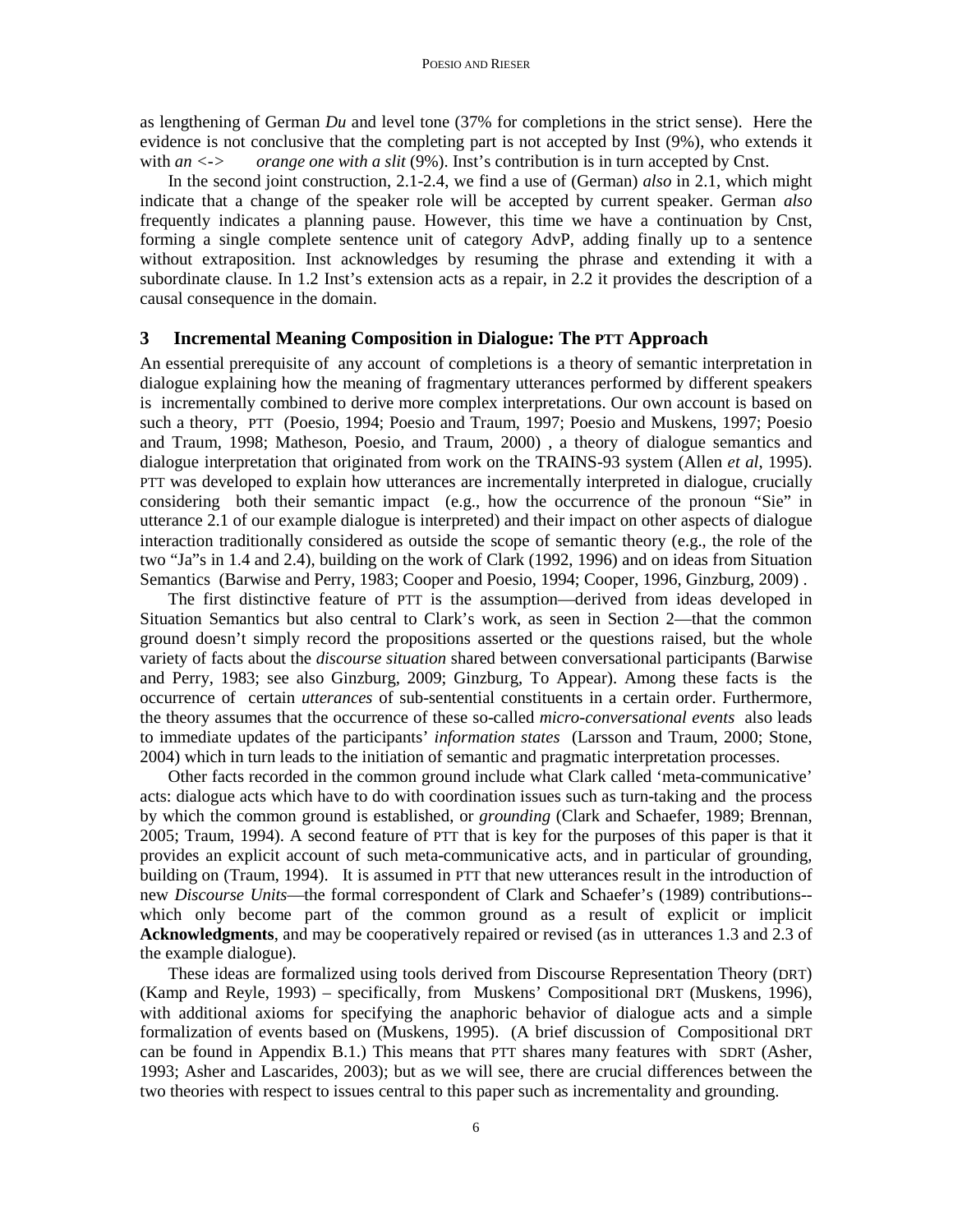#### **3.1 Conversational Events and Discourse Situations**

The idea that the shared `conversational score' in a conversation consists only of information about the propositional content of assertions, on which much modern work on the semantics of discourse rests, is clearly an idealization (Stalnaker, 1978; Barwise and Perry, 1983; Clark, 1992, 1996; Allwood *et al*, 1993; Traum, 1994; Ginzburg, 2009, To Appear). The participants in a conversation also share a great deal of information that they need to coordinate: e.g., whose turn it is to speak, how what is being said fits in within the structure of the rest of the conversation, and whether what has been said has been properly understood (Clark, 1996).

As a result, an ordinary conversation does not consist only of actions performed to assert or query a proposition, but also of actions whose function is to acquire, keep, or release a turn, to signal how the current utterance relates to what has been said before, or to acknowledge what has just been uttered. Bunt (1995) proposed for these utterances the term DIALOGUE CONTROL ACTS. (See also Clark and Schaefer, 1989; Poesio and Traum, 1997; Ginzburg, 1997, 2009). The execution of these actions may involve both linguistic and non-linguistic tools. The linguistic tools include CUE PHRASES such as *so* or (one sense of) *okay*; KEEP-TURN SIGNALS such as filled pauses ( *umm*) or *in a minute* in the following fragment reported by Coulthard (1977):

- A They have at their disposal enormous assets // and their policy
- B //look can I just come in on that// last year
- A //YES IN A MINUTE IF YOU MAY AND WHEN I'M FINISHED // then you'll know
- B // yes I'M SO SORRY

and GROUNDING SIGNALS such as *okay* again, *right* or *uhuh*. Non-verbal means include gaze, gestures such as nods or other head movements, and pointing.

The context update potential of non-assertoric speech acts and of dialogue control acts is easy to formalize in terms of a speech act-based theory (Bunt, 1995; Traum and Hinkelman, 1992; Traum, 1994), particularly one in which speech acts are viewed as components of a joint project (Clark, 1996). Poesio and Traum (1997) proposed that the conversational score consists of a record of all actions performed during the conversation, i.e., what in Situation Semantics is called the DISCOURSE SITUATION (Barwise and Perry, 1983; Cooper, 1992; Ginzburg and Sag, 2000; Ginzburg, 2009, To Appear). Furthermore, Poesio and Traum argued that this view of the conversational score could be formalized using the tools already introduced in DRT (Kamp and Reyle, 1993; Muskens, 1996), because speech acts- CONVERSATIONAL EVENTS, in PTT terms- are in many respects just like any other events, and because conversational events and their propositional contents can serve as the antecedents of anaphoric expressions. So, whereas the ordinary DRT construction algorithm would assign to the text in (3.1.1) an interpretation along the lines of  $(3.1.2)$  – i.e., a single DRS containing the merged propositional content of both assertions (using the syntax from Muskens (1996) and his equality operator **is** for equality in DRSs) Poesio and Traum hypothesized that the common ground resulting from (3.1.1) would be as in  $(3.1.3)$ .<sup>1</sup>

 $(3.1.1)$  a. A: There is an engine at Avon.

b. B: *It* is hooked to a boxcar.

 $(3.1.2)$  [x,w,y,z,s,s<sup>2</sup>] **engine**(x),  $\text{Avon}(w)$ , s:  $\text{at}(x, w)$ ,  $\text{boxcar}(y)$ , s':**hooked-to**(z,y), z **is** x]

(3.1.3) [ce1,ce2|

 $\overline{a}$ 

<sup>&</sup>lt;sup>1</sup> In this paper, discourse referents will be named according to the following conventions. We will use terms with the prefix *ce* (ce1, ce2, etc) for conversational events; terms with the prefix *u* for utterances; terms denoting other events will be indicated by the prefix *e*. We will indicate terms denoting states by the prefix *s*; all other terms will have prefixes *x*, *w*, *y*, and *z*.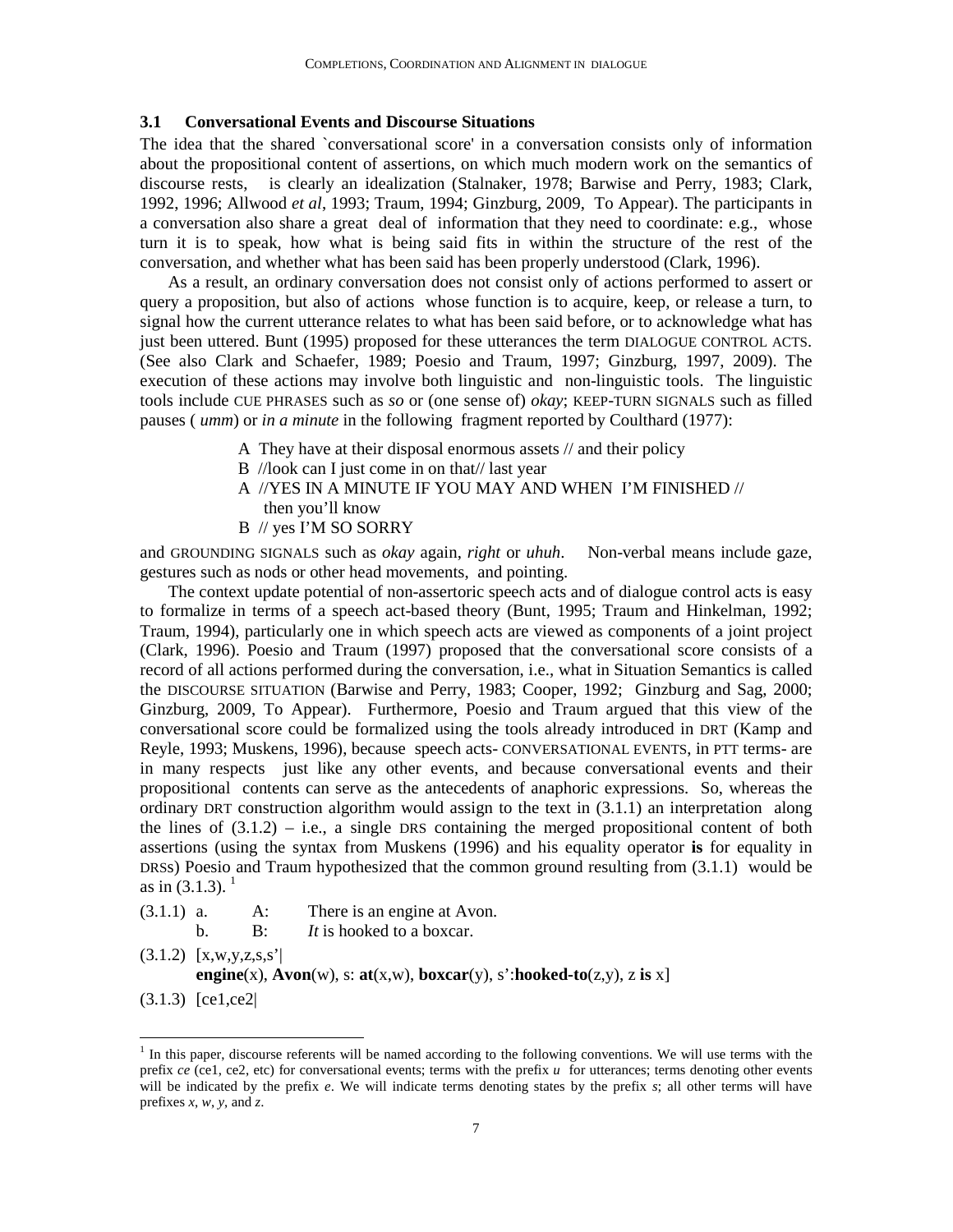ce1: **assert**(A,B,[x,w,s| **engine**(x), **Avon**(w), s: **at**(x,w)])

ce2:  $\text{assert}(B,A,[y,z,s'] \text{ boxcar}(y), s': \text{hook}(z,y), z \text{ is } x])$ 

(3.1.3) records the occurrence of two conversational events, *ce1* and *ce2*, both of type **assert** (Poesio and Traum, 1998; Matheson, Poesio, and Traum, 2000) whose propositional contents are separate DRSs specifying the interpretation of the two utterances in (3.1.1). The discourse entities *ce1* and *ce2* can serve as antecedents both of implicit and explicit anaphoric references.

Implicit anaphoric references include `backward' acts like **accepts**, as we will see shortly; certain types of clarification requests (Ginzburg, 2009, To Appear), and grounding acts, as we will see later in the section. One example of explicit anaphoric reference is the following example, where the *that* uttered by B in 2 appears to be referring to the action of insulting, as opposed to the propositional content of A's utterance (as in  $2'$ ) or to the locutionary act (as in  $2'$ <sup>'</sup>).

- 1. A: You're an idiot.
- 2. B: *That* was uncalled for.
- 2' B: *That's* not true.<br>
2'' B: I didn't hear the
- B: I didn't hear *that*.

As in (Kamp and Reyle, 1993; Muskens, 1995), a Davidsonian treatment of events is assumed, in which each event- or state-describing predicate **p** such as **hooked-to** or **assert** has an additional argument for the event (or state). (We follow Kamp and Reyle's (1993) notation and write  $e: p(x,y)$  rather than  $p(x,y,e)$  for these predicates.)

One immediate advantage of this view is that it can be used to explain the updates to the common ground resulting from conversational events other than assertions, as well as to the all too common situation in which an utterance performs more than one type of conversational event (Traum and Hinkelman, 1992). Even if we ignore the fact that interrogatives and imperatives have non-propositional contents (Poesio and Traum, 1997; Ginzburg and Sag, 2000, Portner 2007)—in this paper, we will for simplicity assume that all contents of conversational events are propositional, as done, e.g., in SDRT (Asher and Lascarides, 2003)—clearly such contents cannot be viewed as providing restrictions on the same set of assignments / worlds as assertions. In (3.1.3'), for example, neither the content of the **open-option** conversational event generated by the first utterance in (3.1.1') nor the content of the **info-request** resulting from (3.1.1'b) express statements about the current state of the world, and should not therefore be evaluated at that index, as they would be using standard DRT semantics if the dialogue were to be assigned the interpretation in (3.1.2'). Notice that (3.1.1'b) may be viewed as achieving at least two purposes: accepting the option proposed with ce1, and performing an **info-request**. Notice also that **accept** is implicitly anaphoric to a previous conversational event (*ce1*), as is generally the case with **backward-looking** acts --one argument for assuming that conversational events introduce discourse markers just like normal events do.

- $(3.1.1')$  a. A: We should send an engine to Avon.
	- b. B: Shall we use engine E3?
- $(3.1.2')$  [x,w,e, y,e']  $\mathbf{engine}(x)$ ,  $\mathbf{Avon}(w)$ ,  $e: \mathbf{send}(\{A,B\}, x, w)$

**engine**(y),  $\mathbf{E3}(y)$ ,  $e' : \mathbf{use}(\{A, B\}, y)$ 

(3.1.3') [ce1,ce2,ce3|

ce1: **open-option**(A,B,[x,w,e| **engine**(x), **Avon**(w), e: **send**({A,B},x,w)]) ce2: **accept**(B,ce1) ce3: **info-request**(B,A,[y,e'| **engine**(y), **E3**(y), e':**use**({A,B},y)])]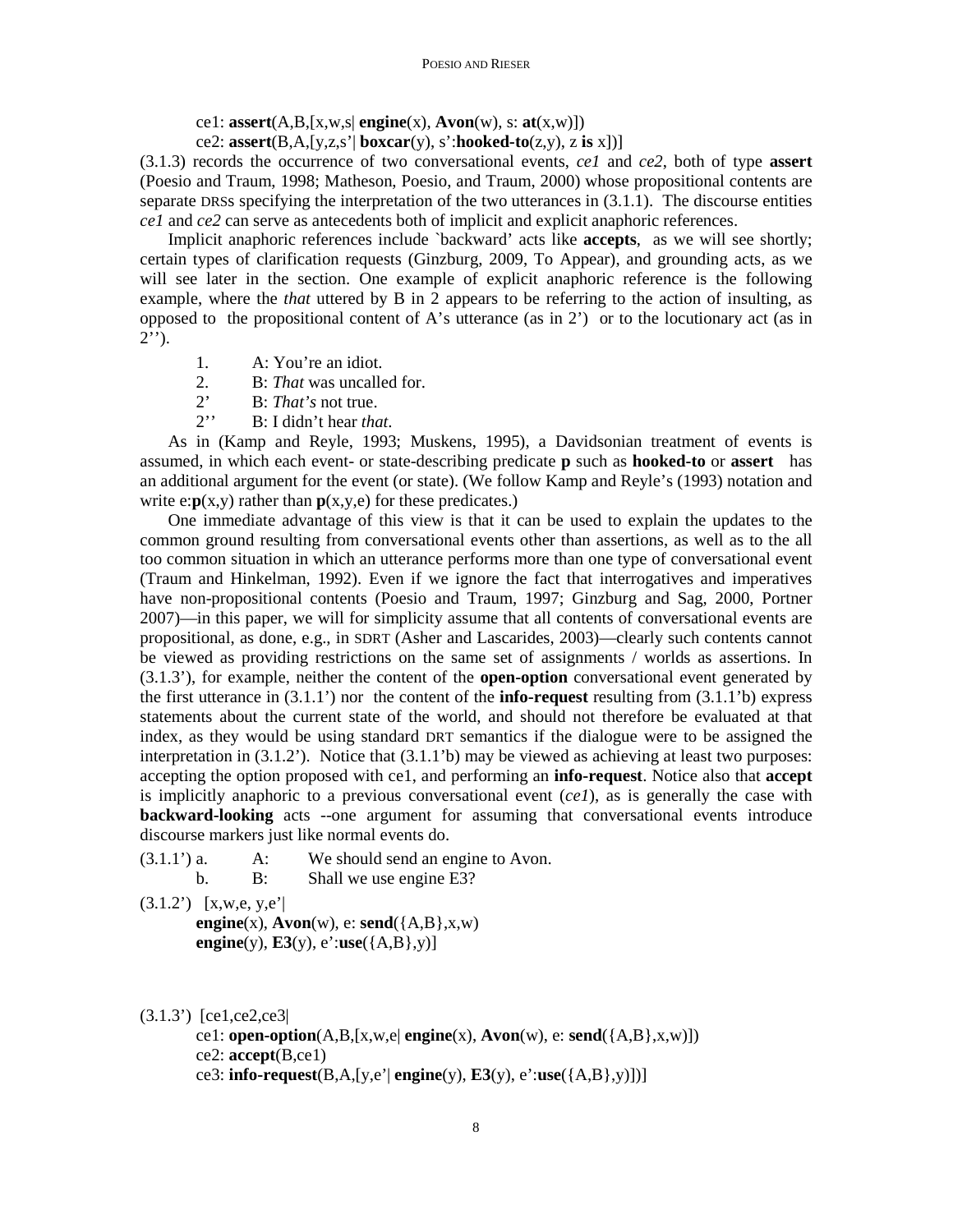**Assert, open-option** and **info-request** in the example above are all examples of CORE SPEECH ACTs (Traum and Hinkelman, 1992; Poesio and Traum, 1997, 1998) – conversational events that express the primary, domain-oriented intention the participant intends to convey. The repertoire of core speech acts assumed in PTT has been changing over the years; the later versions of the theory have been based on the DAMSL repertoire of dialogue acts (Allen and Core, 1997), and core speech acts for which formalizations are provided in PTT include, in addition to **assert** and **open-option**, the forward-looking acts **statement**, **influencing-addressee-future-act**, **directive**, **committing-speaker-future-action**, **commit**, and **offer** , and the backward-looking acts **agreement**, **accept**, **answer**, and **reject** (Matheson, Poesio and Traum, 2000). In addition to core speech acts, utterances may also be used to perform dialogue control acts and grounding acts; we will see examples of these below.  $2^{\circ}$ 

In subsequent work (e.g., (Poesio and Muskens, 1997)), a revised view of the interpretation of speech acts was introduced in PTT, in which the contents of conversational events are associated with propositional discourse referents (discourse referents whose values are DRSs) as proposed, e.g., in SDRT (Asher, 1993; Asher and Lascarides, 2003) and by Geurts (1995). According to this view, the discourse situation resulting from the two utterances in (3.1.1) being interpreted as performing assertions (and nothing else) would be as in (3.1.4), where the propositional contents of *ce1* and *ce2* also become available for subsequent anaphoric reference.

(3.1.4) [ce1,ce2,K1,K2|

<u>.</u>

K1 is  $[x, w, s]$  **engine** $(x)$ , **Avon** $(w)$ ,  $s:$  **at** $(x, w)$ ], K2 **is**  $[y, u, s']$  **boxcar** $(y)$ , s': **hooked-to** $(u, y)$ , u **is** x], ce1: **assert**(A,B,K1), ce2: **assert**(B,A,K2)]

This type of representation requires complicating the semantics in order to ensure wellfoundedness, but at least in principle, there are a number of ways of doing this (Asher, 1993; Geurts, 1995; Poesio and Muskens, 1997); and this representation has the advantage of providing antecedents for references to contents of conversational events—whether explicit as in, e.g., the case in which B follows *ce1* with a denial like *That's not true*, which in PTT would be interpreted as a reference to proposition K1; or implicit, as in the case of grounding acts. We will assume this type of interpretation here and exploit it in our formalization of grounding acts.

Finally, it is assumed in PTT that dialogue acts are **generated** (Goldman, 1970; Pollack, 1986) by locutionary acts (Austin, 1962), which we represent here as events of type **utter**. These events are assumed to become part of the discourse situation as well, at least for a time; $3$  indeed, they play an important role in our account of incrementality, as discussed below. We further assume (a) that locutionary acts have a (conventional) semantics associated to them according to standard compositional semantics rules, as we will see in detail in the next subsection; (b) that this semantics is the value of a **sem** function (in fact, a family of functions **sem**<sub>[*n*</sub>, **sem**<sub>[*π*]</sub>, etc.); and (c) that the content of the core speech act generated by a locutionary act with semantics K is also K. After taking these additional assumptions into account, we obtain the picture of the information in the discourse situation after the second assertion in (3.1.1) shown in (3.1.5).

<sup>2</sup> The version of PTT discussed in (Poesio and Traum, 1997) also assumes a class of dialogue acts called **argumentation acts** (Traum, 1994) that capture some of the information expressed in SDRT by rhetorical relations. We will not have the space to discuss intentional structure and rhetorical structure in this paper, but these issues are discussed in the follow-up paper (Poesio and Rieser, in preparation).

 $3$  An important simplification made in PTT is to ignore the issue of forgetting—i.e., the fact that information, particularly linguistic information, only remains `activated' for a relatively short period. There is quite a lot of evidence that at least certain types of information disappear after a period (Sacks, 1967) although the speed at which this happens is unclear (Fletcher, 1994). A number of utterances in dialogue – so called informationally redundant utterances (Walker, 1993) are also planned with the goal of preventing important information from being forgotten.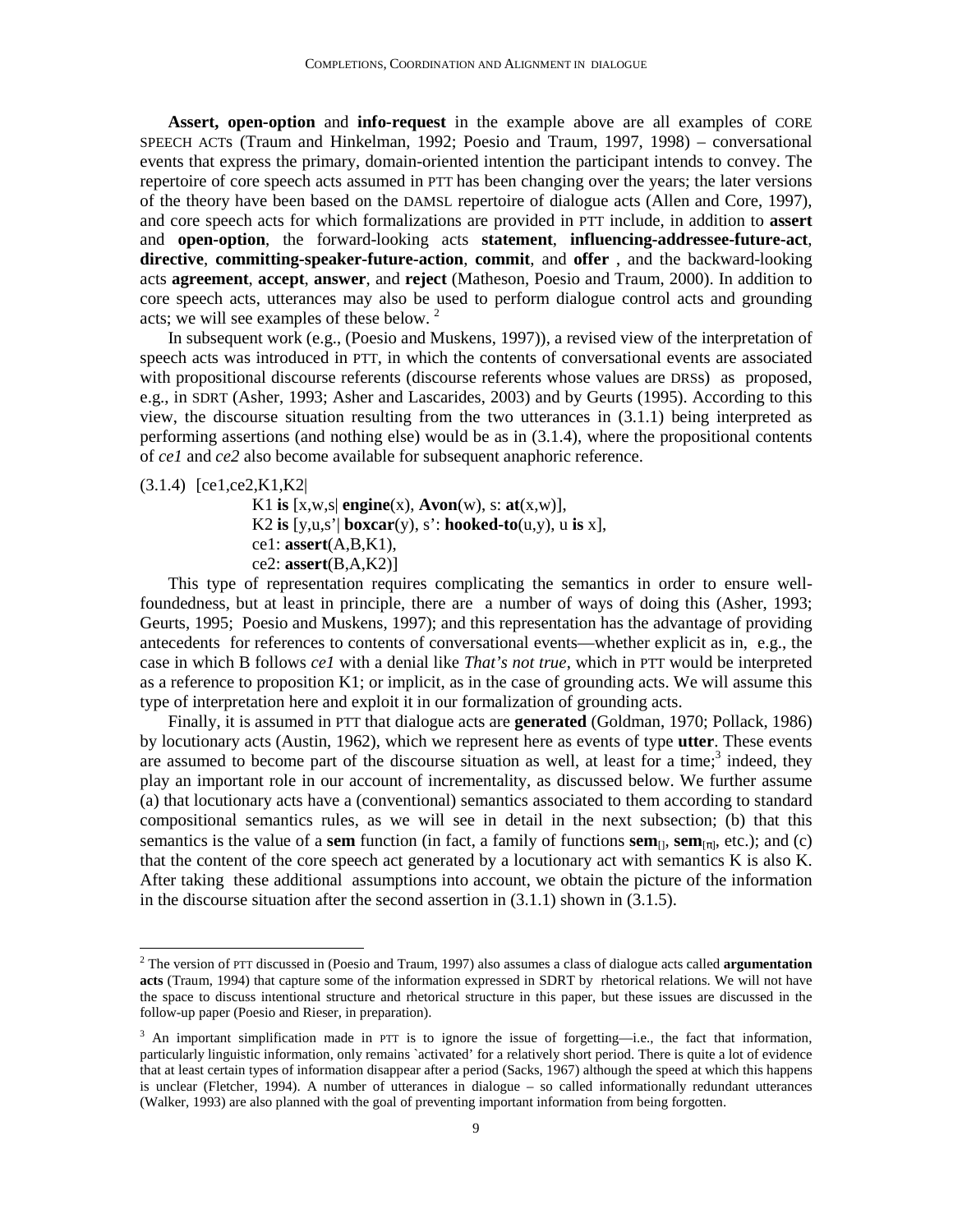(3.1.5) [u1,u2,ce1,ce2,K1,K2|

```
u1: utter(A,"there is an engine at Avon"), 
K1 is [x, w, s] engine(x), Avon(w), s: at(x, w)],
sem(u1) is K1, 
ce1: assert(A,B,K1), 
generate(u1,ce1), 
u2: utter(B,"it is hooked to a boxcar"), 
K2 is [y, u, s'] boxcar(y), s': hooked-to(u, y), u is x],
sem(u2) is K2, 
ce2: assert(B,A,K2), 
generate(u2,ce2)]]
```
Therefore, to a first approximation—i.e., simplifying the representation of contributions and leaving aside all sub-sentential locutionary acts (see next)—the interpretation of the example dialogue according to the view just presented is as follows.

```
(3.1.6) [K1.1, up1.1, ce1.1, K2.1, up2.1, ce2.1 | 
                 K1.1 is [e,x,x3| screw(x), orange(x), slit(x3), has(x,x3), e:grasp(Cnst, x)], 
                 utterance(up1.1), sem(up1.1) is K1.1, 
                 ce1.1:directive(Inst&Cnst,Cnst,K1.1), 
                 generate(up1.1, ce1.1), 
                 K2.1 is[x6,e',s,w,y| x6 is x, e':put-through(Cnst,x6,hole1), 
                                       w is wing1, y is fuselage1, 
                                       s: fastened(w,y), purpose(e',s)], 
                 utterance(up2.1), sem(up2.1) is K2.1, 
                 ce2.1:directive(Inst,Cnst, K2.1) , 
                 generate(up2.1, ce2.1)]
```
#### **3.2 Micro Conversational Events**

A second distinctive feature of PTT, in particular with respect to SDRT (Asher and Lascarides, 2003), is that it takes as a central fact about dialogue that utterances are interpreted incrementally, as suggested by most psychological work on sentence processing (Frazier, 1987; Swinney, 1979; Tanenhaus *et al*, 1995), and that many contributions to dialogue are fragmentary and nonsentential, as shown by corpus evidence (Poesio, 1995; Fernandez, 2006).

As a result, one of the fundamental hypotheses underlying PTT is that the information state of a conversational participant is updated whenever any new event is perceived, including events such as sub-sentential or even sub-word utterances, and irrespective of whether this event is verbal or non-verbal: non-verbal events such as gestures or nods (McNeill, 1992; Allwood *et al*, 1992; Clark, 1996; Rieser, 2004) update the information state, as well. Psychological research suggests that such updates can take place every few milliseconds, and that perceiving a phoneme is sufficient to cause an update—in fact, for interpretive processes to begin (Tanenhaus *et al*, 1995). Here we will simply assume that the view of the discourse situation contained in the information state is updated at least after every word. We use the term MICRO CONVERSATIONAL EVENTS (MCEs) to refer to events of uttering sub-sentential constituents (Poesio, 1995). Also, we will only discuss here updates caused by linguistic events, although other types of updates have been examined in past PTT work – e.g., to the focus of visual attention (Poesio, 1993) and pointing gestures (Rieser, 2004).

This incremental update hypothesis is motivated not only by psychological findings about incremental interpretation in sentential utterances, but also by the fact that in dialogue many types of conversational acts hardly if ever require full sentences (Clark, 1996; Fernandez, 2006; Ginzburg, 2009). Among the core speech acts, answers to questions and clarification questions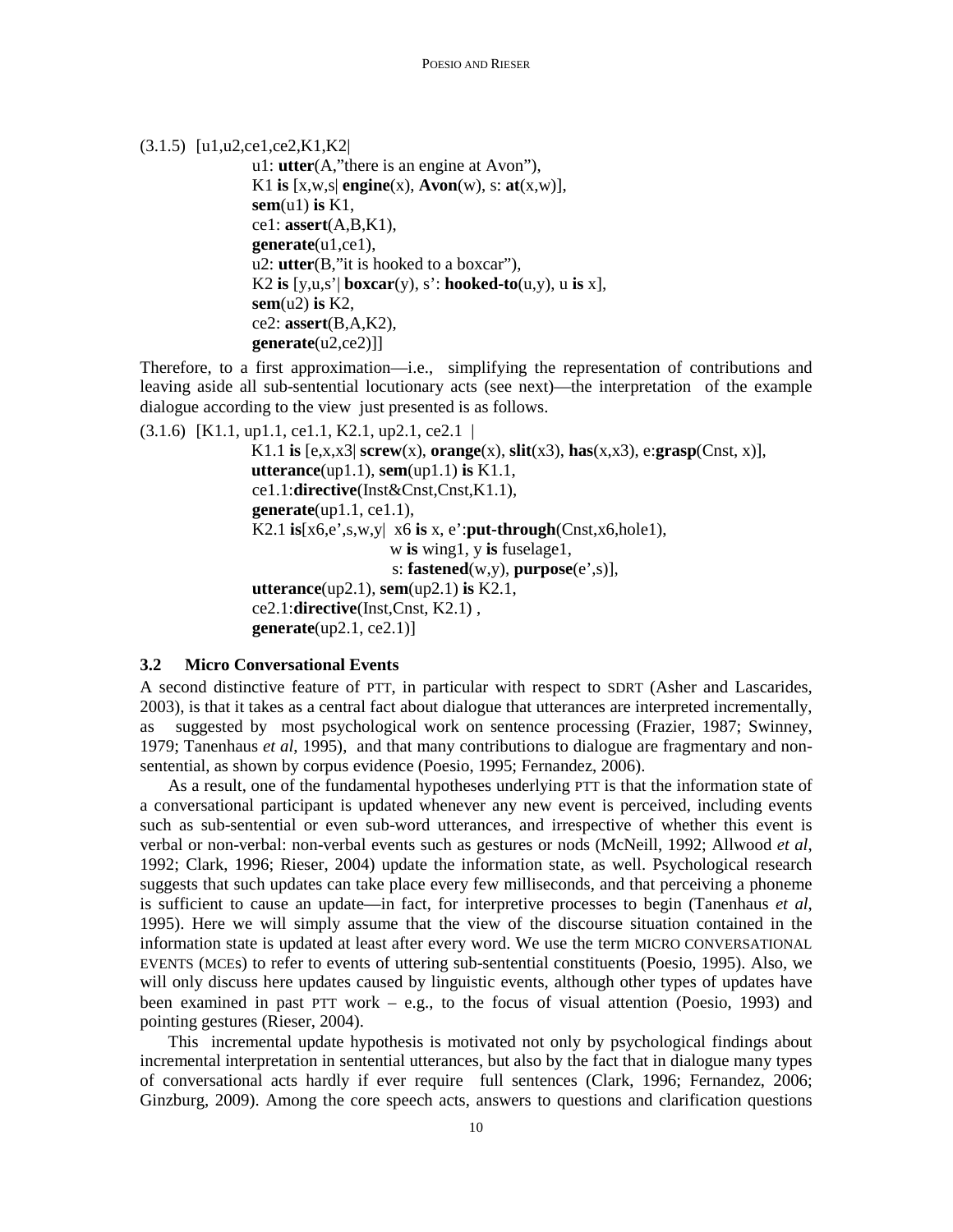are often non-sentential. The utterances used to perform DIALOGUE CONTROL ACTS such as **taketurn**, **keep-turn** and **release-turn** –actions whose function is to synchronize the two participants in the conversation as to who is holding the floor (Sacks *et al* 1974; Traum and Hinkelman, 1992; Traum, 1994; Bunt 1995; Clark, 1996)—and GROUNDING ACTS, i.e., acts whose function is to keep the common ground synchronized between the two participants (grounding acts are discussed in greater detail below) are also typically non-sentential. These conversational actions are occasionally generated by sentential utterances that also generate a core speech act (e.g., the second utterance in (3.1.1)), but more commonly they are generated by single-word discourse markers—like *okay*, *well*, *now*, all of which may be used to perform a **keep-turn** dialogue control act, or indeed *jetzt* in 1.1 in the example dialogue (1.1), which arguably is used to perform a **keep-turn** function as well as (possibly) a temporal sequencing one. Non-words such as filled pauses (*umms* and the like) may also be used (Sacks *et al*, 1974; Clark 1996). To account for the fact that non-sentential utterances may result in updates of the discourse situation it is necessary to have a theory of update in which the effects of these utterances can be modelled. In PTT, it is hypothesized that observing such utterances may result in adding to the discourse situation **keep-turn** events (as well as other possible events), via updates like those in (3.2.1):

(3.2.1) 
$$
well \rightarrow [u, ce|u:utter(A,"well"), ce: keep-turn(A), generate(u, ce)]
$$
  
\n $umm \rightarrow [u, ce|u:utter(A,"umm"), ce: keep-turn(A), generate(u, ce)]$ 

In this paper we assume that the utterances of *so* at the beginning of 1.1 in the example dialogue  $(1.1)$  has primarily a dialog control function, so that observing its occurrence results in the following update to the discourse situation. (See Section 5 and Appendix B.2.3.)

 $so \rightarrow \quad [u, ce]u: \text{utter}(A," so''), \text{ce: take-turn}(A), \text{generate}(u, ce)]$ 

We instead assume that *jetzt* in the same utterance is interpreted solely as contributing to the specification of the propositional content of ce1.1, the core speech act generated in that contribution (see (3.1.6)). Of course one could also hypothesize that *jetzt* has a **keep-turn** function instead, as in (3.2.2'), or perhaps both functions, but this is not essential for our purposes.

 $j$ (3.2.2')  $j$  *jetzt* $\rightarrow$  [u,ce|u: **utter**(Cnst,"jetzt"), ce: **keep-turn**(A), **generate**(u,ce)]

#### **3.3 Incremental Interpretation with Micro Conversational Events**

By combining the hypothesis that the information state is updated after every microconversational event with the view of semantic composition found in Compositional DRT (as opposed to that of standard DRT) we can explain how utterances whose main function is to express part of the content of a core speech act, like the rest of the utterances in 1.1 - *nimmst*, *Du*, etc. - do so incrementally, as well, instead of assuming that (3.1.5) or (3.1.6) are derived all at once after the entire mini-dialog in (3.1.1) or the example dialogue have been syntactically analyzed (as it would be necessary when assuming the construction algorithm from (Kamp and Reyle, 1993)).

As shown by Muskens (1996), using only tools already present in Compositional DRT one could already show how (3.1.5) could be derived compositionally and incrementally by concatenating separately produced interpretations for the two utterances in (3.1.1), as in (3.3.1):

(3.3.1) [ce1, K1| K1 **is** [x,w,s| **engine**(x), **Avon**(w), s: **at**(x,w)], ce1: **assert**(A,B,K1)] ;

[ce2, K2 | K2 **is** [y,u,s'| **boxcar**(y), s': **hooked-to**(u,y), u **is** x], ce2: **assert**(B,A,K2)]

But if we accept the two assumptions that locutionary acts are recorded in the common ground, and that single word utterances can lead to updates as well, we can take advantage of Compositional DRT to explain how the utterances of *nimmst* and *Du* can initiate syntactic and semantic interpretation before an entire sentence has been perceived. Psychological research on priming at different levels (as summarized, e.g., in Pickering and Garrod, 2004) and work on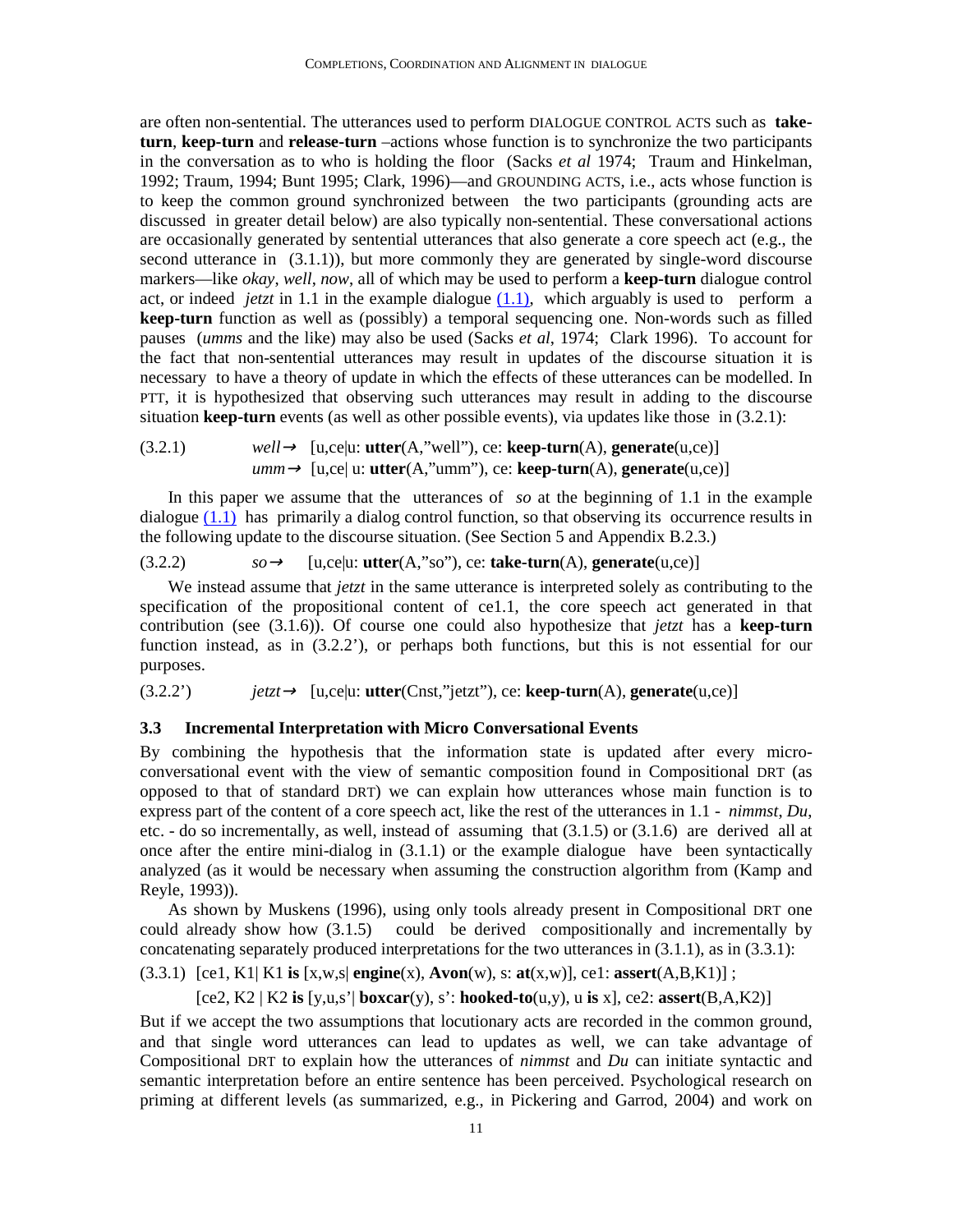clarification questions such as (Ginzburg and Cooper, 2004; Purver and Ginzburg, 2004) provide evidence concerning these updates. This evidence suggests that perceiving an utterance results in the record of the discourse situation being updated with the fact that this utterance just occurred, as well as the results of lexical access  $-$  i.e., that utterance's syntactic classification, and its conventional meaning, which in PTT is identified with the compositional meaning as specified in Compositional DRT (Poesio, 1995; Poesio and Traum, 1997; Poesio and Muskens, 1997; Poesio, To appear). Observing an utterance of the noun *boxcar*, for example, results in an update of the discourse situation which, in first approximation, we will represent as in (3.3.2). This update records the utterance of a new locutionary act *u* (as said above, we use discourse referents with prefix *u* to indicate utterances), of type **utter** (the type of locutionary acts), syntactically classifed as a noun, and with semantic content  $\lambda x$  [ $\beta$ **boxcar**(x)].

#### (3.3.2)  $\lceil u \rceil$  **utter**(A,"boxcar"), **Noun**(u), **sem**(u) **is**  $\lambda$ x  $\lceil |$ **boxcar**(x) $\rceil$ ]

(We will often use the abbreviated notations *u:"boxcar":Noun* to indicate the information added by the utterance of a word to the discourse situation, omitting its lexical semantics, and  $u: "boxcar": \lambda x$  [*|boxcar*(x)] that specifies its lexical semantics but omits its syntactic interpretation).

A key assumption that PTT derives from psycholinguistic results on lexical access (Swinney, 1979; Tanenhaus *et al*, 1979) and shares with modern Computational Linguistics is that lexical access—in fact, all of utterance interpretation—is a process of defeasible inference in which competing hypotheses are activated, one of which is rapidly selected, whereas the other ones are discarded (Poesio, 1994, 1995, To Appear). A good case can be (and has been) made that the defeasible inferences that constitute language interpretation are a form of statistical inference (Jurafsky, 1996), and all recent work in Computational Linguistics is based on this assumption. However, it is still an open problem how to combine the logics used in formal semantics with statistical inference (for preliminary work on the matter, see, e.g., (Hwang and Schubert, 1993)), so PTT follows the more traditional approach adopted by virtually all theoretical approaches attempting to combine a theory of performance with a theory of semantic competence based on formal semantics in using a form of logic to model defeasible inference (Perrault, 1990; Hobbs *et al*, 1992; Hwang and Schubert, 1993; Poesio, 1994, 1995; Asher and Lascarides, 2003). Specifically, in PTT interpretation is modeled in terms of Prioritized Default Logic (PDL) (Brewka 1989). We would like to be very clear however that we are *not* claiming here that natural language interpretation is a process of inference in PDL: only that PDL is the simplest and more standard theory of nonmonotonic inference that makes it possible to us to provide an explicit account of the properties of natural language interpretation in which we are interested here – namely, of the conclusions that we expect to be derived by the 'real' processes behind language interpretation (which are almost certainly specialized in carrying out certain types of inference and therefore, for instance, not likely to suffer from the efficiency problems of PDL).

The lexicon in PTT is thus modeled as a Default Theory consisting of prioritized default rules specifying lexical updates activated by each utterance, such as  $(3.3.2).$ <sup>4</sup> The PTT view of the interpretive processes that follow lexical access – syntactic interpretation (parsing) and semantic composition—is very much inspired by current work on grammar in frameworks like Tree Adjoining Grammars (Abeillé and Rambow, 2000; Joshi, 2004) for what concerns incremental interpretation, and Categorial Grammar (Pereira, 1990; Carpenter, 1994) in that syntactic interpretation is also viewed as an inferential process, the only difference being that in PTT interpretation is viewed as an inferential process resulting in updates of the discourse situation.

 $\overline{a}$ 

<sup>&</sup>lt;sup>4</sup> A more complex view of defeasible inference is adopted in SDRT, with multiple (default) logics for different types of interpretation. A much more radical reconsideration is however needed to incorporate insights from recent work in Psycholinguistics and Computational Linguistics. For discussion see (Poesio, To Appear).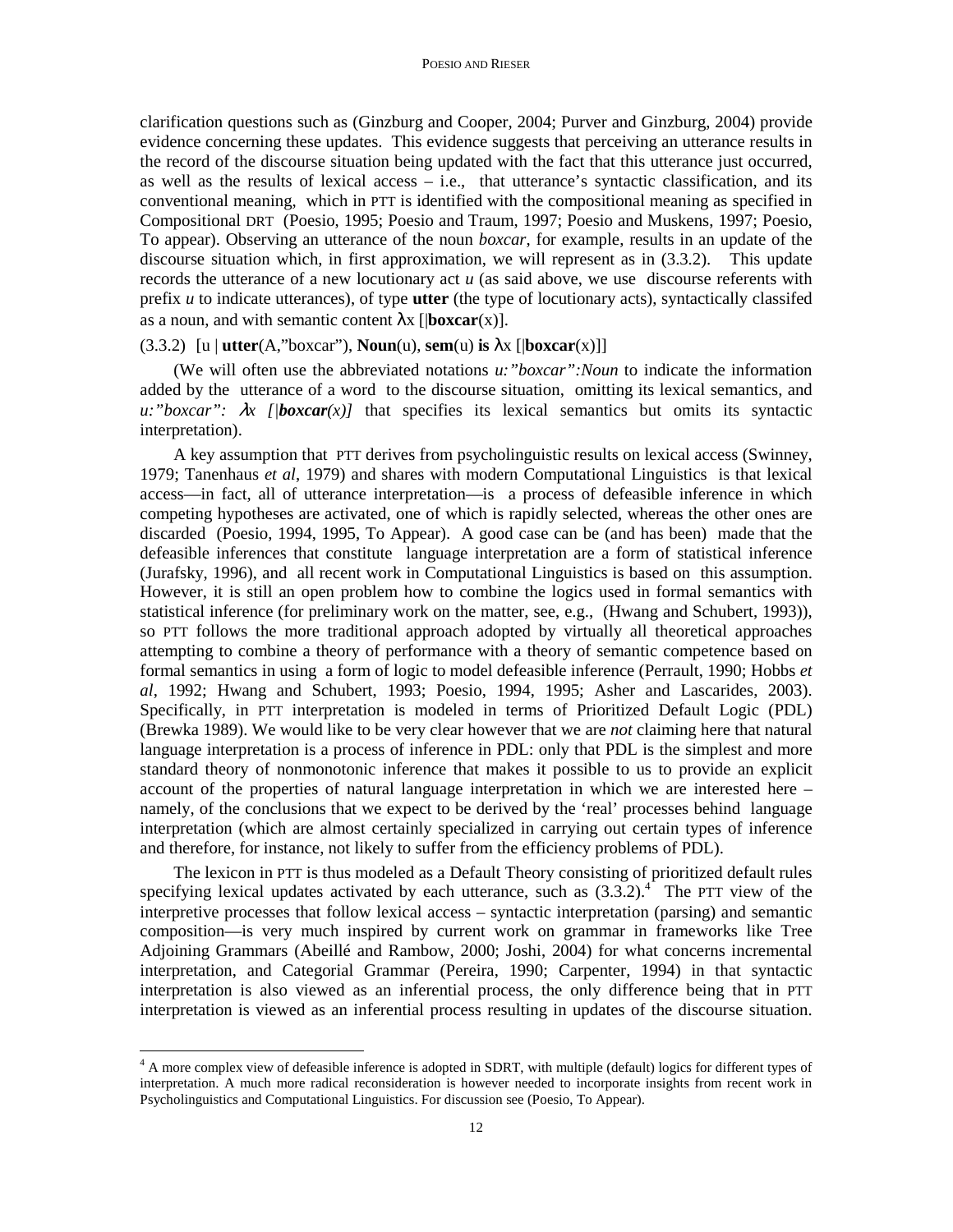Specifically, parsing in PTT is a process during which hypotheses about the results of lexical access combine together in phrasal hypotheses through default inference. Such phrasal hypotheses are viewed as hypotheses about utterances of phrases: e.g., the occurrence of contiguous utterances of type Det and N results in a phrasal hypothesis about the occurrence of an utterance of type NP.

These hypotheses are the result of a second set of defeasible inference rules that encode syntactic competence.<sup>5</sup> As in (Poesio, 1995; Poesio, 2001; Poesio, To appear), we assume here the syntactic framework of Lexicalized Tree Adjoining Grammar (LTAG) (Schabes *et al*, 1988; Schabes, 1990; Sturt and Crocker, 1996; Abeillé and Rambow 2000), since it lends itself to a very natural account of the process by which syntactic interpretations are constructed incrementally (Sturt and Crocker, 1996).<sup>6</sup> In LTAG, the lexical interpretations of words are *elementary trees*. In the case of sortal nouns like *boxcar* or *Schraube* these trees are *atomic* and take the form in (3.3.3):

 $(3.3.3)$  N

#### |  *Schraube*

In the case of words whose semantic interpretation takes arguments, such as verbs and determiners, the elementary trees are more complex, and already contain 'attachment points' for such arguments. The example in Figure 3.3.1 illustrates the lexical interpretation of the determiner *eine* according to LTAG. In PTT, the utterance of this determiner results in the discourse situation being updated not just with the observation that an utterance u<sub>spec</sub> occurred, but also with the expectation that  $u_{spec}$  is going to be part of the performance of the utterance  $\underline{u}$  of an NP, of which  $u_{\text{spec}}$  will occupy the specifier position, as well as the performance of an utterance u of type N and (possibly) of a complement  $u_{compl}$ . (This node is the attachment point for nominal arguments of relational nouns.)



**Figure 3.3.1**. The update to the discourse situation resulting from an observation of article *eine*

The elementary trees introduced into the discourse situation by the performance of utterances of single words are combined by means of the two basic TAG operations: *substitution*

This view of parsing as defeasible inference in Prioritized Default Logic is not of course intended as an alternative to<br><sup>5</sup> This view of parsing as defeasible inference in Prioritized Default Logic is not of course intend the modern view of parsing as statistical inference, but only as the simplest possible account of how the interpretations we are proposing could be obtained via defeasible inference.

<sup>&</sup>lt;sup>6</sup> The LTAG framework has also been adopted in other modern frameworks concerned with semantic interpretation, such as Muskens' Logical Description Grammar (Muskens, 2001), although it is not used there to provide an account of incremental processing.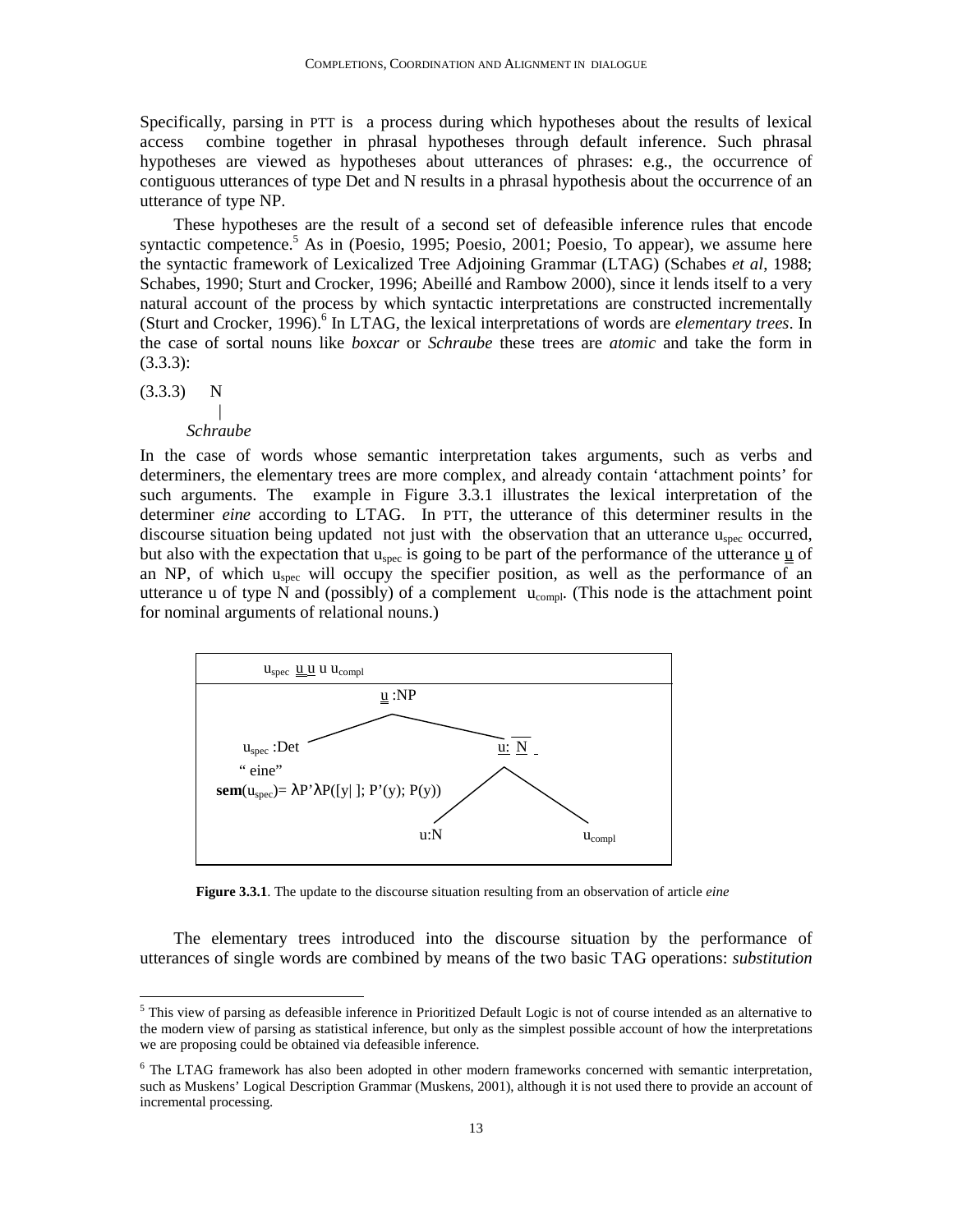#### POESIO AND RIESER

and *adjunction*. Substitution is the operation by which arguments—the `expected' components of the syntactic structure of an utterance, such as the nominal head of the NP expected as a result of the observation of *eine*—are `slotted into' non-atomic elementary trees. For example, assuming an LTAG translation for *Schraube* analogous to that for *boxcar*, observing an utterance of *Schraube*, and subsequently substituting the associated elementary tree into the interpretation in Figure 3.3.1, results in the interpretation in Figure 3.3.2.

Adjunction is the operation by which adjuncts and non-arguments are incorporated into the syntactic interpretation being inferred. In our fragment for the example dialogue, we propose that adjunction is used to incorporate appositions, i.e., to attach *eine orangene, mit einem Schlitz* to *eine Schraube*. We hypothesize for this apposition the syntactic structure in (3.3.4)(b); this structure is attached to the interpretation of NP *eine Schraube* in (3.3.4)(a) by 'splitting' the N' node into two nodes, resulting in the structure in (3.3.4)(c).



TAG in general, and LTAG in particular, have become widely used by psychologists as a syntactic framework in that adjunction provides an explanation for how modifiers can be incrementally attached to a single syntactic interpretation (Sturt and Crocker, 1996). Ferreira and colleagues have argued that LTAG also provides an ideal framework to account for disfluencies (Ferreira *et al*, 2004). A complete LTAG fragment for the example dialogue is provided in Appendix B; the treatment of appositions assumed in this paper is discussed in B.4.2



**Figure 3.3.2**. The updates resulting from the observation of *eine Schraube,* after substitution of the elementary tree for *Schraube* into 3.3.1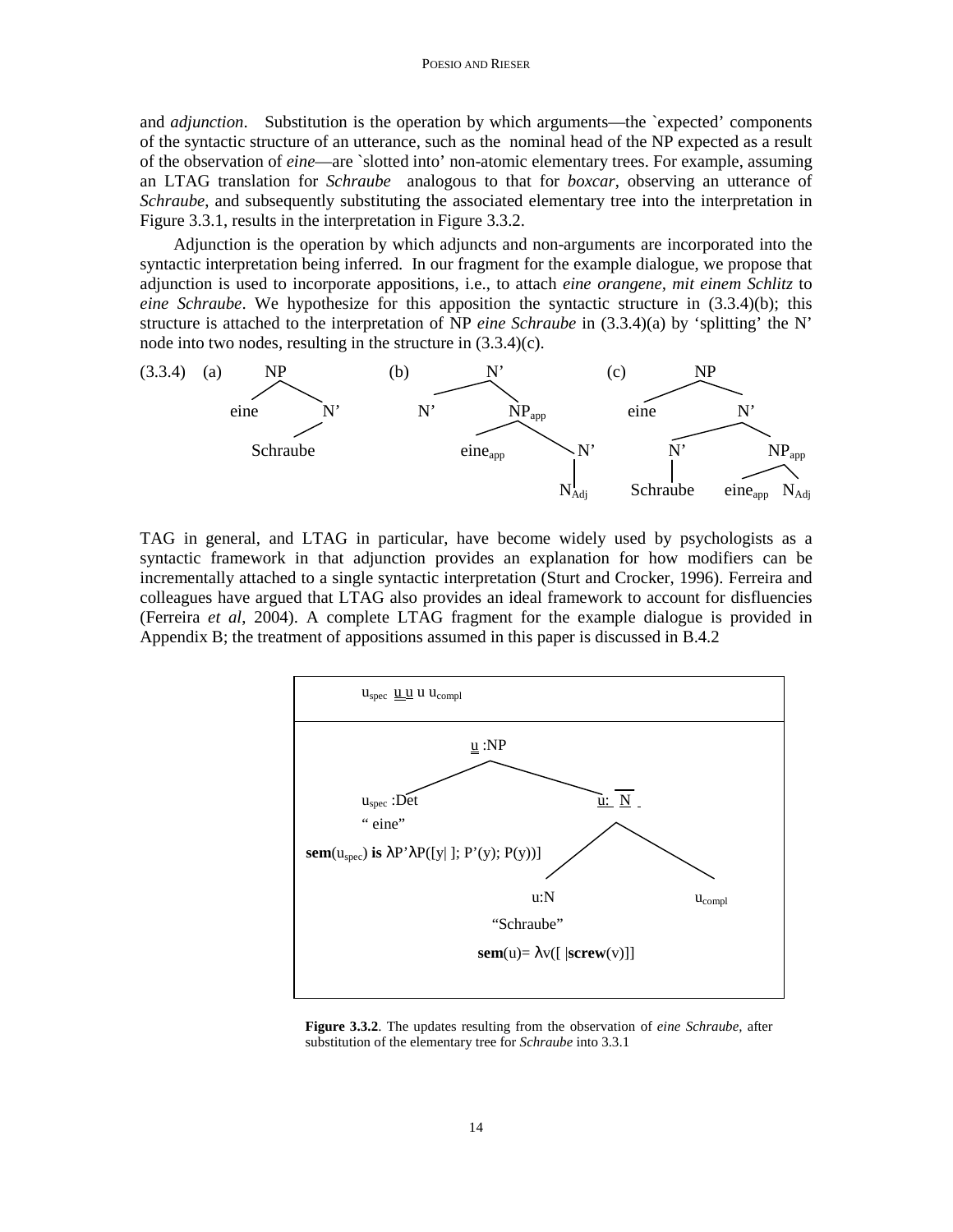The remaining aspect of the interpretation process, semantic composition—the process by which phrasal utterances receive an interpretation—is also viewed in PTT as an inference process (Poesio, 1995; Poesio, To Appear), in accordance with the view adopted in Categorial Grammar and related work on `Parsing as inference' (Pereira, 1990; Carpenter, 1994), where the combination of utterances in larger utterances and the specification of the meaning of these larger utterances are provided by inference rules. PTT hypothesizes that semantic composition, as well, is the result of defeasible inferences over the DRS obtained by concatenating the updates resulting from the utterances of single words (Poesio, To Appear). These default inference rules have the effect of the semantic composition rules introduced by Muskens (1996) for Compositional DRT. For example, the rule **BINARY SEMANTIC COMPOSITION** below specifies that if  $uI$  and  $u2$  are the (only) two constituents of  $u3$  (we used  $\uparrow$  to indicate dominance), one of them (say,  $uI$ ) has a semantic interpretation of type  $\langle \alpha, \beta \rangle$ , and the other has a semantic interpretation of type  $\alpha$ , the semantic interpretation of  $u^3$  is derived by applying the semantic interpretation of *u1* to that of *u2*. (Cfr. Muskens' **Application** rule (Muskens, 1996, p. 166).) We also assume a **Unary Semantic Composition** inference rule achieving the effect of Muskens' **Copying** rule.

### **BINARY SEMANTIC COMPOSITION (BSC)**:

$$
u1 \uparrow u3, u2 \uparrow u3,sem(u1) = \varphi_{\langle \alpha, \beta \rangle},sem(u2) = \psi_{\alpha}sem(u3) = \varphi(\psi)_{\beta}
$$

We can now return to our example dialogue  $(1.1)$  and see how it is interpreted according to PTT, using the LTAG + Compositional DRT grammar from Appendix B together with the microconversational events hypothesis. We will deal here with a slightly simplified version of the series of utterances that result in the first **directive**: *Jetzt nimmst Du eine orangene Schraube mit einem Schlitz,* ignoring *so*, merging Cnst's completion (*eine Schraube*) with Inst's refashioning of it via an apposition (*eine orangene … mit einem Schlitz*) (completions and refashioning are discussed in Section 5; appositions in Appendix B.2). Each of these micro conversational events causes an incremental update of the discourse situation; the concatenated sequence of updates is shown in diagrammatic format in (3.3.5) and using linear notation in (3.3.5'), where we have used ↑ to indicate dominance. We used the prefix *up* to name phrasal utterances and the prefix *ub* to name Xbar projections.<sup>7</sup>

(3.3.5) [u1.2, up1.1, up1.2 |

up1.1:S  
\nu1.2:°jetzt":Advp  
\nup1.2:8  
\nsem(u1.2) is 
$$
\lambda p
$$
. now(p)];  
\n[u1.3, up1.4, up1.2', up1.3, up1.5, up1.6]  
\nup1.2:S  
\nup1.3:NP  
\nup1.3:7nimmst":V  
\nup1.5:NP  
\nsem(u1.3) =  $\lambda Q \lambda x (Q(\lambda x'[e] e: \text{grasp}(x, x')]))]$ ;

The complete lexical and grammatical rules for the fragment of German we are considering, broadly based on Muskens (1996), are given in Appendix B.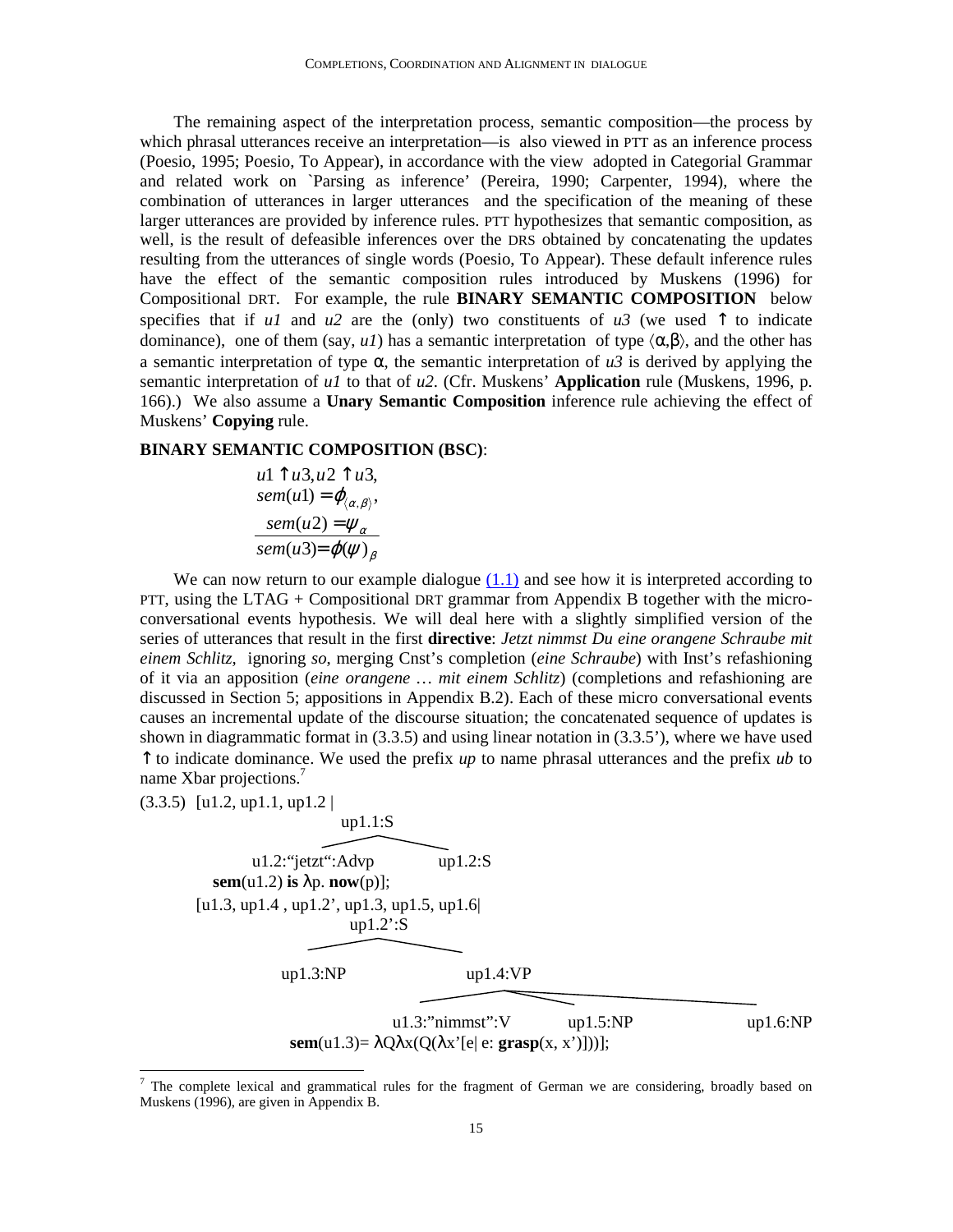

[u1.11| u1.11:**utter**(Inst,"Schlitz"), **Noun**(u1.11), **sem**(u1.11)= λv([ |**slit**(v)]]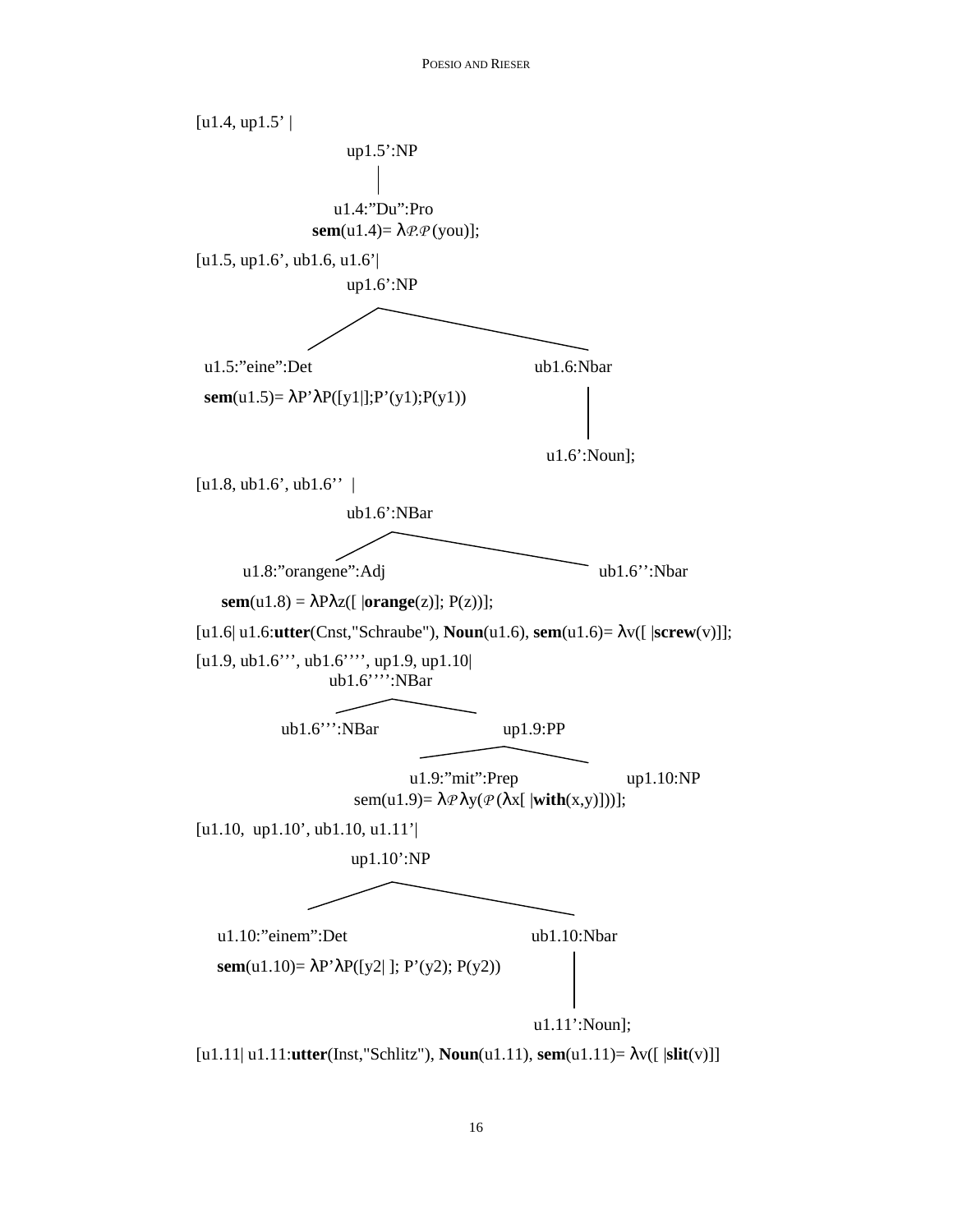```
(3.3.5') [u1.2, up1.1, up1.2 |
                   u1.2: utter(Inst, "jetzt"), Advp(u1.2), 
                   sem(u1.2) is \lambdap. now(p),
                   \mathbf{S}(\text{up1.1}), \mathbf{S}(\text{up1.2}), u1.2 \uparrow up1.1, up1.2 \uparrow up1.1];
          [u1.3, up1.4 , up1.2', up1.3, up1.5, up1.6| 
                   u1.3: utter(Inst,"nimmst"), Verb(u1.3), 
                   sem(u1.3)= \lambda Q \lambda x (Q(\lambda x^{\prime} [e] e: \mathbf{grasp}(x, x^{\prime})])),
                   VP(up1.4), u1.3 ↑ up1.4, S(up1.2'), up1.4 ↑ up1.2', 
                   NP(up1.3), up1.3 ↑ up1.2', NP(up1.5), up1.5 ↑ up1.4, 
                   NP(up1.6), up1.6 \uparrow up1.4];
         [u1.4, up1.5'] u1.4: utter(Inst,"Du"), Pro(u1.4), u1.4 ↑ up1.5', NP(up1.5'), 
                   sem(u1.4)= \lambdaP.P (you)];
         [u1.5, up1.6', ub1.6, u1.6'] u1.5: utter(Inst,"eine"), Det(u1.5), 
                   sem(u1.5)= \lambdaP'\lambdaP([y1] ]; P'(y1); P(y1)),
                   NP(up1.6'), Nbar(ub1.6), Noun(u1.6'), 
                   u1.5 \text{ }\uparrow up1.6', u1.6' \uparrow ub1.6, ub1.6 \uparrow up1.6'];
         [u1.8, ub1.6', ub1.6'' | u1.8: utter(Inst, "orangene"), AdjP(u1.8), 
                   sem(u1.8) = \lambda P \lambda z ([ |orange(z)]; P(z)),
                   u1.8 \uparrow ub1.6', ub1.6', \uparrow ub1.6',
                   Nbar(ub1.6'), Nbar(ub1.6'')]; 
         [u1.6| u1.6:utter(Cnst,"Schraube"), Noun(u1.6), 
                   sem(u1.6)= \lambda v([ \vert screw(v)]);[u1.9, ub1.6''', ub1.6'''', up1.9, up1.10| 
                   u1.9:utter(Inst,"mit"), Prep(u1.9), 
                   sem(u1.9)= \lambda \mathcal{P} \lambda y(\mathcal{P}(\lambda x[|\textbf{with}(x,y)])),PP(up1.9), Nbar(ub1.6'''), Nbar(ub1.6''''), NP(up1.10), 
                   u1.9 \uparrow up1.9, ub1.6''' \uparrow ub1.6''', up1.9 \uparrow ub1.6'''', up1.10 \uparrow up1.9];
                   [u1.10, up1.10', ub1.10, u1.11']
                   u1.10:utter(Inst,"einem"), Det(u1.10), 
                   sem(u1.10)= λP'λP([y2| ]; P'(y2); P(y2)), 
                   NP(up1.10'), Nbar(ub1.10), Noun(u1.11'), 
                   u1.10 \uparrow up1.10', ub1.10 \uparrow up1.10', u1.11' \uparrow ub1.10];
         [u1.11| u1.11:utter(Inst,"Schlitz"), Noun(u1.11), 
                   \textbf{sem}(u1.11)= \lambda v(\begin{bmatrix} |\textbf{slit}(v)| \end{bmatrix})
```
After each of these updates, parsing and semantic composition inference rules apply to combine phrasal utterances together through substitution and adjunction and to assign an interpretation to such phrasal utterances. Let us consider for instance how the updates due to the observation of "einem" (micro conversational event *u1.10* in 3.3.5) and "Schlitz" (mce *u1.11*) result in the hypothesis that an utterance of the NP "einem Schlitz" was observed, and in the assignment of an interpretation to that phrasal utterance. The hypothesis that the utterance of *u1.10* and *u1.11* in (3.3.5) is part of the utterance of an NP leads to a substitution inference: the hypothesis that *u1.11'* (expected after observing an utterance of *einem)* is the same as *u1.11*. The formulation of this hypothesis results in the following update of the discourse situation:

```
[ | u1.11' is u1.11]
```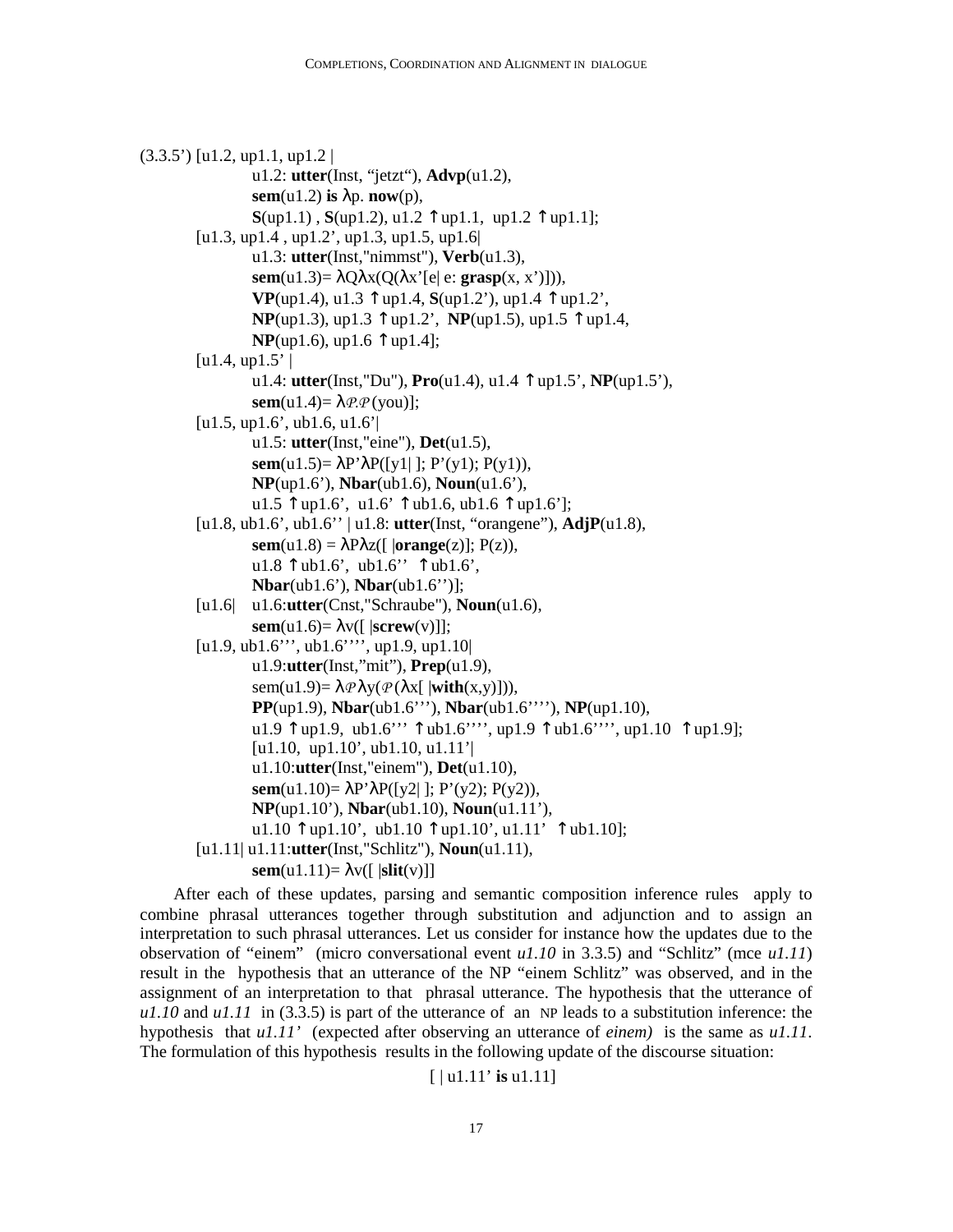Applying BSC to the discourse situation thus updated results in the assignment of the conventional meaning  $\lambda$  P.[y2] ];[| slit(y2)]; P(y2) to *up1.10'*, which results in the following update:

 $[$  | **sem**(up1.10') **is**  $\lambda$  P.[y2|];[| **slit**(y2)]; P(y2)]

A similar process leads to hypothesizing the rest of the structure; the only difference is that attaching *orangene* and *mit einem Schlitz* requires adjoining the PP resulting from processing *mit einem Schlitz* into the NBar resulting from *eine orangene*: the result can be seen in Figure 3.3.3.



**Figure 3.3.3**. The update resulting from the adjunction of *"mit einem Schlitz"* to *"orangene"*

At the end of this process of unification of the phrasal utterances, we obtain the structure shown in Figure 3.3.4, from which meanings have been omitted (but see Appendix B and Section 5).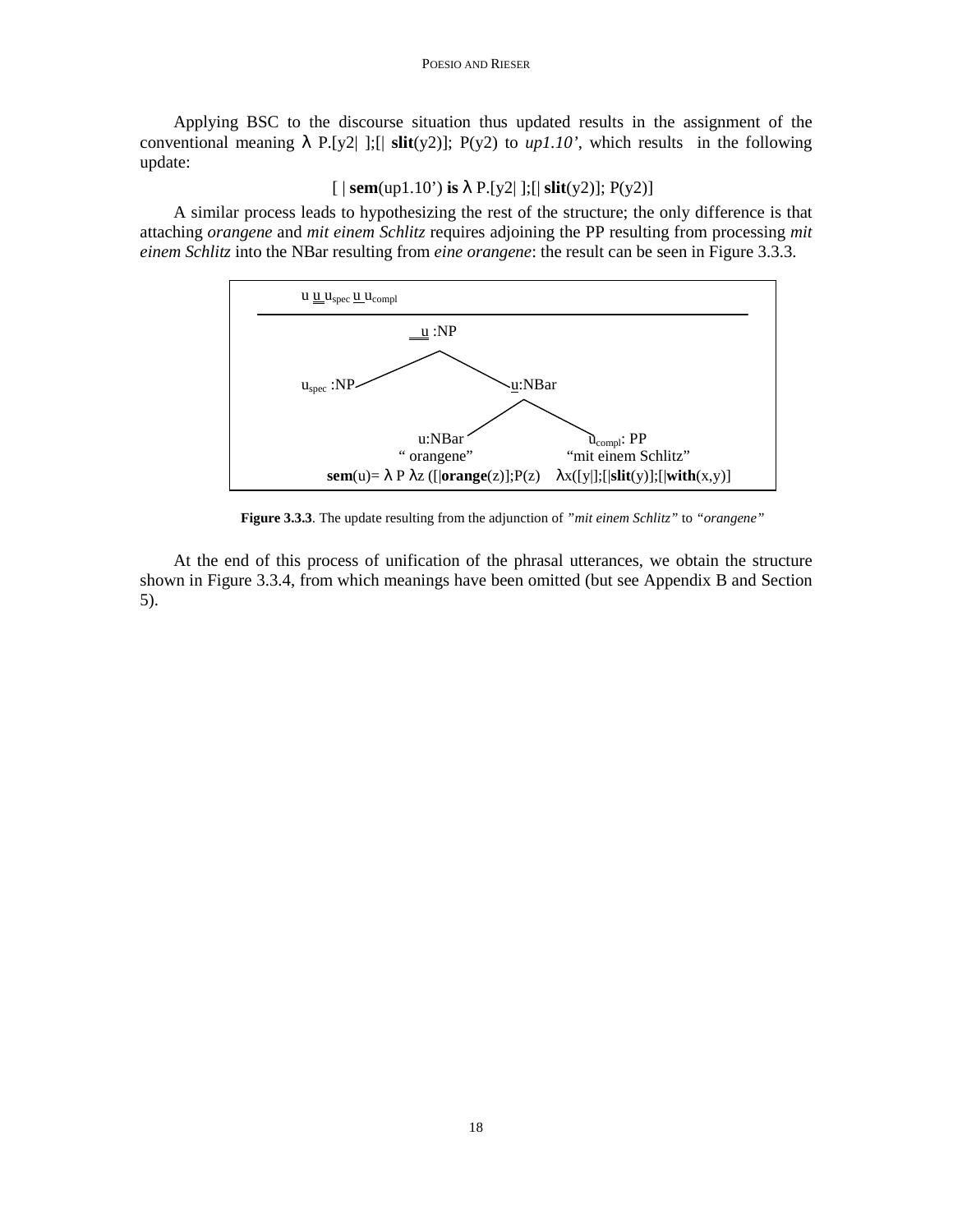

**Figure 3.3.4**. Simplified representation of the complete syntactic structure assumed for the first contribution

We will reiterate at this point one of the central claims of this paper, which is that many of the syntactic, semantic and pragmatic properties of completions can be accounted for relying on independently motivated formal devices incorporated in PTT. In this Subsection we have shown, specifically, that explaining semantic composition in these constructions does not require developing novel syntactic or semantic formalisms, but only establishing a link between utterances in the discourse situation and syntactic phrases—a link already explicitly proposed in Situation Semantics, HPSG, and in Ginzburg's KoS, for independent reasons—and translating lexical composition and parsing in terms of inferences on the discourse situation. We will next see that we do not need a novel treatment of grounding, before discussing two ways of explaining the reasons for making a completion in Sections 4 and 5 (intentional analysis) and 6 (alignment analyses).

To conclude, another bit of notation. In PTT, like in other dynamic theories of meaning, semantic interpretation and other inference processes generally result in adding to a DRS new material, which in general can also include new discourse referents. For instance, the PTT equivalent of existential instantiation of predicate p in the context of DRS K results in K being augmented with the DRS  $[x | p(x)]$ . We will use the notation K+= K' for indicating this operation of updating DRS  $K$  with  $K'$  when  $K$  is a propositional discourse referent and  $K'$  is either a proposition or a proposition valued discourse referent. The effect of this operation is to change the value of K by adding K'. For instance, suppose the value of K is [y  $|q(y)|$ . Then existential instantiation of **p** within K as above results in the update:

$$
K \mathrel{+}= [x \mid p(x)]
$$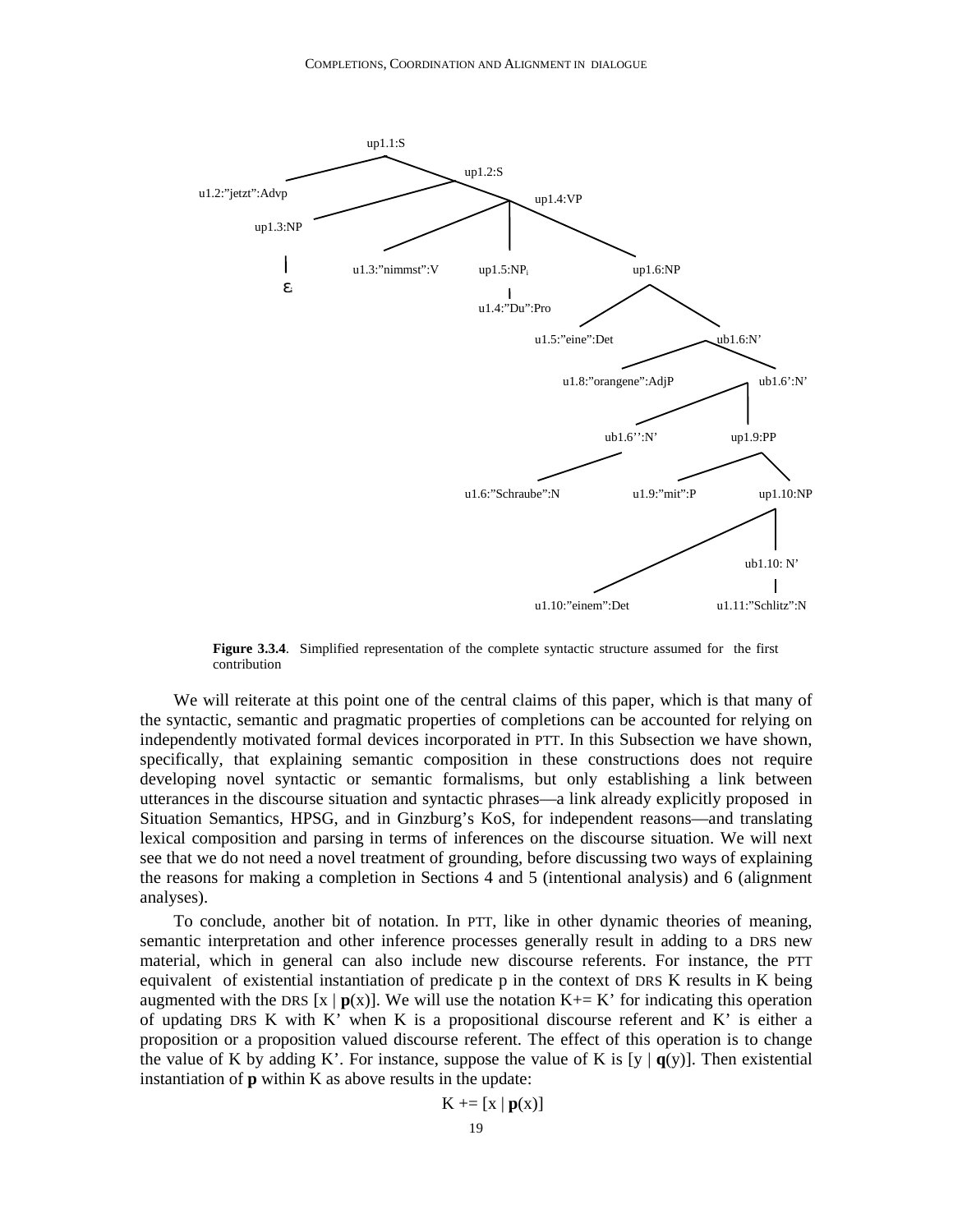After which the value of K becomes  $[y, x | p(x), q(y)]$ . DRS update is defined as follows.<sup>8</sup>

 $K \leftarrow K'$  Let K be a proposition-valued discourse referent, and K' be a proposition (DRS) or a proposition-valued discourse referent. Then

 $K == K' =_{def} [TmpK] TmpK$  **is**  $K$ ;  $[K|K]$  **is**  $TmpK;K'$ ]

(where TmpK is an unused proposition-valued discourse referent).

By the definition of DRS and ; in CDRT (see Appendix B.1) this is equivalent to:

$$
K \mathrel{+}= K' =_{def} \lambda i \lambda j \exists l \ i [TmpK] \ l \land l[K]j \ \land v(TmpK)(l) = v(K)(l) \land v(K)(j) = v([\lambda i' \lambda j' \ \exists l' TmpK(i')(l') \land K'(l')(j')])(j)
$$

#### **3.4 Grounding and Discourse Units**

Unlike other dynamic theories of interpretation, PTT does not rely on the assumption that every utterance automatically becomes part of the common ground; instead, it includes an explicit formalization of the GROUNDING process discussed in Section 2 (Clark and Schaefer, 1989; Brennan, 1991; Traum and Hinkelman, 1992; Traum, 1994; Clark, 1996). Many of the utterances in the example dialogue were most likely intended to play a role in this process; and completions themselves can be viewed as a particularly explicit form of acknowledgment, as discussed in Section 2.

The formalization of grounding developed in PTT is based on Clark and Schaefer's (1989) proposal discussed in Section 2, as modified by Traum (1994). According to Clark and Schaefer, a conversation consists of a series of CONTRIBUTIONS which have to be ACKNOWLEDGED, possibly implicitly (thus becoming part of the common ground) or may need further CLARIFICATIONS and REPAIRS.

Traum (1994) and Matheson, Poesio and Traum (2000) developed this proposal by providing an account based on the assumption that grounding is achieved through a particular type of dialogue control acts called GROUNDING ACTS. Following (Traum, 1994), we use the term DISCOURSE UNIT (DU) to refer to a contribution. And again as in (Traum, 1994), it is assumed in PTT that every utterance in a conversation either **initiates** a new DU, **continues** a DU, **acknowledges** a DU, performs a **repair**, or **requests** the other participant to perform one of the grounding acts above. At any point in a conversation a conversational participant may begin a new contribution, i.e., initiate a new DU; this new DU gets added to the semi-public part of the information state. This is the case for example with 1.1 or 2.1 in the example dialogue. As we will discuss in detail in Section 5, in 1.2 Cnst simultaneously acknowledges the part of the new contribution which has already been introduced, grounding it—possibly in response to a perceived request from Inst—and adds new material to the contribution. In 1.3, Inst performs what Clark and Wilkes-Gibbs called a **refashioning** of the contribution—adding new material which may also lead to a revision (e.g., to the choice of a new screw). (In PTT, this type of operation is viewed as a type of **repair**, as proposed by Levelt (1989) and Clark (1996). In fact, the introduction of new material in 1.2 is seen as a **repair** as well, as discussed in Section 5.) Finally, Cnst **acknowledges** the remaining part of the contribution, which then is fully grounded, and accepts the **directive** specified by the full contribution.<sup>9</sup> The **accept** itself is viewed in PTT as a second contribution. In 2.1, Inst (implicitly) grounds the **accept** by initiating a new contribution (a new directive).

As in (Poesio and Traum, 1997; Matheson, Poesio, and Traum, 2000), we assume that discourse units are dynamic propositions about the discourse situation, i.e., DRSs containing the

 $\overline{\text{A}}$  A different definition of  $+=$  was given in (Poesio & Traum, 1998).

<sup>9</sup> Notice that in PTT **acknowledgments**—a type of grounding act—and **accepts**—a backward act resulting in the speaker's assuming the obligation to perform a certain action—are distinct.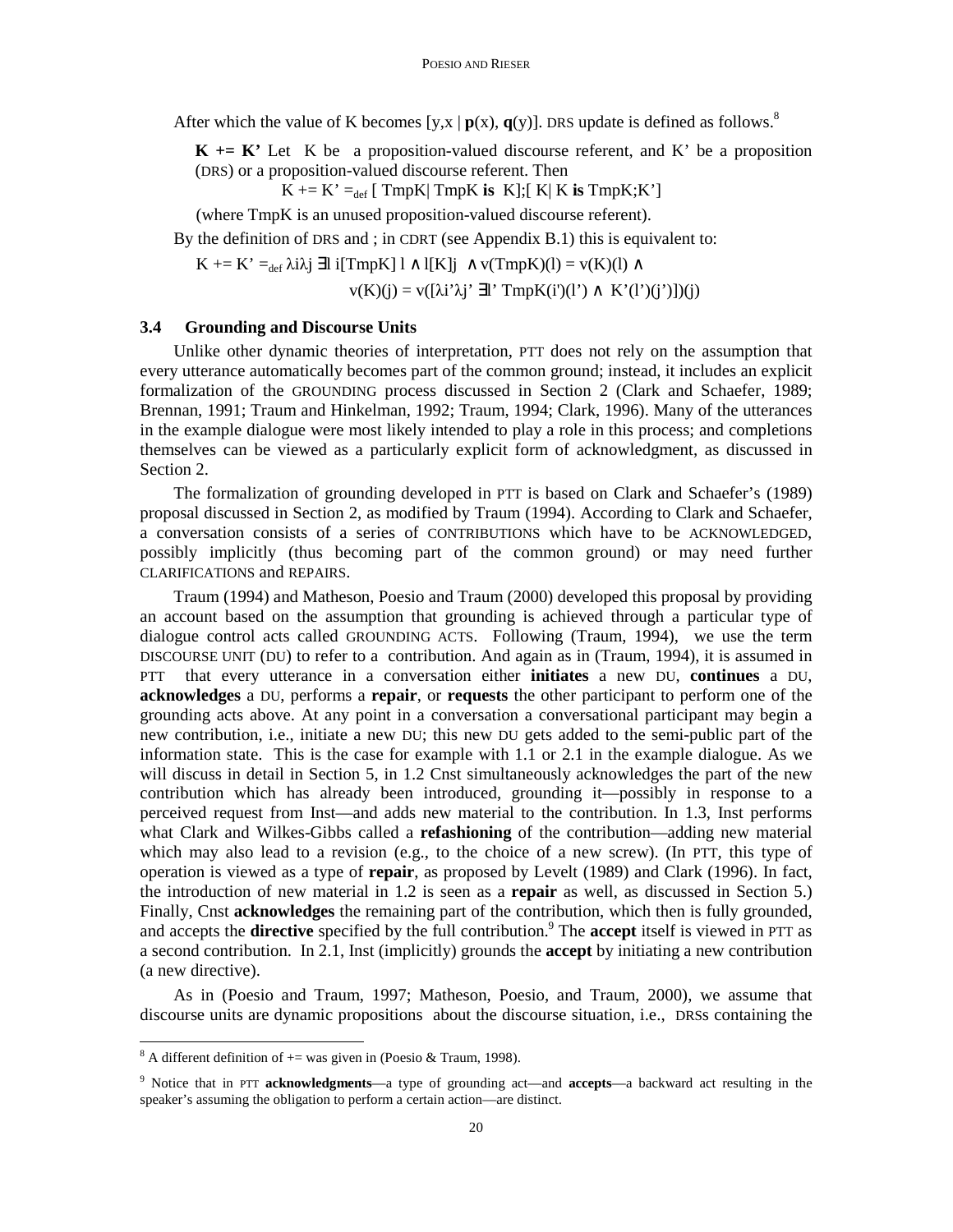type of information about conversational events (whether micro conversational events, core speech acts, and other types of dialogue acts) that we have discussed in the rest of this section. In fact, in recent work we adopted the position that each of the micro-conversational update to a discourse situation we discussed earlier in this section constitutes a discourse unit, but here we will stick with the position adopted in (Poesio and Traum, 1997; Poesio and Traum, 1998), in which all the updates of the discourse situation related to the process of grounding a particular contribution are part of the same discourse unit.

In (Poesio and Traum, 1997, 1998) the agent's information state itself was formalized as a DRS. This DRS includes, in addition to information about the private attitudes of the agent, a record of the contributions (DUs) so far, as well as a special DRS G containing the material which has already been grounded. For example, the information state after interpreting and grounding the first contribution in (3.1.1), and after interpreting the second sentence (i.e., creating a DU DU2 for it) but before grounding it, would be as follows (ignoring micro-conversational events):

```
(3.4.1) [DU1,DU2| 
       DU1 is [ce1, K1| 
                u1: utter(A,"there is an engine at Avon"), 
                K1 is [x, w, s] engine(x), Avon(w), s: at(x, w)],
```

```
sem(u1) is K1, 
        ce1: assert(A,B,K1), 
        generate(u1,ce1)], 
G is [ce1, K1| 
        u1: utter(A,"there is an engine at Avon"), 
        K1 is [x, w, s] engine(x), Avon(w), s: at(x, w)],
        sem(u1) is K1, 
        ce1: assert(A,B,K1), 
        generate(u1,ce1)], 
DU2 is [ce2,K2| 
        u2: utter(B,"it is hooked to a boxcar"),
```

```
K2 is [y, u, s'] boxcar(y), s':hooked-to(u, y), u is x],
sem(u2) is K2, 
ce2: assert(B,A,K2), 
generate(u2,ce2)]]
```
There are two main reasons for viewing the information state as a DRS. First of all, all grounding acts are implicitly anaphoric, in that they refer to particular DUs, as we will see below. Secondly, in Compositional DRT the modifications to G and the DUs resulting from grounding acts can be modeled quite simply as updates to the values of discourse markers. For example, the effect of an **acknowledgment** on the information state was formalized by Poesio and Traum (1998) as replacing the previous value of G with a new DRS which is the merge of G and DU1 using the  $+=$  operator just introduced:

 $(3.4.2)$   $G+=DU1$ 

In this paper, however, we will use a modal operator G to assert that a particular DU is grounded. The main reason for the change is that this formulation is closer to that adopted in more recent work by Traum (1999) in which grounding is not viewed as an all-or-nothing affair, but as a matter of degree. This type of theory is more easily modeled using one or more modal operators to specify grounding. The modal operator G expresses a stronger form of mutual knowledge than standard MK, in that everything that is grounded (acknowledged) is mutually known, but not vice versa. We will not provide a full axiomatization of G here, but we will require that everything that is grounded is mutually known:

$$
[AX-G-1] \quad \forall \quad DU \quad G(DU) \rightarrow MK(DU)
$$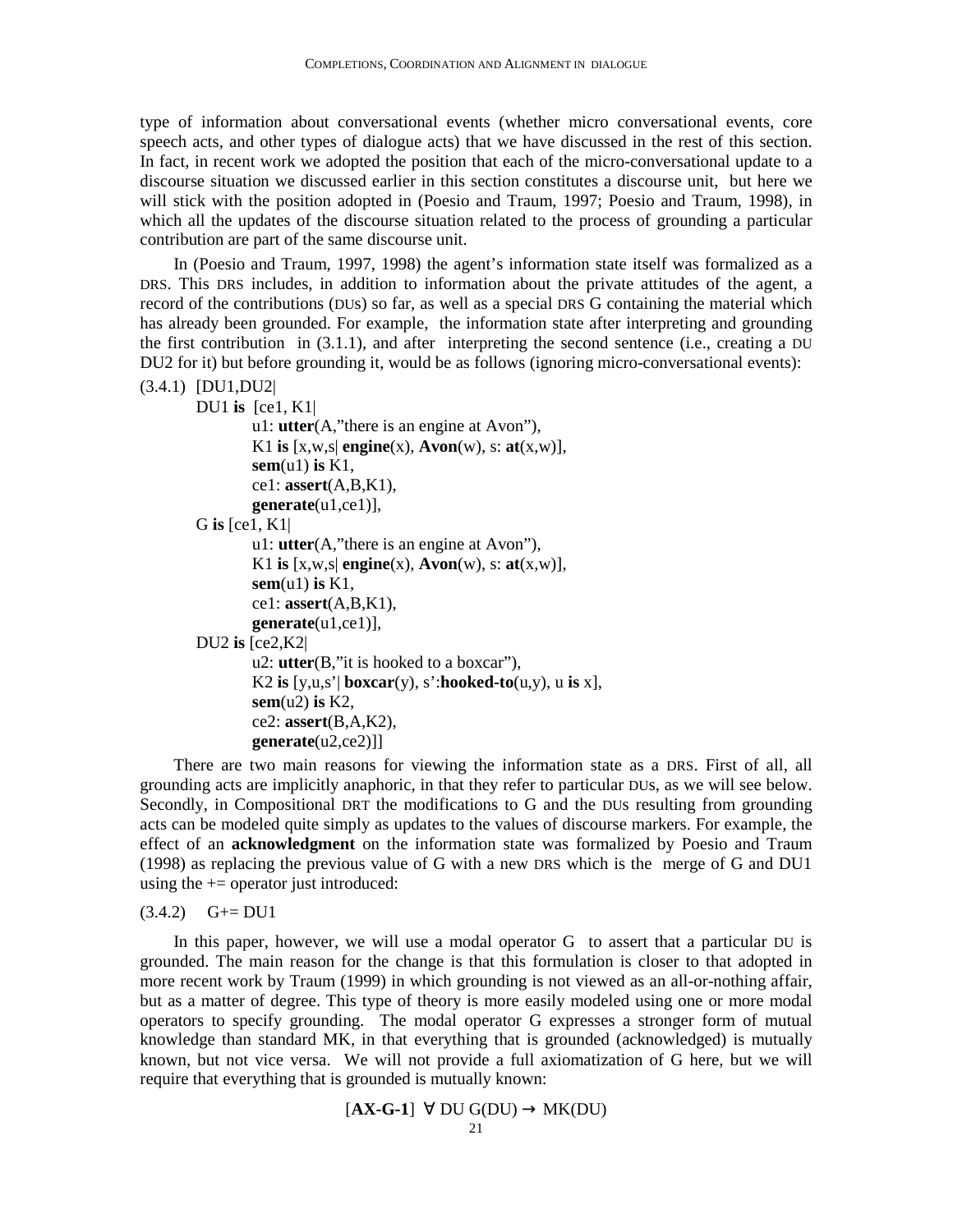According to this new view, the information state resulting from the first contribution in  $(3.1.1)$  being grounded, while the second one still isn't, is as in  $(3.4.3)$ , instead of as in  $(3.4.1)$ :

```
(3.4.3)[DU1,DU2|
```

```
DU1 is [ce1, K1| 
        u1: utter(A,"there is an engine at Avon"), 
        K1 is [x, w, s] engine(x), Avon(w), s: at(x, w)],
        sem(u1) is K1, 
        ce1: assert(A,B,K1), 
        generate(u1,ce1)], 
G(DU1),
DU2 is [ce2,K2| 
        u2: utter(B,"it is hooked to a boxcar"), 
        K2 is [y, u, s'] boxcar(y), s':hooked-to(u, y), u is x],
        sem(u2) is K2, 
        ce2: assert(B,A,K2),
```
 **generate**(u2,ce2)]]

According to this version of the theory, in the case of the example dialogue we obtain the following information state after the first contribution (the directive jointly produced by Inst and Cnst in  $1.1 - 1.3$ ) and the second (the acceptance produced by Cnst in 1.4) are grounded, but before the second directive is grounded, again ignoring micro-conversational events and phrasal utterances (compare with (3.1.6)):

```
(3.4.4) [DU1.1, ce1.6, DU1.4, ce2.2, DU2.1 |
        DU1 is [K1.1, up1.1, ce1.1, | 
                           K1.1 is [e, x, x]screw(x), orange(x), slit(x3), has(x, x3), e:grasp(Cnst, x)],
                            utterance(up1.1), sem(up1.1) is K1.1, 
                            ce1.1:directive(Inst&Cnst,Cnst,K1.1), 
                            generate(up1.1, ce1.1)] 
        ce1.6 :ack(Cnst,DU1.1), 
        G(DU1.1), 
        DU1.4 is [ce1.7, s1.1 | ce1.7: accept(Cnst,ce1.1), s1.1 : obl(Cnst,K1.1) ], 
        ce2.2 :ack(Inst,DU1.4), 
        G(DU1.4), 
        DU2.1 is [K2.1, up2.1, ce2.1 | 
                            K2.1 is [x6,e',s,w,y| x6 is x, e':put-through(Cnst,x6,hole1), 
                                          w is wing1, y is fuselage1, 
                                          s: fastened(w,y), purpose(e',s)], 
                            utterance(up2.1), sem(up2.1) is K2.1, 
                            ce2.1:directive(Inst,Cnst, K2.1 ) , 
                            generate(up2.1, ce2.1)]]
```
Notice that grounding acts *ce1.6* and *ce2.2* are *not* included in the discourse units. This is the solution proposed by Traum (1994) to the 'bottoming out' problem present in Clark and Schaeffer's work—explaining how information about the occurrence of grounding acts is unlike other information in the discourse situation in that it doesn't seem to require grounding (else we would have an infinite regress).

Notice also that in all accounts of grounding derived from Clark and Schaeffer's work, planning a core speech act really amounts to planning a contribution, i.e., opening a new DU. Hence such theories need to stipulate an additional step of intentional reasoning: that to intend to perform a core dialogue act ce it is to intend to make a contribution DU with that act as content. This is expressed by the following schema.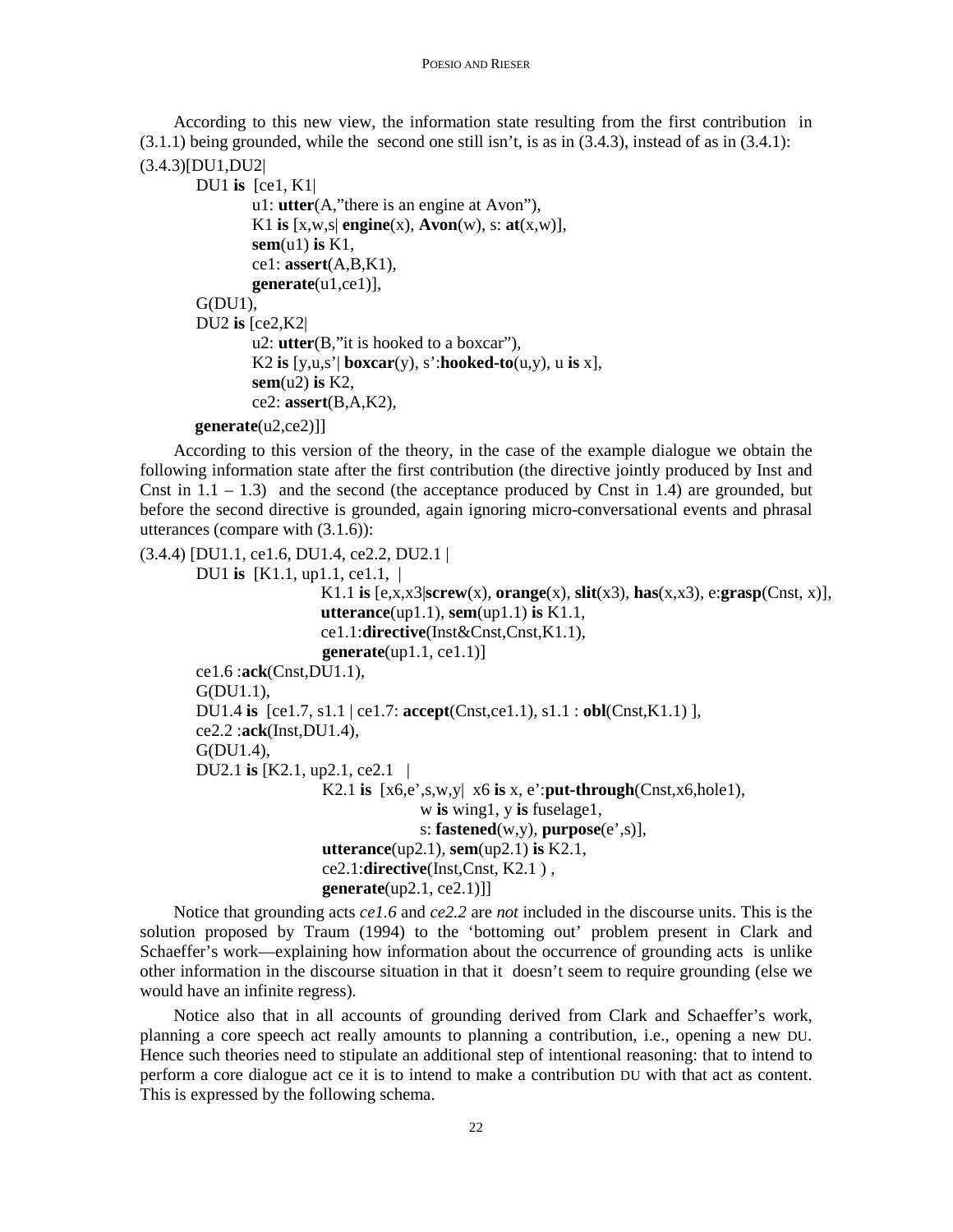#### **[CE-TO-DU-SCHEMA]**:

Int<sub>cp1</sub>([ce | ce:**core-act**(cp1,cp2, $\Phi$ )])  $\rightarrow$  Int<sub>cp1</sub>([DU | DU **is** [ce | ce:**core-act**(cp1,cp2, $\Phi$ )]]) We will see examples of application of the **CE-TO-DU** schema in Section 5.

Grounding acts can be formalized in terms of operations on the information state. In the version of PTT adopted here,

- i. Performing an **Init**(DU) simply means introducing a new DU in the information state. We assume an **Init**(DU) every time a new contribution is initiated; such grounding acts are not explicitly recorded in the information state.
- ii. Performing a **Cont**(DU) means adding to an existing DU; again, we do not explicitly represent this grounding act in the information state.
- iii. **Acknowledging** a DU has the effect of grounding the DU, i.e., adding G(DU) to the information state;
- iv. **Repairing** DU1 with DU2 means updating the discourse referent DU1 by assigning to it DU2 as value.
- v. **Requesting** a grounding act means adding to the information state an obligation to address that request.

This formulation does not specify preconditions for such acts—e.g., what it means for a contribution to be understood, and therefore when are acknowledgments warranted (Clark's **grounding criterion**). Clark points out that a contribution may fail to be understood at several levels: e.g., the addressee may have not heard what the speaker said, or may have heard it but not know its meaning. In this paper we assume that an utterance has been understood when values for all the functions that specify its linguistic classifications –phonetic, syntactic, and semantic (**sem**)—can be recovered either from the lexicon or from the context; but we will not provide update rules for grounding acts including such preconditions. (Ginzburg's (2009) proposals for information state update rules for grounding acts specifying such information and covering clarification requests as well are discussed in Section 7.)

Matheson, Poesio and Traum (2000) discuss **accept**ing in PTT for the case of core speech acts. Update rules for core speech acts are conditional upon acceptance—meaning that for each core speech act there is a *conditional* update rule specifying the part of the update caused by that speech act that depends upon acceptance. For instance, for the case of **directives**, the conditional update rule specifies that in case *ce* is a directive by A to B with content K, then if B accepts *ce*, B assumes the obligation to bring it about that K: schematically,

#### $[\mathbf{UP}.\mathbf{DIRECTIVE}]$  ce:directive $(A,B,K) \to (\mathbf{accept}(B,ce) \to [o \mid o:obI(B,K)])$

(Notice that an update rule is not a material implication, but a rule to update the information state by concatenating new information.) We assume here that update of the information state as the result of grounding acts works in the same way, except that in the case of grounding acts, accepting leads to updates of the information state that affect DUs. We use two such rules in this paper, **UP.REPAIR** for repairs, and **UP.ACK** for acknowledgments. To specify the update resulting from UP.REPAIR we use the following abbreviation:

 $DUI \leftarrow DU2$  Let DU1 be a propositional variable specifying a discourse unit, and DU2 be a DRS. Then

 $DU1 \leftarrow DU2 =_{def} \lambda i \lambda j$  i $[DU1]$ j $\leftarrow$  v $(DU1)(j) = v(DU2)(i)$ 

The two update rules specifying the behavior of grounding acts, then, are as follows:

 $[UP,REPAIR]$  ce:**repair**(A,DU1,DU2)  $\rightarrow$  (accept(B,ce)  $\rightarrow$  DU1  $\leftarrow$ DU2) (with DU1 a propositional discourse referent)  $[UP, ACK]$  ce: $ack(A,DU) \rightarrow (accept(B,ce) \rightarrow [G(DU)])$ (with DU a propositional discourse referent)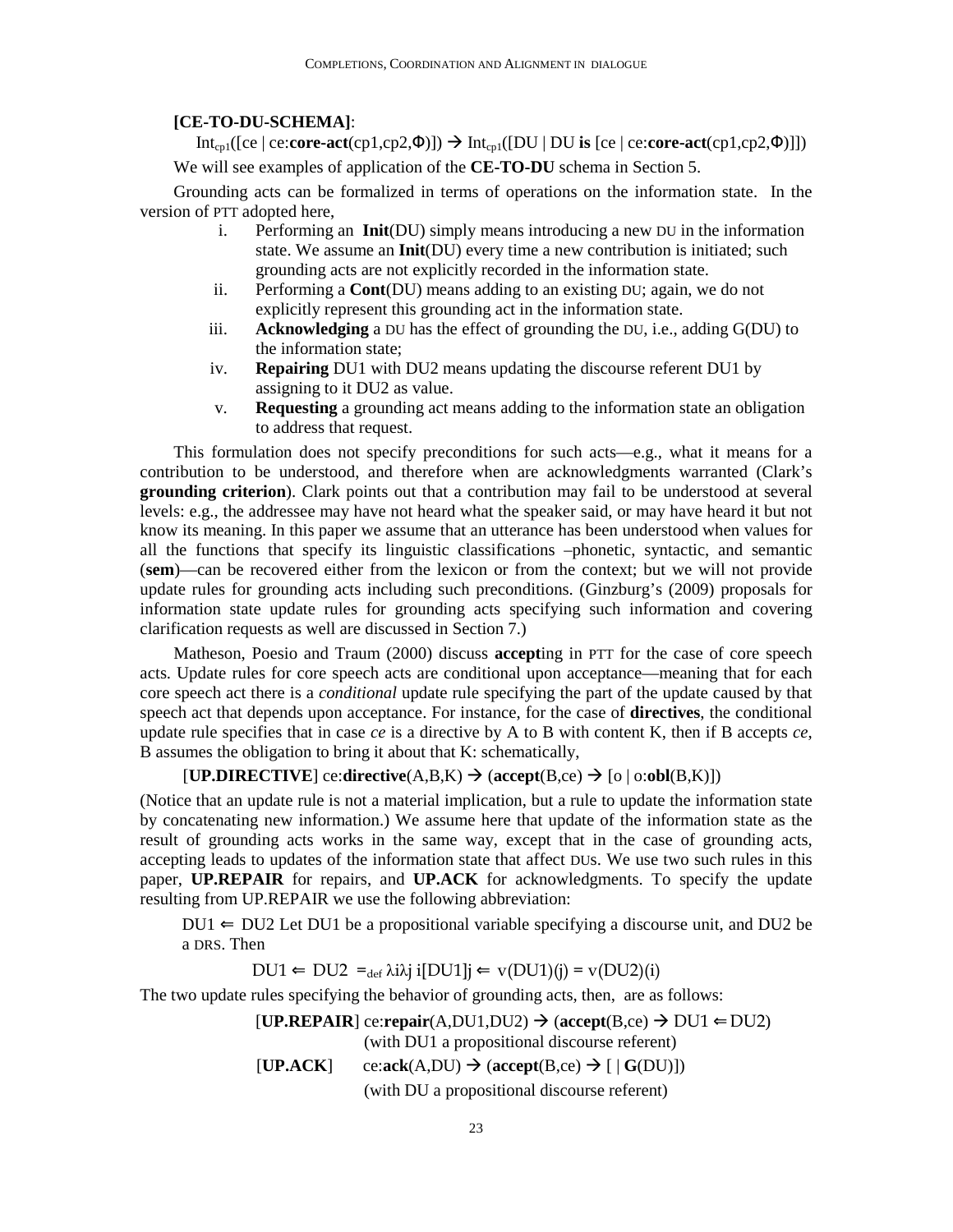So, for instance, the result of the *Ja* in 1.4 is to add to the information state G(DU1.1) when the acknowledgment is accepted (see (3.3.4)), whereas the result of accepting the repairs in 1.2 and 1.3 is to add to DU1.1 the new material, as discussed in Section 5.

#### **3.5 The Information State**

As already mentioned, PTT is an information-state based theory in the sense of (Cooper *et al* 1999, Larsson & Traum 2000, Stone 2004, Ginzburg 2009). Ginzburg (2009, Chapter 4) discusses different views concerning what information states such a theory may model; PTT aims at modeling the information state of a single agent, assumed to consist of three main parts:

- A private part, with information available to the participant, but not introduced in the dialogue. This part includes private beliefs and intentions of that participant, as well as hypotheses about beliefs and intentions of other agents.
- A public part consisting of the DUs that are assumed by that agent to have become part of the common ground.
- A semi-public part, consisting of the information introduced with contributions that haven't yet been acknowledged. This information is not yet grounded, but it is accessible.

So far, we have discussed the information about actions in the discourse situation. To conclude we briefly discuss information about private attitudes and social attitudes (obligations).

In PTT, dialogue acts are performed to achieve **intentions** or to satisfy certain **obligations**. Both the fact that one or more agents have a certain (possibly collective) intention, and that they are under certain obligations, may become part of the private, semi-private and public parts of the discourse situation, e.g., as a result of planning or of intention recognition (Matheson, Poesio, and Traum, 2000).

In previous work, only a partial formalization of obligations and intentions was given. In this earlier work, both obligations and intentions were viewed as relations between agents and action types: for example, the fact that agent A has the intention to perform a particular core speech act is captured by the presence in the discourse situation of intention (3.5.1).

## (3.5.1) i: **intend**(A,λce.ce: **assert**(A,B,K1))

We adopt here a more standard view of intentions and obligations as predicates indexed by the agent(s) holding their intention. We will also simplify matters concerning the dynamics of conversational events by assuming that intentions and obligations have as their contents propositions describing the state of affairs to be achieved –i.e., DRSs—rather than action types, as in (3.5.2), showing the intention by agent A to perform an assertion with content K1.

#### $(3.5.2)$  i:  $\text{Int}_{A}([\text{ce}|ce: assert(A,B,K1)])$

A partial formalization of obligations was provided in (Matheson, Poesio and Traum, 2000). As far as intentions are concerned, previous work on PTT only discussed the assumption, inherited from Grosz and Sidner (1986), that intentions may be related to each other in two ways:

- by a relation of **dominance** when satisfying a certain intention is part of the satisfaction of another, more complex, intention (more formally: intention i dominates intention i' if achieving i' is part of achieving i); and
- by a relation called **satisfaction-precedes** when satisfying an intention is a prerequisite for satisfying the second (intention i **satisfaction-precedes** intention i' if achieving i is a necessary prerequisite of achieving i').

As each intention is (directly) dominated by only one other intention, Poesio and Traum (1997) formalized dominance with a (partial) function **dom** mapping intention *i2* to the intention to which it is subordinated, if any. More controversially, satisfaction-precedence was also formalized as a partial function  $\mathbf{sp}(i2) = i1$  mapping intention *i2* to the intention *i1* that must be achieved for *i2* to be achievable.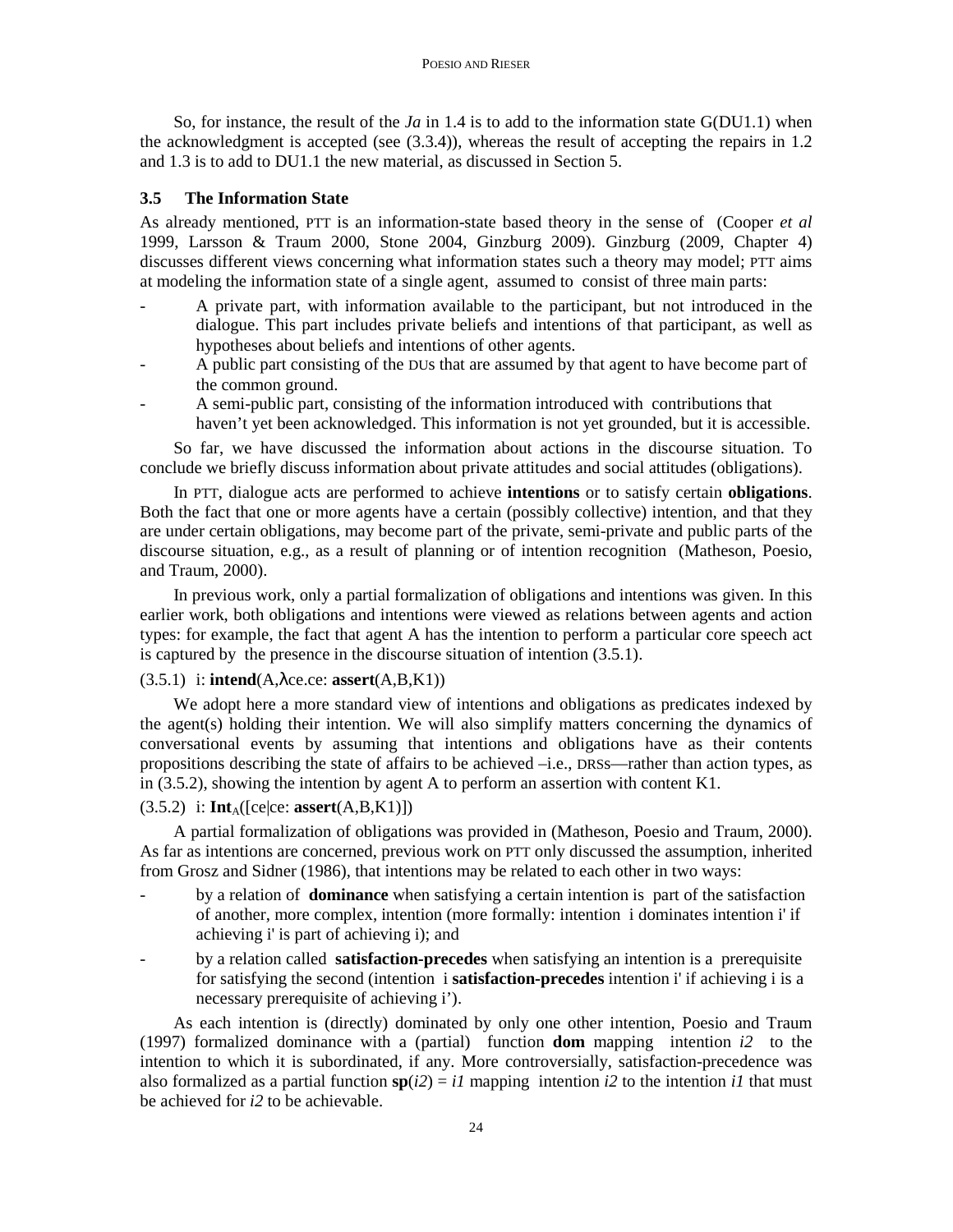Poesio and Traum also used **dom** and **sp** to provide an account of discourse entity accessibility in PTT, but otherwise proposed no axioms for intentions. One of the goals of this paper is to use completions and continuations as a source of additional evidence on the properties of intentions, and how they affect interpretation; we discuss a few possibilities and our assumptions in Sections 4 and 5. Our views on the relation between intentionality and accessibility have changed in the meantime, but we will assume the definitions from Poesio and Traum (1997) here; a paper discussing these new ideas is in preparation (Poesio and Rieser, in preparation).

## **4 Completions: an Account Based on Shared Plans**

In this paper we will propose two analyses of the example dialogue. We begin by presenting in this section and the next a mainstream, 'intentional' analysis based on hypotheses about the role of intentions and cooperation in communication developed in Artificial Intelligence, Linguistics, Philosophy, and Psychology over the past thirty years. In Section 6 we will then discuss a second analysis, based on the recent proposals by Garrod and Pickering on the basis of recent psychological results about interpretation, production and alignment in dialogue (Pickering and Garrod, 2004).

### **4.1 Coordination, shared intentions, partial shared plans: a look at existing paradigms**

#### **4.1.1 Assumptions: intention, cooperation, coordination, discourse plans**

Most work on dialogue in Artificial Intelligence, Philosophy and Psychology in the last thirty or so years has been based on three main assumptions.

The first assumption is that communication involves a great deal of **intention recognition**: the production of utterances is motivated by (implicit and explicit) intentions, and in order to communicate felicitously agents must recognize other agents' intentions even when they do not intend to help these agents to achieve them. This hypothesis, generally associated with Grice (Grice 1969, Grice 1975, later revised in Grice 1991), has been the foundation of most theories of dialogue in Artificial Intelligence and Computational Linguistics, such as the work of Allen and Perrault (1980), Cohen and Levesque (1990a, 1990b), Grosz and colleagues (Grosz and Sidner, 1986; Grosz and Kraus, 1996) Sadek (Sadek *et al*, 1994) Asher and Lascarides (2003) and Stone (2004) among others; in Philosophy—e.g., in work by Bratman (1992) or Tuomela (2000); and in Psychology (Clark, 1992, 1996; Bara & Tirassa, 2000) –and was thoroughly examined in the seminal book *Intentions in Communication* (Cohen, Morgan and Pollack, 1990). <sup>10</sup> The theories of intentions developed in AI are typically also concerned with how such intentions can be achieved: hence many such theories, and particularly those of intention recognition, are formulated in terms of **plans** to achieve a particular goal. The intentional account we propose will be formulated in this way, as well.

This hypothesis that intention recognition is central to communication is usually supplemented by two further hypotheses. Much work on dialogue in Artificial Intelligence relies on the further assumption that at least in some contexts, communicating agents do not simply recognize other agents' intentions; they are also **cooperative**, in the sense that they attempt to help other agents' achieve their intentions even when they are not explicitly expressed. E.g., a genuinely helpful clerk at a ticket counter in a train station will not simply answer the question "From which platform does the train to Montreal leave" by indicating the platform, if he / she knows that the train has been cancelled. This view is central both to Clark's theory of dialogue discussed in Section 2 and to, e.g., Allen's and Sadek's theories of intention recognition in

-

 $10$  In recent years, the role of intentions in communication has become of interest to developmental psychologists (Homer & Tamis-Le Monda, 2005) and neural scientists (Bara & Tirassa, 2000), as well.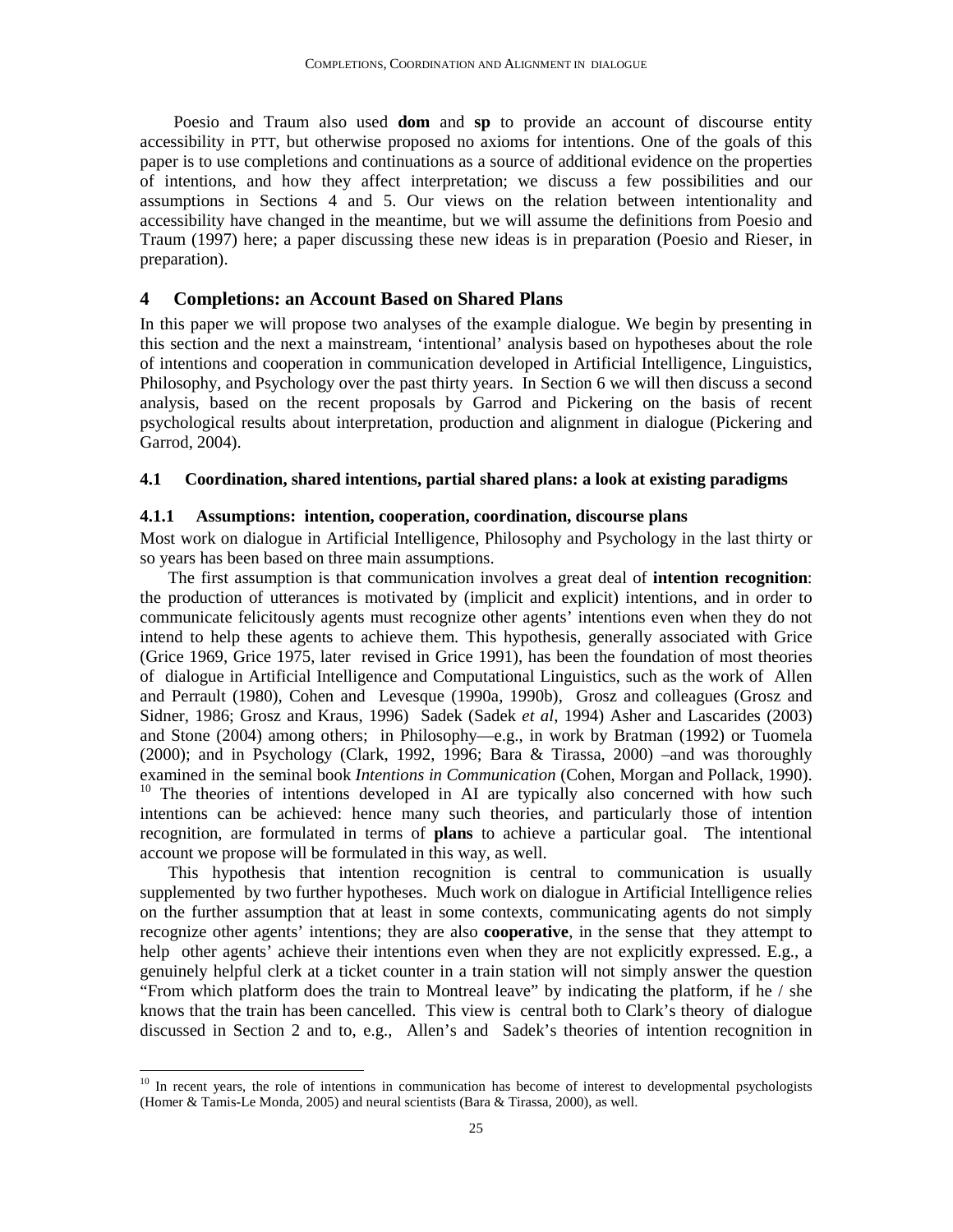dialogue systems (Allen and Perrault, 1980; Sadek, 1992). Completions and continuations are viewed by, e.g., Clark as some of the best evidence for cooperative behavior in dialogue (Clark, 1996, p. 238).

As discussed in Section 2, the theory of dialogue developed by Clark and summarized in (Clark, 1992, 1996) is based in addition on a third hypothesis: that conversation is a form of **joint activity** just like playing football or playing in an orchestra, i.e., driven by **joint** intentions and in which it is necessary for agents to **coordinate**. Clark uses "joint activities" as a foundational stratum on which coordination on content or process, on setting up common ground, on signalling, establishing (complex) joint projects, on communication using parallel tracks etc. is then based. Clark defines **joint project** quite simply as "… a joint action, projected by one of its participants and taken up by the others" (Clark (1996), p. 191). The notion of joint project or shared plan has been further developed in the Artificial Intelligence, especially by Grosz and Sidner (1990) and by Grosz and Kraus (1996).

Taken together, these three assumptions lead to the view on which our first analysis is based: that what happens in dialogue, particularly task-oriented dialogue, can be explained in terms of the joint intentions of dialogue participants and the shared plans developed to achieve them. In the case of the construction dialogues in the BTPC, this view can be summarized as follows. Inst and Cnst have both shared and private domain plans. Inst and Cnst's private domain plans overlap to a degree with the shared plan; the difference between the shared plan and the private plans may lead to discrepancies and negotiations (e.g., as when Inst adds more details to Cnst's proposal in 1.3). Simplifying things drastically, we will assume here that Inst's private domain plan is a fully specified plan for building the toy airplane (either instructions or a model). The shared domain plan is a partial plan to build a toy airplane, which at the beginning of a dialogue is virtually empty, but gets progressively refined through the construction dialogue. (More on this below.) Cnst's private plan is a refinement of the shared domain plan, likely to include at least local further specifications based on expectations.

Crucially, dialogue involves shared plans both at the domain level (how to build a toy airplane) and at the discourse level (how to convey a particular intention or plan) (Litman and Allen, 1990). For example, Inst and Cnst also share a discourse plan: that the conversation will consist of a series of instructions by Inst to Cnst aiming at building a toy airplane according to Inst's model. This view is clearly formulated, e.g., in the following quote from (Grosz and Sidner, 1990, p. 418):

*Discourses may exhibit two types of collaborative behaviour: collaboration in the domain of discourse [...] and collaboration with respect to the discourse itself. Although we cannot yet define [...] "collaboration with respect to a discourse", it includes not only surface collaboration (such as coordinating turns in a dialogue) or use of appropriate referring expressions ([...]) but also collaborations related to the discourse purpose. For example, the participants collaborate to ensure that the utterances of the discourse itself provide sufficient information to make possible the satisfaction of the discourse purpose.*

In terms of shared plans, Cnst's completion in 1.2 can be interpreted as indicating that Cnst has recognized Inst's intentions both at the domain level and at the discourse level, and one possible explanation (although not the only one, as we will see below) for her decision to complete is that she is being cooperative. Our first, `intentional' account of completions is based on this Shared Plans hypothesis. We follow here what is perhaps the best-known development of this idea, due to Bratman in his work on SHARED COOPERATIVE ACTIVITY (SCA) (Bratman, 1992) and further refined by Tuomela (2000). These two theories are briefly reviewed next.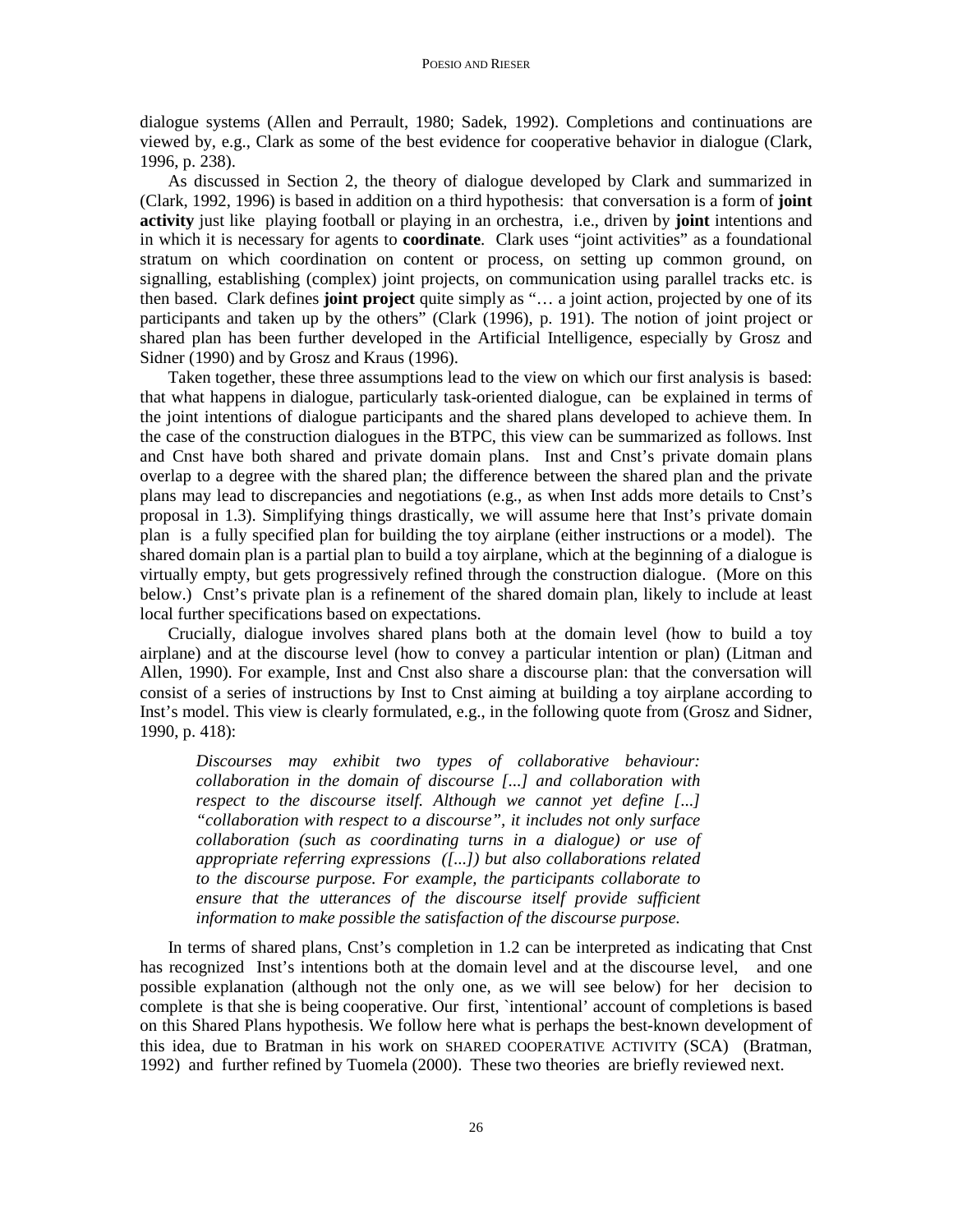#### **4.1.2 Bratman**

Arguably the most influential modern account of intentions (private and shared) is that of Bratman (1992). Bratman's theory aims at providing a formalization of the notion of "shared cooperative activity" (SCA, p. 327) that underlies actions characterised as "being done together" like singing a duet, painting a house or starting an attack in a basketball game—i.e., joint actions in Clark's sense, i.e., most actions performed in dialogue, including completions.

Bratman identifies three main characteristics of SCAs: *mutual responsiveness*, *commitment to the joint activity* and *commitment to mutual support*. The conditions that according to Bratman must hold in order for us to be said to perform a shared cooperative activity (SCA) J are listed in  $(4.1.1)$ . First of all, we need individual intentions to J together:  $(1)(a)(i)$  and  $(1)(b)(i)$ . Secondly, it must be the case that you and I develop these intentions because of the other's intentions  $((1)(a)(ii), (1)(b)(ii))$ .  $(1)(c)$  is intended to exclude forced cooperation, e.g. the "Mafia sense" (1992, p. 333) of doing something together. Fourth, the intentions must hold for the matching subplans involved and they must be stable. (An intention is *minimally cooperatively stable* if "there are cooperatively relevant circumstances in which the agent would retain that intention" (p. 338). This notion is similar to Cohen and Levesque's (1990) notion of 'commitment'.) Finally, we must mutually know (1). Mutual knowledge is used in the fixed point sense (Fagin *et al*., 1995, p. 402; Tuomela 2000, p. 78).

- (4.1.1) Our J-ing is a **SCA** only if
	- (1) (a) (i) I intend that we J.
		- (ii) I intend that we J in accordance with and because of meshing subplans of  $(1)(a)(i)$  and  $(1)(b)(i)$ .
		- (b) (i) You intend that we J.
			- (ii) You intend that we J in accordance with and because of meshing subplans of  $(1)(a)(i)$  and  $(1)(b)(i)$ .
		- (c) The intentions in (1)(a) and in (1)(b) are not coerced by the other participant.
		- (d) The intentions in  $(1)(a)$  and  $(1)(b)$  are minimally cooperatively stable.
	- (2) It is common knowledge between us that (1).

This first version of Bratman's characterization of an SCA already captures some key elements of the `dialogue as a joint action' view discussed in Sections 2 and 4.1.1: *commitment to joint activity*, *meshing subplans*, *interdependent intentions*, *mutual support*, and *connecting attitudes*. Parts (ii) of  $(4.1.1)(1)(a)$  and  $(4.1.1)(1)(b)$  mean that it is not sufficient for an action to be independently intended to be a joint action by me and you for it to be a SCA; these intentions have to be causally connected. Parts (ii) also make explicit reference to the shared plans required to achieve a joint intention, via the notion of *meshing subplans*, described by Bratman as follows: "[...] our individual sub-plans concerning J-ing *mesh* just in case there is some way we could J that would not violate either of our subplans" (p. 332). (As we will see, Inst and Cnst's private plans are meshing in this sense.)

According to Bratman, however, one ingredient is still missing from (4.1.1): *mutual responsiveness*. Mutual responsiveness amounts to the following: "In an SCA each participating agent attempts to be responsive to the intentions and actions of the other, knowing that the other is attempting to be similarly responsive" (p. 328). (As we will see below, mutual responsiveness, or more precisely, its development by Tuomela into the hypothesis that participants in a SCA may perform 'unrequited contributory actions,' provides us with one explanation for the performance of completions.) The full definition of SCA is therefore as in (4.1.2).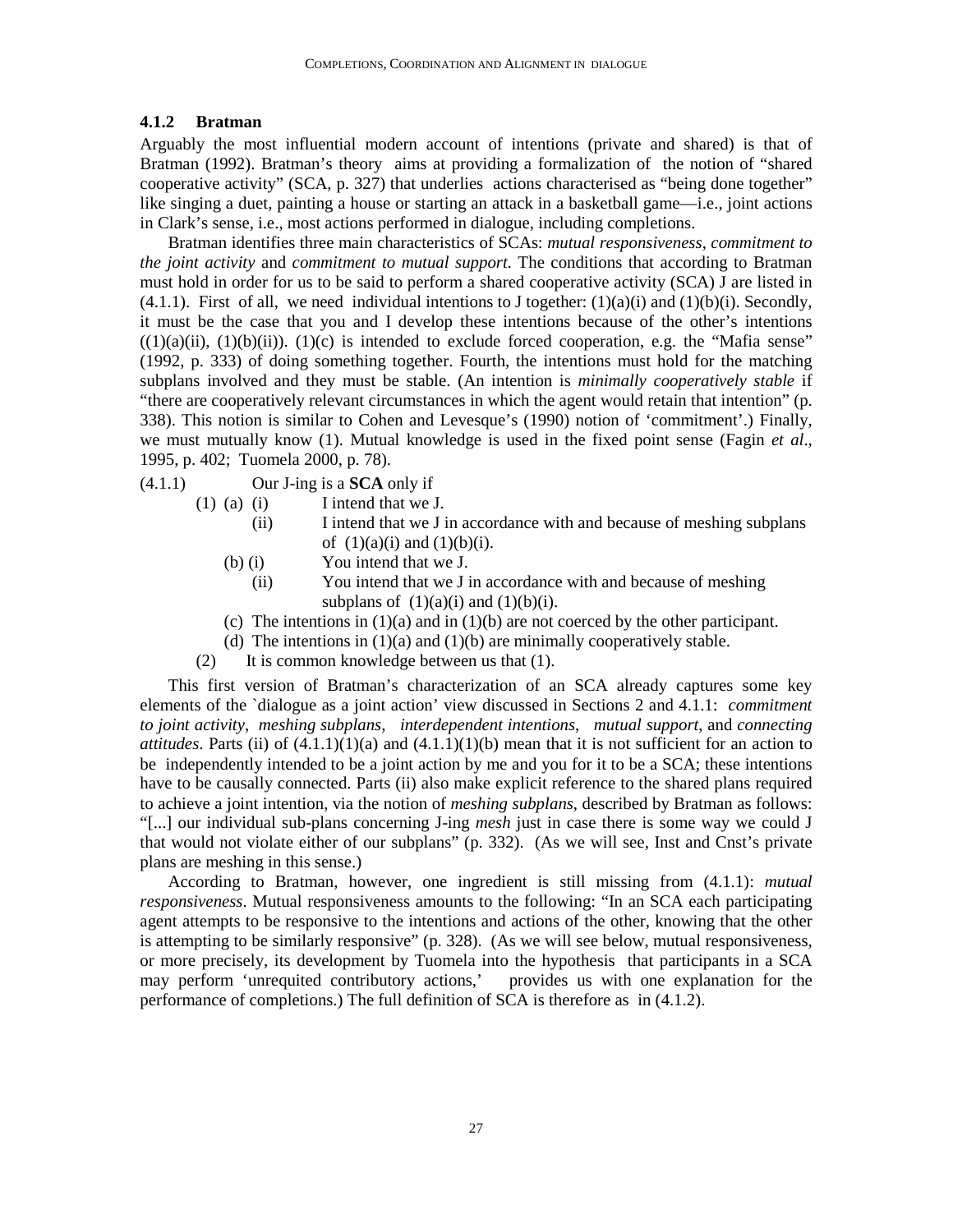- (4.1.2) For cooperatively neutral J, our J-ing is a SCA if and only if
	- (a) we J
	- (b) we have the attitudes specified in  $(4.1.1)$   $(1)$  and  $(2)$ , and

(c) (b) leads to (a) by way of mutual responsiveness (in the pursuit of our J-ing) of intention and in action.

Given Bratman's notion of SCA, an intentional account of completions in the example dialogue would go as follows. The relevant J-ing at the stage of example dialogue  $(1.1)$  just preceding the completion in 1.2 is that Inst and Cnst we-intend that Cnst fix the 'wing' to the 'fuselage' according to Inst's directives. The intended and mutually known meshing subplans are the domain plan for building the toy plane in front of Inst, and the discourse plan that Inst give the directives and Cnst carry out the actions. (Both plans are discussed in more detail in Section 4.2.) In order then for the joining of wing and fuselage to count as a SCA, the following must hold:

- (4.1.3) Inst and Cnst joining wing and fuselage is a SCA only if:
	- $(1)(a)$  (i) Inst intend that Inst and Cnst join wing and fuselage.

 (ii) Inst intend that Inst and Cnst join wing and fuselage in accordance with and because of meshing subplans of  $(1)(a)(i)$  and  $(1)(b)(i)$ .

- (b) (i) Cnst intend that Inst and Cnst join wing and fuselage . (ii) Cnst intend that Inst and Cnst join wing and fuselage in accordance with and because of meshing subplans of  $(1)(a)(i)$  and  $(1)(b)(i)$ .
- (c) The intentions in (1)(a) and in (1)(b) are not coerced by the other participant.
- (d) The intentions in  $(1)(a)$  and  $(1)(b)$  are minimally cooperatively stable.
- (2) It is common knowledge between Inst and Cnst that (1).

The necessary and sufficient conditions for the action to be an SCA are specified by adding the mutual responsiveness requirement from (4.1.3), obtaining (4.1.4):

- (4.1.4) For cooperatively neutral joining of wing and fuselage, Inst and Cnst joining wing and fuselage is a SCA if and only if:
	- (a) Inst and Cnst join wing and fuselage
	- (b) Inst and Cnst have the attitudes specified in (4.1.3) (1) and (2), and
	- (c) (b) leads to (a) by way of mutual responsiveness (in the pursuit of Inst and Cnst's
	- joining of wing and fuselage) of intention and in action.

We will discuss the meshing subplans at stake in some detail in Section 4.2.

## **4.1.3 Tuomela**

Bratman's (1992) concept of shared cooperative activity is not formalized in terms of a logic, but several such formalizations have appeared, most famously by Cohen and Levesque (1990a, 1990b). Our own use of **we-intention** ( $Int<sub>Inst&Cnst</sub>$ ) in the rest of the paper will be based on the logical reconstruction of Bratman's theory by Tuomela (2000). Tuomela also proposes several revisions of Bratman's theory, that we briefly review here.

One problem with Bratman's account of plan-based joint action identified by Tuomela is that the meshing requirement should not be part of the definition of **we-intention**. Rather, we should take it as an entailed conceptual presupposition along the lines of 'If we have a joint intention to see to it that p, then as a rule we also have meshing subplans concerning  $p'$ . In addition, according to Tuomela, condition  $(4.1.1)(1)(c)$  is too strong: coercion should be admitted as long as a subject's intentional agency is not completely by-passed. Tuomela proposes, therefore, a stripped-down characterization of the **we-intention** going into the construction of the joint of wing and fuselage at the point in which the first completion takes place that can be characterized in first approximation as follows.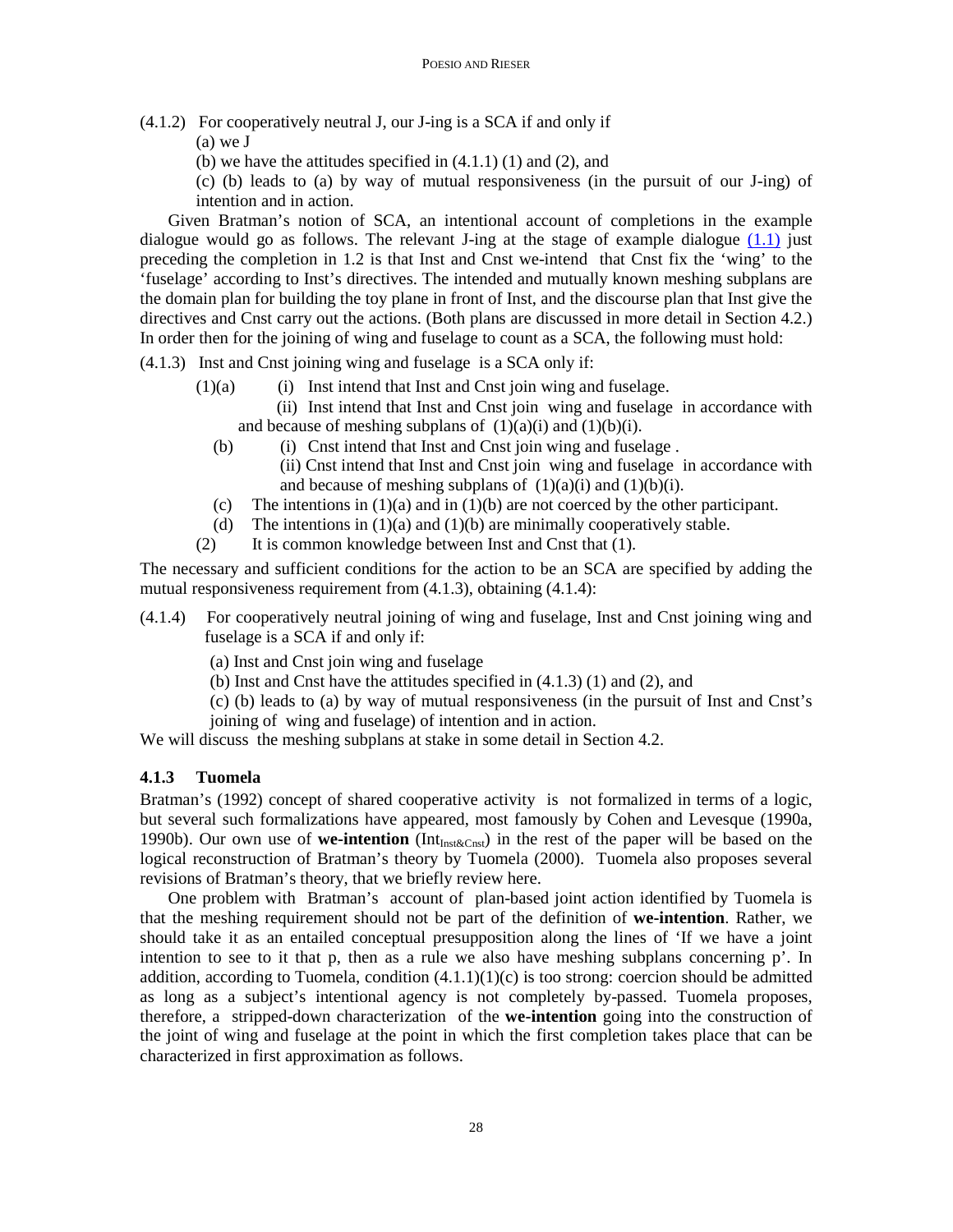(4.1.5) Inst and Cnst **we-intend** that Cnst join wing and fuselage is equivalent to:

It is Inst's and Cnst's mutual knowledge $11$  that

Inst intends that Cnst join wing and fuselage because

Cnst intends that Cnst join wing and fuselage;

and

 Cnst intends that Cnst join wing and fuselage because Inst intends that Cnst join wing and fuselage

The two clauses in the scope of the mutual knowledge operator in (4.1.5) cover much of clauses (1a) and (1b) in (4.1.3), the 'because' connective providing the 'meshing' required by Bratman, but without explicit mention of plans and of coercion. In Tuomela's notation (4.1.5) is expressed as follows, where 'because' gets translated by the **reason** relation /<sup>r</sup> , which is factual in the sense that  $X/Y \to X \wedge Y$ :

(4.1.6) **IntInst&Cnst**(**join**(Cnst, W, F))

<u>.</u>

 $\leftrightarrow$  $MK((Int_{Inst} (join(Const, W, F))/r Int_{Cns} (join(Const, W, F)))$ ∧

 $(\mathbf{Int}_{\mathbf{Const}}(\mathbf{join}(\mathbf{Const}, \mathbf{W}, \mathbf{F})) /_{r} \mathbf{Int}_{\mathbf{Inst}}(\mathbf{join}(\mathbf{Const}, \mathbf{W}, \mathbf{F})))$ 

According to (4.1.6) the we-intention  $Int_{Inst\&Cnst}$  that Cnst join W and F amounts to mutual knowledge that each agent's intention that Cnst join  $W$  and  $F$  is caused by the other agent's intention that this be done.

We said above that agents' disposition to helping, of which at least some forms of cooperative completions are an illustration, is meant to be covered in Bratman's proposal by the notion of mutual responsiveness which, however, is not fully developed, as pointed out by Bratman himself. Tuomela (2000, p. 107) provides a more explicit explanation of the fact that Inst gets extra help by Cnst in formulating a directive for which there can't be a SCA yet. To do this, Tuomela developed an alternative to Bratman's definition of  $Int<sub>Inst&Const</sub>$ . This new definition cannot be fully discussed here. We will simply highlight the following condition from the definition (2000, p. 95):

> "[...] the participants are also assumed to be disposed willingly to perform *unrequired contributory actions* [our italics], thus being disposed to incur extra costs (this being rational as long as the costs of performing them are less than the gross gains accruing from their performance)".

Tuomela's notion of unrequired contributory action underlies the 'intentional' account of completions given here. Briefly, the idea is that if Cnst and Inst have **we-intentions** and the associated shared plans, Cnst can infer that a screw is needed at the point of the dialogue we are analyzing. She is therefore able to produce an unrequired contributory action by producing a completion, if circumstances demand it. (We will return on this shortly.) Tuomela's formalization of helping is of course related to the traditional notion of cooperativeness, as formalized, e.g., in Cohen and Levesque's 'Cooperative' axiom (Cohen and Levesque, 1990b) or in Sadek's theory (Sadek, 1992). The distinctive aspect of Tuomela's notion of help is that it is embedded into joint intentions and actions. Tuomela argues that participants acting on the basis of a cooperative attitude must be disposed to "strong" helping  $(p. 249)$ .<sup>12</sup> Helping in the "full" sense means

<sup>&</sup>lt;sup>11</sup> In many contexts mutual knowledge will be too strong. We will however stick to mutual knowledge for the purposes of this paper.

 $12$  Tuomela distinguishes between `helping in the weak sense' and `helping in the strong sense'. Help in the weak sense means that agent A is responsive to agent B's performance of her part of the SCA, in order to successfully complete her own part; it is therefore a form of alignment. Helping in the strong sense is supporting the other agent by performing part of their performance of an SCA in an essential way. 1.2 and 2.2 in our example are examples of strong helping, whereas Cnst's acceptances are examples of helping in the weak sense.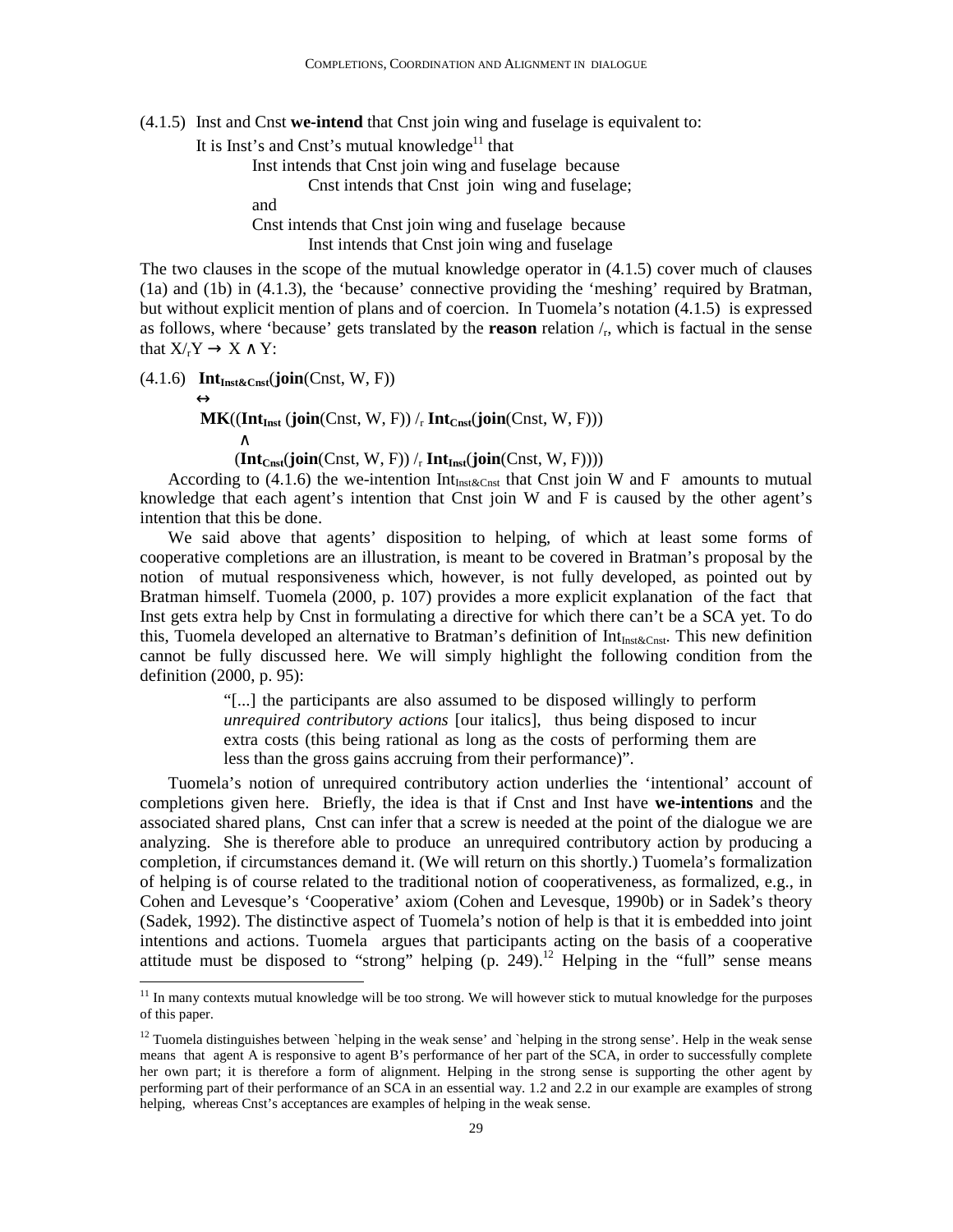'helping in all circumstances in which help is contributive to the others' part-performances'. It is exactly reliance on part-performances (making up a SCA eventually) which distinguishes Tuomela's notion of help from Cohen and Levesque's (1990b) and Sadek's (1992), which capture taking over of some agent's intention.

In the rest of the paper, we will use Tuomela's  $Int_{Inst\&Cnst}$  predicate to express we-intentions, adopting the formalization in (4.1.6).

## **4.2 An intentional analysis of the example dialogue: first pass**

In order to maintain the complexity of the presentation manageable, we divided the presentation of our intentional analysis of the example dialogue between this section and the next. In this section we concentrate on we-intentions and shared plans, showing how the Bratman / Tuomela framework just introduced can explain how completions are produced, without however discussing how completions can be incrementally produced and interpreted, and how the common ground gets updated as a result. In fact, we abstract away from the details of the DRT notation and of PTT and adopt a vanilla logical form. In the next Section we present a more complete account in which these issues are considered as well, using the tools from PTT.

As said above, our intentional analysis is based on the assumption that at the beginning of the conversation Instructor and Constructor have a **we-intention** –i.e., an SCA in the sense of Bratman and Tuomela—that Constructor assemble a toy airplane identical to the one that the Instructor has. (As discussed in Section 3, the argument of the we-intention is a DRS, i.e., a proposition, but we adopt a simplified representation in this subsection.)

#### (4.2.1) **IntInst&Cnst**( **toy-airplane**(x) ∧ **assemble**(Cnst, x))

The Instructor (henceforth, Inst) has a complete<sup>13</sup> plan for assembling the toy airplane in Figure 2.1 (a) shown in Figure 4.2.1. The dialogue is driven by the goal of making this a shared plan by discussing it with the Constructor (henceforth: Cnst), so that Cnst can then execute the relevant actions. (For the purposes of this paper, we'll assume that the case in which Inst receives no instructions, just a completed model of the airplane, can be subsumed under this case as well.)



**Figure 4.2.1**. Inst's private plan before the conversation.

-

<sup>&</sup>lt;sup>13</sup> Arguably, a more plausible view is that Inst doesn't start with a complete plan for the construction of the model instead, he/she develops her private plan incrementally as well. We do not think however that this more plausible, but also greatly more complex, view would have any implications for our account of completions.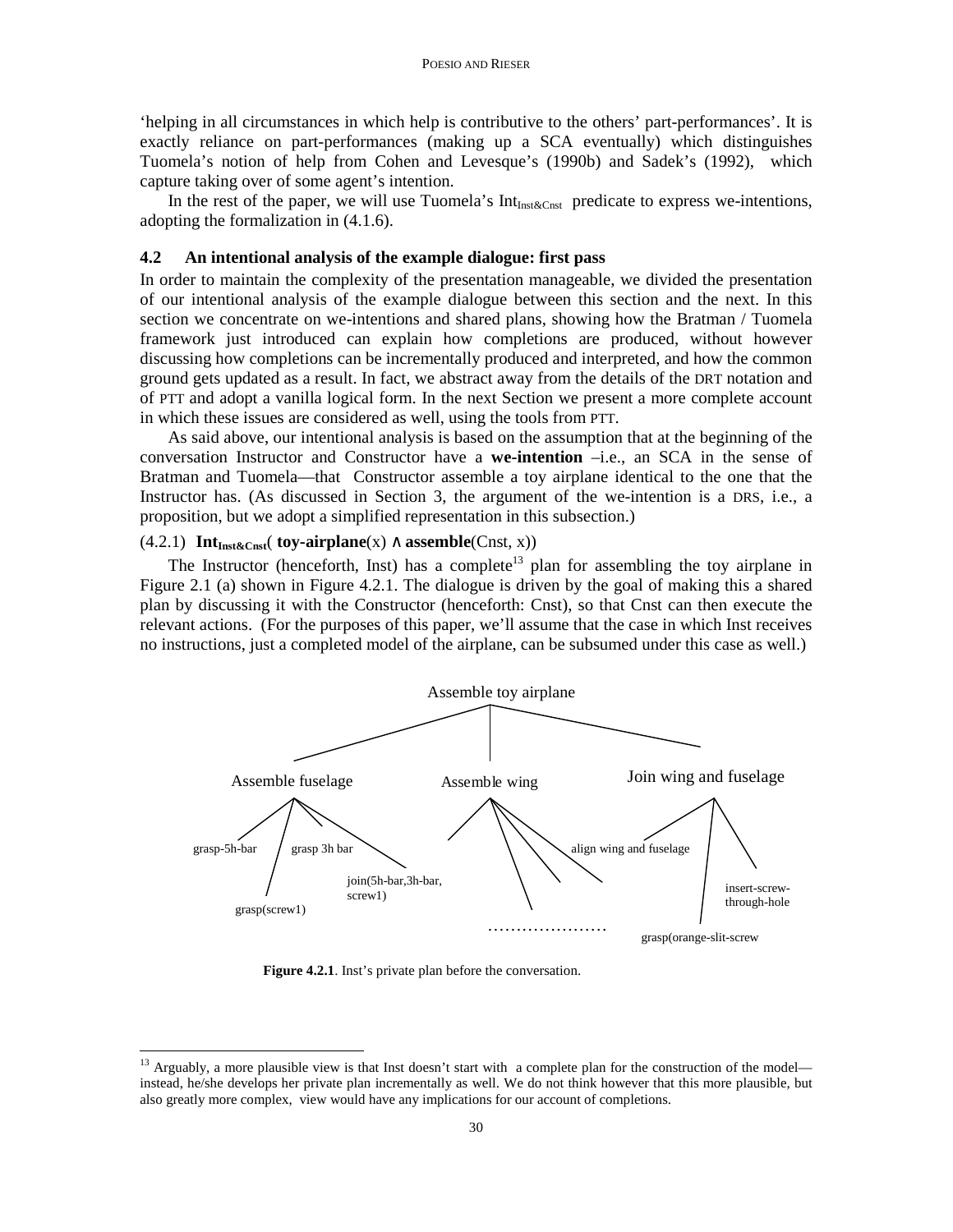According to the intentional view, Inst and Cnst develop a shared plan to achieve this weintention of assembling the toy airplane. This shared plan is initially highly underspecified and simply specifies that Inst and Cnst are going to assemble a toy airplane; but as the conversation progresses, the shared plan gets progressively more refined as each subplan becomes an SCA as well. (Note that the agreed upon actions in the shared plan are immediately executed, mixing planning and execution, unlike in the TRAINS conversations (Gross *et al*, 1993; Heeman and Allen, 1995), for example.)

At the point at which Inst begins utterance 1.1 in  $(1.1)$ , "So jetzt nimmst Du eine ...," the goal of Inst is to get Cnst to produce the Baufix plane in Figure 2.1 (a), and the state of Cnst's assembly is as shown in Figure 2.1 (b); we repeat Figure 2.1 here for convenience as Figure 4.2.2. Cnst has built the tail and the rear part of the fuselage. She has already picked up a 7-hole bar which is to become the `wing' (henceforth, W), has laid it across the `fuselage' (henceforth, F), and has aligned the wing's and the fuselage's holes, which will make it possible for a fixing mechanism such as a screw to join wing and fuselage. Each of these steps has been acknowledged by Inst and Cnst. (A full listing of the dialogue prior to the fragment being analyzed is in Appendix A.)



(a) The Baufix model Inst intends Cnst to assemble.



(b) Constructor's state of assembly at the beginning of (1.1)

Figure 4.2.2. Instructor's and Constructor's respective situations at the beginning of (1.1).

Given this state of assembly, the partial shared plan at this point is presumably similar to the one shown in sketchy form in Figure 4.2.3. The parts of Inst's private plan devoted to the assembly of fuselage and wing are now shared (in fact, they have already been executed). Now Inst and Cnst have a we-intention that Cnst join wing and fuselage; this we-intention is indicated in italics as it is currently at the top of the agenda. (More details on the shared plan in a moment.)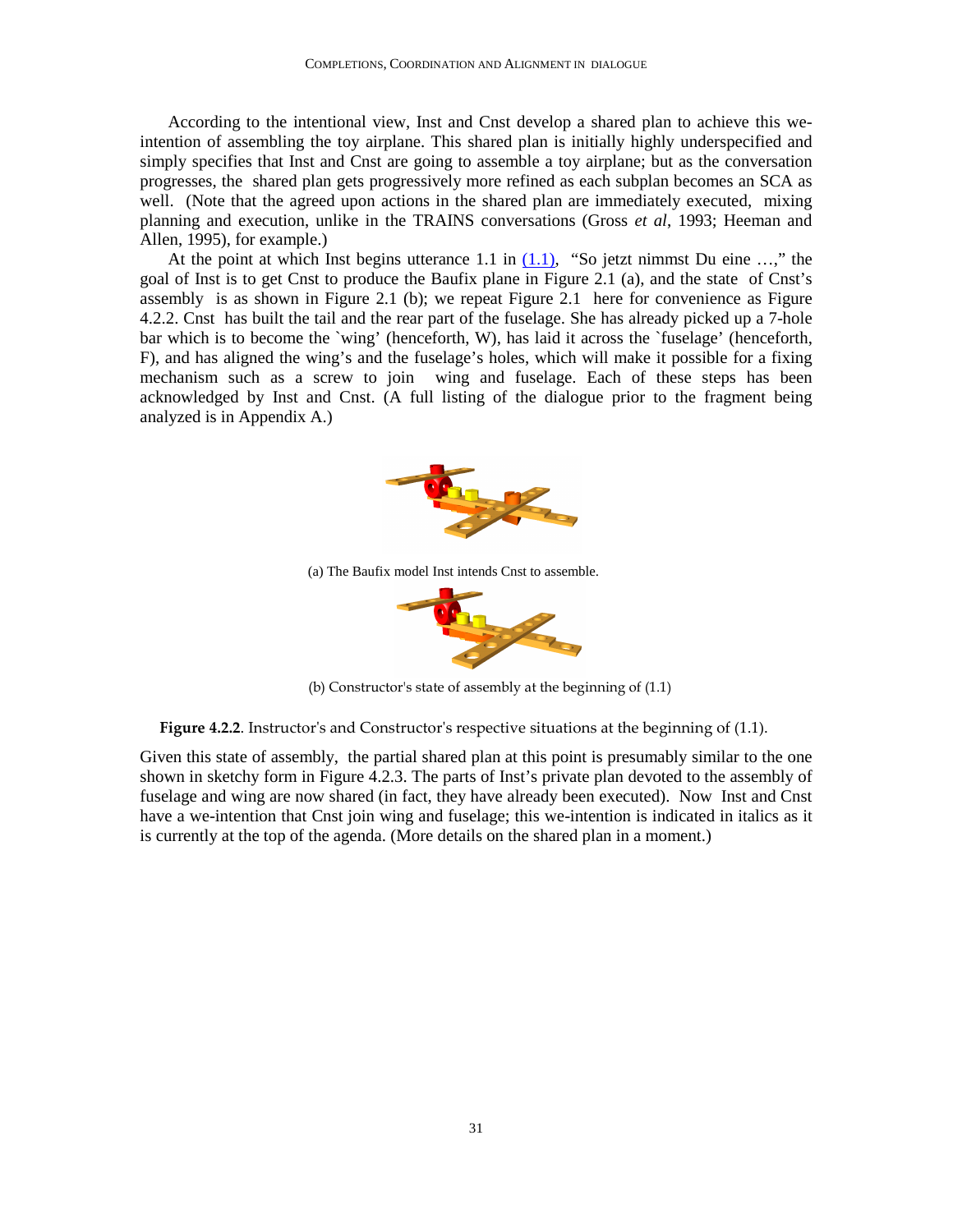POESIO AND RIESER



Figure 4.2.3. The shared plan at the point the completion takes place.

At this point in the conversation Cnst has a private plan as well, a refinement of the partial shared plan in Figure 4.2.3. This private plan probably already contains the information that she will need to get a screw in order to join wing and fuselage, as sketchily shown in Figure 4.2.4. However, Cnst has lots of spare parts left, above all nine screws which she can in principle use for the join as shown in Figure 4.2.5; hence, she cannot refine her own private plan any further.



**Figure 4.2.4**. Cnst's private plan at the point the completion takes place.



**Figure 4.2.5**. Screws available to Cnst at the point when 1.1 is uttered. The intended screw is the orange screw with a slit.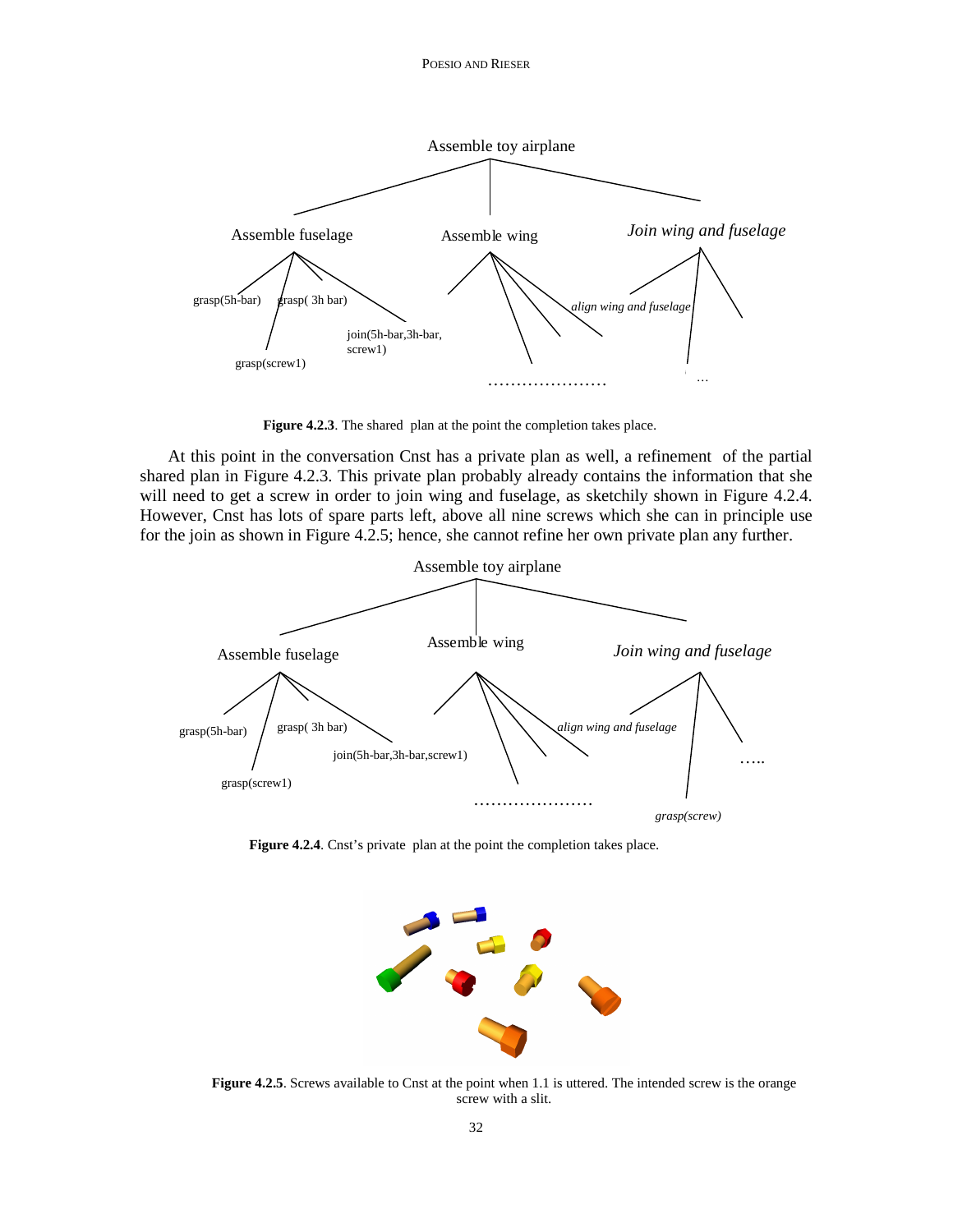As said above, in the Tuomela-derived logical notation just introduced, the currently active **we-intention** to join W and F can be expressed as follows:

#### (4.2.2 ) **IntInst&Cnst**(**join**(Cnst,W,F))

As shown in (4.1.6), repeated below for convenience, Inst and Cnst having a **we-intention** to join wing and fuselage, in Tuomela's framework, is equivalent to them mutually knowing that each of them has an intention to do this action because of the other agent's intention to do it:

 $(4.1.6)$  **Int** $_{\text{Inst\&Cnsf}}(\text{join}(Cnst, W, F))$ 

 $\leftrightarrow$  $MK((Int_{Inst} (join(Const, W, F))/<sub>r</sub> Int_{Const}(join(Const, W, F)))$  ∧  $(\textbf{Int}_{\text{Cnsf}}(\textbf{join}(\text{Const}, W, F)) /_{r} \text{Int}_{\text{Inst}}(\textbf{join}(\text{Const}, W, F))))$ 

In order to join two objects Cnst needs, first of all, to find a screw and a nut. She must then stick the screw through the holes and screw it into the nut in order to produce a stable join of three bars (that we will call here the Wing&Fuselage-join). This partial *domain* plan, that we assume to be shared, can be summarized as follows: $14$ 

| Step 1:    | align(Agent, Bar1, Bar2, Hole1, Hole2),  |
|------------|------------------------------------------|
| Step 2:    | grasp(Agent, Screw),                     |
| Step $3$ : | grasp(Agent, Nut),                       |
| Step $4$ : | put-through(Agent, Screw, Hole1, Hole2), |
| Step $5$ : | screw-into(Agent, Screw, Nut),           |

As in (Asher and Lascarides, 2003), we assume that the relation between intentions and actions (here formalized in terms of plans) is non-monotonic: i.e., that a plan such as (4.2.3) is a *default* way of executing a particular action. (Asher and Lascarides formalization of intentions and actions does not involve the notion of plans.) This can be formalized as follows, where we use a generic **normally involves** operator to state that the conclusions are non-monotonic:<sup>15</sup>

#### (4.2.4) **join**(Agent, Bar1, Bar2) **normally involves** b & c & d & e & f

where

 $\overline{a}$ 

(b) **align**(Agent, Bar1,Bar2, Hole1,Hole2)

- (c) **grasp**(Agent,Screw),
- (d) **grasp**(Agent, Nut)

(e) **put-through**(Agent, Screw, Hole1,Hole2),

(f) screw-into(Agent, Screw, Nut)

In the conversations of the Bielefeld corpus, things are a bit more complex, in two respects: (i) actions are performed by Cnst under Inst's instruction; and (ii) actions are immediately executed. As it is not our goal here to provide an account either of the interleaving of planning

<sup>&</sup>lt;sup>14</sup> We are using a very simplified view of plans here, ignoring the distinction between preconditions –conditions that have to hold in order for the plan to be executable—and steps of the plan proper. Normally, having the Nut and the Screw would be considered to be a precondition. (This difference is not unlike that between presupposition and assertion.)

 $15$  (4.2.4) is meant to be a neutral notation which could be reconstructed in different nonmonotonic formalisms. In SDRT, the relation between intentions and plans would be expressed by a conditional, and **normally involves** would be Asher and Morreau's > Asher&Morreau operator. In PTT defaults are inference rules, formulated using Brewka's (1990) prioritized version of Reiter's (1980) Default Logic).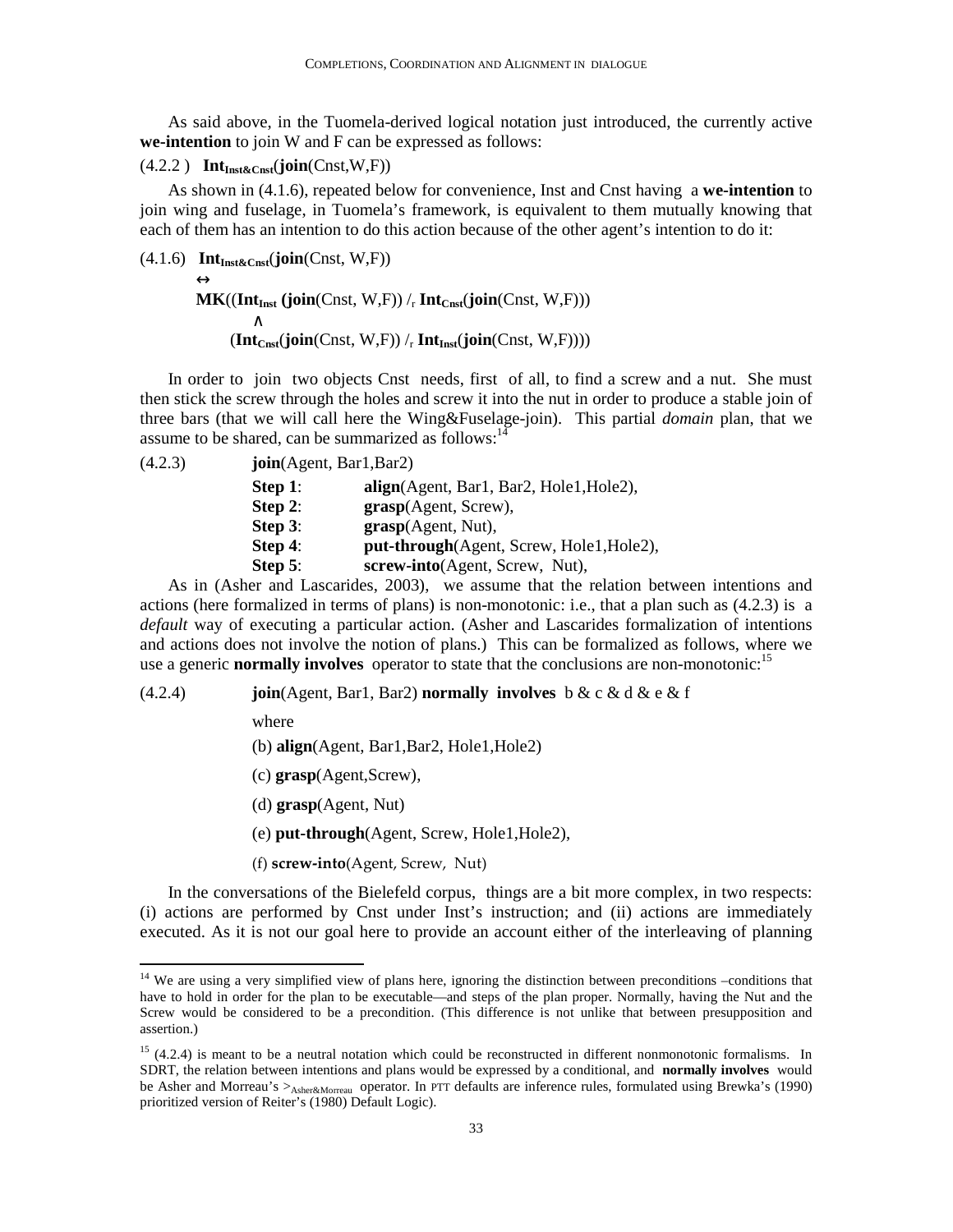and execution, or of the interleaving of discourse plans and domain plans (see e.g., (Litman and Allen, 1990)), we simplify matters by assuming that in this domain, shared plans / meshing subplans combine discourse actions, domain actions, and execution. For the particular example under discussion, the resulting plan is assumed to be as shown in (4.2.5). According to this plan for Cnst to join wing and fuselage, in order to jointly perform the action currently **we-intended**, Inst has to produce the directives triggering these actions; each of these results in actions by Cnst; and at the end, Cnst must communicate that she completed the actions demanded.

(4.2.5) **join**(Cnst, W, F) **normally involves** b & c & d & e & f & g, where

- (b) 1. **directive**(Inst, Cnst, **align**(Cnst, W, F, Hole1, Hole2)),
	- 2. **align**(Cnst, wing, fuselage, Hole1, Hole2),
	- 3. **assert**(Cnst, Inst, **aligned**(Cnst, W, F, Hole1, Hole2))
- (c) 1. **directive**(Inst, Cnst, **grasp**(Cnst, Screw)),
	- 2. **grasp**(Cnst, Screw),
	- 3. **assert**(Cnst, Inst, **grasped**(Cnst, Screw ))
- (d) 1. **directive**(Inst, Cnst, **grasp**(Cnst, Nut)),
	- 2. **grasp**(Cnst, Nut),
		- 3. **assert**(Cnst, Inst, **grasped**(Cnst, Nut))
- (e) 1. **directive**(Inst, Cnst, **put-through**(Cnst, Screw, Hole1,Hole2)),
	- 2. **put-through**(Cnst, Screw, Hole1,Hole2),
	- 3. **tell**(Cnst, Inst, **put-through**(Cnst, Screw, Hole1,Hole2))
- (f) 1. **directive**(Inst, Cnst, **screw-into**(Cnst, Screw, Nut)),
	- 2. **screw-into**(Cnst, Screw, Nut),
	- 3. **assert**(Cnst, Inst, **screwed-into**(Cnst, Screw, Nut))
- (g) **assert**(Cnst, Inst, **joined**(Cnst, W,F).

We will assume throughout this Section and the next that intention recognition for Cnst amounts to recognizing the directives and performing the required actions.<sup>16</sup>

Bratman's and Tuomela's theories of intention make the stronger assumption that a weintention to bring-about a W&F join distributes over the conjuncts: i.e., having a we-intention to bring about an action entails we-intentions for all parts of the plan. With this assumption, we would then also derive from (4.2.1) and (4.2.5) (c) the following:

- (h) **Int**<sub>Inst&Cnst</sub> (directive(Inst, Cnst, grasp(Cnst, Screw)))<br>(i) **Int**<sub>Inst&Cnst</sub> (grasp(Cnst, Screw))
- **Int**<sub>Inst&Cnst</sub> (grasp(Cnst, Screw))
- (j) **IntInst&Cnst** ( **assert** (Cnst, Inst, **grasped**(Cnst, Screw))).

Notice that even with this assumption, Inst and Cnst would still have different private plans and different private intentions: Inst, seeing the fully built up airplane model on his side, subscribes to

 $(4.2.6)$  **Int**<sub>Inst</sub>(directive(Inst, Cnst, grasp(Cnst, orange-slit-screw)))<sup>17</sup>

whereas for Cnst we have

 $\overline{a}$ 

 $(4.2.7)$  **Int**<sub>Cnst</sub>(grasp(Cnst, Screw)).

(The difference between (4.2.6) and (4.2.7) is due to the fact that **grasp**(Cnst, Screw) can be satisfied by Cnst in various ways due to the nine screws she has.) The point is that if we make the further assumption that  $Int_{Int\&Cnst}$  is distributive, we get (4.2.7) irrespective of any inferences

<sup>&</sup>lt;sup>16</sup> Intention recognition could also be formalized in such a way as to bypass the directive recognition stage, and assuming simply that Cnst recognizes Inst's intention of Cnst performing a particular action. An account along these lines would not, however, differ from the one we are adopting for our purposes.

 $17$  We are not being very precise concerning notation here. Quantificational formulae are sometimes represented as constants for convenience's sake.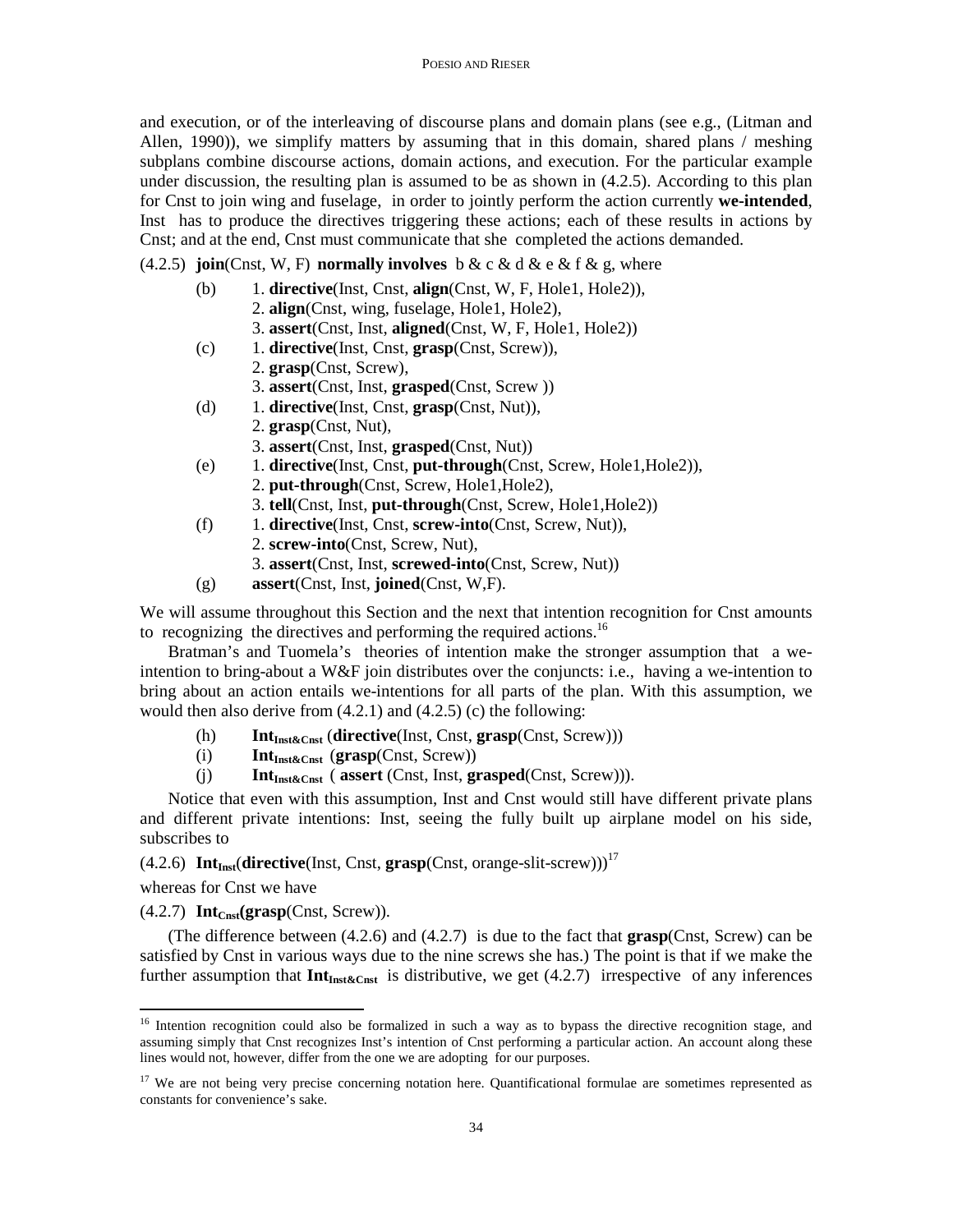due to the verbal exchange: in other words, with this assumption, Cnst already wants to grasp a screw *before* Inst starts his directive. (Cnst's intention can be satisfied because there are screws on his side of the screen.) The only difference between the two plans would then be that Cnst doesn't know which particular elements have to be used. However, we will remain non-committal on whether Cnst derives (4.2.7) from distributivity of we-intentions or from the directive and cooperativity.

We now consider how an intentional account explains what may have caused Cnst to produce a completion in 1.2. Given that **IntInst**(**directive**(Inst, Cnst, **grasp**(Cnst, Screw))) is the next step in the interleaved discourse / domain plan in (4.2.5) to achieve SCA (4.2.2), we may *ceteris paribus* assume that by uttering *Well, now you grasp* Inst has started the production of the next directive in this shared plan. What about Cnst's contribution? According to the mutually intended step (d) of (4.2.5), Cnst should by default wait until Inst has fully produced his directive, and only then she should do the grasping. But she intervenes. So we must explain:

- a. the cause for the completion, including the information used for the intervention;
- b. how the old shared plan changes, and what the new shared plan looks like;
- c. the relation between old and new shared plan.

Let us start with the cause for the completion and the information used for the intervention. The step in the plan which is we-intended at this point in the conversation is:

#### **join**(Inst and Cnst,W, F).

Inst begins to perform the next step,  $(c)$ :

## **directive**(Inst, Cnst, **grasp**(Cnst, orange-slit-screw)).

However, Cnst 'jumps in' before the directive is completed, and possibly without being prompted by some sort of request for help (as we saw in Section 2, there is some evidence that in this particular example a request for completion may have been made using prosody, but the matter is not entirely clear, and these signals are not encountered with all completions). Clearly, Cnst has been trying to compare her expectations (based on the plan she assumes to be shared) with the actions she observes (as proposed, e.g., in the MOSAIC model (Wolpert *et al*, 2003)) and she has been doing this incrementally. As a result, even before Inst's utterance of the directive is completed, Cnst has already related the incomplete utterance she is observing to the next step in the shared plan, **directive**(Inst, Cnst, **grasp**(Cnst, Screw)). We will discuss in more detail how this can happen in the next section, in which PTT is used to provide a detailed account of incremental semantic interpretation in this example.

As we said above, in a theory in which we-intentions are assumed to distribute over the subactions of plans, recognizing this directive is predicted to be fairly straightforward, as intention (4.2.6) would already be near the top of Cnst's agenda. Otherwise, some sort of search through the space of possible plans to achieve (4.2.2) must be assumed.

By comparing the part of the directive that has already been produced by Inst with the directive she expects, Cnst can hypothesize that what's missing so far is an utterance of the fact that the object to be grasped is a screw. (There is no more information about this in the shared plan, and as there are nine screws, there are nine ways to make the plan more specific, so there is no way for Cnst to make the recognition more precise, except by guessing. )

We see at least four ways of explaining why Cnst follows up this recognition with a decision to utter "a screw":

> a. *Responding to a Request:* Cnst may have interpreted 1.1 (more precisely, its prosodic lengthening) either as a Request to perform a Continue (DU), or as a Request to Acknowledge the DU. In either case, in PTT it is assumed that the result is an obligation:

#### **obl**(Cnst,**cont**(DU)) or **obl**(Cnst, **ack**(DU)).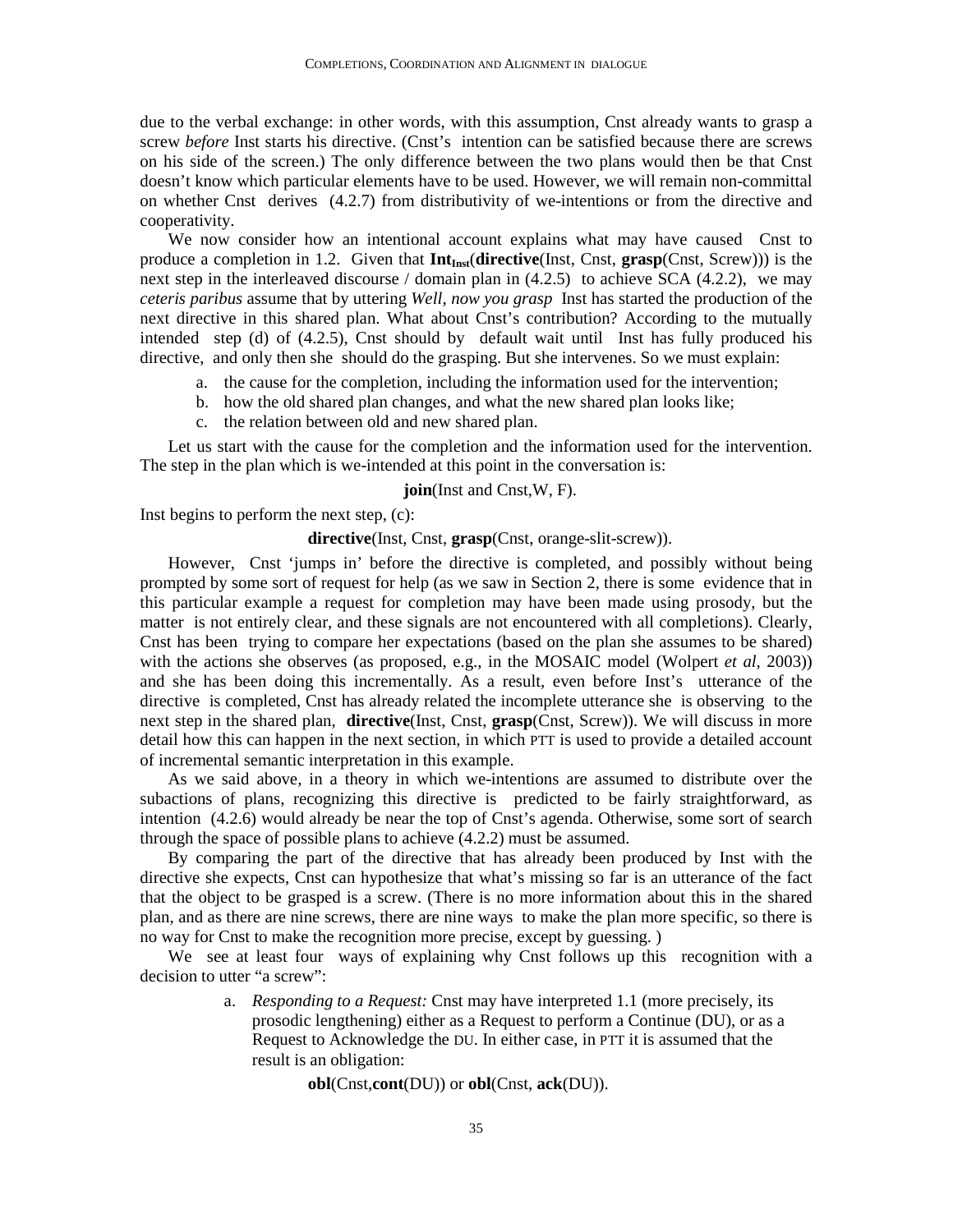Notice how an account of this type presupposes a theory of obligations and their discharge such as the theory in (Matheson, Poesio and Traum, 2000).

- b. *Voluntary coordination-level control*: Even without having interpreted Inst's utterance as a request, Cnst may nevertheless intend to signal her understanding of the directive: i.e., to acknowledge Inst's directive. Acknowledging a directive cannot be done simply by repeating the part already uttered: this might be interpreted simply as a partial acknowledgment of only the part of the directive already performed. Hence, Cnst acquires the (private) intention to perform the missing part of the directive (as above). However, the directive is still considered by Cnst as performed by Inst only. Such an account presupposes a theory of grounding acts like the one discussed in Section 3.
- c. *Cooperativeness*: Cnst intends to help Inst to perform the directive:

## **directive**(Inst,Cnst,**grasp**(Cnst,Screw)).

We formalize this as Cnst making performing the directive into a shared plan:<sup>18</sup> **IntCnst&Inst** (**directive**(Inst&Cnst,Cnst,**grasp**(Cnst,Screw))).

This leads to Cnst performing an "unrequired contributory action": performing the part of the directive that is missing. As a result, Cnst assumes the private intention:

#### **Int**<sub>Cnst</sub> (**utter**("a screw"))

d. *Blurting out*: Cnst feels that Inst is taking too long to perform a simple directive. As soon as Cnst recognizes the directive that Inst is trying to perform, the plan (in terms of utterance actions) Inst is using to do so, and what is still missing for the completion of this plan, Cnst acquires the intention to utter the missing part, without necessarily making the directive into a joint action, and without necessarily intending to acknowledge Inst's contribution. (Although both intentions could be there.)

All these are valid explanations of what may have happened, but we won't have enough space to pursue all of them in detail. In a way, explanation d. is the most interesting, but also the most difficult to formalize. Explanations a.-c. all involve reasoning about information states—i.e., the type of explanation that is most in contrast with the alignment model proposed by Pickering and Garrod—so we will concentrate on them. Further, explanations a. and b. are examples of the type of interaction most closely studied in previous work on PTT, particularly in (Matheson, Poesio and Traum, 2000), so we will primarily concentrate on providing a detailed account of the Cooperativeness explanation, c., providing however the bare bones of an account according to a. and b.—and in particular, of the interaction between such account and the grounding process.

After the completion, as a result of Inst and Cnst's coordinated action we get a complete directive: *Well, now you take a screw.* However, there is a difference between this directive and the version in Inst's private plan:

## **Int<sub>Inst</sub>**(**directive**(Inst, Cnst, **grasp**(Cnst, orange-slit-screw)))

Inst may react to Cnst's contribution by either

- a. Accepting the completion (either because the complete speech act reflects Inst's initial intention, or because Inst considers the new directive a valid alternative);
- b. Rejecting it,

 $\overline{a}$ 

- c. Performing a literal resumption,
- d. Paraphrasing it, or

<sup>&</sup>lt;sup>18</sup> This notion of cooperativeness is different from Cohen and Levesque's in two respects. First of all, Cnst is deriving a *joint* intention from a *shared* plan, instead of deriving a *private* intention from Inst's plan. Secondly, as we will see in Section 5, Cnst is adopting an intention to perform *part* of a plan whose execution would satisfy an obligation of Inst, instead of performing an action from scratch.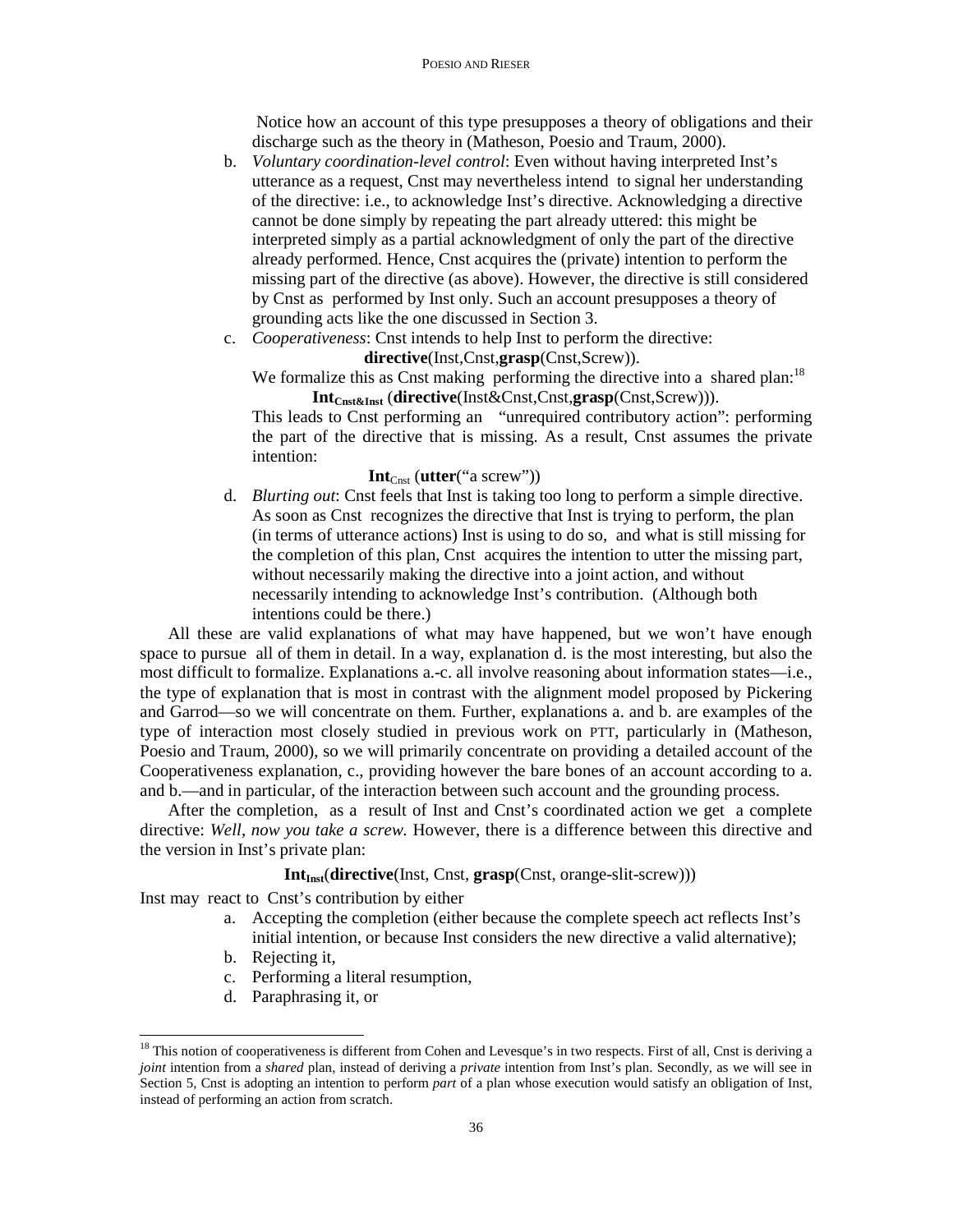e. Refashioning it, by modifying some aspects of it..

In this particular case, Inst appears to be performing a refashioning, as discussed in Sections 2 and 3 (Clark and Wilkes-Gibbs 1986). Inst knows that orange-slit-screw  $\subset$  screw; this can be captured by the following meaning postulate:

### **orange-slit-screw**(x) := **screw**(x) ∧ **orange**(x) ∧  $\exists y$ (**slit**(y) ∧ **with**(y,x)).

So he accepts some aspects of the contribution, but adds more material to ensure the right screw is identified. Inst's intention is of refashioning the directive currently under elaboration into the more specific directive:

**Int**<sub>Inst</sub>(**directive**(Inst, Cnst, **grasp**(Cnst, **screw**(x) ∧ **orange**(x) ∧ ∃y(**slit**(y) ∧ **with**(y,x))))).

Again, Inst compares the directive already produced with his intended directive. *A screw* has already been produced; the difference between Cnst's ∃x(**screw**(x)) and Inst's ∃x(**screw**(x) ∧ **orange**(x)  $\land \exists y$ (**slit**(y)  $\land$  **with**(y,x)), is

$$
\exists x(\text{orange}(x) \land \exists y(\text{slit}(y) \land \text{with}(y,x)).
$$

We get the more economical

 $\overline{a}$ 

### **Int**<sub>Inst</sub>(**directive**(Inst, Cnst, **grasp**(Cnst, **orange**(x) ∧ ∃y(**slit**(y) ∧ **with**(y,x)))))

yielding *an orange one with a slit.* 

Notice how performing the type of reasoning discussed here requires the ability to talk about incomplete speech acts, i.e., a theory such as PTT. We next show how PTT allows us to make the account just presented more precise.

### **5 An Intentional Analysis of the Example Dialogue: Second Pass**

In this section we analyze the example dialogue, utterance unit by utterance unit,  $19$ supplementing the intentional analysis just provided with a discussion of how the utterance units are incrementally interpreted and produced according to the PTT view of interpretation, generation and the grounding process, on the basis of the grammar given in the CDRT fragment in Appendix B. The analysis of these aspects we will provide is very detailed. On the other hand, PTT, unlike SDRT, does not provide (yet) a complete set of default rules specifying the inferential connection between utterances and their interpretation, so we will only discuss these inferences in an informal way. (See (Poesio, 1994; Poesio, 1996; Poesio, To Appear) for a discussion of the use of Prioritized Default Logic in PTT and a formalization of other types of inferences within it.)

### **5.1 Discourse situation updates up to the point just before 1.1**

We discussed in Section 4 how according to the intentional analysis, a conversation like the one from which fragment (1.1) is extracted is driven by Inst and Cnst's we-intention to build a toy plane according to the model given to Inst, which in the simplified view adopted here becomes the private plan in Figure 4.2.1. By way of his instructions, Inst turns the private plan into a progressively more specified shared plan interleaving discourse and domain actions as in the example in (4.2.5). As a result of Cnst's performing the domain actions in this shared plan, Inst and Cnst reach the situation whose relevant aspects are depicted in Figure 4.2.1 (state of assembly) and Figure 4.2.4 (leftover screws).

In PTT, performing a directive amounts to performing a contribution which, ultimately, amounts to a series of micro-updates as in (3.3.5), each of which has to be properly grounded. The discourse situation just before  $(1.1)$  is a record of both core speech acts and micro conversational events performed up to that point.

<sup>&</sup>lt;sup>19</sup> Following (Traum, 1994, Traum & Nakatani, 1999, Poesio and Traum, 1997, Poesio and Traum, 1998) we use the term UTTERANCE UNIT to refer to basic units of dialogue processing, corresponding roughly to prosodic units.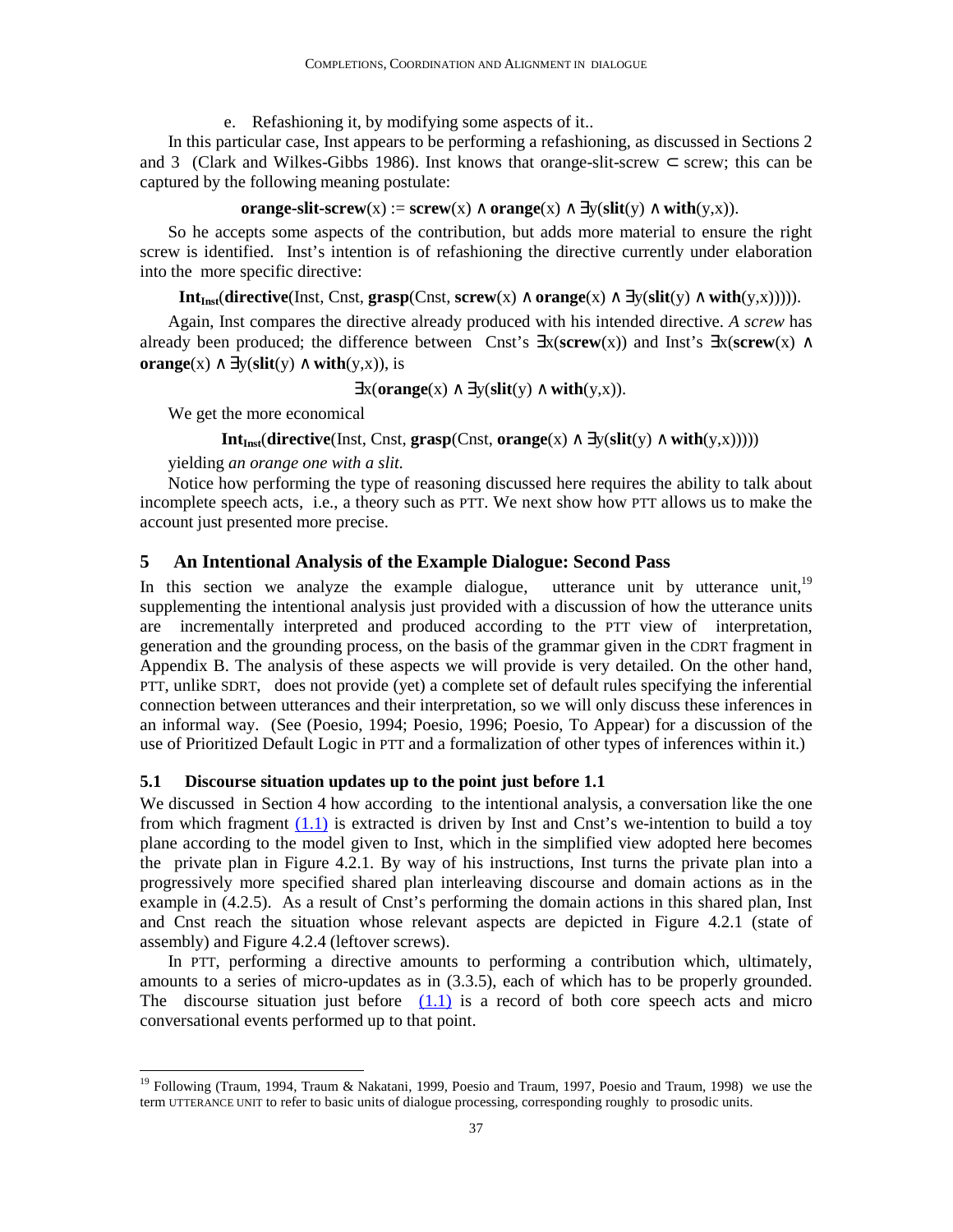### **5.2 Production of 1.1: So, jetzt nimmst Du …**

We saw in section 4.2 that at this point in the dialogue, Inst and Const **we-intend** to join two specific objects, that we will call here *wing1* and *fuselage1*. <sup>20</sup> In PTT notation, and using DRSs as intentional contents, the fact that we-intention (4.2.2) is part of the common ground is captured by including  $(5.2.1)$  among the conditions characterizing the discourse situation.<sup>21</sup>

# (5.2.1) i1.1a:**IntInst&Cnst** ([e1| e1:**join**(Cnst,wing1,fuselage1)])

We also saw that in the BTPC conversations such goals are achieved by following plans along the lines of  $(4.2.5)$ , whose next step (step  $(c)$ ) is a directive by Inst to Cnst to grasp a screw. In PTT terms, performing such a directive amounts to planning (i.e. intending) a conversational event *ce1.1* of type **directive** and with content proposition K1.1: the occurrence of an event *e* of *Cnst* grasping *orange-slit-screw*. (The event should take place in the future, but we will omit tense here for brevity).

# (5.2.2) i1.1b:**IntInst**([ce1.1,K1.1| K1.1 **is** [x,e| x **is** orange-slit-screw, e:**grasp**(Cnst, x)], ce1.1:**directive**(Inst,Cnst,K1.1)])

A couple of remarks about (5.2.2). Notice, first, that embedded DRSs are essential to formulate this intention. Secondly, Inst's intention is about a specific screw (represented here as the constant *orange-slit-screw*), instead of the more general intention to grasp an x which is a screw (in (5.2.2')) which can be expected to be in the shared plan. (That Inst's intention is about a specific screw is suggested, e.g., by the subsequent repair.)

### $(5.2.2')$  i1.1b': $Int<sub>Inst</sub>([ce1.1,K1.1|K1.1 is [x,e|screw(x),e:grasp(Cnst,x)],$ ce1.1:**directive**(Inst, Cnst, K1.1)])

(In passing, note also that if we assume that **we-intentions** distribute over the plan in (4.2.5), Cnst could derive (5.2.2') from the non-specific *joint* intention in the shared plan shown in  $(5.2.2'')$ .)

(5.2.2'') i1.1b'':**IntInst&Cnst**([ce1.1,K1.1| K1.1=[x,e|**screw**(x), e:**grasp**(Cnst, x)] , ce1.1:**directive**(Inst, Cnst, K1.1)])

Assuming that intentions to perform domain actions lead to the adoption of domain plans to achieve such intentions via von Wright's (1963) Practical Syllogism,<sup>22</sup> (5.2.2) leads to Inst's plan of performing an utterance generating the directive in the sense discussed in Section 3.1, example (3.1.5). To simplify matters, we assume here, as in (Poesio and Traum, 1997), that this plan amounts to intending to perform an utterance  $up1.1^{23}$  whose conventional meaning (the value of  $\textbf{sem}(\mu p1.1)$ ) is the same as the content of the directive. This intention is **dominated** by the intention *i1.1b* of performing a directive, ensuring that this intention is about the same *ce1.1* and K1.1 as intention *i1.1b* (Poesio and Traum, 1997).

# (5.2.3) i1.1c:**IntInst**([up1.1 | **utterance**(up1.1), **sem**(up1.1) = K1.1, **generate**(up1.1,ce1.1)])

(5.2.3) is the starting point for the generation process. And at this point, the hypothesis that the participants' record of the discourse situation includes information about the occurrence of micro conversational events – events of uttering sub-sentential constituents—does begin to do

 $\overline{a}$ 

<sup>20</sup> We remind the reader that in CDRT, unlike standard DRT, there are regular constants; *wing1* and *fuselage1* are such constants, and so is *orange-slit-screw*.

<sup>21</sup> We will generally assume *de dicto* (wide scope) intentions.

<sup>&</sup>lt;sup>22</sup> Intending  $\varphi$  and believing that performing action  $\chi$  has as a consequence  $\varphi$  leads to performing  $\chi$ : Intend ( $\varphi$ )  $\wedge$ Bel(χ→ϕ) → Do χ (from Wright, Georg Henryk von. 1963. "Practical Inference." *Philosophical Review*, 72:159-179. \_\_\_\_\_\_\_. 1972. "On the So-Called Practical Inference." *Acta Sociologica*, 15:39-53.)

<sup>&</sup>lt;sup>23</sup> Terminological note: we use discourse referents named upi.j to indicate phrasal utterances, where i is the number of the turn. We use discourse referents named ui.j to indicate lexical utterances.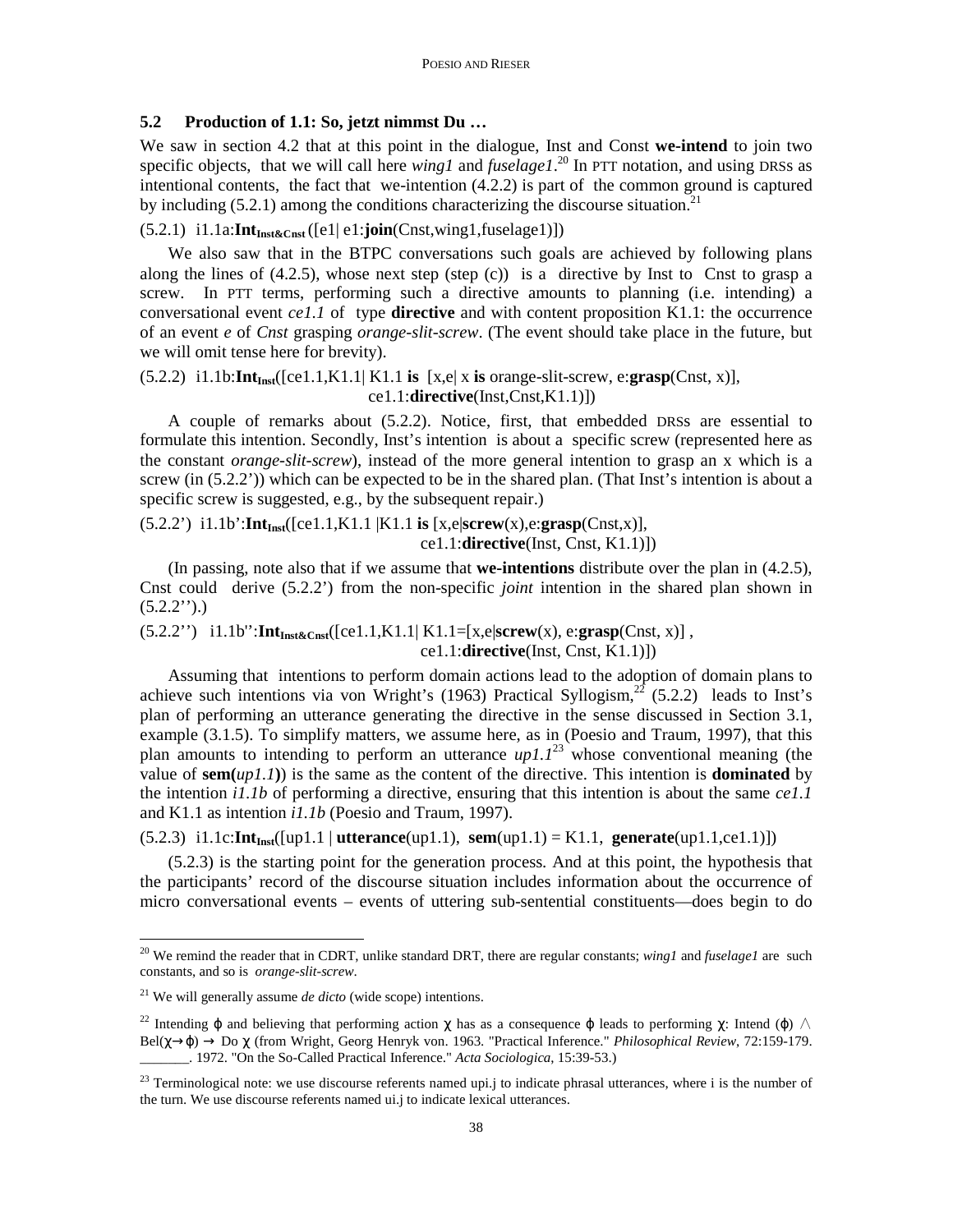some work. Specifically, the MCE hypothesis (i) connects intentions such as (5.2.3) with their syntactic realization, and (ii) provides us with an account of the information that is available to Cnst when she starts planning her completion.

In PTT, performing an utterance with the conventional meaning represented by K1.1 is viewed as an action (of type **utter**). We can then view the results of surface realization, the process of determining the surface structure to be used to realize an utterance *up1.1* with content K1.1 (Reiter and Dale, 1995), as a plan just like those produced in other types of planning. (The assumption being of course that specialized planners, called SURFACE REALIZERS in natural language generation, are responsible for this task.) As shown in  $(3.3.5)$ , the plan chosen by Inst for producing conventional meaning K1.1 in this particular occasion involves choosing *up1.1* to be an utterance of type S. This action is decomposed in the performance of an utterance  $u/2$  of the temporal adverbial "Jetzt" and an utterance of a second phrasal utterance of type S, here called *up1.2*. Performing *up1.2* involves performing a (phonetically silent) utterance *up1.3* of type  $NP<sup>24</sup>$  and an utterance  $up1.4$  of type VP, which in turn involves three subactions: an utterance  $u1.3$  of type V ("nimmst"), a subject utterance  $up1.5$  of type NP ("Du"), and a complement utterance *up1.6* of type NP ("eine orangene Schraube mit einem Schlitz").

Another advantage of the micro-conversational events hypothesis is that we do not need to assume that every utterance that gets produced is a constituent of a single syntactic tree—a big `sign' in the HPSG sense. In the case of 1.1, for example, it is plausible to view at least the first "So" (indicated here as *u1.0*), and possibly even "jetzt", as separately planned utterances intended to achieve quite distinct goals from the other utterances which generate the directive. In this case, "So" would seem to realize a turn-taking action, whose goal is to take the turn and keep it (Traum and Hinkelman, 1992; Traum, 1994; Poesio and Traum, 1997).<sup>25</sup> The hesitation that may or may not have occurred at the end of 1.1 would play a turn-taking oriented goal, as well, and possibly a role in the grounding process. To show what such an analysis would be, we assume here this interpretation for "So," whereas we interpret the utterance of "jetzt" as an utterance of type Advp with a sentence-adjunct interpretation. Omitting many of the details already shown in (3.3.5), including lexical interpretations and many sub-utterances, and using the notation *u:"word":Cat* to stand for:

# *u:utter(A,"word"), Cat(u)*

Inst's plan to satisfy i1.1c in (5.2.3) becomes a plan of performing the actions shown in tree format in Figure 5.2.1 and in linear format in  $(5.2.4)$ .<sup>26</sup> Intention i1.1d is **dominated** by i1.1c.

(5.2.4) i1.1d:**IntInst**([u1.0,ce1.0,up1.1,u1.2,u1.3,up1.2,up1.3,up1.4,u1.4,up1.5,up1.6| u1.0: **utter**(Inst, "so"), ce1.0: **take-turn**(Inst), **generate**(u1.0,ce1.0), S(up1.1) , **sem**(up1.1)= K1.1, u1.2:"jetzt":**Advp**, **S**(up1.2), u1.2 ↑ up1.1, up1.2 ↑ up1.1, **NP**(up1.3), **VP**(up1.4), up1.3 ↑ up1.2, up1.4 ↑ up1.2, u1.3:"nimmst":**V**, u1.3 ↑ up1.4, **NP**(up1.5), up1.5 ↑ up1.4, u1.4:"Du":**Pro**, u1.4 ↑ up1.5, up1.6:"eine orangene Schraube mit einem Schlitz":**NP**,  $up1.6$   $\uparrow$   $up1.4$ ])

 $\overline{a}$ 

 $24$  According to LTAG syntax, directives have a phonetically empty NP in subject position.

<sup>25</sup> "So" could also be interpreted as a READY signal as in the MapTask scheme (Carletta *et al*, 1997).

 $26$  We have assumed for simplicity that the entire utterance is planned at once. However, in a more plausible theory, the generation process would be incremental, as well.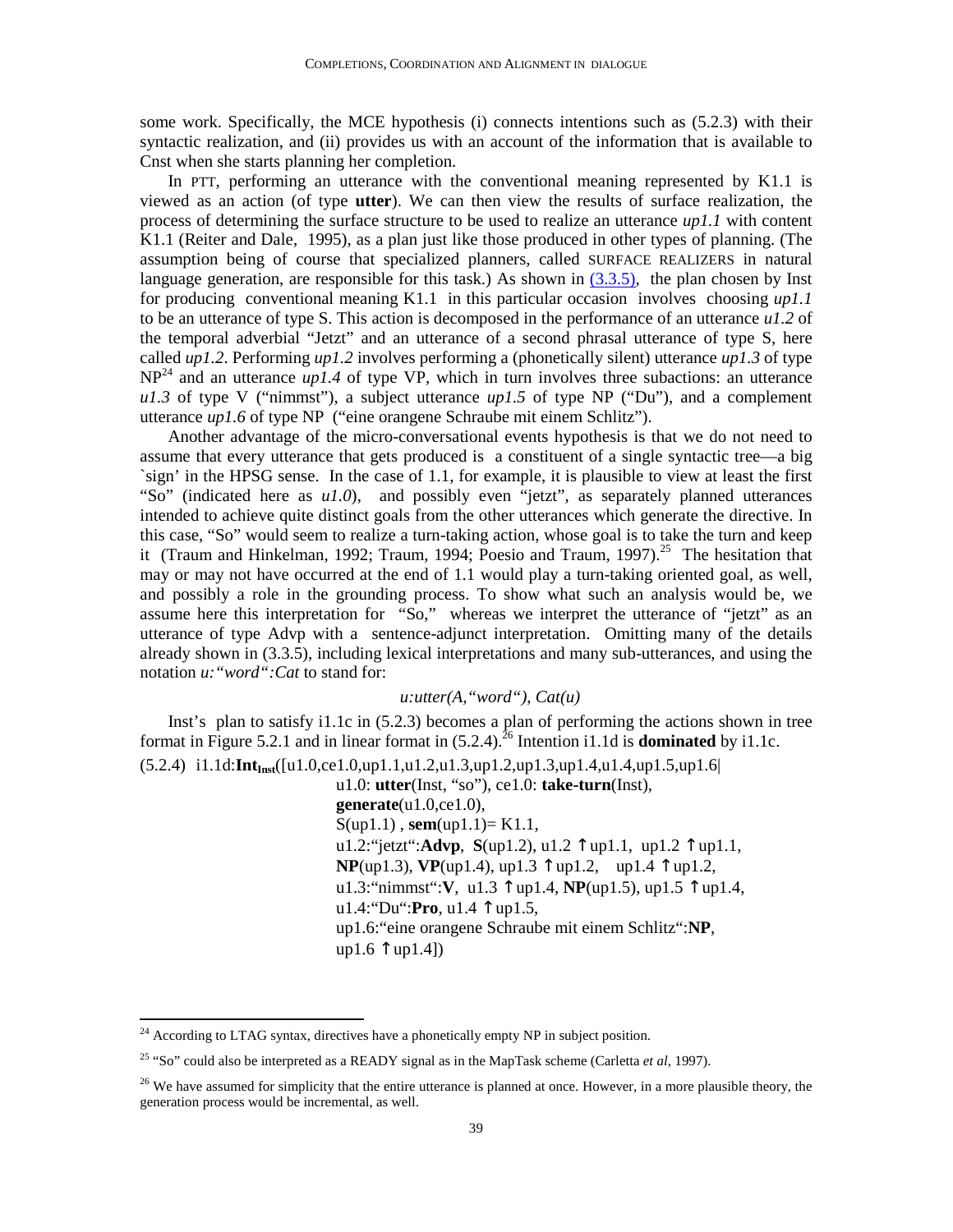### POESIO AND RIESER

The overall mental state of Inst after acquiring intentions i1.1b, i1.1c, and i1.1d is portrayed in 'box' format in Figure 5.2.1, where constituency relations are also displayed in a graphical format.



Figure 5.2.1. Inst's mental state after sentence planning.

As said in Section 3, in the PTT model of contributions—derived from Clark and Schaefer's proposals as modified by Traum—the intention to perform a core dialogue act leads to an intention to make a new contribution, i.e., to open a new DU, according to the **CE-TO-DU-SCHEMA** here repeated:

### [**CE-TO-DU-SCHEMA**]

**Int**<sub>cp1</sub>([ce | ce:**core-act**(cp1,cp2,Φ)])  $\rightarrow$  **Int**<sub>cp1</sub>([DU | DU **is** [ce | ce:**core-act**(cp1,cp2,Φ)]]) Because of this schema, (5.2.2), (5.2.3) and (5.2.4) lead to (5.2.5):

```
(5.2.5) i1.1e:Int_{Inst}([DU1.1_{Inst}]DU1.1<sub>Inst</sub> is
                               [ce1.1,K1.1,up1.1,u1.0,ce1.0,u1.2,u1.3,up1.2,up1.3,up1.4, 
                                 u1.4, up1.5,up1.6| 
                                     K1.1 is [x,e| x is orange-slit-screw, e:grasp(Cnst, x)], 
                                     ce1.1:directive(Inst, Cnst,K1.1), 
                                     utterance(up1.1), sem(up1.1) is K1.1, 
                                     generate(up1.1,ce1.1), 
                                     ..... remaining conditions from (5.2.4) ... 
\Box
```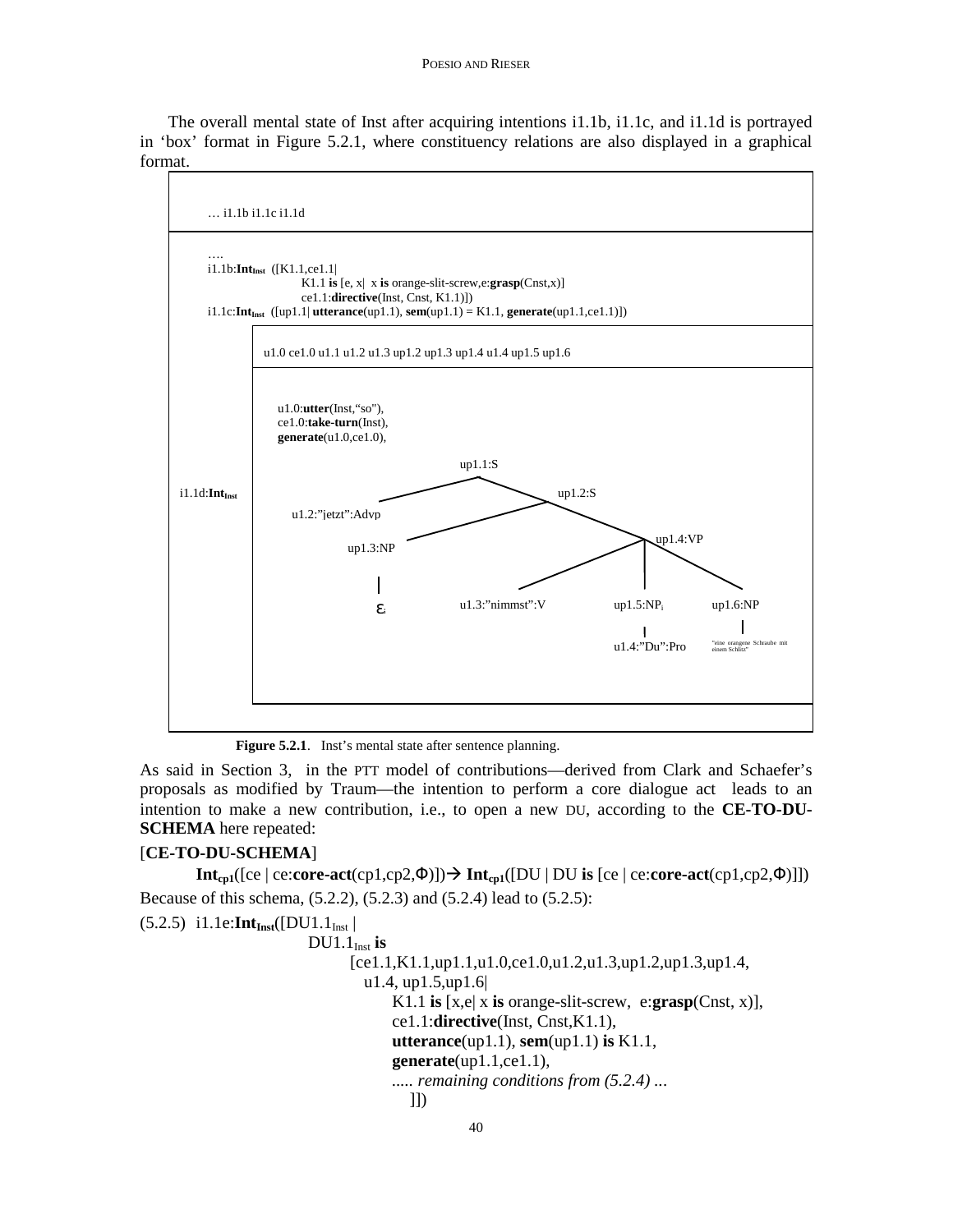Intentions such as i1.1e in (5.2.5) lead to Inst performing the planned action, i.e., beginning a new contribution. Inst starts executing this intention, succeeding to perform u1.2, u1.3, and u1.4. It's not clear to us whether the lengthening observed at this point is meant to indicate a problem – e.g., that Inst has forgotten which screws are unused, and therefore does not know what description would be adequate (Dale and Reiter, 1995; Stone, 2004)— a request for acknowledgment, or whether it is just accidental.

# **5.3 The completion: 1.2, "eine Schraube"**

The process that leads Cnst to produce the completion begins when she observes Inst performing the first four micro-conversational actions of his planned contribution. As discussed in Section 3, according to PTT observing these utterances leads Cnst to create a number of new Discourse Units, each of which represents "material to be grounded"; one 'micro-DU' per utterance event is assumed. For simplicity, however, we represent here Cnst's interpretation of the utterance events in 1.1 as a single new Discourse Unit, that we will call  $DU1.1<sub>Cnst</sub>$  (to emphasize that it need not be the same as the DU from Inst's perspective). The update to the discourse situation resulting from the observation of  $DU1.1<sub>Cnst</sub>$  is shown in linear format in (5.3.1) and in graphical format in Figure 5.3.1. This new contribution minimally contains a record of the occurrence of each utterance, together with the results of lexical access and (incremental) parsing (see (Poesio, 1995; Poesio and Muskens, 1997; Poesio, To Appear) for details). Assuming that there are no interpretation problems,  $DU1.1<sub>Cnst</sub>$  would be a partial representation of the DU planned by Inst, as shown in (5.2.5). The difference between the two is that in the contribution observed by Cnst, NP  $up1.6$  hasn't yet been observed, but it is already expected.<sup>27</sup> (In addition, a new dialogue act *ce1.1* is presumably hypothesized, but at this point there is no evidence that it has already been classified as a directive, although that is likely as well given the information from word order and the pending **we-intention**.)

 $(5.3.1)$  [ DU1.1<sub>Cnst</sub>]

 $\overline{a}$ 

 DU1.1 Cnst **is** [u1.0,ce1.1,u1.2,up1.1,u1.3,up1.2,up1.3,up1.4,up1.5,up1.6,u1.4 | u1.0: "so":**take-turn**, **S**(up1.1), u1.2:"jetzt":**Advp**, **S**(up1.2),  $u1.2 \text{ }\uparrow$  up1.1, up1.2  $\uparrow$  up1.1, u1.3:"nimmst":**V**, **NP**(up1.3), **VP**(up1.4), up1.3 ↑ up1.2, up1.4 ↑ up1.2, u1.3 ↑ up1.4, **NP**(up1.5), up1.5 ↑ up1.4, **NP**(up1.6), up1.6  $\hat{\uparrow}$ up1.4, u1.4:"Du":**NP**, u1.4 ↑ up1.5 ]]

(5.3.1) is the starting point for Cnst's semantic interpretation process. The extent to which semantic construction and speech act interpretation take place immediately is still an open question (our views are discussed in more detail in (Poesio, To Appear)). The interpretation in (5.3.1) simply encodes the results of lexical access and preliminary syntactic interpretation, both of which are known to at least begin very early (Swinney 1979, Simpson 1994, Frazier 1987, Tanenhaus *et al* 1995). There is also evidence that the observation of the occurrence of an event of uttering an anaphoric NP such as a pronoun is sufficient to start the processes by which such expressions are interpreted, as discussed in (Poesio, 2001; Poesio, To Appear). How much more interpretation takes place? As discussed in Section 4, under the intentional account the fact that a completion takes place is an indication that Cnst somehow manages to recognize Inst's intention to perform a directive. (We represented this intention there using the simplified form **Int<sub>Inst</sub>**(directive(Inst, Cnst, grasp(Cnst, Screw))). ) This recognition is what prompts Cnst to utter "eine Schraube." A more explicit PTT representation of the result of the first of these

 $27$  We assume here that Inst and Cnst have the same mental grammar.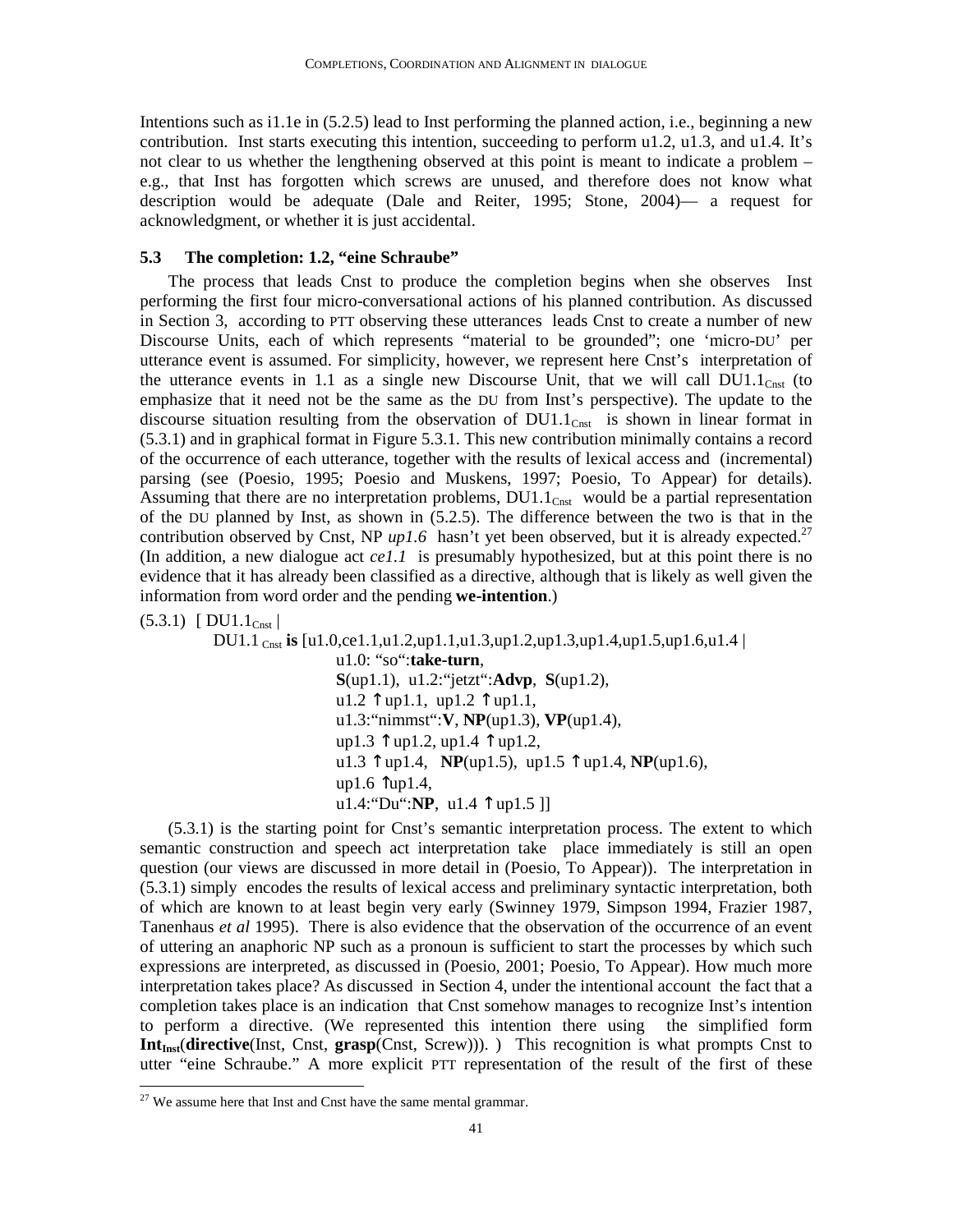inferential processes is shown in (A), whereas the intention to utter a screw would be represented as in  $(B)$ .

> $(A)$  **Int**<sub>Inst</sub>([ce1.1, K1.1 | K1.1=[x,e|**screw**(x), e:**grasp**(Cnst, x)] ce1.1:**directive**(Inst,Cnst,K1.1)]) (B) **IntCnst**([u|u:**utter**(Cnst,"eine Schraube")])



**Figure 5.3.1**. Cnst's interpretation after perceiving 1.1.

 (Note that it's hard to tell from the dialogue whether Cnst has already identified a particular screw, so we will not assume anything in this respect here.)

We consider two hypotheses concerning the way Cnst reaches conclusion (A). As for the way recognition of (A) leads to the adoption of intention (B), we already saw in Section 4 that this can be explained in a number of ways, and a number of these alternative hypotheses seem equally plausible, so that choosing among them would amount to mind reading. We will nevertheless attempt to show that several such hypotheses could be expressed in terms of PTT.

### **5.3.1 Identifying intention (A)**

*Existential Closure* One hypothesis concerning the process through which Cnst reaches conclusion (A) is based on the operation of EXISTENTIAL CLOSURE proposed by Chater, Pickering and Milward (1995). According to Chater *et al*, existential closure takes place every time a new input is perceived; its purpose is to produce propositions out of partial syntactic interpretations,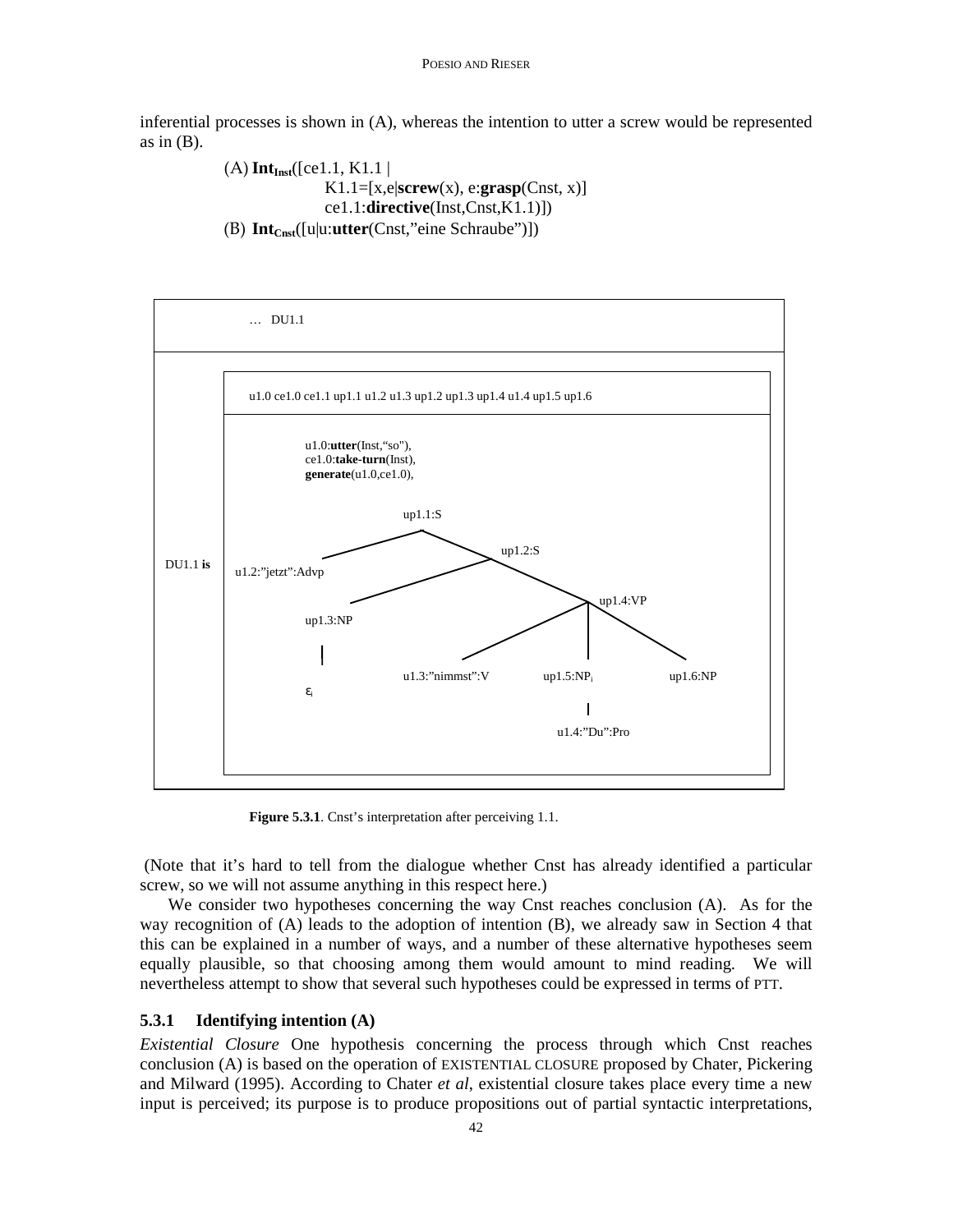so that the new input can be immediately evaluated against the current situation. In PTT terms, the existential closure hypothesis amounts to hypothesizing that Cnst attempts to derive a proposition as the conventional meaning of *up1.1* by existentially closing the missing argument, even when the only information at her disposal is what is presented in (5.3.1). More explicitly, the hypothesis is that as a result of observing the contribution represented in  $(5.3.1)$  as DU1.1  $_{\text{Crst}}$ Cnst hypothesizes a new DRS K1.1 as the argument of an intention attributed to Inst: K1.1 is the proposition that an event of the Constructor taking an object *x* yet to be determined will have to take place.<sup>28</sup> (In PTT, the result of all inferences performed by Cnst on the basis of (5.3.1), such as existential closure, is viewed as material to be grounded separately, i.e., as a separate DU; for simplicity here we will however assume that all such inferences are added to the same DU, DU1.1  $_{\text{Cast.}}$ ) We remind the reader that we specify DRS updates using the notation K+= K', defined as follows: (see Section 3.2):

> $K = K'$ : Let K be a proposition-valued discourse referent, and K' be a proposition (DRS) or a proposition-valued discourse referent. Then

$$
K \leftarrow K' =_{def} [TmpK] TmpK
$$
 is  $K$ ];  $K \leftarrow K$  is  $TmpK$ ;  $K'$ 

(where TmpK is a new proposition-valued discourse referent)

Using this notation, the result of existential closure is the update of Cnst's view of the discourse situation in (5.3.2).

 $(5.3.2) \text{ D}U1.1 \text{ C}_{\text{nst}} = [K1.1] K1.1 \text{ is } [x,e]e:\text{grasp}(C_{\text{nst}},x)]$ .

This update of the information state changes the value of  $DU1.1<sub>Cnst</sub>$  by adding to it the existence of a new proposition K1.1 whose content is the existence of an event of grasping an unspecified object *x*.

The recognition by Cnst that an action of grasping something is being discussed is the basis for her inferring that the grasping action in  $DUI.1<sub>Cnst</sub>$  is the first step in performing the action currently **we-intended**. We recall that under the intentional account, Inst and Cnst are operating under the shared plan for bringing about the required join of the three pieces in (4.2.5), involving both domain and discourse actions. The next step in the 'existential closure hypothesis' is that inferring (5.3.2) leads Cnst to infer that Inst is performing the second directive (c.1) in the shared plan in (4.2.5). (The acceptance by Cnst of that directive will result in Cnst's adopting the intention of performing the action indicated by the directive,  $(c.2)$  in  $(4.2.5)$ .) <sup>29</sup> This inference leads to Cnst updating her view of the content K1.1 of the directive with the information  $[|$ **screw** $(x)]$ :

 $(5.3.2')$  DU1.1 <sub>Cnst</sub> +=  $(K1.1$  += [ $|$ **screw** $(x)$ ])

(which, by virtue of the definition of  $+=$ , is equivalent to updating the information state twice as follows:

[ $TmpK$ ]  $TmpK$  **is**  $DUI.1$   $_{Cnst}$ ];

 $\overline{a}$ 

[DU1.1 Cnst| DU1.1 Cnst **is** TmpK;[TmpK'| TmpK' **is** K1.1][K1.1| K1.1 **is** TmpK'; [|**screw**(x)]]], i.e., update the value of DU1.1  $_{\text{Cnst}}$  within the information state by adding the condition that *x* is a screw to the value of K1.1 within DU1.1  $_{Cnst}$ ). Then Cnst updates DU1.1  $_{Cnst}$  with (A), i.e., she attributes to Inst a directive whose content is the updated K1.1 . This is shown in (5.3.3). Notice that this intention is the intention discussed above in (5.2.2'). (As above, we assume Cnst ascribes

<sup>28</sup> As pointed out to us by Jonathan Ginzburg (p.c.), existential closure as specified by Chater *et al*, and as implemented here, is a significant simplification in that in a dialogue not all core dialogue acts have a proposition as a content: the content of interrogatives are questions, and the content of directives presumably would be some form of action type. (For an ontology of the type of objects required in a theory of dialogue, see (Ginzburg, 2009).)

<sup>&</sup>lt;sup>29</sup> In the 'standard' version of PTT, as presented, e.g., in (Matheson, Poesio, and Traum, 2000), adopting this intention would be a way of addressing the obligation raised by the directive. As already said above, we are not concerned with obligations here.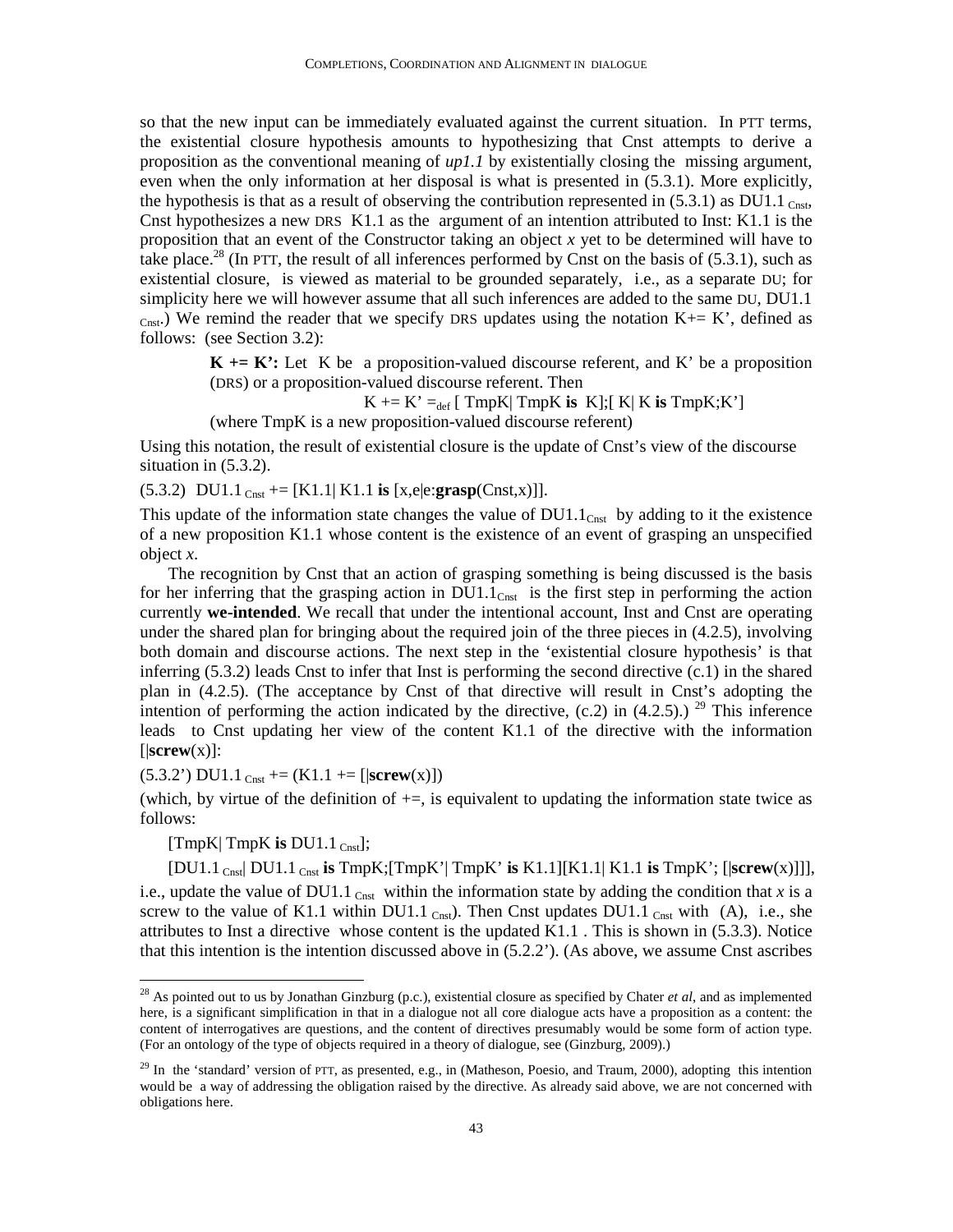to Inst a *de dicto* intention. Also, as discussed in Section 4, we leave it undetermined here whether this private intention attributed to Inst is directly derived from we-intention (h) derived from (4.2.5) via distributivity of we-intention.)

 $(5.3.3) \text{ D}U1.1 \text{ }_{\text{Cnst}} = [i1.1b' | i1.1b': \text{Int}_{\text{Inst}}([ce1.1, K1.1])]$  **sem**(up1.1) **is** K1.1, K1.1 **is** [x,e|**screw**(x),e:**grasp**(Cnst,x)], **generate**(up1.1,ce1.1), ce1.1:**directive**(Inst,Cnst,K1.1)])]

*Direct inference from the lexicon to the plan* An alternative analysis of the inference process leading Cnst to conclude (5.3.3) is that Cnst recognized that Inst is performing directive (c.1) in  $(4.2.5)$  directly from the lexical meaning of u1.3 in  $(5.3.1)$ , which is a mention of a grasping action. In other words, mentioning a grasping action is sufficient by itself to activate step (c.1) of the shared plan in (4.2.5), without the step of existential closure resulting in (5.3.2). Although the end result would again be (5.3.3), this second hypothesis has the advantage of avoiding the need to stipulate that existential closure takes place after each and every utterance; and there is increasing evidence for this type of 'surface' semantic reasoning (see, e.g., the work by Ferreira *et al* on 'good enough' representations, (Ferreira, Ferraro, and Bailey 2002)).

# **5.3.2 Acquiring intention (B) to perform a completion**

As discussed in Section 4, we can think of at least four possible explanations for the fact that Cnst acquires intention (B) to perform a completion: responding to a request, voluntary coordination control (Clark's 'collaborative completions'), cooperativeness, and 'blurting out'. All these four explanations assume that Cnst recognizes (5.3.1) as a partial plan for performing the contribution in (5.3.3). We discuss each in turn.

*Cooperativity* What we called the 'cooperativity explanation' in Section 4 is that Cnst decides to change the current contribution by modifying the directive into a joint action (and adding some details). Revising a contribution in this way is a sort of *refashioning* (Clark and Wilkes-Gibbs, 1990, p. 481-486) of the DU that represented the contribution. As discussed in Section 3, refashioning is formalized in terms of the system of grounding actions proposed by Traum (1994) and adopted in PTT as a **repair** grounding act: Cnst proposes to replace DU1.1<sub>Cnst</sub>, according to which it is Inst alone who performs the directive, with the concatenation of  $DU1.1<sub>Cnst</sub>$  and  $DU1.2$ ,  $DU1.1<sub>Cnsi</sub>DU1.2$  (shown in (5.3.4)), in which the directive is a joint action of Inst and Cnst.  $DU1.1<sub>C</sub>$ <sub>Cnst</sub>;DU1.2 still contains all the information in Figure 5.3.1, including the information about utterances and the fact that  $sem(up1.1) = K1.1$ .

(5.3.4) [i1.2a| i1.2a:**IntCnst**([DU1.2,ce1.2|

DU1.2 **is** [ce1.1, K1.1|

 K1.1 **is**[x,e|**screw**(x),e:**grasp**(Cnst,x)], ce1.1:**directive**(Inst&Cnst,Cnst,K1.1)] ce1.2:**repair**(Cnst,DU1.1 Cnst,DU1.1 Cnst;DU1.2)])]

If the repair is accepted, (each participant's view of contribution) DU1.1 gets replaced by DU1.2, as seen in Section 3 and discussed below. (Arguably, Cnst is *also* acknowledging the partial contribution represented by DU1.2; we will discuss this additional function of the completion shortly.)

After deciding to turn the directive into a joint action, Cnst has to decide how best to complete it—i.e., which additional utterance actions to perform in order to generate ce1.1 as in (5.3.4). Again, Cnst may have determined which utterances are missing from (5.2.4) in a number of ways. The simplest explanation is that a sort of structural alignment took place: Cnst develops her own plan for performing the directive in (5.3.4), and then compares this plan with the actions she observed. Cnst's plan to perform ce1.1 is a series of utterances very much like those in (5.2.4), except that it includes the generic "eine Schraube" instead of the more specific NP "eine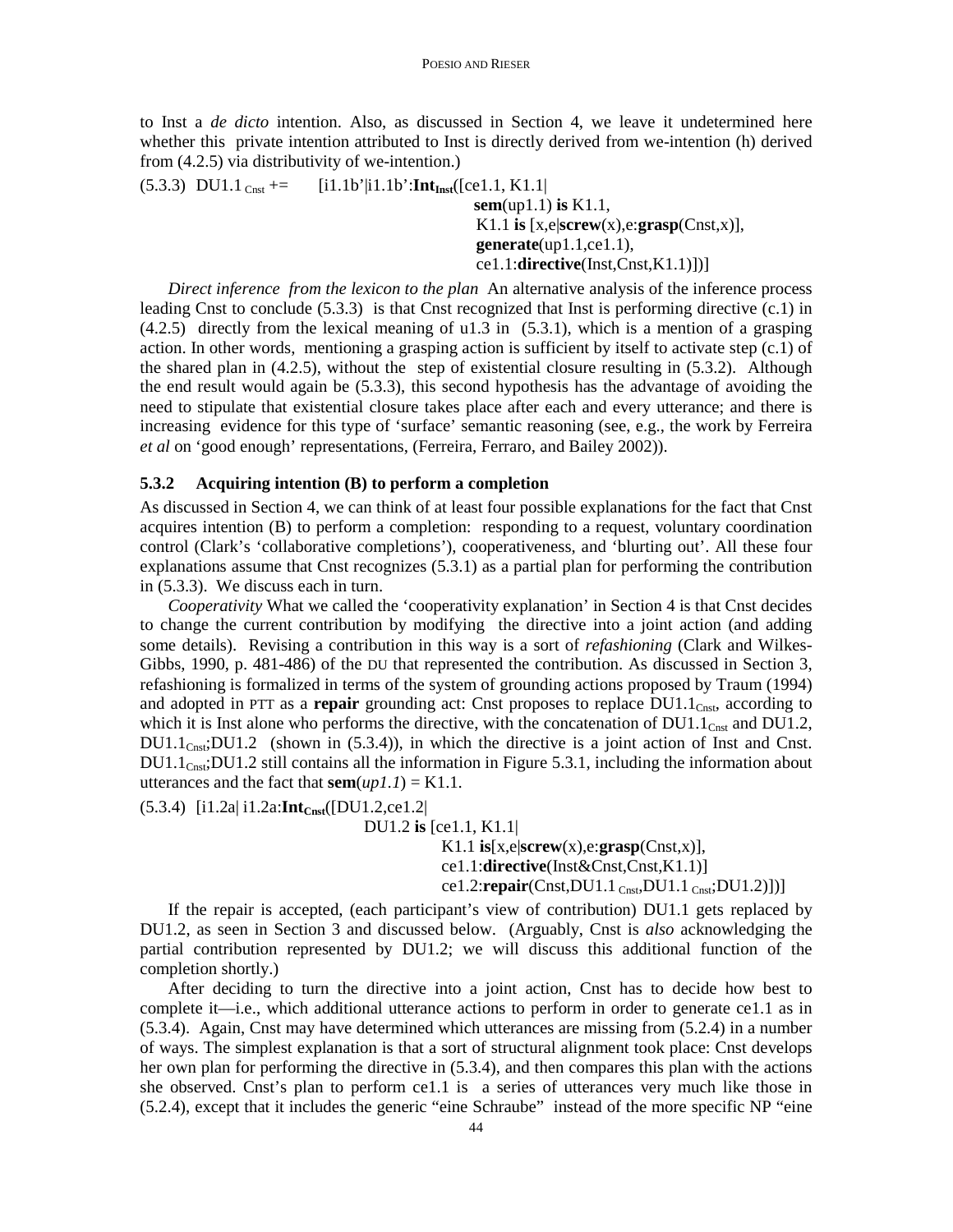orangene Schraube mit einem Schlitz", so the conventional meaning she associates to *up1.1* is the generic proposition to grasp a screw. Cnst's utterance plan is shown in  $(5.3.5)$ .<sup>30</sup>

(5.3.5) [ce1.1, u1.2, up1.1, u1.3, up1.2, up1.3, up1.4, up1.5, up1.6, u1.4 |  $S(up1.1)$ , **sem**(up1.1) **is** K1.1,<sup>31</sup> u1.2:"jetzt":**Advp**, **S**(up1.2), u1.2 ↑ up1.1, up1.2 ↑ up1.1, u1.3:"nimmst":**V**, **NP**(up1.3), **VP**(up1.4), up1.3 ↑ up1.2, up1.4 ↑ up1.2, u1.3 ↑ up1.4, **NP**(up1.5), up1.5 ↑ up1.4, **NP**(up1.6), up1.6 ↑up1.4, u1.4:"Du":**NP**, u1.4 ↑ up1.5, u1.5:"eine":**Det**, u1.6:"Schraube":**N**, u1.5↑ up1.6, u1.6 ↑ up1.6]

Having produced this utterance plan / syntactic structure, Cnst compares it with the utterances she has observed Inst performing.<sup>32</sup> Cnst then decides to include in the new contribution she is planning, DU1.2 (shown in (5.3.4)), the missing information about NP *up1.6*. The update to the information state with this intention, which is **satisfaction-preceded** by *i1.2a*, is shown in reduced form in (5.3.6).

 $(5.3.6)$  [i1.2b| i1.2b: $Int_{Cnst}(DU1.2 += [ | up1.6: "eine Schraube" : NP]),$   $sp(11.2b) = 11.2a]$ (by the definition of  $+=$ , (5.3.6) is equivalent to:

$$
[i1.2b| i1.2b: \text{Int}_{\text{Const}}([\text{TmpK} | \text{TmpK is DU1.2}];
$$

<u>.</u>

 [DU1.2| DU1.2 **is** TmpK; [ | up1.6:"eine Schraube":**NP**]]),  $s**p**(i1.2b) = i1.2a].$ 

(Notice that the fact that i1.2a **satisfaction-precedes** intention *i1.2b* ensures that *i1.2b* refers to the same DU1.2 as *i1.2a*, according to the Grosz and Sidner view of discourse accessibility as formalized in (Poesio and Traum, 1997). See Section 3.5. Accessibility in PTT is discussed more extensively in (Poesio and Rieser, in preparation).))

The fact that Cnst decides to utter an NP instead of producing a complete utterance such as, say, "Ich nehme eine Schraube" might also be explained in terms of cooperativity: reusing as much as possible of Inst's output would make *ce1.1* a genuinely joint action.

In case existential closure were assumed, alignment at the *domain* level (rather than at the syntactic one) could also be used to explain how Cnst plans her contribution to the joint directive (see  $(4.2.5)(c)$ ). That is, Cnst might have decided to utter an NP by comparing the content of the jointly intended directive in (5.3.4) –the proposition to grasp a generic screw—with the proposition of grasping some object in (5.3.2), derived from the partial directive that Inst has

 $30$  As correctly pointed out to us by a reviewer, assuming that Cnst's expectations about the utterance plan for the directive are so detailed as to include the intention to generate every single word is a big assumption, and could reveal problematic in the case of indexicals, for although in this case it seems correct to assume that the utterance plan contains 2nd person *Du* and *nimmst* as they were uttered by Inst, in case Inst hesitated earlier, only producing *So jetzt*, it would seem more plausible to expect that Cnst would produce 1<sup>st</sup> person *Nehme Ich eine Schraube* rather than 2<sup>nd</sup> person *Nimmst Du ...*. With respect to the first issue we will simply reiterate the point already made in Sections 4 and 5.1—that the view of utterance planning adopted here is an extreme simplification—adding that in addition a much more complex theory of matching one's expectations with the other participant's production will also be required. Such a theory will have to allow matching one participant's first person verb with the other participant's second person. With such a theory in place, the second issue will become unproblematic as well.

<sup>&</sup>lt;sup>31</sup> We are forcing the notation a bit here and use the **is** notation to indicate the condition  $\lambda$  i. sem(v(up1.1)(i)) =  $v(K1.1)(i)$ .

 $32$  This assumption that participants in a conversation always compare their expectations with what they observe is well accepted in Cognitive Science: for instance, it is at the basis of Wolpert, Doya and Kazato's (2003) 'MOSAIC' model of language comprehension, and also appears to be broadly consistent with Pickering and Garrod's (2004) `alignment' model (which will be discussed at greater length in a following section).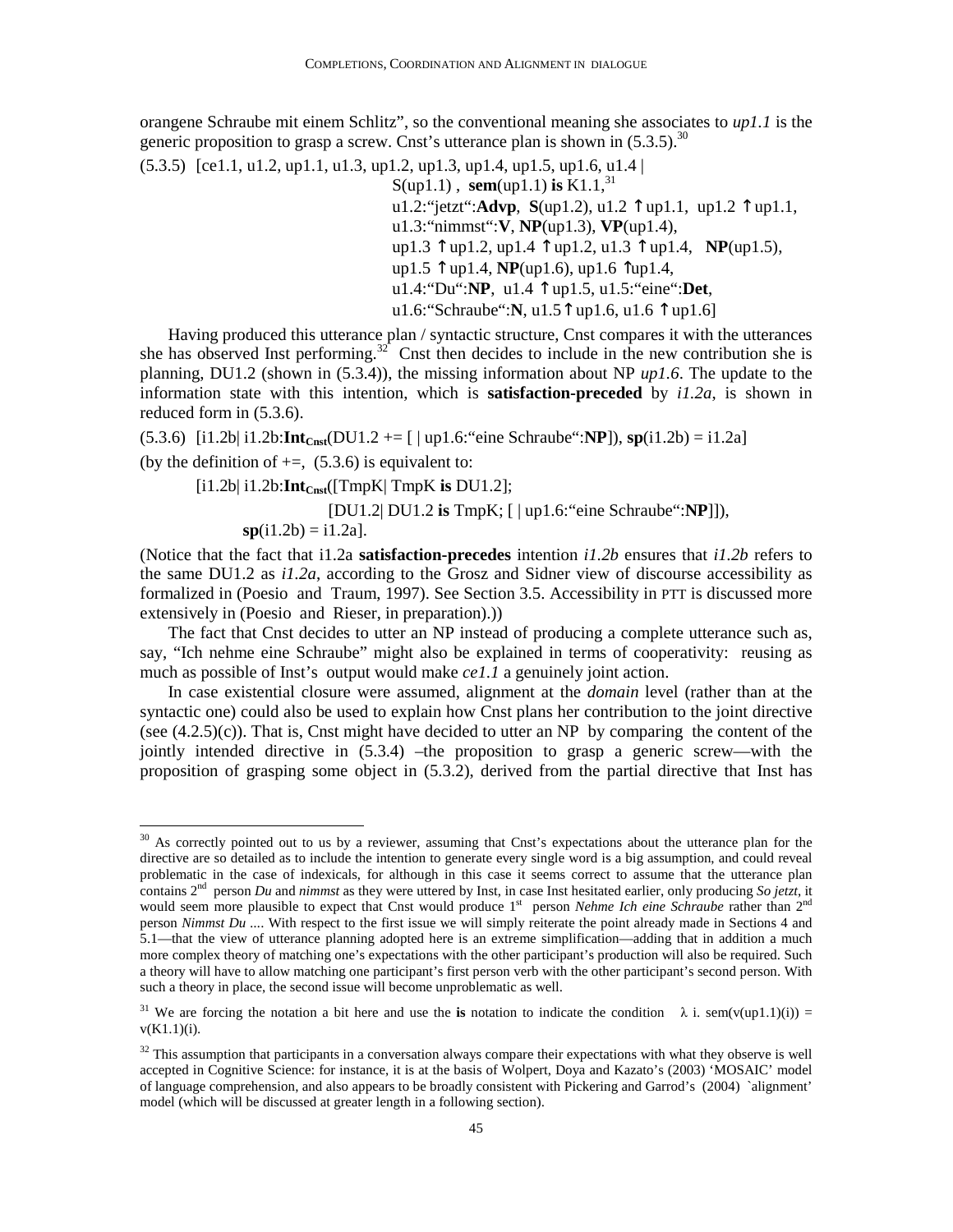performed by means of existential closure. Cnst would then conclude that this latter proposition should be augmented with K1.1d:

### (5.3.7) K1.1d=[x|**screw**(x)]

Cnst could then decide to produce an utterance with K1.1d as content – i.e., an indefinite NP, very much as in (5.3.6). (Cfr. Pickering and Garrod's "I/O constraint".)

*Acknowledgment* Completions are often produced in order to acknowledge an (as yet incomplete) DU (see Clark's 'collaborative completions', Clark 1996, p. 238). In other words, Cnst's intention in uttering "eine Schraube" may have been to acknowledge (the complete version of) Inst's directive, instead of, or in addition to, repairing it, as proposed in (5.3.4). This possible interpretation of Cnst's intention is shown in (5.3.8). The content of intention i1.2a in  $(5.3.8)$  is an acknowledgment of the *completed* DU1.1  $_{\text{Cast}}$  in  $(5.3.3)$  -i.e., not simply the utterance, but the utterance together with the results of inferences:

 $(5.3.8)$  [i1.2a| i1.2a: $Int_{Cnst}([ce1.3]$  ce1.3: $ack(Cnst,DU1.1_{Cnst})])$ ]

The effect of this acknowledgment is to make  $DUI.1<sub>Cnst</sub>$  grounded: i.e., to update the discourse situation with  $\mathbf{G}(\text{D} \text{U} 1.1_{\text{Cnst}})$  (see below).

A few aspects of this interpretation of what happened in the sample dialogue are worth discussing. First of all, one might argue that what gets acknowledged by Cnst is not just  $DU1.1_{Cnst}$ , but the proposition resulting from the concatenation of  $DU1.1_{Cnst}$  with the record of the completion taking place:

DU1.1 Cnst += [ | up1.6:"eine Schraube":**NP**]

I.e., that what Cnst actually intends is the following:

(5.3.8') [i1.2a| i1.2a:**IntCnst**( (DU1.1 Cnst += [ | up1.6:"eine Schraube":**NP**]);  $[ce1.3| ce1.3:ack(Const,DU1.1_{Cast})])]$ 

which is equivalent to:

 [i1.2a| i1.2a:**IntCnst**( [TmpK | TMpK **is** DU1.1 Cnst]; [DU1.1 Cnst| DU1.1 Cnst **is** TmpK; [ | up1.6:"eine Schraube":**NP**]];  $[ce1.3| ce1.3:ack(Const,DU1.1_{Cnst})])$ 

(Note that acknowledgments are *not* parts of discourse units (Traum, 1994; Matheson Poesio and Traum, 2000), so (5.3.8') is a well-formed proposition as  $ce1.3$  is not part of DU1.1 Cnst.

Secondly, it might be argued that an intention to acknowledge is part of Cnst's intentions even under the 'cooperativity' interpretation discussed above; i.e., that intention *i1.2a* in (5.3.4) should actually incorporate parts of (5.3.8), as follows:

(5.3.4') [i1.2a| i1.2a:**IntCnst**([DU1.2,ce1.2, ce1.3|

DU1.2 **is** [ce1.1, K1.1,up1.6|

```
 K1.1 is [x,e|screw(x),e:grasp(Cnst,x)], 
                 ce1.1:directive(Inst&Cnst,Cnst,K1.1), 
                 up1.6:"eine Schraube":NP ], 
 ce1.2:repair(Cnst,DU1.1 Cnst, DU1.1 Cnst;DU1.2),
```
ce1.3:**ack**(Cnst,DU1.2)])]

The distinction is subtle, which is as it should be as interpretation seems to proceed in the same way irrespective of the 'true' intention. The main remaining difference between the acknowledgment interpretation in (5.3.8') and this new repair + acknowledgment interpretation in  $(5.3.4)$  is that in the case of  $(5.3.8)$ , the directive would be still considered Inst's action.

Just as in the case of the cooperativity interpretation, in the case of acknowledgment interpretation in (5.3.8) Cnst would have a number of ways to realize her intention. Notice that a repetition of the partial directive would be appropriate as an acknowledgment of that part only (i.e., without making a completion). As in the case of the cooperativity explanation, to decide how to execute the Acknowledgment Cnst would have to determine what's missing from Inst's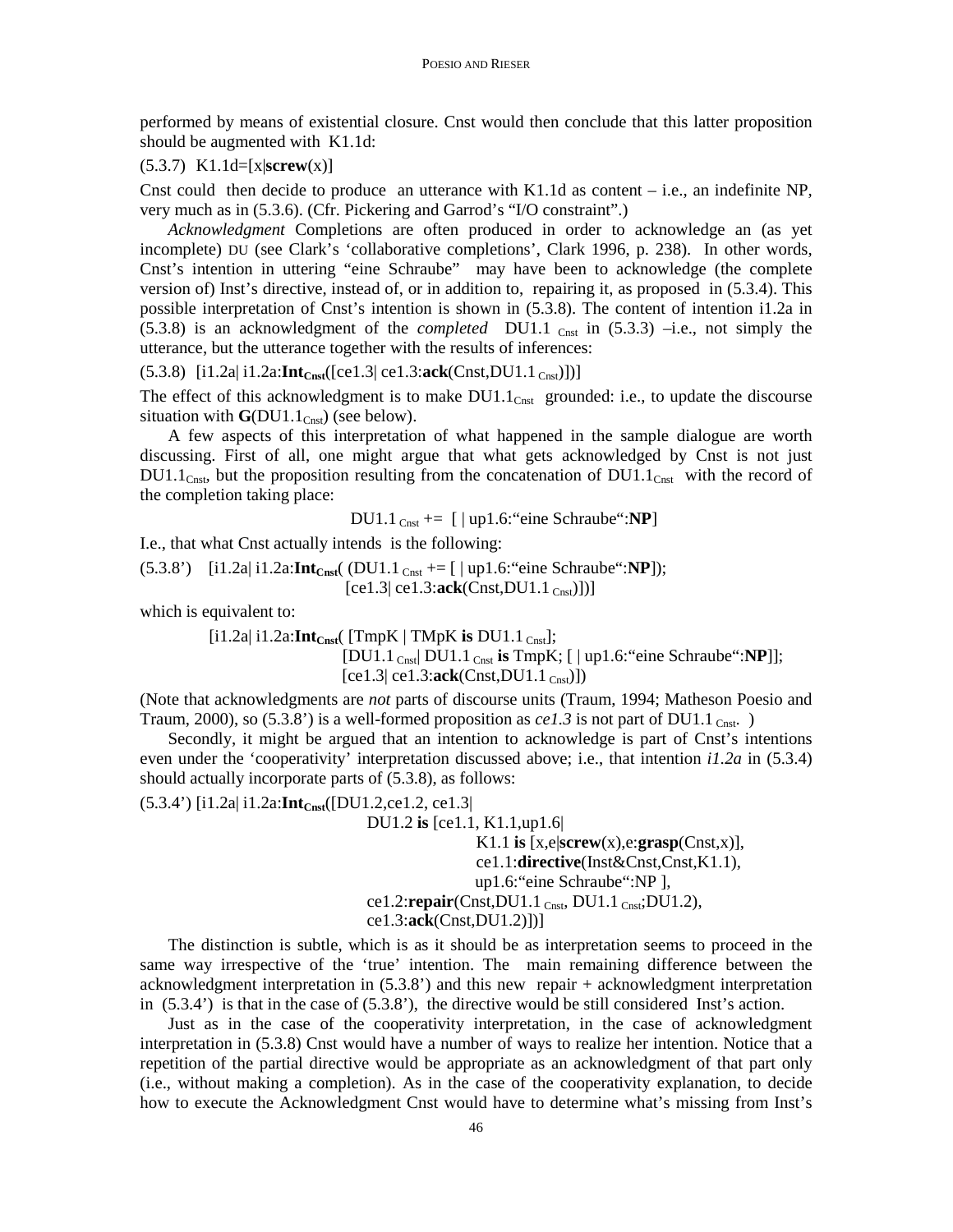directive - either by a structural or by a domain-level match. Either way, the result of this decision process is that Cnst acquires an intention along the lines of (5.3.6) or (5.3.8').

*Responding to a Request* As pointed out before, another possible reason for the completion is that Cnst interpreted the pause in 1.1 as a request. The system of grounding acts developed by Traum (1994) and adopted in PTT (see section 3.6) includes three types of Requests that Inst may have intended to perform: Request for Acknowledgment, Request for Continuation, and Request for Repair. In all three cases, if Cnst adopts this interpretation she will update her information state by adding an obligation to address the request (the mechanics of obligations in PTT is discussed in some detail in (Matheson Poesio and Traum, 2000). After that, it will be this obligation (rather than cooperativity, or a voluntary desire to acknowledge) that will lead Cnst to acquire intentions such as (5.3.4) or (5.3.8). Once these intentions are acquired, however, the result will not be any different from that discussed above.

*Blurting Out* Finally, it is possible that Cnst's action is not motivated either by a decision to be cooperative at the domain level (i.e., by acquiring intention (5.3.4)) or by an intention to acknowledge (as in  $(5.3.8)$ ), but by impatience – i.e., by a view that Inst is taking too long to perform the action. According to this explanation, Cnst quickly recognizes that Inst has intention i1.1b' in (5.3.3), and realizes what is missing by a structural or domain level match, just as explained above. However, Cnst is also moved by other goals, such as completing the task quickly, and it is as a result of these goals that she acquires intentions (5.3.4) or (5.3.8). We do not have a full account of what these other goals might be and how they lead to the acquisition of one of these intentions, but we do expect these intentions to be expressible in terms of the formalism assumed here.

### **5.4 The repair: 1.3, "eine orangene mit einem Schlitz"**

Upon hearing the completion, Inst's view of the discourse situation is predicted by the analyses above to be as depicted in Figure 5.4.1 (next page).

Inst's behavior upon hearing the completion is consistent with him, first of all, recognizing that the NP uttered by Cnst is intended as a completion of the utterance Inst himself previously performed: i.e., that he is meant to update DU1.2 with the information in (5.4.1)—that the NP uttered by Cnst is meant to fill the position of the missing NP in the tree in (5.2.4):

(5.4.1) DU1.2 += [ | up1.7 **is** up1.6]

He then appears to ascribe to Cnst, one the basis of the information in Figure 5.4.1, one of the intentions in (5.3.4), (5.3.8), or (5.3.4'). In all of these cases Cnst intends to perform a grounding act having as one of its arguments discourse unit DU1.1 from (5.3.1) augmented with the information that a screw is needed (as well as, possibly, with changes to the directive, and/or information about the utterance). In the case of (5.3.4), the intention is of repairing DU1.1; in the case of (5.3.8), the intention is to acknowledge it; in the case of (5.3.4'), to do both. (We might call this DU the DU 'under discussion', to borrow a term from Ginzburg.)

We will proceed here under the assumption that Inst attributes to Cnst the most complex intention, that in  $(5.3.4^{\prime})$ —i.e., the intention both to be cooperative and to acknowledge the contribution in DU1.1 augmented with the information that the object that Inst wants Cnst to pick up is a screw. (In this way, we will cover most of the ideas that would be needed to analyze what happens in the dialogue under the other interpretations.) As a result, Inst's view of the discourse situation is updated as intended by Cnst, as shown in (5.4.2).

 $(5.4.2)$  DU1.2 += [ce1.1, K1.1] K1.1 **is** [e,x|**screw**(x),e:**grasp**(Cnst,x)], ce1.1:**directive**(Inst&Cnst,Cnst,K1.1)]; [ce1.2, ce1.3| ce1.2:**repair**(Cnst,DU1.1 Inst, DU1.1 Inst;DU1.2), ce1.3:**ack**(Cnst,DU1.1 Inst)]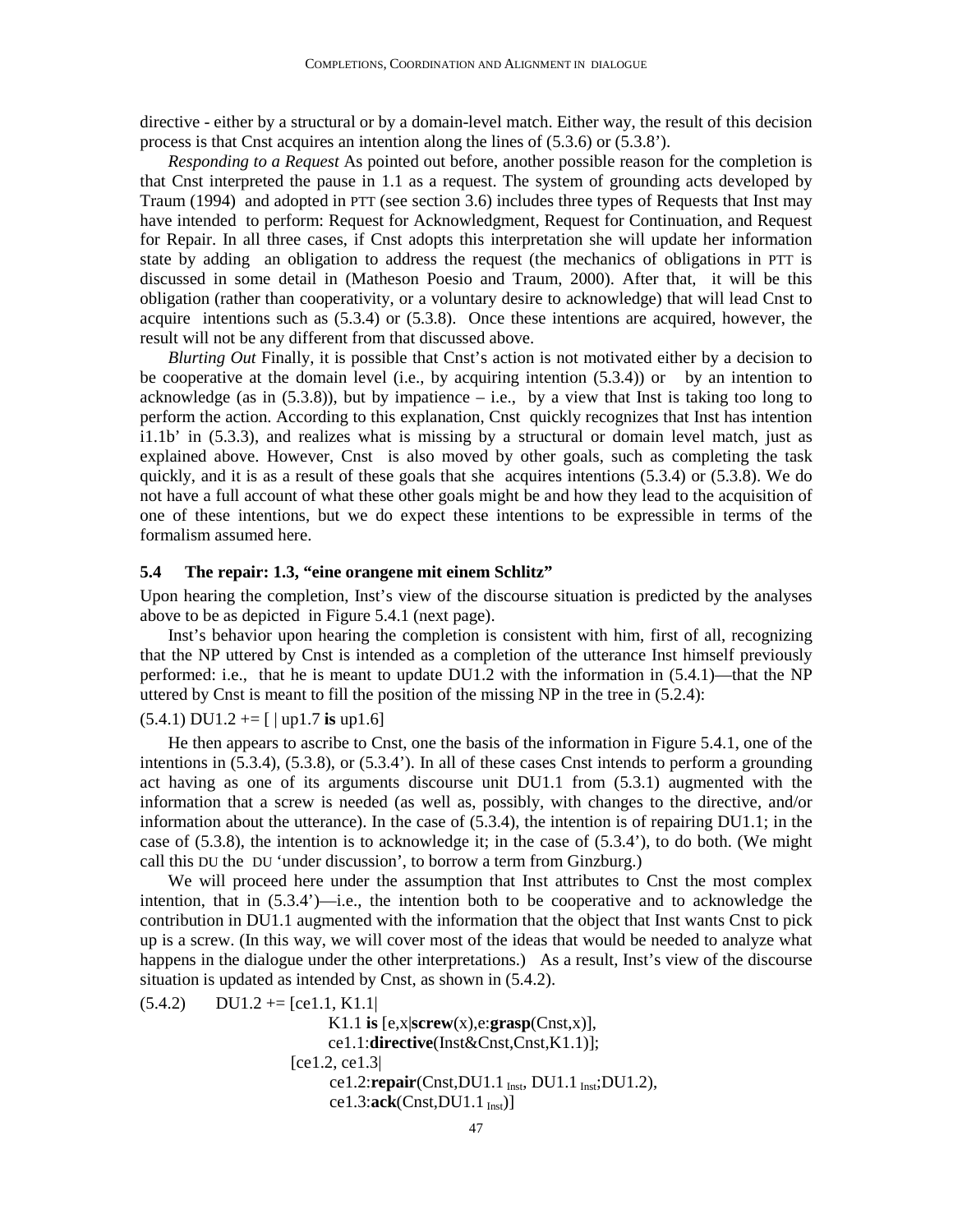

**Figure 5.4.1**. Inst's view of the discourse situation after perceiving Cnst's completion in 1.2.

At this point, Inst appears to 'accept' the repair proposed by Cnst, but also to have decided that Cnst's description of the screw may not ensure that Cnst chooses the correct screw (the one which we have called **orange-slit-screw**) and so decides to perform a *continuation*: an expansion of the description of the object to be grasped. Also, Inst may or may not ground DU1.1, depending on whether he recognizes an Acknowledgment.

As said in Section 3, we need two conditional update rules for grounding acts here:

UP.REPAIR ce:repair(A,DU1,DU2) 
$$
\rightarrow
$$
 (accept(B,ce)  $\rightarrow$  DU1  $\leftarrow$  DU2)  
UP.ACK   
ce:ack(A,DU)  $\rightarrow$  (accept(B,ce)  $\rightarrow$  [ | G(DU)])

(We remind readers that an update rule is not material implication, but a rule specifying how an information state is updated by concatenating new information (Larsson and Traum, 2000).) The result of inferring the intentions in (5.4.2), then, is that in case Inst accepts the repair he will proceed to update his information state by replacing DU1.1 with the DU consisting of the concatenated contents of DU1.1 and DU1.2, as follows:

 $(5.4.3) \text{ D}U1.1 \rightleftharpoons \text{D}U1.1; \text{D}U1.2$ 

which, as seen in Section 3.5, is equivalent to the update:

λiλj i[DU1.1]j ∧ v(DU1.1)(j) = v(DU1.1;DU1.2)(i).

If Inst also recognizes and accepts an acknowledgment, he will perform the further update:

 $(5.4.4)$   $\left[ \text{ }|\text{G(DU1.1)}|\right]$ 

Inst then proceeds to plan his continuation. Such expansions of an object's description are also viewed in PTT as a type of refashioning; this time, of the DU which is the result of the repair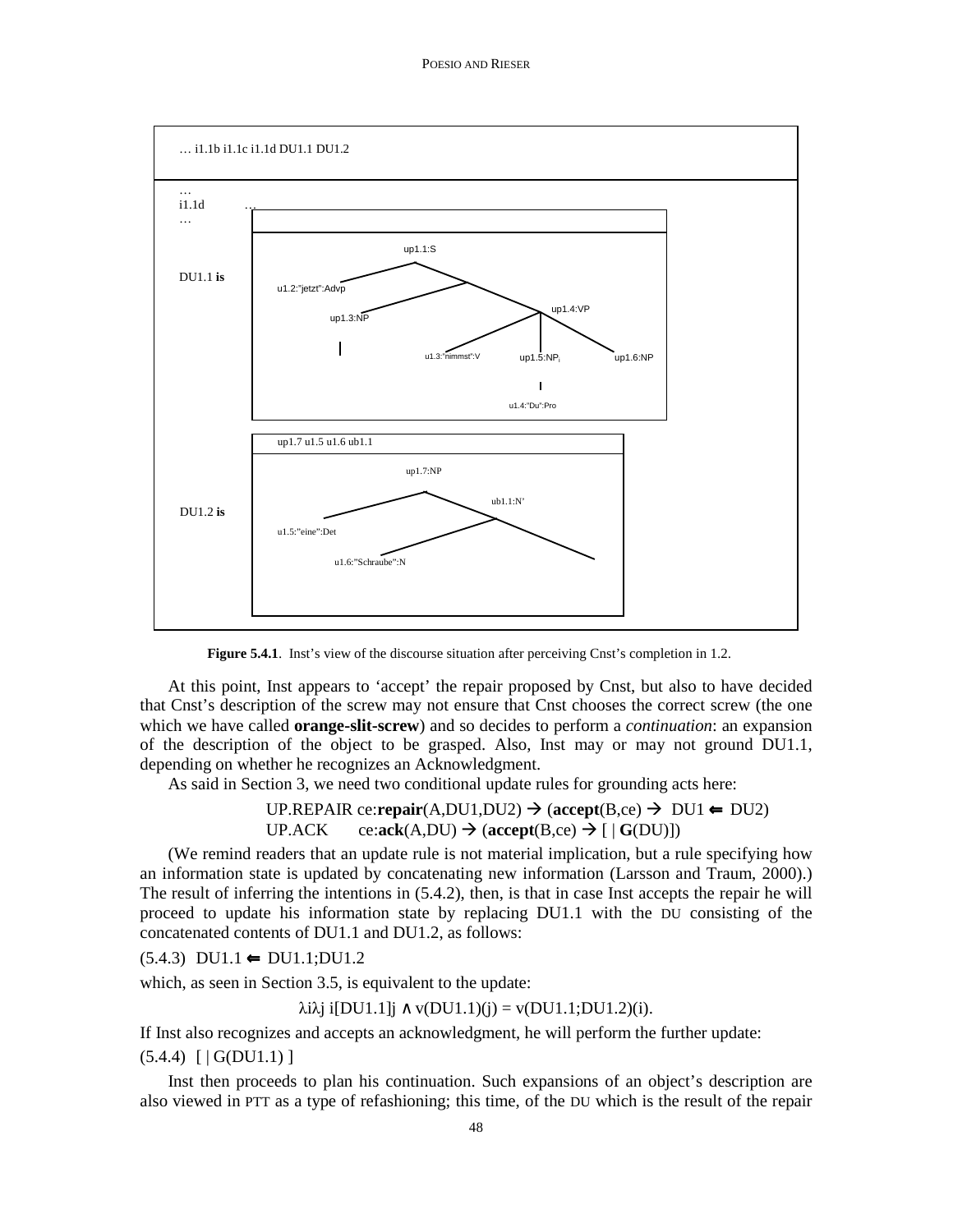performed by Cnst in 1.2, the just updated DU1.1 Inst. With his continuation, Inst intends to repair DU1.1  $_{\text{Inst}}$  with a new DU (called here DU1.3) in which the argument of the directive, K1.1, is updated by adding to its previous content (in 5.4.2) the additional information about the screw x which Inst believes it will be necessary in order for Cnst to identify the appropriate screw. This intention is represented in (5.4.5) as intention i1.3a of performing a **repair** ce1.5, replacing DU1.1  $_{\text{Inst}}$  with the new DU1.3, in which K1.1 is updated with the information in K1.3.

(5.4.5) [i1.3a| i1.3a:**IntInst**([DU1.3, ce1.4, ce1.5 |

DU1.3 **is** DU1.1 Inst; [K1.3 | K1.3 **is** [ | **orange**(x)];[ x3|**slit**(x3), **has**(x,x3)]];  $(K1.1 \leftarrow K1.3)$ ,  $ce1.4$ : $ack(Inst,DU1.1<sub>Inst</sub>),$ ce1.5: $\mathbf{repair}(\text{Inst},\text{DUI}.1_{\text{Inst}},\text{DUI}.3)]$ 

(Notice, incidentally, that at this point the content of directive *ce1.1* (proposition K1.1) is no longer the content that Inst had originally planned, shown in (5.2.5). I.e., the PTT account of this episode of collaboration in dialogue makes this core speech act a genuine case of 'joint production' in the sense of Clark (1996).) Furthermore, Inst reaches the decision to realize the planned refashioning in (5.4.5) as an apposition, as it is often the case in dialogue. This makes a treatment of appositions essential for a theory of incremental dialogue processing, which has to be one based on a syntactic theory like LTAG in which such incremental construction can be modeled. We return to appositions shortly.

In the PTT framework there are at least two ways to explain how Inst reaches intention i1.3a in (5.4.5). One explanation is that this intention is the result of *plan* matching: matching Cnst's version of the directive in (5.4.2) with Inst's originally planned directive in (5.2.5). According to this view, Inst compared the content K1.1 of directive ce1.1 that would follow from Cnst's repair, with the content of ce1.1 according to his own original intention, shown in (5.2.5). As a result, Inst identifies the need to produce the additional information in K1.3. A second explanation is that Inst acquires the intention as the result of *situation* matching: Inst considers the situations that may result from the execution of the content K1.1 of the directive as proposed by Cnst, and realizes that there are 9 such situations, one for each of the screws in Figure 4.2.4. This appears to be what Pickering and Garrod (2004) have in mind. (Such simple planning can be done quite efficiently, as shown, e.g., by the work on planning in the TRAINS project (Allen and Ferguson, 1994, Ferguson *et al*, 1996).)

As an aside, the fact that utterance unit 1.3 was actually produced in two prosodic units suggests that Inst identifies the properties that have to be added to the description of the screw produced by Cnst in order to uniquely identify the required screw incrementally, in two steps (Levelt, 1989). First of all, Inst realizes that the property  $\lceil \cdot \rceil$  **orange**(x)] is required; then, that the property of having a slit,

## $[x3 \mid \text{slit}(x3), \text{has}(x,x3)]$

is also needed. Each of these two properties is going to be independently realized using an apposition, further argument for the need for a theory of appositions.

In PTT, this two-stage process would be modeled by attributing to Inst two distinct intentions: an intention to enrich K1.1 with the information that screw x is orange (shown in  $(5.4.6)$ ) and an intention to enrich this new description with the additional information that  $x$  has a slit, shown in  $(5.4.7).$ 

(5.4.6) [i1.3a'| i1.3a':**IntInst**([DU1.3,ce1.4|

 DU1.3 **is** DU1.1Inst ; [K1.3| K1.3 **is** [ | **orange**(x)]] ;  $(K1.1 + K1.3)$ , ce1.4:**repair**(Inst, DU1.1 Inst, DU1.3)])]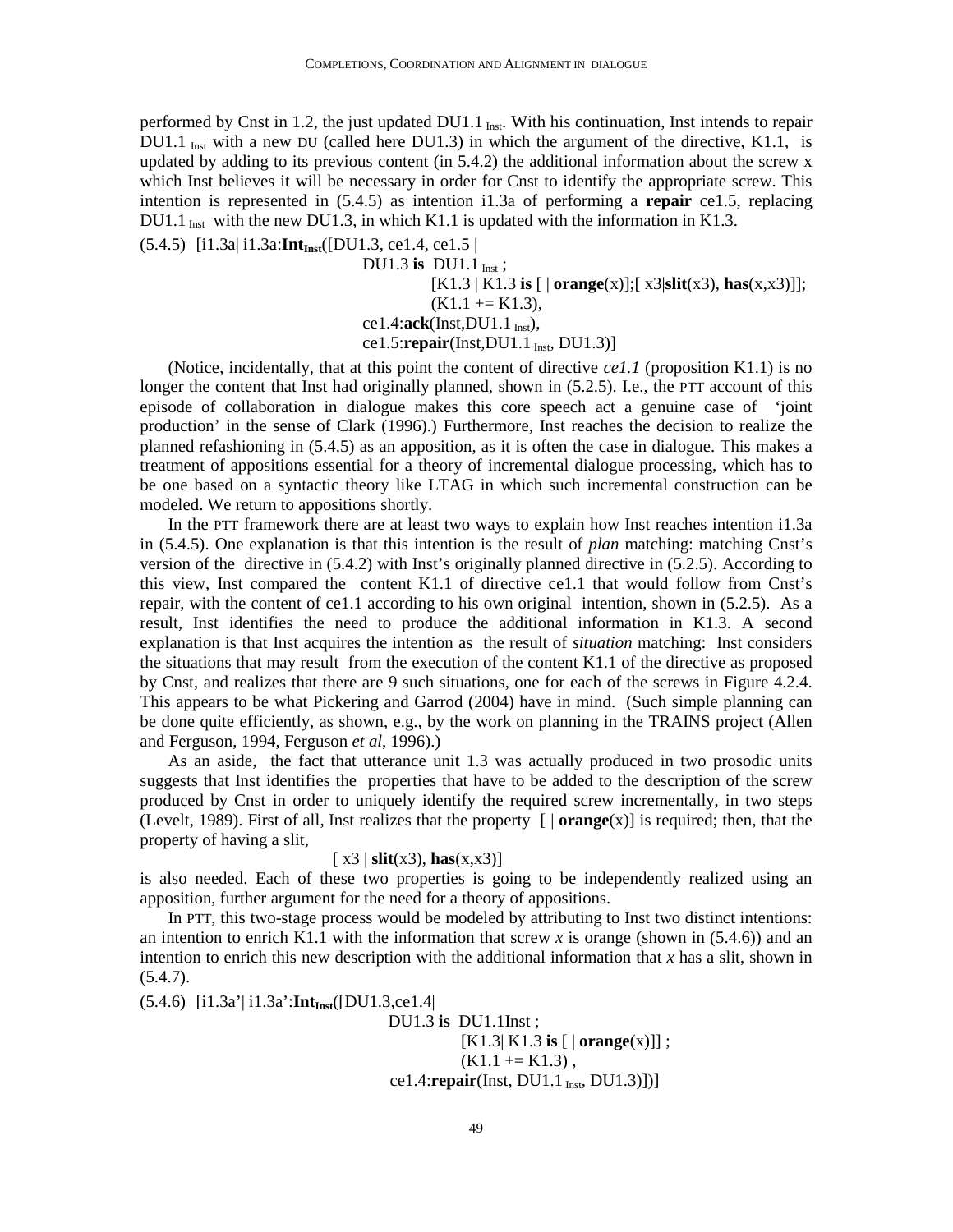# (5.4.7) [i1.3a''| i1.3a'':**IntInst**([DU1.3', ce1.4'| DU1.3' **is** DU1.3 ; [ K1.3'| K1.3' **is** [ x3 | **slit**(x3), **has**(x,x3)];  $\lceil | \text{orange}(x) | \rceil$ ;  $(K1.1 + K1.3)$ , ce1.4':**repair**(Inst, DU1.1<sub>Inst</sub>, DU1.3')])

We will however simplify matters in what follows and treat the whole of 1.3 as a single apposition.

Our treatment of appositions, and the derivation of the meaning of utterance 1.3, are discussed in Appendix B.4; we just give a brief summary in this section. One assumption one is forced to make, given the properties of LTAG, is that *eine* is ambiguous between the 'normal' interpretation and the form used in appositions, henceforth *eine*<sub>app</sub>, to which is associated the auxiliary tree and lexical meaning in (5.4.8), which yields a type  $[[\pi],[\pi]]$  (<<e,t>, <e,t>>) for the appositional NP:



 $eine<sub>app</sub>: \lambda P' \lambda P \lambda x([v]); P(x); P'(x); [ | v is x] )$ 

We further assume that the appositional NP is syntactically adjoined to the previous utterance, resulting in the LTAG analysis for *eine Schraube, eine orangene mit einem Schlitz* shown in  $(5.4.9).$ 



eine Schraube eine<sub>app</sub> orangene mit einem Schlitz whose interpretation is shown in  $(5.4.10)$  (for the full derivation, see Appendix B.3). (5.4.10) λP([x| ]; [v| ]; [ |**screw**(x)]; [ |**orange**(v)]; [ | v **is** x]; [y| ]; [ | **slit**(y)]; [ | **has**(x,y)]; P(x))

Apart from the syntactic and semantic issues, the planning of  $(5.4.9)$  –or, more precisely, of its appositional part)—proceeds just as the planning of the completion discussed in Section 5.2.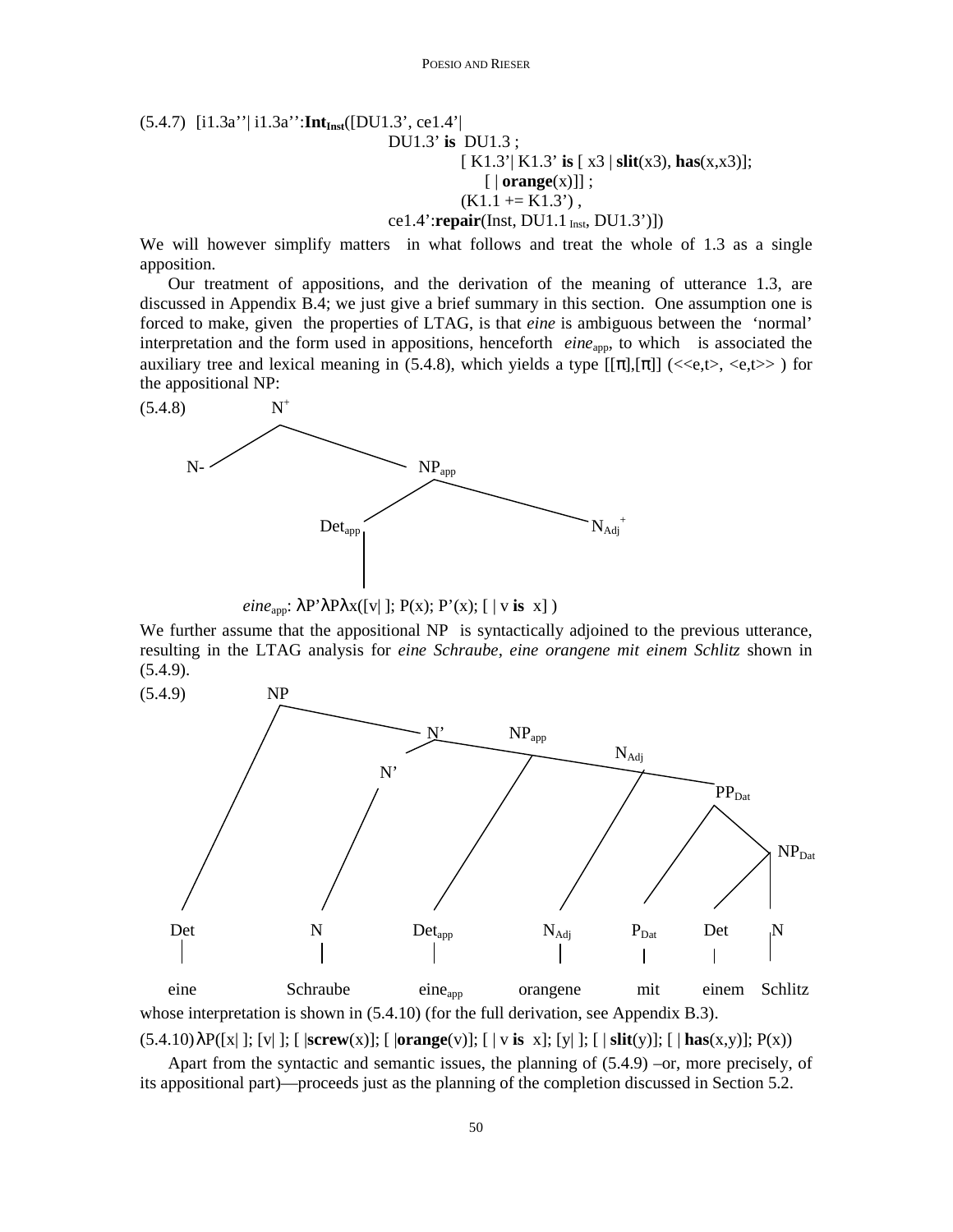# **5.5 Acknowledging and accepting: 1.4, "Ja"**

The next utterance in the example dialogue, 1.4 ,"Ja", illustrates both the fact that utterances can be used to achieve multiple communicative intentions at different levels—in this case, to perform both an **Acknowledgment** act at the grounding level and a backward-looking core **Accept** act – and the differences between these two types of backward-looking acts.

At the grounding level, utterance 1.4 signals an acknowledgment of the refashioned discourse unit resulting from the repair that Inst performed with utterance 1.3. I.e., utterance 1.4 appears to perform at the grounding level the same function as utterances 1.2 (in interpretations (5.3.4') and (5.3.8)) and 1.3 (in interpretation (5.4.5)). As a result, both agents' information state will be updated with the equivalent of (5.4.4), i.e., **G**(DU1.1).

At the task level, the function of 1.4 is to accept the (joint) directive resulting from the previous three utterances in this first contribution after the initial production by Inst was refashioned first by Cnst and then by Inst, i.e., with the version of K1.1 in (5.4.5).

The process leading to the planning of these two actions in response to the directive elaborated in the previous turns, and their effect on the discourse situation, have been the focus of several previous PTT papers (e.g., (Matheson *et al*, 2000)) so we only discuss it briefly here. As discussed in Section 3, in PTT every conversational action induces an obligation on the other participant to **address** that action. At this point in the conversation Cnst has two obligations:

(i) to address the directive:

**obl**(Cnst,**address**(Cnst,ce1.1))

(ii) to perform a grounding action with respect to its content—informally,

 **obl**(Cnst,**grounding-act**(ce1.1))

There are several ways to address a directive, two of which are accepting it and rejecting it. This is modeled in PTT by assuming that (part of) the formalization of actions such as directives consists of update rules leading to the conclusion that a participant has addressed a conversation action if certain types of responses have been produced. This in turn leads to the removal of the obligation. These conditional update rules take the following form:

```
ce:directive(A, B, K) \rightarrow (accept(B, ce)) \rightarrow address(B, ce))
ce:directive(A, B, K) \rightarrow (reject(B, ce) \rightarrow address(B, ce)).
```
I.e., if A performs a directive to B, and B accepts that directive, then that counts as having addressed the obligation of addressing the directive. This removes the obligation to address the conversational action, but of course, accepting a directive then leads to a new obligation, to perform the action directed. This is formalized using another update rule which, in a schematic fashion, can be formalized as follows:

# ce:**directive**( $A,B,K$ )  $\rightarrow$  ( $accept(B,ce)$   $\rightarrow$   $obl(B,K)$ )

The same happens with obligation (ii), the obligation to perform a grounding act. The performance of any of the grounding acts in (Traum, 1994) will discharge the obligation; the performance of any of the grounding acts will also lead to further updates – e.g., acknowledging a DU results in that contribution being grounded, as discussed in Section 3:

### $ack(A,DU) \rightarrow G(DU)$

In summary, as a result of the performance of 1.4, the discourse situation gets updated as in  $(5.5.1):$ 

(5.5.1) [ce1.6, DU1.4|

```
ce1.6:ack(Const, DUI.1_{Cnst}),
\mathbf{G}(\text{D} \text{U} 1.1 \text{ C}_{\text{nst}}), DU1.4 is [ce1.7, s1.1| ce1.7 : accept(Cnst,ce1.1), s1.1 : obl(Cnst,K1.1)]]
```
Where  $DU1.1$  Cnst is the DU resulting from the two repairs in 1.2 and 1.3: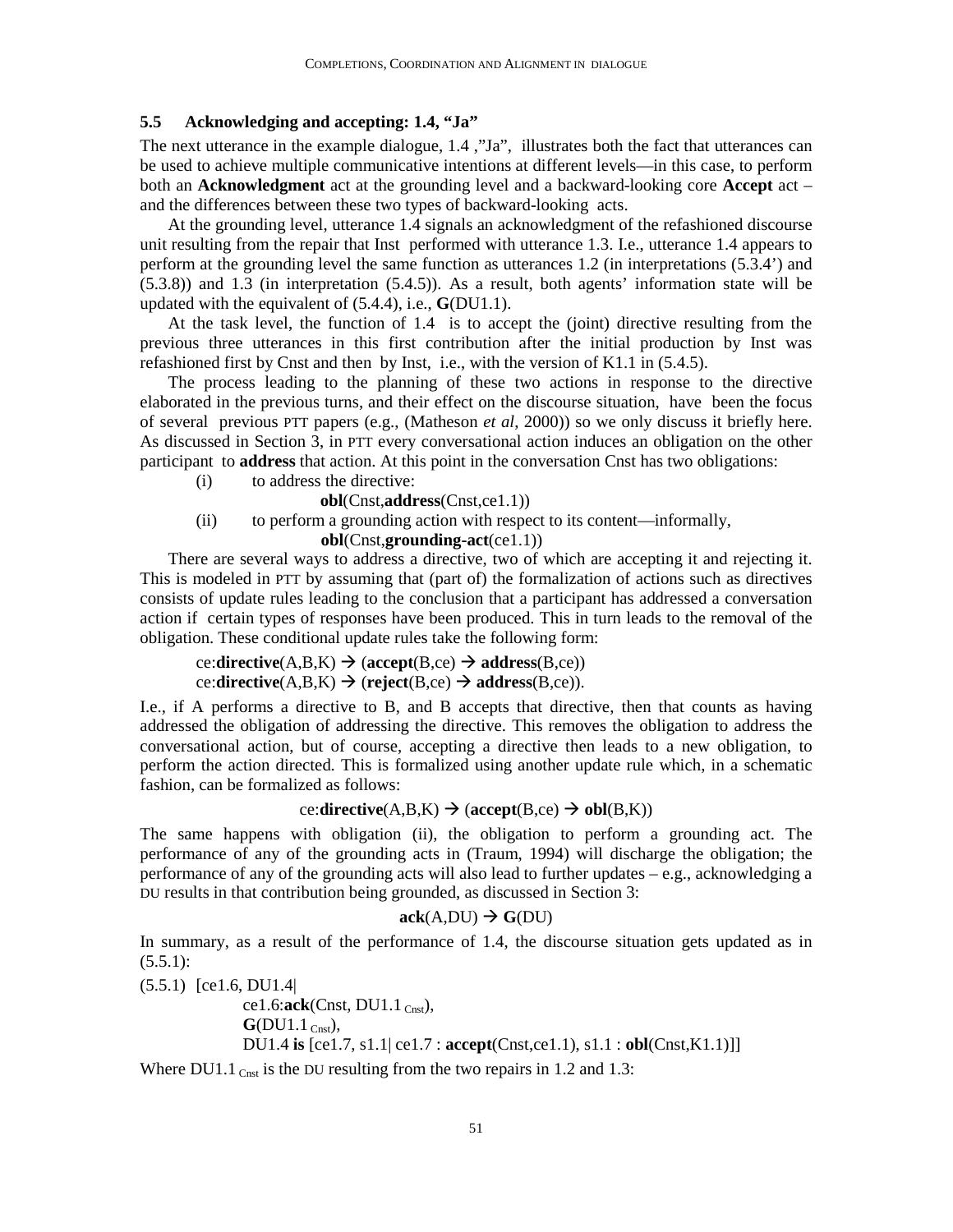$[ce1.1, K1.1]$ 

# K1.1 **is**  $[e, x, x3]$  **screw** $(x)$ , **orange** $(x)$ , **slit** $(x3)$ , **has** $(x, x3)$ , e:**grasp**(Cnst, x)]

ce1.1:**directive**(Inst&Cnst,Cnst,K1.1)]

This completes the first contribution in (1.1).

### **5.6 The rest of the conversation**

An analysis of the second contribution in the sample dialogue –utterances 2.1-2.4—at the level of detail just given for the first one would require a discussion of numerous additional aspects of PTT, including the treatment of anaphoric accessibility, and of a number of additional grammatical issues, such as our treatment of connectives and the German `Satzklammer'. As it is just not possible to present all this material in a single journal paper, we will only provide a sketchy discussion of the main issues from the point of view of coordination, and defer the additional discussion to a second paper in preparation (Poesio and Rieser, In Preparation).

### *2.1: "Und steckst Sie dadurch, also"*

With utterance 2.1 Inst moves on to the next step in the shared plan in Figure 4.2.3 and in (4.2.4), which turns into step (e) in (4.2.5). Inst wants Cnst to put the screw through the aligned holes of the longer bar serving as 'fuselage' and the shorter bar serving as 'wings' of the toy airplane. From a production / sentence planning perspective (Levelt, 1989; Dale and Reiter, 2000), there are very few differences between the steps that Inst goes through in planning utterance 2.1 and those that were involved in planning utterance 1.1. Again, Inst has the intention to perform a directive (let's call it *ce2.1*); and again, Inst decides to plan an utterance *up2.1* generating directive *ce2.1*. (As said above, a full analysis of the particular realization of *ce2.1* chosen by Inst for the example dialogue would require a discussion of three linguistic phenomena: rhetorical relations (*und, also*), the so-called `Satzklammer' (*steckst … dadurch* ) and the pronoun *Sie*, that raises the issue of anaphoric accessibility within micro conversational events. We defer this discussion to a second paper.) And again, Cnst interrupts Inst before the plan for *up2.1* is completely executed.

### *2.2: "von oben"*

What happens at this point is very similar to what happened during the first contribution when Cnst performed the completion in 1.2, and we believe our analysis of that completion applies with relatively few modifications to this case as well, except that there is very little evidence in this case that anything in Inst's performance could be interpreted by Cnst as a request, so the other explanations (Cooperativity, Voluntary coordination control, and blurting out) look more plausible in this case than the Request for Acknowledgment. In fact, in this case our intuition tells us that there is a stronger sense that Cnst is simultaneously acknowledging Inst's contribution and refashioning it. The main issue raised by this utterance is one of compositional semantics: how the meaning of the modifier *von oben* is integrated with the meaning of Inst's contribution. In the later paper we discuss two options: maintaining the simple treatment of VPs as having type  $\langle e, t \rangle$  used so far, and going to the higher  $\langle s, \langle e, t \rangle$  type common in work on tense based on a Parsonian semantics (Parsons, 1990).

### *2.3: "von oben, daß also die drei festgeschraubt werden"*

With this utterance, Inst achieves two objectives. First of all, he acknowledges Cnst's participation to the current DU—this time by explicitly repeating Cnst's utterance. He then returns to the utterance plan which had been interrupted by 2.2, and continues the production of the purpose clause. The purpose clause also contains a second example of (in this case, deictic) reference: the reference to the three constituents of the airplane previously aligned.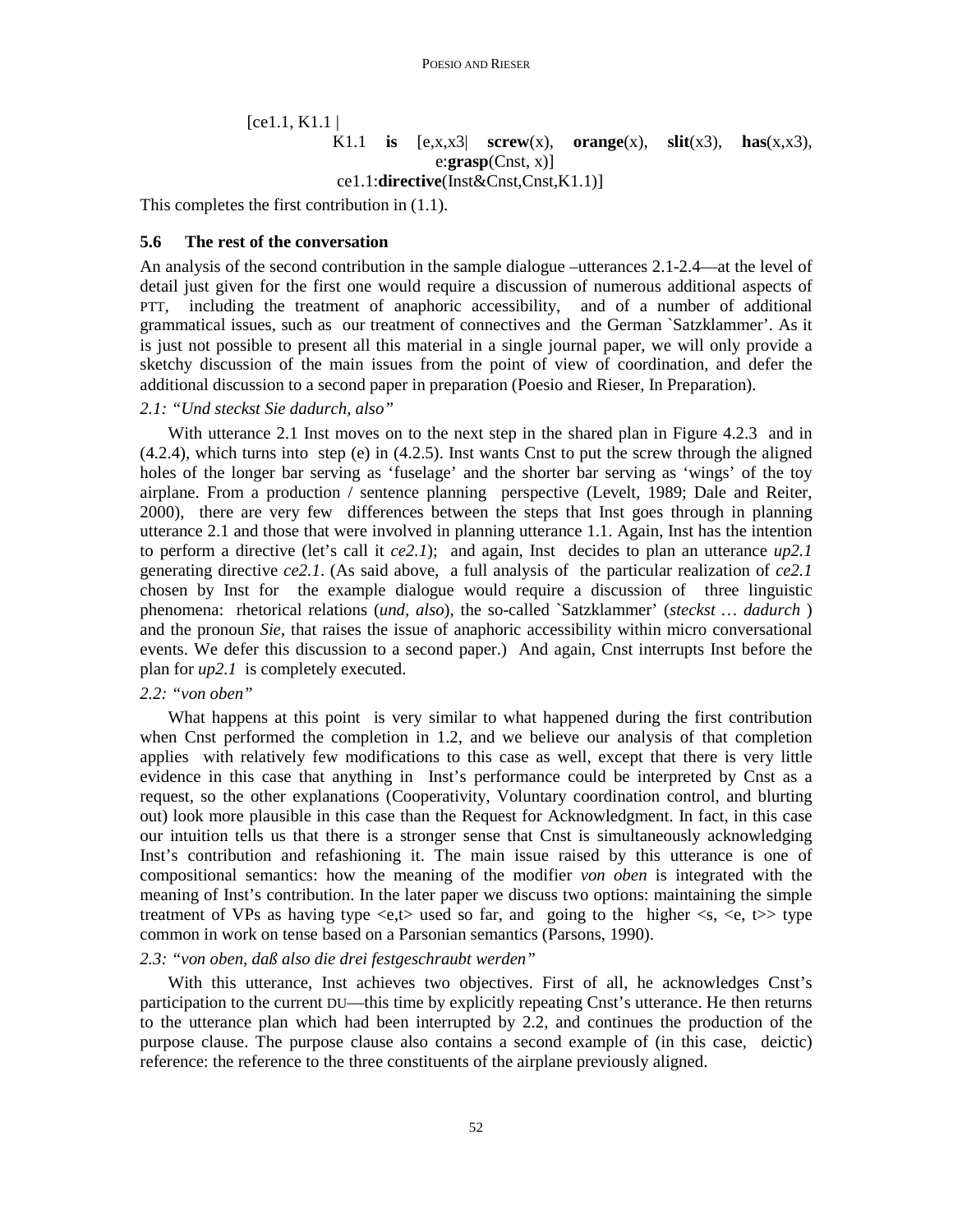# *2.4: "Ja"*

Finally, the *Ja* in 2.4 is produced (and interpreted) more or less like 1.4. We will just briefly remark that Cnst seems not to have had any problems interpreting the definite description *die drei*.

### **5.7 Recap**

This concludes our intentional analysis of the completion under discussion. In summary, we argued that it is possible to provide a fairly explicit analysis of four possible reasons for the completion by making the following assumptions: (i) that utterances are actions, and that planning an utterance is akin to planning any other action (which is not to say that the same planner is used!!) (ii) that Inst and Cnst have shared plans interleaving domain and discourse actions, as in (4.2.5); (iii) that the participants to a conversation—or at least, to a fairly structured task-oriented conversation like those in the Bielefeld Toy Plane Corpus—continuously generate expectations about what's to come next in the dialogue on the basis of these interleaved and shared plans, and that they monitor each other's utterances comparing them with these expectations so as to be able to recognize where they stand in the conversation; (iv) that they are able to do this comparison before an utterance is completed, perhaps via some form of Existential Closure; and finally (v) that as a result of that they can plan appropriate grounding acts; in particular, we have proposed that completions can be viewed as a form of repair. We would argue that none of these assumptions is ad-hoc, and that at least (i), (iv) and (v) are necessary to any account of the phenomenon at hand. In the following Section we discuss an alternative account which does not make assumption (ii) and that adopts a different view of the monitoring process.

## **6 A non-intentional analysis**

Pickering and Garrod (2004) while encouraging psycholinguists to take up dialogue as a valid area of research, argued that many aspects of dialogue interpretation—particularly *priming* at the lexical, syntactic, and referential level (Morton, 1969; Branigan *et al*, 2000)—can be explained without resorting to an intentional analysis, and sketched instead a model of interaction centered around the notion of ALIGNMENT between the dialogue participants' models. Although Pickering and Garrod's alignment model is more of a programmatic proposal than a fully worked out theory, it has proven very influential (Purver *et al*, 2006; Rickheit and Wachsmuth, 2008). As a contribution to the ongoing discussion concerning this model, in this section we briefly discuss which aspects of cooperations could be accounted by an alignment model, and how.

### **6.1 The Pickering and Garrod alignment model**

The starting point of Pickering and Garrod's analysis is the consideration that successful communication between dialogue participants A and B requires them to go through the same stages of interpretation and production, illustrated in Figure 6.1 (next page).

Pickering and Garrod (henceforth: P&G) also note that priming effects can be observed at each of these levels of interpretation, from the phonetic (Bard *et al*, 2000) to the lexical (Garrod and Anderson, 1987) to the syntactic (Bock, 1986; Branigan *et al*, 2000). Finally, P&G discuss experiments suggesting that in order for dialogue to be felicitous, the participants need to produce aligned 'situation models'. The term 'situation model' is widely used in the psycholinguistic literature on reading and text processing to indicate a variety of representations expressing information about the events and entities described in a narrative (theories of situation models have been proposed in, e.g., (Sanford and Garrod, 1981; Johnson-Laird, 1983; Garnham, 2000). But what P&G have in mind is a much more general notion of situation model—and one which may change from task to task, often being developed on the spot by the participants to the task. For example, in one of the studies they discuss, by Garrod and Anderson (1987), the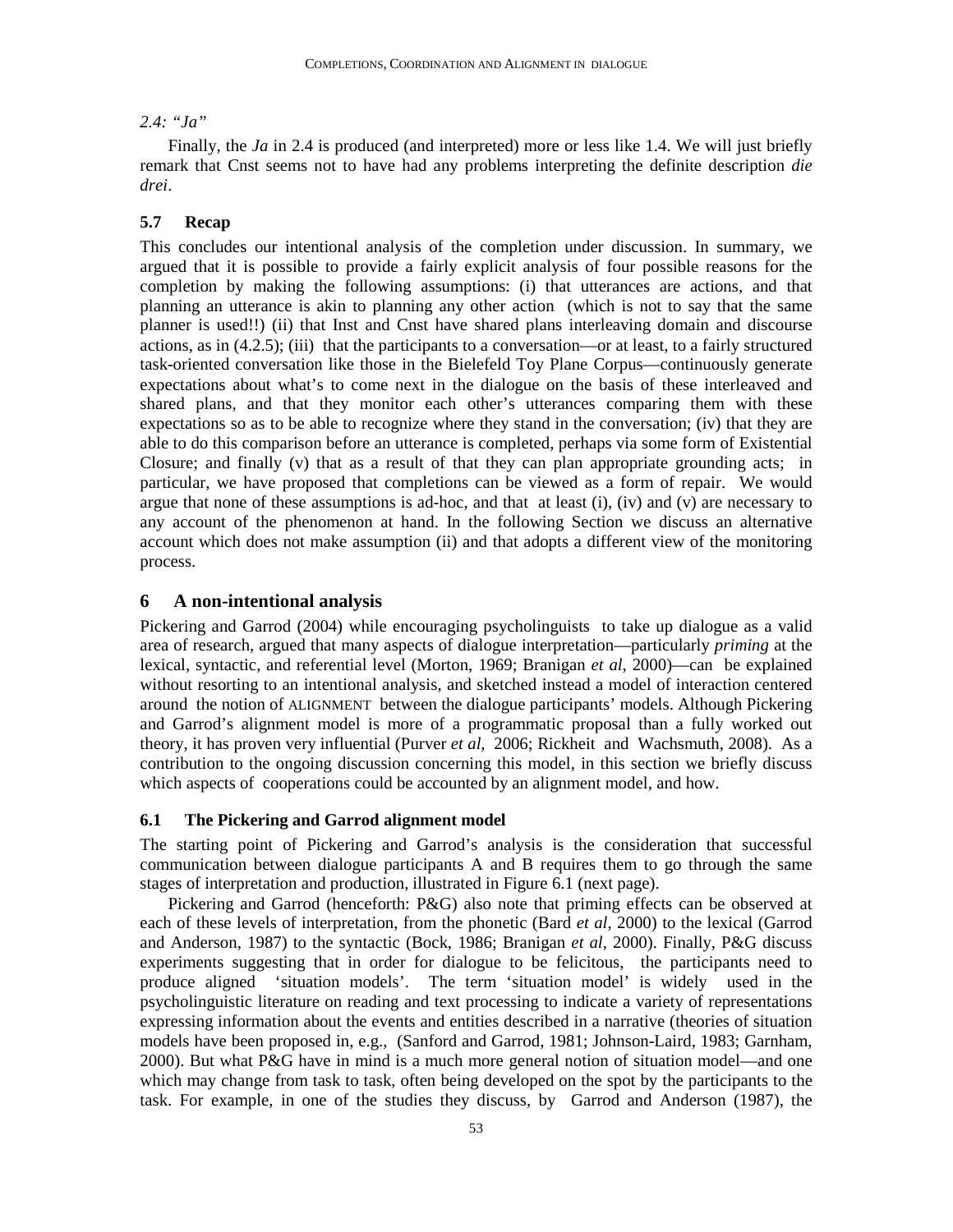### POESIO AND RIESER

participants in a `cooperative maze game' have to develop ways of describing each other's position in a maze in order to follow a route. The subjects were found to develop `aligned' views of the maze in the sense that they would jointly develop a protocol for referring to maze positions, and particular positions, confirming the results of work of Clark and colleagues (Clark and Wilkes-Gibbs, 1986; Clark, 1996).



**Figure 6.1**. The levels of representation involved in (spoken) language comprehension. (From (Pickering and Garrod, 2004); reprinted with permission.)

The conclusion that Pickering and Garrod draw from these observations is, first, that `aligning representations' at all levels is a central aspect of dialogue processing; and that this alignment is the result of fairly simple comprehension mechanisms, rather than of intention-based mental state reasoning. (Such `more complex' types of processing are considered as an option, but not the basic form of processing available to dialogue participants.)

A phenomenon that, according to P&G, can be predicted from the Interactive Alignment Models is the creation of ROUTINES. P&G point out that dialogue is highly repetitious: e.g., Aijmer (1996) suggests that up to 70% of words in the London-Lund corpus occur as part of recurrent sequences of words. According to P&G, this follows from the alignment assumption: during production, participants in the dialogue will tend to choose expressions or syntactic structures which have already been produced as part of the present (or, perhaps, earlier) dialogues.

### **6.2 An alignment-based analysis of the example dialogue**

What would an account of sentence cooperations according to the Interactive Alignment model look like? We find it useful to divide this question in two parts: explaining how Cnst reaches her conclusion about what Inst is trying to achieve; and explaining how she decides to produce a completion. (We concentrate on the completion.)

### **6.2.1 Interpreting Inst's actions**

The first question that has to be addressed is: what would the situation model be in a task in which the participants are not simply describing reality, but modifying it via actions? We think at least two answers are possible: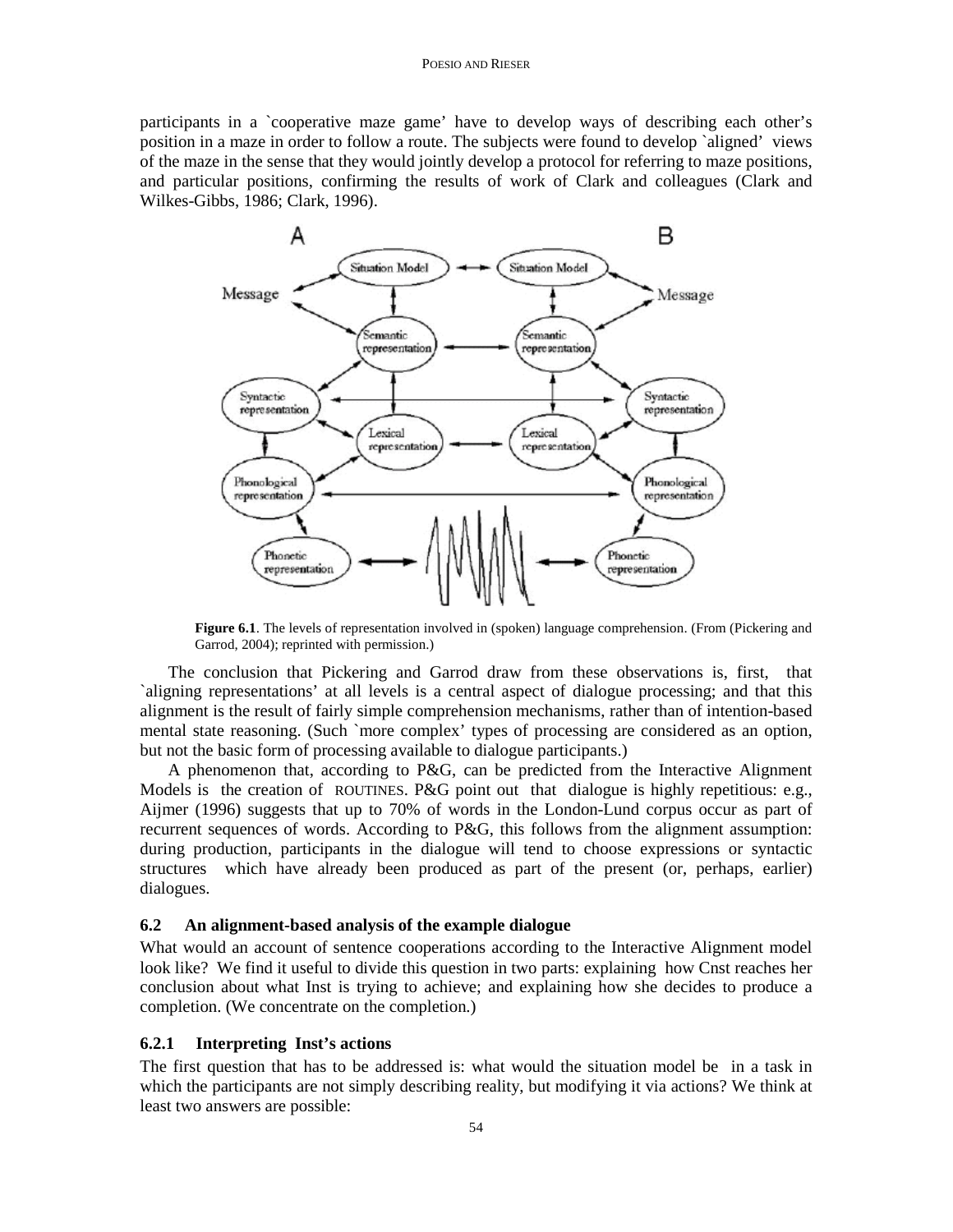- (i) the situation model is a representation of the state that Cnst has reached in assembling the toy plane: i.e., what has already been assembled, and which parts are still available.
- (ii) the situation model is the shared plan itself: i.e., which of the required actions have already been performed, and which still have to be. Most, if not all, theories of planning view plans such as those discussed in the previous sections as representations –typically, tree structures—which can be manipulated by, e.g., decomposing an action in its subactions. (In fact, the idea that plans can be viewed as mental constructs is fairly recent, dating back to Pollack's dissertation (1986).)

If we assume for this task a situation model of the second type, the process by which Cnst would recognize Inst's actions under the IAM would not be so very different from the process discussed above for the intentional model—it would simply require Cnst to find a matching action in the plan, as done, e.g., by Kautz (1987). We concentrate therefore on explaining how Cnst could reach such a conclusion if the situation model was of type (i).

One obvious difficulty is that Inst and Cnst's situation models in this sense are not really `globally aligned' in the sense of being identical until the very end of the conversation, as both Inst and Cnst are perfectly aware. It is however possible to argue that achieving the desired alignment is the entire point of instruction-giving conversations, which are not therefore an exception to the IA model.

Coming to what could be a `priming' alternative to recognizing Inst's intentions by looking at a shared plan, we believe that a candidate can be found by generalizing the notion of `routine' to non-linguistic actions. Namely, it could be argued that during a typical conversation of the BTPC, an AGGREGATE FORMATION ROUTINE is established: a repeated pattern of actions which together lead to the same result (namely, two parts of the toy airplane get joined). In the dialogue from which  $(1.1)$  is excerpted, Inst first instructs Cnst to join the `side rudder' to the `fuselage'; then to join the tail to the fuselage; etc. After a while, Cnst may be able to abstract over these repeated actions and produce the routine in Figure 6.2.

# **AGGREGATE FORMATION**  PARAMETERS: C1, C2: constituents to be joined P1, P2: ports S: screw, with bolt B SUBACTIONS: 1. align P1 of C1, with P2 of C2 2. get S 3. pass S through P1 and P2 4. fasten B

**Figure 6.2**. Routine created during a toy plane assemble dialogue

Once this routine becomes part of the common ground, an instance can be recognized through simple structural match, without need for explicitly reasoning with intentions. In the case under consideration, for example, Cnst may be able to recognize that *nimmst* is an instance of the second step of the routine, and hence, that the missing argument must be a screw. She may also be able to identify the syntactic structure to use for the completion by looking at the realization of previous mentions of this type of object.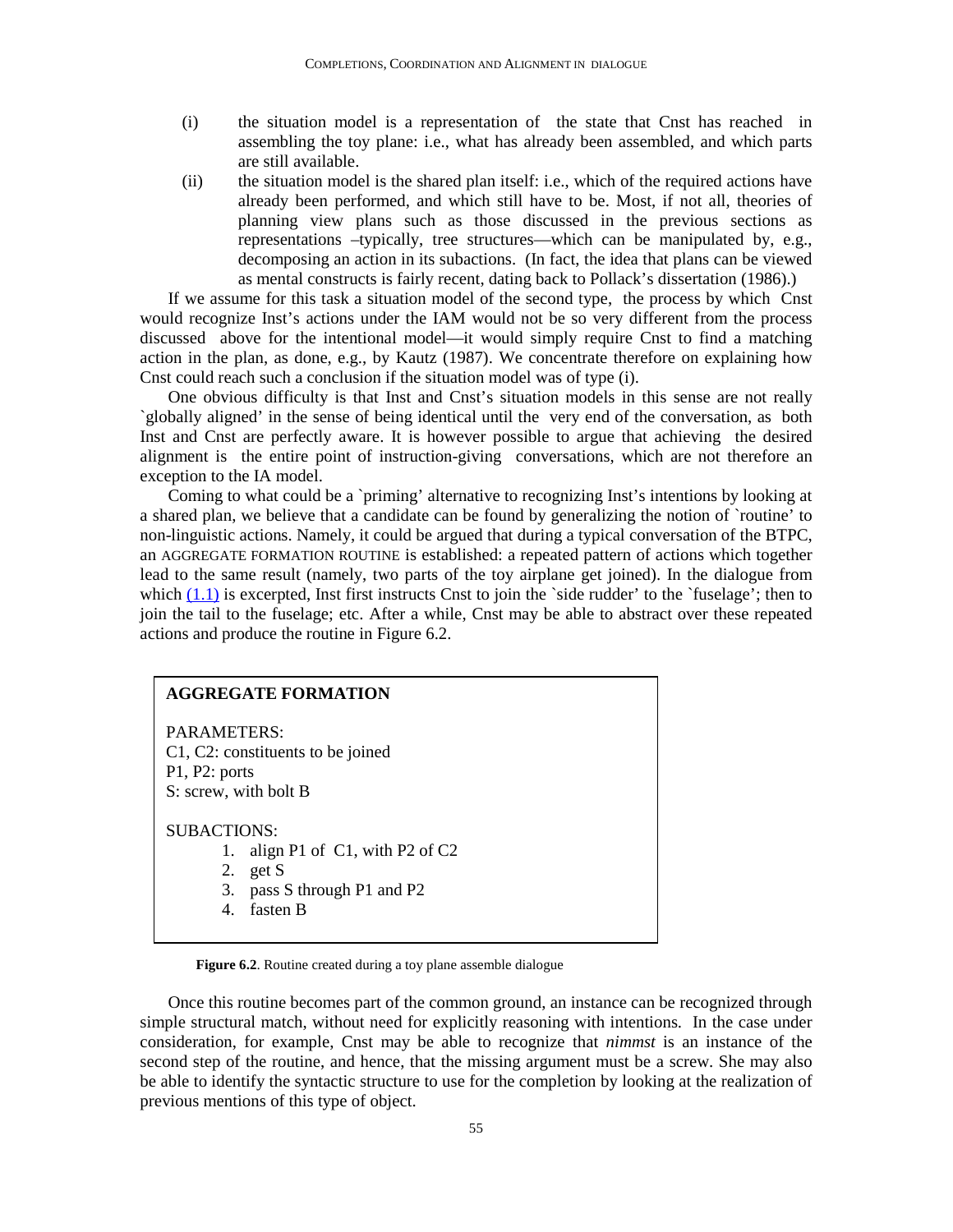# **6.2.2 Deciding to produce a completion**

As the sketchy discussion above makes clear, in our opinion it would be possible to develop an alignment account of interpretation. What is not at all clear to us is how such a model could explain what happens next: i.e., why it is that Cnst decides to produce a completion, instead of waiting for Inst to finish his contribution. In other words, the alignment model as currently stated does not provide an account of dialogue management, an important aspect of what dialogue participants have to do (and one which had a significant influence in the design of PTT as currently conceived).

# **6.3 Summary**

`Traditional'—i.e., Grice-inspired—models of dialogue processing tend to formalize all aspects of an agent's behavior when involved in a dialogue in terms of intentions (see, e.g., Cohen's account of reference (Cohen, 1979) or Grosz and Sidner's theory of discourse structure (Grosz and Sidner, 1986)). We feel that the alignment model offers a very reasonable alternative to these Gricean models as far as interpretation and production are concerned. However, intentions also play an important role in formalizations of dialogue management—how an agent decides what to do next—and we can't find anything in the alignment model as currently stated which would explain how Cnst reaches her decision to produce a completion, nor to explain what is it that Inst is trying to do (a non-intentional alternative to speech acts, that is).

# **7 Related Work**

To our knowledge the only other proposal in the literature on dialogue explicitly concerned with completions is the paper by Purver *et al* (2006), developed in the Dynamic Syntax framework (Kempson *et al*. 2001, Cann *et al.* 2005). We discuss Dynamic Syntax and Purver *et al*'s proposal in this section, after however discussing the two other main theoretical frameworks for the semantics of dialogue, Ginzburg's KoS (Ginzburg and Sag, 2000; Ginzburg, 2009) and Asher and Lascarides' SDRT (Asher and Lascarides, 2003), both of which provide theoretical insights that have been incorporated in our framework and that could perhaps be extended to provide a treatment of the phenomenon under consideration.

# **7.1 Ginzburg's theory of the Dialogue Game Board**

Arguably, the most developed modern theory of semantic interpretation in dialogue is Ginzburg's KoS framework (Ginzburg and Sag, 2000; Ginzburg, 2009). The theory was conceived from the start to deal with dialogue, and provides the widest coverage of dialogue-specific phenomena, including in particular grounding, clarification requests and non-sentential utterances; therefore it could probably be extended to provide an account of completions, at least for what concerns their interpretation.

# **7.1.1 General features of the model**

Like PTT, KoS is inspired by Situation Semantics (Barwise and Perry, 1983) and is founded on the assumption that many aspects of interpretation in dialogue can only be properly explained by providing an account of the discourse situation in its entirety. Another similarity with PTT is that KoS is based on an information state view of dialogue interpretation—and as in PTT, it is assumed that each participant's information state – their **dialogue gameboard** (DGB)—contains both public and private information. In its basic form, a participant's information state according to KoS contains a record of **Speaker**, **Addressee**, the **Moves** so far –whose first element is called the **LatestMove**-- the (shared) **Facts** about the discourse situation, and a record of the Questions Under Discussion, or **QUD**. The information state is a record in Type Theory with Records (Cooper 2005).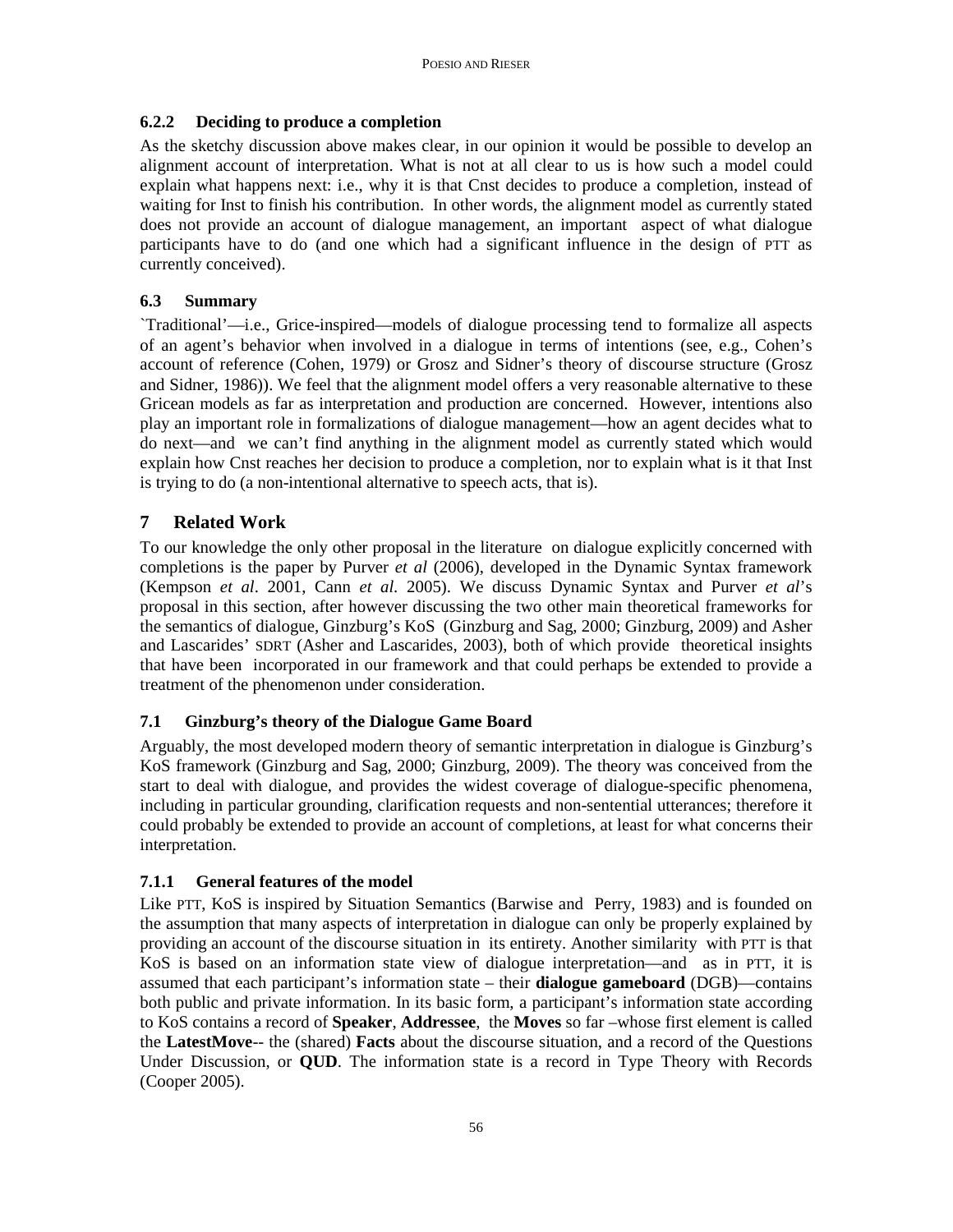The QUD field is one of the most distinctive features of this framework. Its value is a stack (and in the general case a partial order) of the **issues** raised in a conversation. QUD was hypothesized to account for the pragmatics of queries – and especially to explain how the propositional interpretation of short non-sentential answers is recovered—but , as we will see, it also plays a central role in KoS's treatment of grounding. Simplifying matters considerably, when A asks B a query such as "Who came?", the DGB of both participants gets updated with the information that the latest move was a query:  $\text{Ask}(A, B, \lambda x, \text{come}(x))$ . As a result, the issue raised by the query—in the case of a wh-query, an abstract:  $\lambda$  x. **come**(x)—gets added to the QUD, as shown in Figure 7.1.1.

> Spkr: A Addr: B Moves: 〈….〉 LatestMove: **Ask**(A,B, λ x. **come**(x)) Facts: 〈….〉 QUD:  $\langle \lambda x.$  **come** $\langle x \rangle$

**Figure 7.1.1**. Update of the DGB after asking a question.

According to KoS, the presence of this issue in QUD is what enables B to provide a short answer to the question: say, "John". The content *j* of this short answer can be combined with the content of the question that is maximal in QUD to get a proposition, "John left". When grounded, this proposition is added to Facts.

The effect of dialogue acts on the DGB—i.e., how the information state is updated as a result of, e.g., questions and answers-- is modeled by **conversational rules.** A conversational rule specifies how information states that met certain preconditions , such as the presence in LatestMove of an **Ask** dialogue act, are updated as a result. For instance, the incrementation of QUD with the issue resulting from a question is specified by a conversational rule called Ask QUD-incrementation (Ginzburg 2009, p. 117).<sup>33</sup> The overall series of updates to the information states of all conversational participants resulting from a change in the discourse situation is called a **protocol**; an example of protocol is the protocol for **Cooperative query exchange** specified below (Ginzburg 2009, p. 116).

### **Cooperative query exchange**

- 1. LatestMove.Cont =  $Ask(A,q)$ <br>2. A: push q onto OUD: release
- A: push q onto OUD; release turn
- 3. B: push q onto QUD; take turn; make q-specific utterance.

As this example shows, the updates specified by a protocol generally differ depending on the role of the conversational participant. After asking the question A will (normally) release the turn, whereas B will take it and perform a relevant utterance.

As well as the most extensive treatment of dialogue phenomena, KoS also comes with the most detailed fragment of any theory of dialogue, the HPSG grammar from Ginzburg and Sag (2000), subsequently modified in substantial ways in (Purver, 2004; Fernandez, 2006; Ginzburg, 2009), *inter alia*.

### **7.1.2 Grounding and clarifications**

 $\overline{a}$ 

(Ginzburg, 2009) also includes a full treatment of the grounding process. The crucial advance of this proposal is that it provides a detailed account not just of successful communication, but also of *failure* in communication and how it is handled via clarification requests. Ginzburg's book

 $33$  Here and elsewhere page numbers refer to the last draft of the book available online.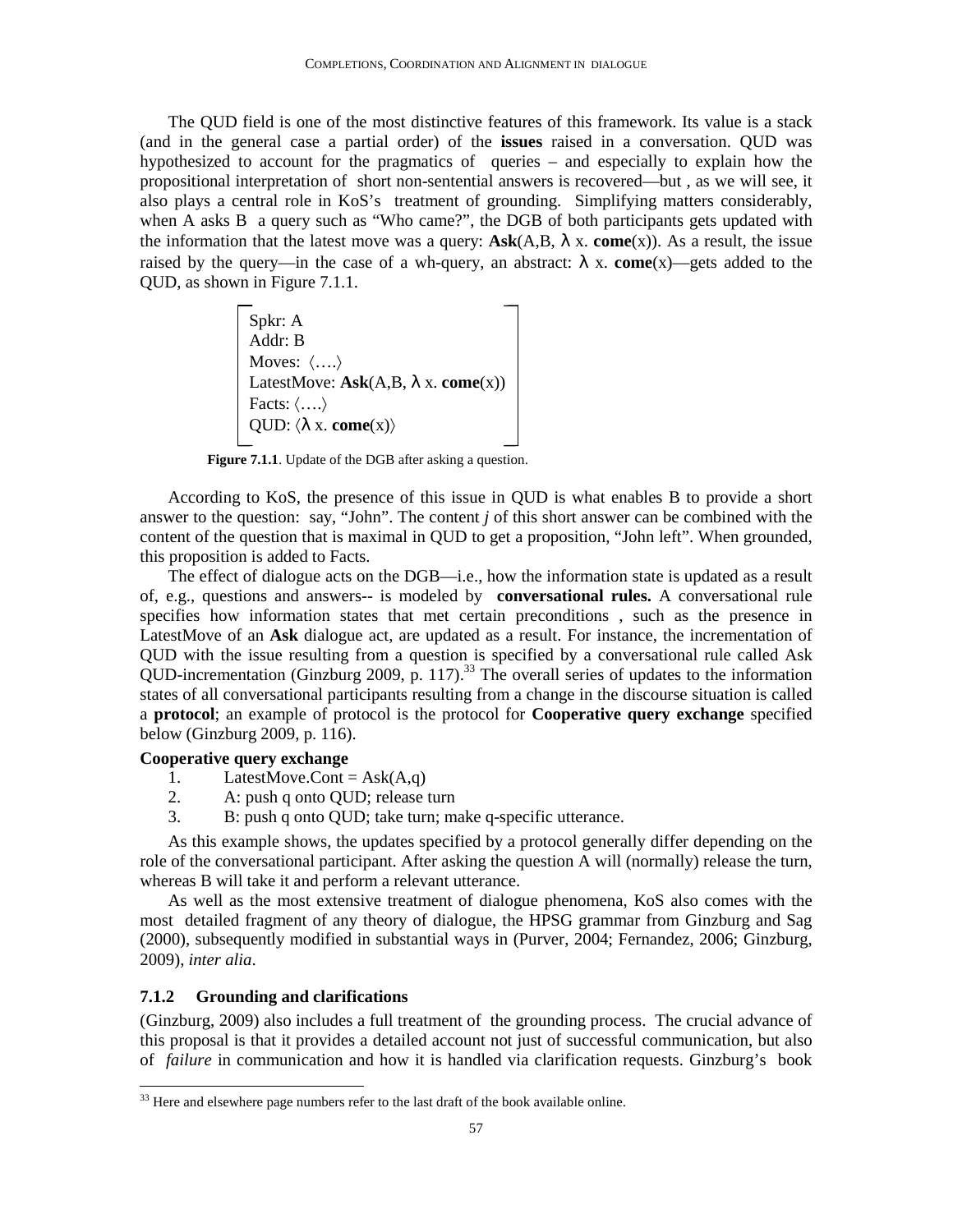also contains an interesting theory regarding what is means to understand an utterance, and provides a formalization of the grounding criterion based on this theory.

In its simplest form, the KoS account of the process by which the DGB is updated as a result of utterance u is as follows:

- 1. If the utterance is understood, LatestMove is updated with u (and the process of update continues as discussed above);
- 2. If the utterance is not completely understood, so-called **CRification** ensues.

Note how utterances are not immediately added to LatestMove upon being perceived. Instead, they go to an information state field called PENDING, that contains ungrounded utterances (PENDING is very similar to the field called UDUs by Matheson, Poesio and Traum (2000).) From there, utterances go to LatestMove if grounded—but may also be revised as a result of the CRification process.

The content of PENDING are what Ginzburg calls **locutionary propositions** (p. 148--149). A **proposition** in TTR is a type of record with the two fields

### $[SIT = S, SIT-TYPE = ST]$

for which truth conditions are defined: the proposition above is **true** iff S is of type ST, written S : ST (Ginzburg 2009, section 2.5.4). In locutionary propositions, SIT-TYPE is the utterance type resulting from parsing, whereas SIT is the utterance. The situation type, in turn, is a record of type SIGN that encodes the same information encoded by signs in the earlier (Ginzburg and Sag, 2000): phonetic information in the PHON field, syntactic category in the field CAT, constituency information in the field CONSTITS, and semantic information. As in HPSG, the meaning of an utterance in KoS is viewed as a function from contexts to contents, where contexts are a generalization of the notion of context due to Kaplan (1989): whereas Kaplan's contexts were limited to a few values for indexicals like *I, you, here, now* , in the theory of contexts developed in Situation Semantics, particularly in the work of Robin Cooper (Gawron and Peters, 1990; Cooper, 1992; Cooper and Poesio, 1994; Cooper, 1996) a great deal of aspects of the interpretation are sought in contexts, including referents for proper names. Hence, semantic information is encoded in two fields: the field C-PARAMS specifies the **contextual parameters**  of a semantic object that have to be supplied by the context for the object to be interpretable**,**  whereas the field CONT specifies content proper—how these values and those supplied by lexical semantics are combined. For instance, the locutionary proposition corresponding to discourse unit DU1 in (3.4.3) would be as follows:

 $(7.1.1)$  [SIT-TYPE =

[ $PHON = "there is an engine at Avon",$  $CAT = S : syncat,$ CONSTITS =  $\{$  there, is, an, engine, at, Avon, an engine, at Avon  $\}$  : set (sign),  $C-PARAMS = [spkr: IND, addr: IND, s0: SIT, 1: LOC,$  a: IND, c1: named(a, "Avon")],  $CONT = **assert**(spkr, addr,  $[SIT = s0]$ ,$  $SIT-TYPE = [x : Ind, c1 = \text{engine}(x), c2 = \text{at}(x,a)]$  $SIT = [PHON = "derisanenginatevn",$  $CAT = S:$  syncat, CONSTITS =  $\{ ul(der), ul(2(is), ul(3(an), ul(dengin), ul(3(at), ul(3(en), ul(3(en), ul(3(np,3(n+1))))\}$  $u8($ atevn $)$ },  $C-PARAMS = [spkr = A, addr = B, s0 = sit1, l = 11, a = avon, c1 = prop1]$  $CONT = 1$ 

Comparing these propositions with the PTT encoding of the same contribution, it is clear that leaving aside the semantic differences between records and DRSs –potentially significant, but not entirely clear to us-- the first main difference is that whereas in PTT the representation of the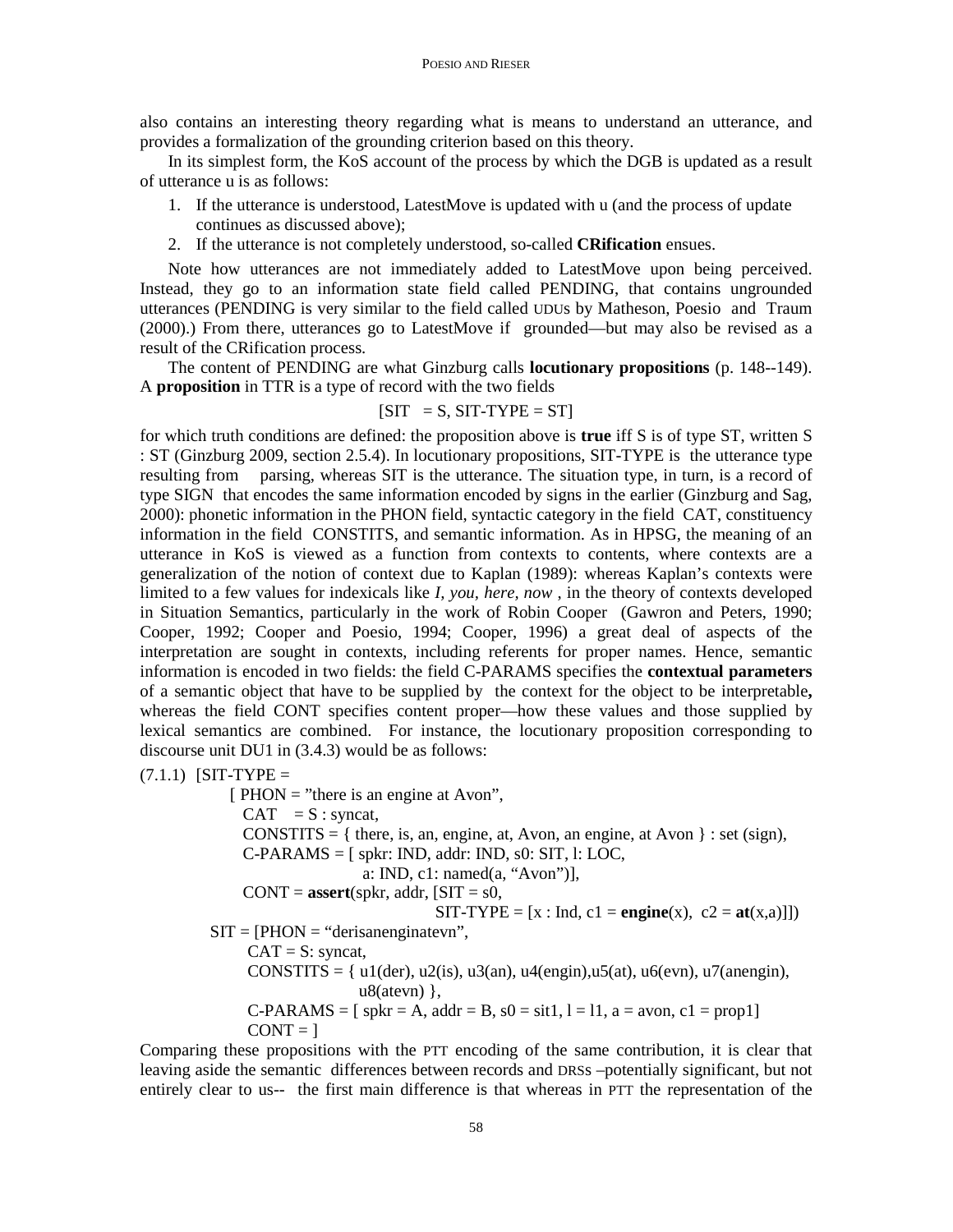information state is more akin to what in Situation Semantics would be called a situation type, just as in DRT and SDRT, the information state in KoS consists of propositions specifying that indexical situational objects are of a certain situation type. It might be argued that the KoS view is more natural, and a similar view of 'anchored DRT' has also been advocated for DRT by Kamp e.g., in (Kamp, 1990)—but the semantic differences become less clear with Compositional DRT, in which, unlike in vanilla DRT, proper names and indexicals are treated as directly referential (i.e., are encoded as constants), not as existentially quantified.

The one distinction which clearly seems to make a difference is the explicit encoding of situational parameters in KoS. This explicitness is the basis for the formulation of the **grounding criterion** proposed by Ginzburg and colleagues: that understanding an utterance means finding values for the contextually dependent parameters in C-PARAMS within the DGB (Ginzburg, 2009, p. 153). In case of failure to ground—for instance, in case the referent of Avon is unknown, or in case the addressee does not understand what is the relevant meaning of *engine* for this context—crification ensures. By contrast, in PTT we have failure of understanding in case an utterance can't be assigned a meaning. The KoS treatment is more general, offering for instance the potential to identify failure of understanding also in the case of failure of intention recognition, i.e., when no dialogue act can be assigned to an utterance. Encoding contextual parameters in CDRT would not be particularly problematic, as they could be viewed as distinguished discourse referents (as indeed they were in (Cooper and Poesio, 1994)) but no attempt to compare the two types of grounding criterion and / or develop a version of PTT with contextual parameters has been made so far.

The treatment of clarification requests in KoS is based on the extensive empirical analysis of clarifications in the British National Corpus carried out by Purver (2004). Purver classified clarification requests with respect to their form (identifying eight distinct types: wot, explicit, literal reprise, wh-substituted reprise, reprise sluice, reprise fragment, gap, and filler - fillers corresponding to what we are calling here completions) and their content (identifying four distinct categories: repetition, clausal confirmation, intended content, and correction); many of these are treated in (Ginzburg and Cooper, 2004; Ginzburg, 2009).

According to KoS, the process by which contextual parameters are instantiated begins by applying a **Contextual Instantiation** update rule (p. 153, 154) which updates the information state by 'filling in' parameters as soon as suitable instantiations are found. In case the instantiation of the parameters is only partial, **Clarification Context Update Rules** apply, of which two are discussed: Parameter Identification and Parameter Focussing. **Parameter identification** applies whenever the value of one of the contextual parameters is missing and results in questions that can be paraphrased as " what is the intended content of u<sub>i</sub>?" (e.g., "what do you mean by Avon" or "Who is Bill?". In KoS terms, asking such a a question amounts to putting as maximal in QUD a question of the form λ x Mean(sprk, u<sub>i</sub>, x). **Parameter focusing** produces confirmation requests on the basis of the value of the CONT field. In both cases, the process simply involves putting an appropriate question on QUD—in other words, clarification requests are supposed to work just like any other request.

With these refinements, the process by which the information state is updated can be specified by the more complex protocol that follows (Ginzburg, 2009, p.  $180 - (96)$ ):

**Utterance Processing Protocol** For agent A with IS I: if a locutionary proposition

 $lp = [$  sit = u, sit-type = T]

is maximal in PENDING:

- (a) if p is true, try to integrate p in A.DGB using a Moves update rule
- (b) Otherwise: try to accommodate p as a CR to LatestMove
- (c) Else: seek a witness for T by asking a Clarification Request.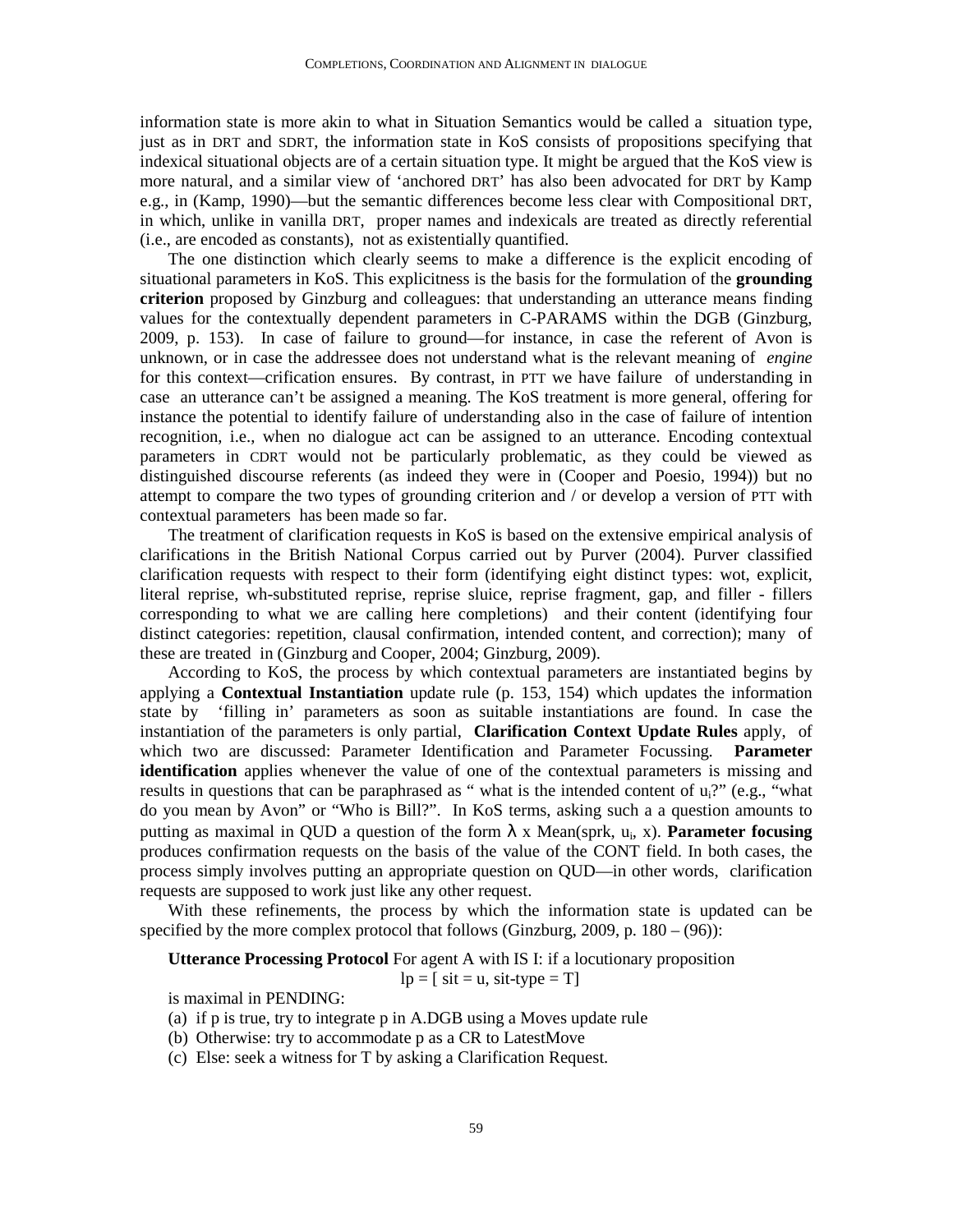### **7.1.3 Non-sentential utterances, self-initiated repair and incremental pending**

In Chapters 6 and 7 of (Ginzburg, 2009), two ingredients are added that make the KoS framework appropriate for providing a treatment of completions. In Chapter 6 an extensive treatment of Non-Sentential Utterances is provided, based on the work of Fernandez (2006), covering in particular short answers ( *yes*, *no*, *John*) and sluices of various types (as in, e.g., A: *John left* B: *Who?*). That chapter discusses in detail how utterances providing a complete dialogue act can update and be interpreted with respect to the DGB even when syntactically they are not sentential. In Chapter 7, and in particular in Section 7.3, the possibility that PENDING can be incrementally updated (after every micro conversational event) is considered, which would provide a unified treatment of self-repair. Such moves would make KoS and PTT even more similar, making it virtually certain that solutions developed within one framework could be readily imported in the other.<sup>34</sup>

### **7.1.4 Summary of the discussion**

To our knowledge no explicit treatment of the phenomenon of completions in its full generality has been provided in KoS so far, but we don't see any reason why the analysis provided in this paper could not be recast in the KoS framework, once the differences between a treatment based on TTR and one based on DRT are better understood. The main difference between the two frameworks is that PTT attempts to stay closer to mainstream formal semantics in terms of syntactic and logical underpinnings, whereas KoS is closer to the unification-based world using HPSG as syntactic framework and TTR as semantic representation (hence, arguably, closer to treatments of dialogue in computational linguistics). It's not clear to us however that such differences matter much in terms of the proposed treatment of completions; on the other end, the two frameworks share the basic assumptions about information state, common ground, and their update that we argued are crucial to the treatment provided here.

Arguably, the most interesting difference between the frameworks is in the grounding criterion, formulated in terms of lack of meaning for utterances in PTT, and of contextual parameters in KoS. This is one area where the treatment proposed in KoS could be adopted in PTT.

# **7.2 Asher and Lascarides' Logic of Conversation**

### **7.2.1 A general comparison between the design philosophies of LOC and PTT**

Asher and Lascarides' (2003) monograph contains a wealth of insights concerning the structure of dialogue and its systematic description. It is based on interesting ideas concerning the division of labour of, *inter alia,* information content, lexicon, cognitive states, and world knowledge. The formal apparatus is developed in great detail, integrating much current research in logics, linguistics, philosophy and AI, in a way echoing the "Zeitgeist" in an attractive manner.

An obvious similarity between LOC and PTT concerns the underlying logic: both frameworks are derived from DRT, of which they share the general logic assumptions about the dynamic nature of the common ground. PTT is more conservative, being based on Compositional DRT and hence, ultimately, on type theory in the sense of Montague. LOC is less traditional, both because meaning is characterized in terms of a logic more closely related to DRT as formulated, say, in (Kamp and Reyle, 1993), and, above all, because a substantial effort has been made in LOC to 'modularize' the process of interpretation and to identify distinct logical frameworks to characterize, for instance, semantic interpretation as opposed to meaning proper. No such effort has been made in PTT.

<sup>&</sup>lt;u>.</u> <sup>34</sup> And indeed, Purver (2004) provides an analysis of certain types of filler CRs that might be considered cases of completions, as in A: Is Bill ... B: coming?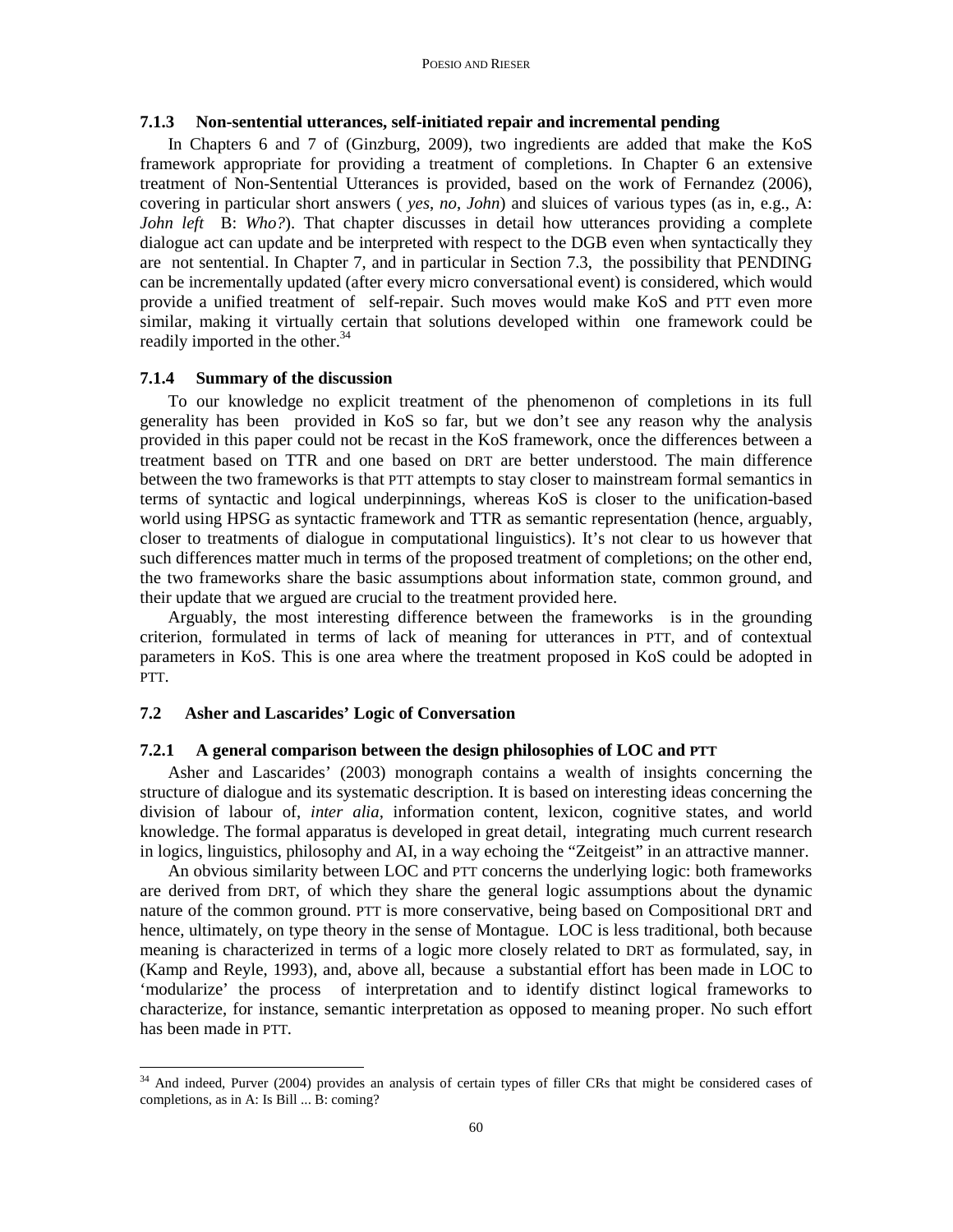Another big difference, already pointed out in (Asher and Lascarides 2003, p. 304), is that PTT is speech-act and intention based, whereas LOC's theory of coherence rests on the concept of discourse relations such as *Elaboration, Narration* and the like and on various axioms like *Contrast* guaranteeing/explaining local coherence. In PTT discourse relations and the like have played a very minor role so far, although argumentation acts are included among the dialogue acts covered in (Poesio and Traum, 1997). This is partly due to different preferences concerning the data used for setting up dialogue theory: LOC sticks to the philosophy of language principle of using prototypical examples and pays less attention to the mapping from NL to logical forms, i.e. SDRSs, which is more or less taken for granted, whereas PTT proceeds from natural data, especially from task-oriented dialogue, and tries to preserve NL surface using CDRT-style translations. So there are different guiding methodological principles here. Discourse relations are a heavy machinery resting on rich intuitions concerning discourse structure and PTT is minimalistic in this respect. In the long run, PTT needs of course a theory of rhetorical structure- indeed, this is already required for the example transcript; this will be discussed in the follow-up paper. By contrast, in LOC the idea of plan-basedness is boiled down to speech-act related goals (SARGs), there are no large shared partial plan structures used; large structures emerge solely *via* discourse relations encapsulating recursively built up material.

### **7.2.2 Completions in LOC**

Asher and Lascarides state quite clearly that coordination of the sort discussed in this paper is beyond the scope of their book—e.g., when discussing their example (4), attributed to Sacks, on p. 297, Asher and Lascarides say (footnote 3): 'Note that Henry's and Mels's utterances contribute a *single* proposition. We gloss over this here, however'.

- (4) a. Joe: We were having an automobile discussion ....
	- b. Henry: discussing the psychological motives for
	- c. Mel: drag racing in the streets.

Nevertheless, LOC has a lot to offer concerning the description of our example, repeated below, and appropriate extensions are not difficult to envisage. We will investigate this in some detail in this section.

### *Coordination in the production of single speech acts.*

Two ingredients seem missing from LOC in order to provide an account of such examples. In example  $(1.1)$ , repeated here as  $(7.2.1)$ , we have two cooperative dialogue moves, Cnst's production of *a screw* and Inst's other repair *an <-> orange one with a slit,* which is acknowledged by Cnst.

| $(7.2.1)$ Inst: |       | So, jetzt nimmst du                  |
|-----------------|-------|--------------------------------------|
|                 |       | Well, now you grasp                  |
|                 | Cnst: | eine Schraube                        |
|                 |       | a screw,                             |
|                 | Inst: | eine <-> orangene mit einem Schlitz. |
|                 |       | an $\le$ > orange one with a slit    |
|                 | Cnst: | la.                                  |
|                 |       | Yes.                                 |
|                 |       |                                      |

To handle cooperative productions one needs some sort of representational underpinning, such as joint intentions, or at least joint plan structures. In the analyses proposed in this paper shared plans, common intentions and common situations help to explain why alignment wrt completions occurs. Misalignment arises simply as a consequence of the difference between shared plans and individual plans. In LOC there is no real basis for the explanation of alignment, due to the lack of a principled treatment of fine grained coordination, despite the use of a cooperativity principle and claims to the contrary (p. 417). If one does not handle aligned structures, one misses a central feature of NL dialogue and neglects established insights, e.g.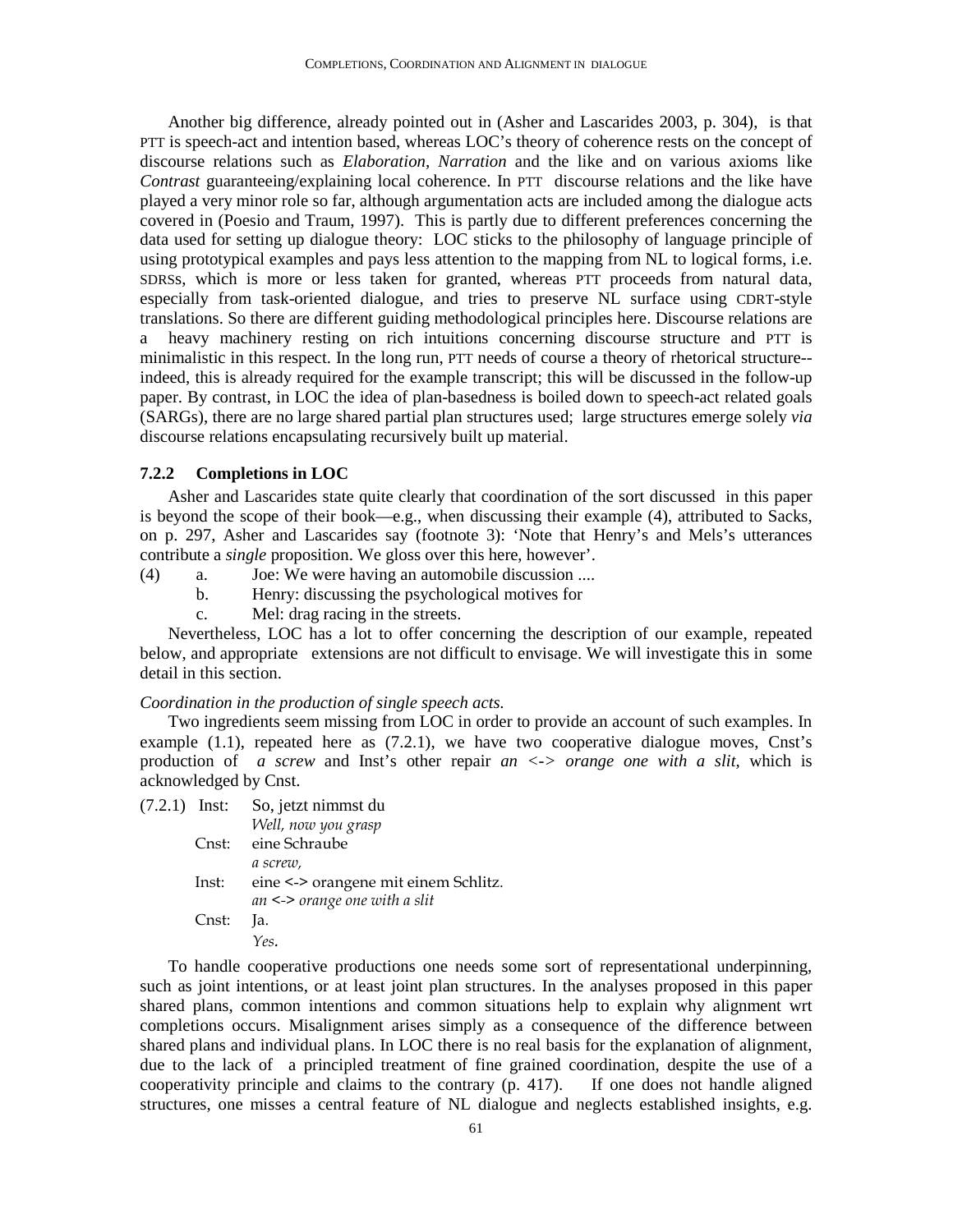Clark's track-theory or his presentation-acceptance cycle for common productions. Asher and Lascarides' notion of correction, which might be considered of relevance here at first sight (LOC, pp. 345-354), solely rests on intuitions concerning denial and consistency, which is clearly not what one needs for the repair in  $(7.2.1)$ , because there is no inconsistency there.

Furthermore, the decision to abstract away from explicit representation of utterances and speech acts means that some other mechanism will have to be introduced in order to account for non-sentential information state updates.

### *Indirect Speech Acts and Acknowledgement in LOC*

Nevertheless, if we abstract from completion and coordination and take an idealised version of Ex. 1, 1', we can profitably ask what LOC has to offer for that. As seen in Sections 3 and 5, PTT has incorporated several general insights from SDRT concerning the representation of the content of dialogue acts, and more have been included in PTT's treatment of anaphoric accessibility, discussed in the follow-up paper. In this section we discuss whether specific proposals about indirect speech acts and acknowledgments in SDRT apply to such examples.

# (1') Inst and Cnst: *Well, now you grasp a screw, an <-> orange one with a slit.* Cnst: *Yes.*

The intuitions concerning an idealized (1') which does not observe completion and coordination as phenomena *sui generis* are that Inst and Const's turn is a request and Const's *Yes* functions either as an acknowledgement, an acceptance act or an indication of the action carried out. We concentrate on the issues of request and acknowledgement here. Before we can start that, a rough picture about the global theory levels going into LOC might be of help (see Figure 7.2.1):



**Figure 7.2.1**. Interaction of logical modules in LOC (from Asher and Lascarides (2003), p. 431, simplified)

Assuming that the first turn represents an unconventionalised indirect speech act, ISA (LOC, pp. 307-311), Gricean style reasoning leads to the inference of an implicit speech act. According to LOC we then get a complex type *assertion*• *request* for the first turn. Complex types can be expanded either way, here we assume an expansion of *request.* Where are we in the complex modularised structure in Figure 7.2.1 after having applied Gricean style resoning? Presumably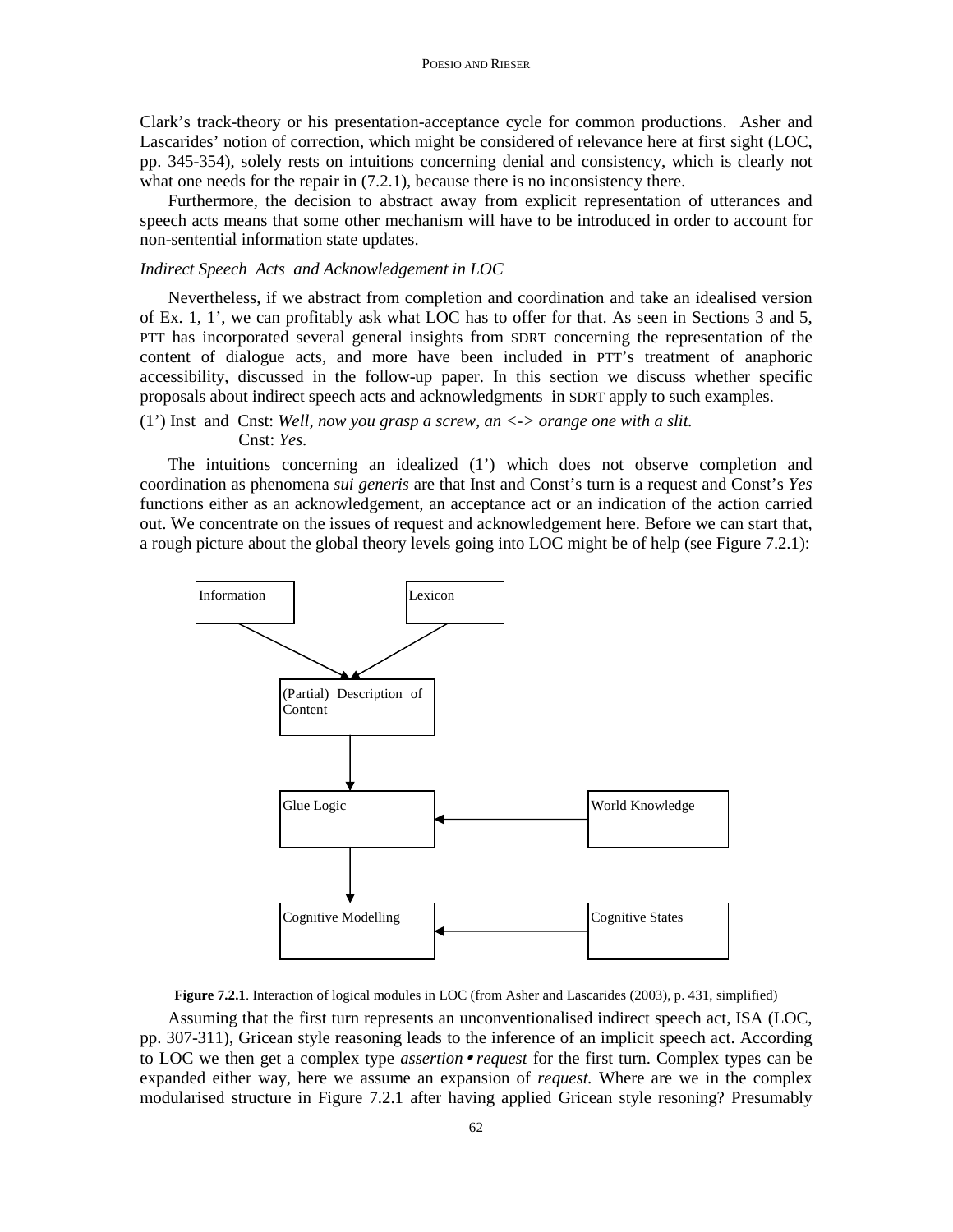within *Cognitive Modelling*. Grammar alone will give us of course only an SDRS for the declarative sentence, which in linear notation would be as follows:

[x, y] **grasp** (you, x), **orange** (x), **screw**(x), **slit**(y), **with**(y,x)].

What we want to have is, however, a request, i.e. it is the grasping that should be done. In LOC-style notation this is  $(\delta$  for *do* and the DRS for the proposition which is requested):

 $\delta([x, y] \text{ grasp (you, x)}, \text{orange (x)}, \text{ screw}(x), \text{slit}(y), \text{with}(y, x)]$ .

How one can proceed from grammatical information to cognitive modelling with respect to non-conventionalised indirect speech acts is not explained in detail in LOC.

We shall now see what we can do with  $\delta(fx, y)$  **grasp** (you, x), **orange** (x), **screw**(x), **slit**(y),  $with(y,x)$ ]), i.e. which axioms of LOC apply.

The default **Request Related Goals (RRG)** (LOC, p. 394) states that if a request  $\alpha$  is made, then the speaker's goal is typically that the action  $a_{\alpha}$  it denotes be performed. This is indicated by the intention operator  $I_{S(\alpha)}$ . We obtain therefore:

 $[x, y]$  **grasp** (you, x), **orange** (x), **screw** $(x)$ , **slit** $(y)$ , **with** $(y, x)$ ] ! >

 $I_S([x, y] \text{ grasp (you, x), orange (x), screw(x), slit(y), with(y, x)]$ )

 $(a_{[x, y] \text{ grasp (you, x), orange (x), screw(x), slit(y), with (y, x)}).$ 

We then need **Cooperativity**, condition (a) (LOC, p. 391), in order to model agents' takeover of intentions:

(a)  $I_A(\delta([x, y] \text{ grasp (you, x), orange (x), screw(x), slit(y), with(y, x)]) >$ 

 $I_{\mathcal{B}}(\delta([x, y] \text{ grasp (you, x), orange (x), screw(x), slit(y), with(y, x)])$ 

(where  $A =$  Inst and  $B =$  Cnst). Following LOC, p. 394, we can then replace

 $I_{S}([x, y] \text{ grasp (you, x), orange (x), screw(x), slit(y), with(y, x)])$ 

with

**SARG**<sub>Inst</sub>([x, y| **grasp** (you, x), **orange** (x), **screw**(x), **slit**(y), **with**(y,x)],

 $\textbf{Done}(a_{[x, y] \text{ grasp (you, x), orange (x), screw(x), slit(y), with(y, x)})).$ 

In addition, we can assume that Cnst's *Yes* entails that he has accepted or achieved

Inst([x, y| grasp (you, x), orange (x), screw(x), slit(y), with(y,x)])'s **SARG** of ([x, y| **grasp** (you, x), **orange** (x),  $\textbf{server}(x)$ ,  $\textbf{slit}(y)$ ,  $\textbf{with}(y,x)$ ]).

This being the case, the two turns, Inst and Cnst's *Well, now you grasp a screw, an orange one with a slit* and Cnst's *Yes*, satisfy the semantic conditions of **Acknowledgement(**α**,**β**)** (LOC, p. 466).

### **7.2.3 Summary of the argument**

LOC does not treat agents' coordination in the production of single speech acts and is therefore not directly applicable. However, if one fuses Inst's and Cnst's contributions as in (1'), one can apply LOC's indirect speech act analysis and derive the speech-act related goal of Inst's, namely that he wants Cnst to grasp a yellow slit bolt. In addition, one gets Cnst's take over of Inst's intention due to cooperativity as well as his acknowledgement.

# **7.3 Dynamic Syntax**

### **7.3.1 The Dynamic Syntax framework**

The paradigms from psycholinguistics, linguistics and philosophy we have discussed so far all started from the assumption that agents' joint verbal contributions have to be treated within a theory of dialogue. The DS framework, first summarized in Kempson *et al*. (2001) started with the aim to 'characterize structural properties of language in terms of the incremental process of building up interpretation from the sequence of words' (Kempson *et al*. (2001), p. ix). Still, the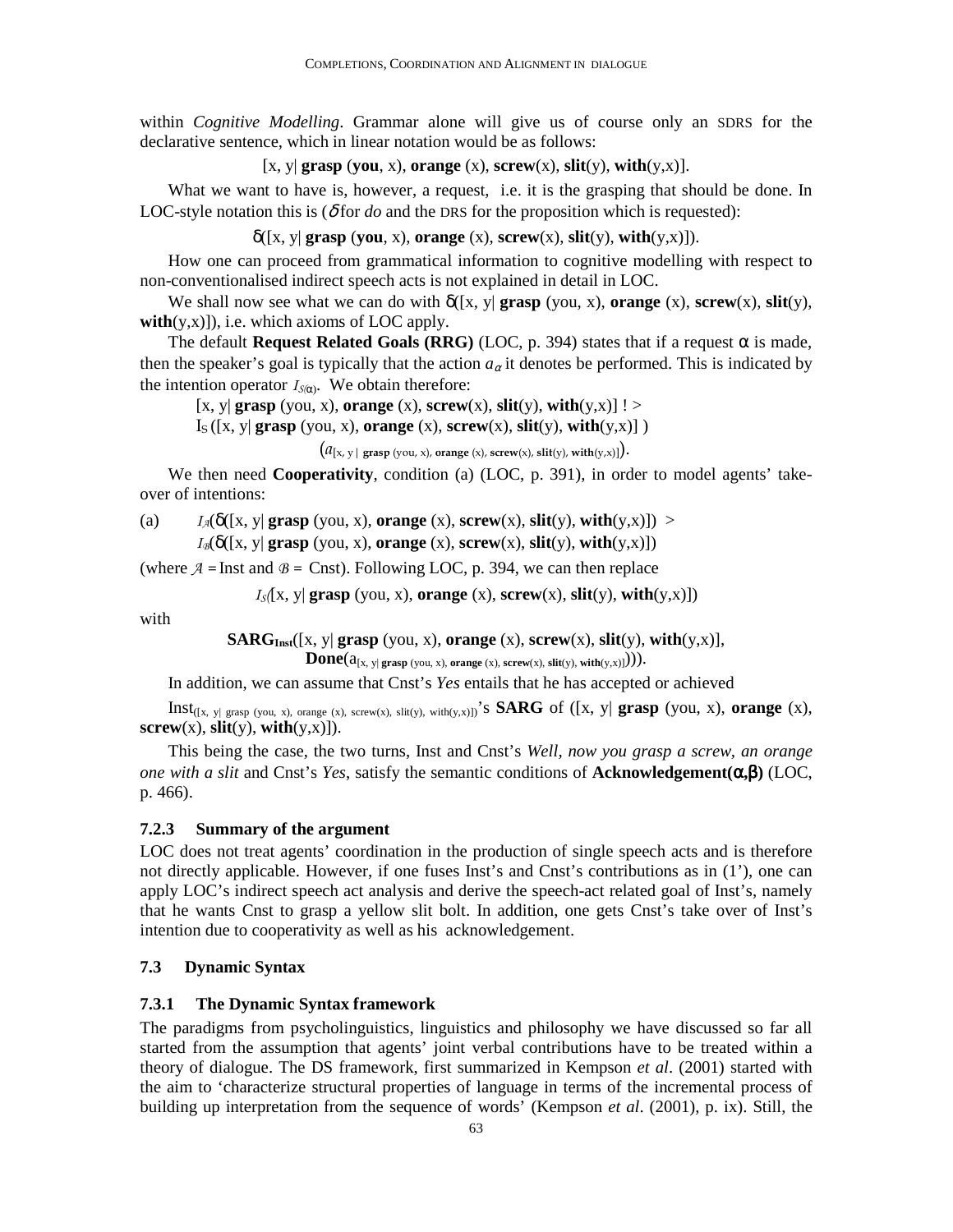empirical boundary of this endeavour was the sentence and, as far as we can see from the published work, at least in the beginning no extension toward dialogues such as e.g. the modelling of turn-constructional units or sequences of turns had been considered. However, in the course of the development of the paradigm since 2001 it turned out that DS modelling techniques for intra-sentential regularities such as anaphora, ellipses, relative clause construction or appositions generalize naturally to similar phenomena in dialogue. Incrementality is, of course, the main methodological assumption DS shares with PTT (see Section 3 and Appendix B.2 in this paper). Meanwhile (see Gargett *et al.* (2008)) the state in DS theorizing appears to be as follows. There is a deep foundational debate among DS scholars whether some phenomena like, say, corrections or completions presuppose for their treatment a special paradigm, i.e. a dialogical one or whether these can be treated in a theory which is neutral *vis à vis* the sentence, monologue or dialogue distinction. The data of interest in this context are non-repetitive fragment forms of acknowledgements, clarifications and corrections. Their example (7.3.1) below is very near the corpus data concerning completions which we discuss in this paper:

- (7.3.1) A: Are you left or
	- B: Right-handed.

There is a deep methodological issue here, namely which phenomena should be treated in which theoretical layer and how far sentence bound theories should be stretched. DS theoreticians maintain a twofold perspective: on the one hand they talk about a DS model of dialogue, and on the other hand they treat dialogue features within the frame of a proposition. We briefly look at these two aspects starting off with some of the basic assumptions and tools of DS, leaving, however, the wealth of technical details aside (concerning these, see Cann, Kempson, and Marten (2005), Purver, Cann, and Kempson, (2006) or Gargett *et al.* (2008) for a short synopsis).

### *Basic assumptions and tools of DS (in the version of Gargett et al. (2008))*

DS is a parsing based approach using a strictly left-to-right interpretation of linguistic input. It works with growing tree structures and their decorations which are encoded using a special modal logic called LOFT—Logic Of Finite Trees (Blackburn and Meyer-Viol, 1994). LOFT handles the usual relations on finite trees. Underspecification and update are essential ingredients of DS. Growth of information for tree structures and their decorations is conceived of as a monotonic process. The building up of tree structures is steered by the requirements of nodes: for example, an underspecified subject node in a tree would have to be equipped with the information that an expression of the type of individual is needed. Requirements say which information must be got in order to yield a (more) complete structure. Structures are built up by lexical or computational actions. Computational actions include the introduction and the updating of structure. Lexical actions introduce individual lexical items inducing nodes and decorations. Partial trees grow incrementally, driven by the requirements of the words encountered. A pointer  $\Diamond$  marks the state of the parsing process. Complete individual trees correspond to predicate-argument structures. A tree adjunction operation is used for generating more complex structures via the fitting together of trees sharing one term. 'Importantly, adjunction as other forms of construction and update, can be employed to model how subsequent speakers may dynamically provide fragmentary extensions in response to the previous utterance'. (Gargett *et al.* (2008), p. 45). DS uses structural and content under-specification, e.g. meta-variables for pronouns and subscripted placeholders for names both of which inform tree construction. Meta-variables can be updated if the context yields an appropriate term for substitution. Essential for the matters of this paper is the DS notion of context. A context in DS involves the storage of parse states, i.e. of the partial tree arrived at, the word sequence identified and the actions used. As a consequence, the context provides a tool for switching from parsing to generation. The switch from parsing to generation is needed in turn to model coordination of speakers in dialogue.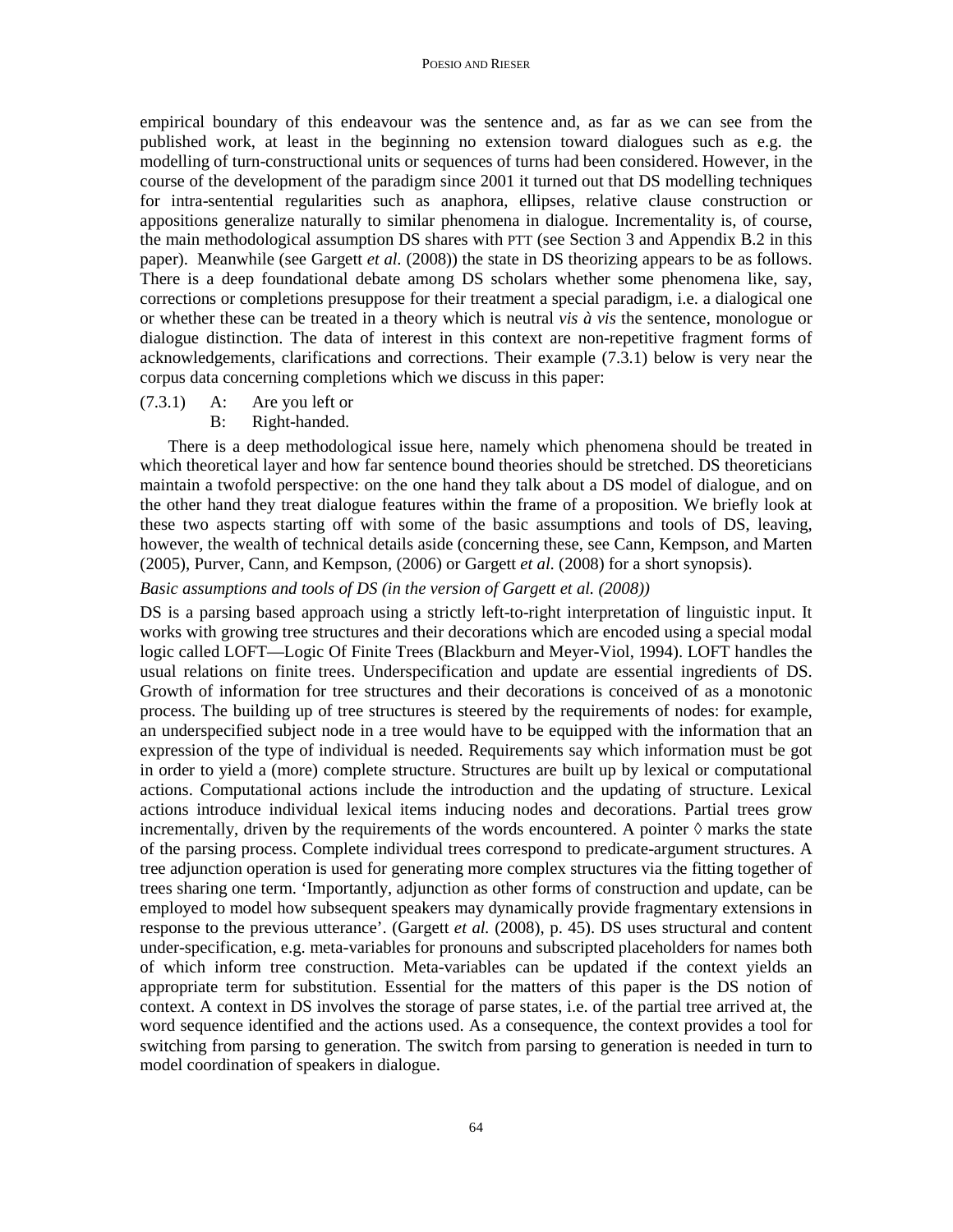# *Central assumptions of DS concerning dialogue*

(i.e., what is called 'the DS dialogue model' in the some of the papers). Parsing is the prime mechanism of DS, generation being defined upon it. Generation and parsing are both seen as incremental processes. How is the parsing-generation relation modelled? Whereas a hearer by needs builds up a succession of partial parse trees, a speaker is also equipped with a goal tree containing the information he wants to produce. The generation process is determined by the parsing process on the goal tree and a subsumption relation existing between the goal tree and the partial parse tree guaranteeing felicity of production, so to speak. The DS dialogue model takes account of the hearer's parse tree as well as of the speaker's goal and parse trees. As a consequence, hearer's activities such as clarification requests, completions and acknowledgements can be handled in an on-line manner. Above all, a hearer can start his generation process right from the parsed string resulting from the on-going production of the speaker. This technique is essential for completions and repairs as well as for the production of feed back indicators. 'In particular, for split/joint utterances, this enables switch from hearer to speaker at any arbitrary point in the dialogue […]' (Gargett *et al.* (2008), p. 46). In sum, we see that we get the incremental tools to handle completions. In the next chapter we show how completions can be modelled in DS, starting with some remarks tying the DS methodology to general dialogue research.

## **7.3.2 Completions in Dynamic Syntax: Purver** *et al* **(2006)**

Clark and Wilkes-Gibbs (1990) started from the hypothesis that in dialogue participants produce utterances cooperatively. This led to a sort of schema capturing presentation and mutual acceptance as a recursive process, described here informally and in an abridged version. Clark and Wilkes-Gibbs' idea was that e.g. in order to initiate a reference to, say, some Tangram figure, an agent either presents a referring term *x* or invites one from the other agent. If a term is invited by the first agent, the other agent, being cooperative, presents one. If the presented term  $x$  is considered inadequate, then a revision  $x'$  of  $\overline{x}$ , an expansion  $y$  of  $x$  or a replacement  $\overline{z}$  of  $x$  is provided. Finally, a term *x* held adequate is accepted by both parties and mutual acceptance is inferred. Observe that by the last step *x* enters the common ground. Applying this device to example 1.2, we have a production *So, jetzt nimmst du* by Inst, a presentation *eine Schraube* by the other agent, Cnst, most probably invited by Inst's lengthening. Inst reacts with an expansion 1.3 *eine orangene mit einem Schlitz* which gets mutually accepted, see Cnst's *Ja* and Inst's continuation. In short, seen from the Clark and Wilkes-Gibbs perspective, syntax production goes through three stages: **presentation**, **repair by expansion** and **acceptance**, as we saw in previous sections.

As is clear from the Clark and Wilkes-Gibbs approach, cooperatively produced utterances present a problem since they integrate production and parsing processes, normally treated as separate paradigms. Recent extensions of Dynamic Syntax (DS, Purver and Kempson (2004), Purver, Cann, and Kempson (2006)) have paved the way for modelling cooperative production of utterances by several agents in a theory of grammar framework achieving effects of the original Clark and Wilkes-Gibbs proposal. Purver *et al.* developed a tool which can toggle from parsing to generation states and *vice versa* and can this way also serve as a basis for modelling changes of speaker's activity.

At the heart of this account is the notion of a **parser state** P. P is a set of triples <T, W, A>, T being a semantic tree under construction, W a sequence of words, and A a set of lexical or computational actions used for building up trees or singling out words. The notion of a parser state is then used for the definition of a context C of a particular tree T in the set P. C consists of:

- (a) a set of triples  $P' = \{..., \langle T_i, W_i, A_i \rangle, ...\}$  resulting from the previous sentence(s), and
- (b) the current triple  $\langle T, W, A \rangle$ .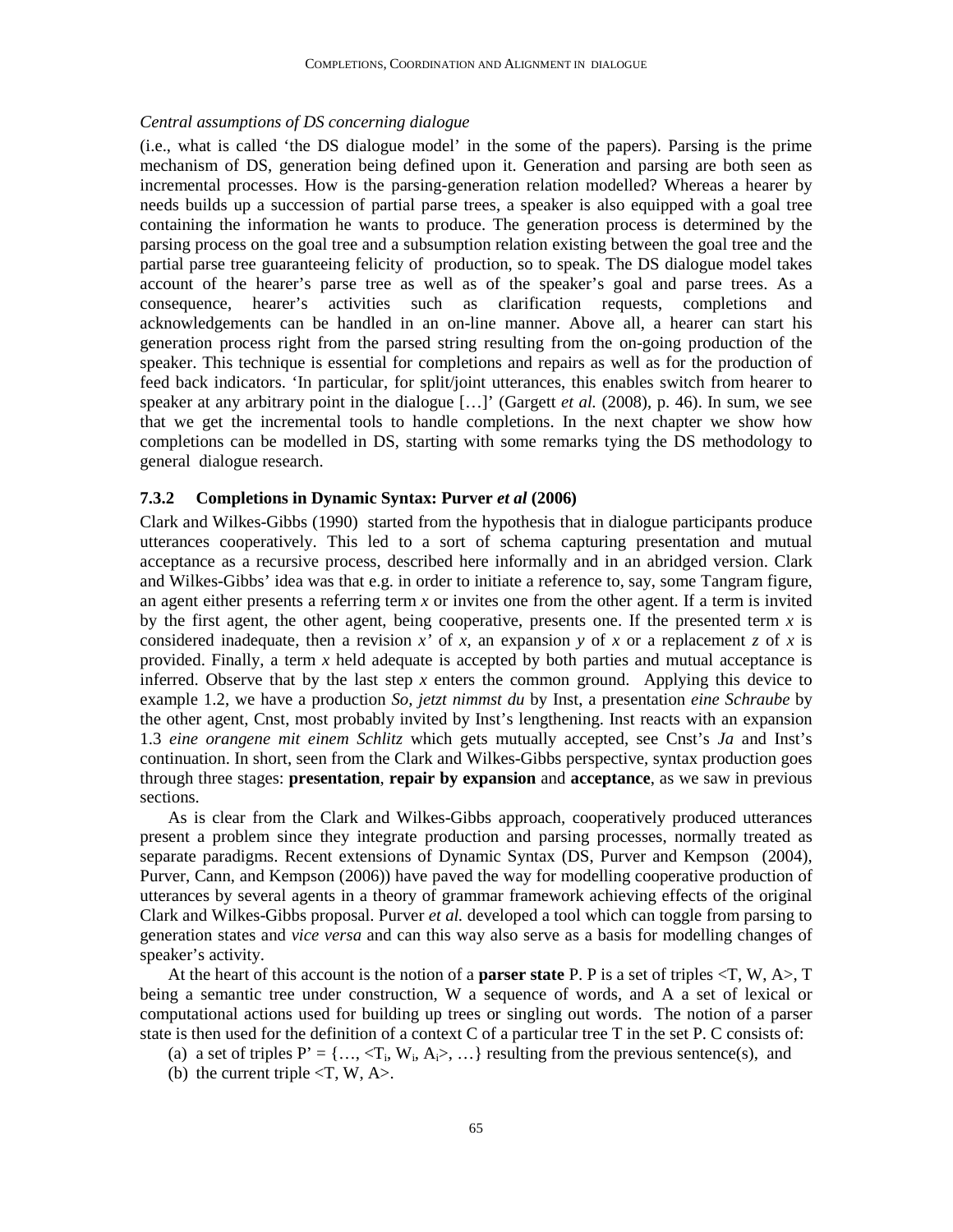At the start of the parsing process P' is empty and the context is identical to the current parser state  $P_0 = \langle T_0, 0, 0 \rangle$ . Here  $T_0$  is the basic axiom  $\langle T y(t), 0 \rangle$  with  $\langle T y(t) \rangle$  a designated goal to be proved and  $\Diamond$  serving as a pointer to the current stage of the parsing procedure. In P<sub>0</sub> we have empty sequences for words and actions.

Defined in an analogous fashion, a **generator state** is a pair  $(T_g, X)$ .  $T_g$  is a goal tree and X a set of pairs (S, P) with S standing for a candidate string and P for the associated parser state, a set of  $\langle T, W, A \rangle$  triples. At the beginning of the discourse X will consist of an empty candidate string and the standard initial parser state  $(0, P_0)$ . The context C for generation is defined as for parsing, as the set of triples  $P' = \{..., \langle T_i, W_i, A_i \rangle, ...\}$  and the current triple  $\langle T, W, A \rangle$ .

Purver *et al*. (2006) provide a model of shared utterances capturing tightly fitting completions and the change of roles among speaker and hearer<sup>35</sup>. The model is given along the following lines. The structural description of the first part *So<sup>36</sup>, jetzt nimmst du* which is incomplete by grammaticality standards can be used as an input for the parsing or the generation of the completion *eine Schraube*. Both productions together add up to a well-formed structure as in our example (1.1). Since one can switch from parsing to generation and *vice versa*, at least a necessary condition for role switches is met by means of the respective contributions.

The normal generation process starts with a generator state  $(T_s, \{0, P_0\})$ , where  $T_s$  is the goal tree, 0 the place holder for the candidate string and  $P_0$  the initial parser state  $\langle T_0, 0, 0 \rangle$ . As mentioned above, T<sub>0</sub> stands for the basic axiom  $\langle$ ?Ty(t),  $\langle \rangle$ . On condition that a suitable goal tree, basically representing the meaning structure of the candidate string, is available for generation, a continuation can be produced using the structure arrived at. This is achieved replacing  $P_0$  with the parser state (a set of triples  $\langle T, W, A \rangle$ ),  $P_t$  got from the structure produced, *called transition state*.

Now, assume speaker role A and the corresponding hearer role B. Hearer B parses up to  $P_t$ . If he has a suitable goal tree  $T_g$ , he can set up a transition generator state  $G_t = (T_g, \{(0, P_t)\})$  and continue. Thus  $G_t$  can be directly used for generation. In order that this may happen, a monotonicity constraint has to be satisfied: the goal tree  $T<sub>g</sub>$  must be subsumed by one of the partial trees in  $P_t$ .

Considering both sides, A and B, we have the following: At the point of transition A's generator state  $G_t$ ' contains the pair  $(S_t, P_t)$ .  $S_t$  is the string produced so far and  $P_t$ ' the corresponding parser state, the transition state for B. A is assumed to interpret B's continuation in the context of his parser state  $P_t'$ , into which the structures extracted from B's productions will be integrated.

By way of illustration Cnst's  $(= B's)$  transition from hearer to speaker role is represented in Figure 7.3.1.  $P_t$  depicts Cnst's parsing procedure, the ? indicating that an object Ty(e) is expected due to the type Ty(e, (e, t)) of *nehmen*. *jetzt* is treated as an unfixed sentence adverb. Cnst recognized the words  $[so]$  *jetzt, nimmst, du* using actions  $a_1$ ,  $a_2$ , and  $a_3$ . He has a suitable goal tree to set up a transition generator state  $G_t$ . The goal tree shows that the indexical must be changed. Hence we have the logical form  $Fo(\text{jetzt'}((\text{nehmen'}(\varepsilon, x, Schraube'(x)))(Fo(Cnst))))$ . The slot for the string is empty, and this is what one expects, given the example: the string produced is *eine Schraube*, it is fitted in as an object-NP, two new actions  $a_4$ , and  $a_5$  are needed to achieve that.

-

<sup>&</sup>lt;sup>35</sup> In discussing the completion in the DS framework based on (Purver and Kempson (2004)) and (Purver et al. (2005)) we got help from Matthew Purver and Ruth Kempson, which we gratefully acknowledge. Any remaining mistakes are ours, of course.

<sup>36</sup> For *So* we assume a functional interpretation along the lines of the discussion in 5.2; *So* will hence not turn up in the DS trees any more.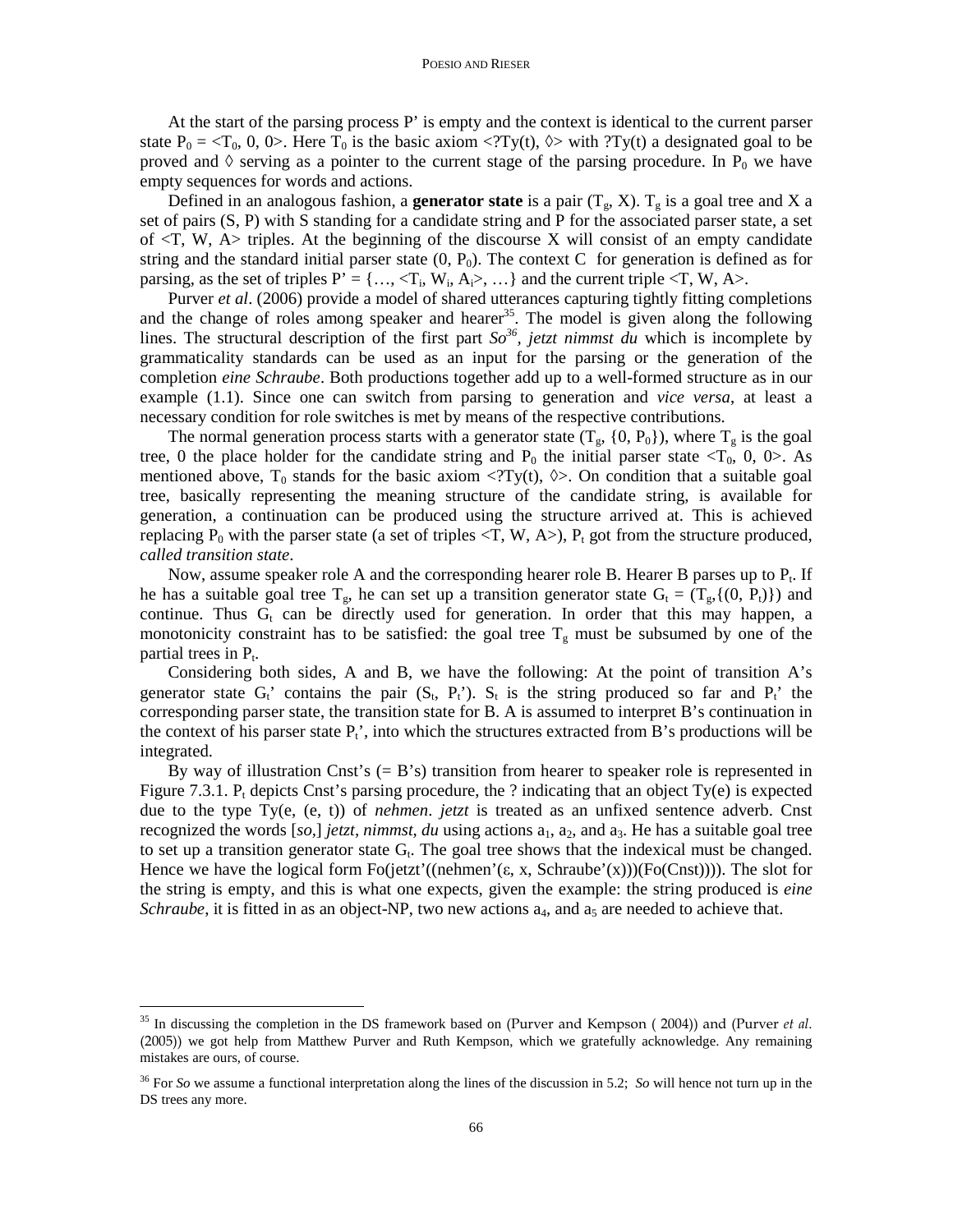

**Figure 7.3.1**. Modelling of completion *jetzt nimmst du eine Schraube* involving role shift from hearer to speaker (simplified).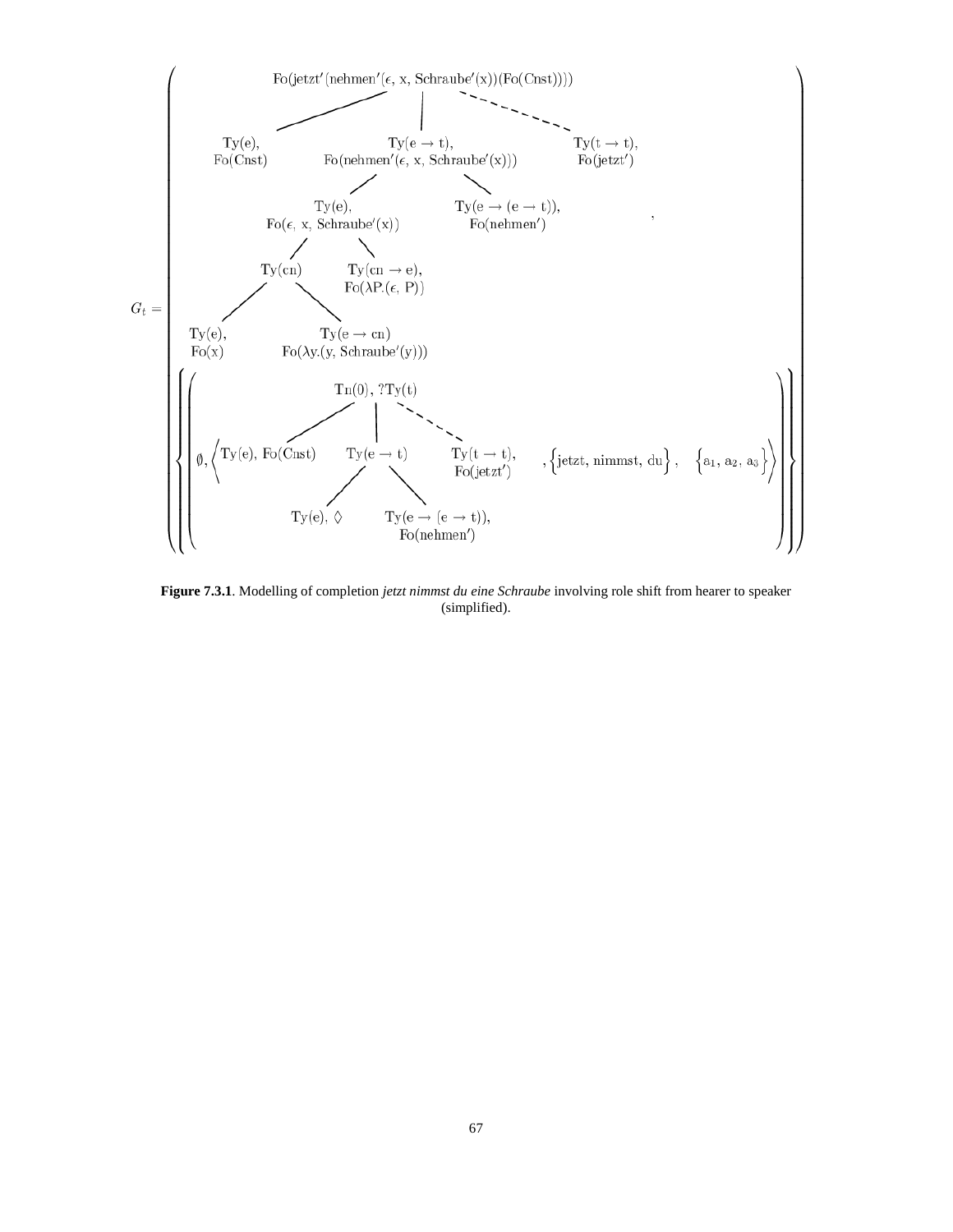#### POESIO AND RIESER



**Figure 7.3.2**. Modelling of completion *jetzt nimmst du eine Schraube* involving role shift from hearer to speaker (simplified).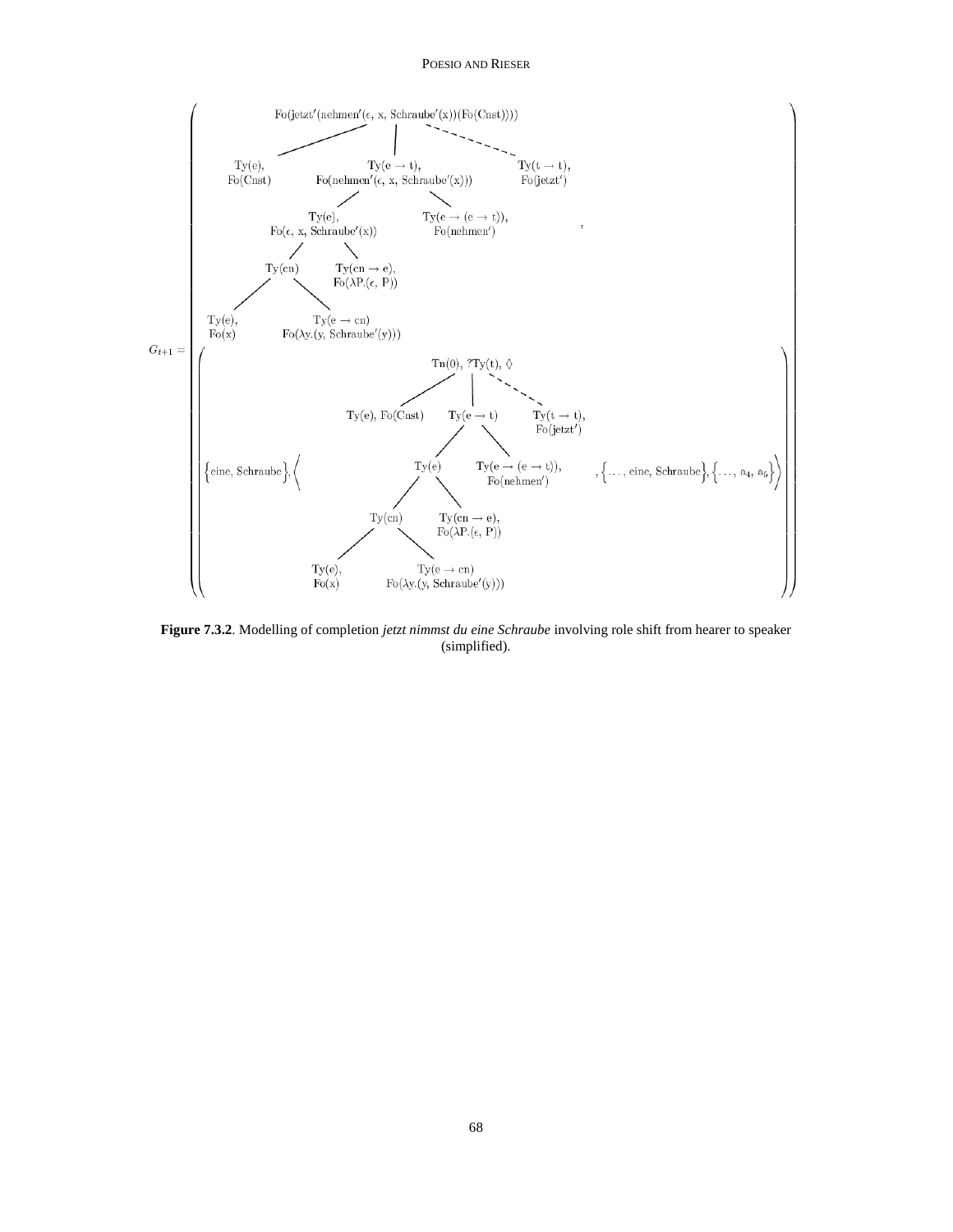Figures 7.3.1 and 7.3.2 only illustrate the completion part. There is also a suggestion concerning the description of appositions in (Cann, Kempson, Marten (2005), ch. 7, p. 328, ch. 8, 8.4.1 and 8.67, p. 365), which could be used in order to graft the Instructor's *eine orangene mit einem Schlitz* onto *Schraube*. The apposition functions as an other-repair to Cnst's contribution. So far, repairs have not been treated in DS in a systematic way. The most explicit reconstruction of corrections known to us is in SDRT (Asher and Lascarides (2003), 345-373), which presupposes discourse relations but is not tied to incremental surface syntax.

What is the difference between the DS model of completions and our account? The difference can essentially be traced back to the philosophy of Dynamic Syntax. By joining parsing and production DS provides a necessary condition for Cnst's production of some object NP but this will not necessarily be *eine Schraube*, it could be anything else, say *a car*, *a black hole* etc. The targeted production of language material is clearly plan-based. So, in order to make DS do that it would have to be tied to some theory of dialogue *via* a suitable interface.

### **8 Conclusions**

Theorists from Clark to Ginzburg to Pickering and Garrod all agree that perhaps *the* key test for a theory of dialogue is the extent to which it accounts for what is arguably the key difference between dialogue and monologue—the process by which the conversational participants achieve their communication goals by coordinating with each other--without assuming that this communication is always successful. This requirement on information-state theories has perhaps been best captured by Ginzburg in the following passage (Ginzburg 2009, p. 121):

> … one could argue that the basic criterion of adequacy of a semantic theory of dialogue is the ability to characterize for any utterance type the update that emerges in the aftermath of successful grounding … this is the early  $21<sup>st</sup>$  century analogue of truth conditions

To our knowledge, what was presented in this paper is the first formal account of a crucial aspect of this process of coordination in dialogue: the fact that coordination can be achieved at the level of the single utterance. Most ideas have been developed elsewhere: our account builds, on the one hand, on Clark's proposals about coordination, as formalized by Bratman and Tuomela for shared plans, and by Traum for grounding; on the other, on ideas about the dynamics of the common ground developed by Stalnaker, Lewis, and Kamp; last but not least, on the view of the common ground developed in Situation Semantics by Barwise, Perry, Cooper, and colleagues. As far as we know, however, this is the first attempt to put all these ideas together in a single account.

This being the case, it is almost inevitable that our account is not going to be the ultimate word on the argument. We mentioned throughout the text a number of limitations of the present proposal (e.g., the need to integrate these ideas with the kind of statistical models of interpretation that are now becoming prevalent both in Computational Linguistics and in Psycholinguistics) and many issues to be addressed in further research, ranging from empirical questions such as the proper formulation of the grounding criterion to formal questions concerning the consistency of the underlying logic. It's virtually certain that many aspects of the theory will need to be revisited once these issues are studied in detail at the light of more empirical data. However, we believe that our approach of relying whenever possible on independently motivated tools and hypotheses such as LTAG, Compositional DRT, Prioritized Default Logic, the Clark / Traum view of grounding, the Bratman / Tuomela view of intentions, etc—are the best we could do to ensure that our proposals will scale up. Some issues left open in this paper will be addressed in a followup paper (Poesio and Rieser, In Preparation) that will extend the analysis to the phenomena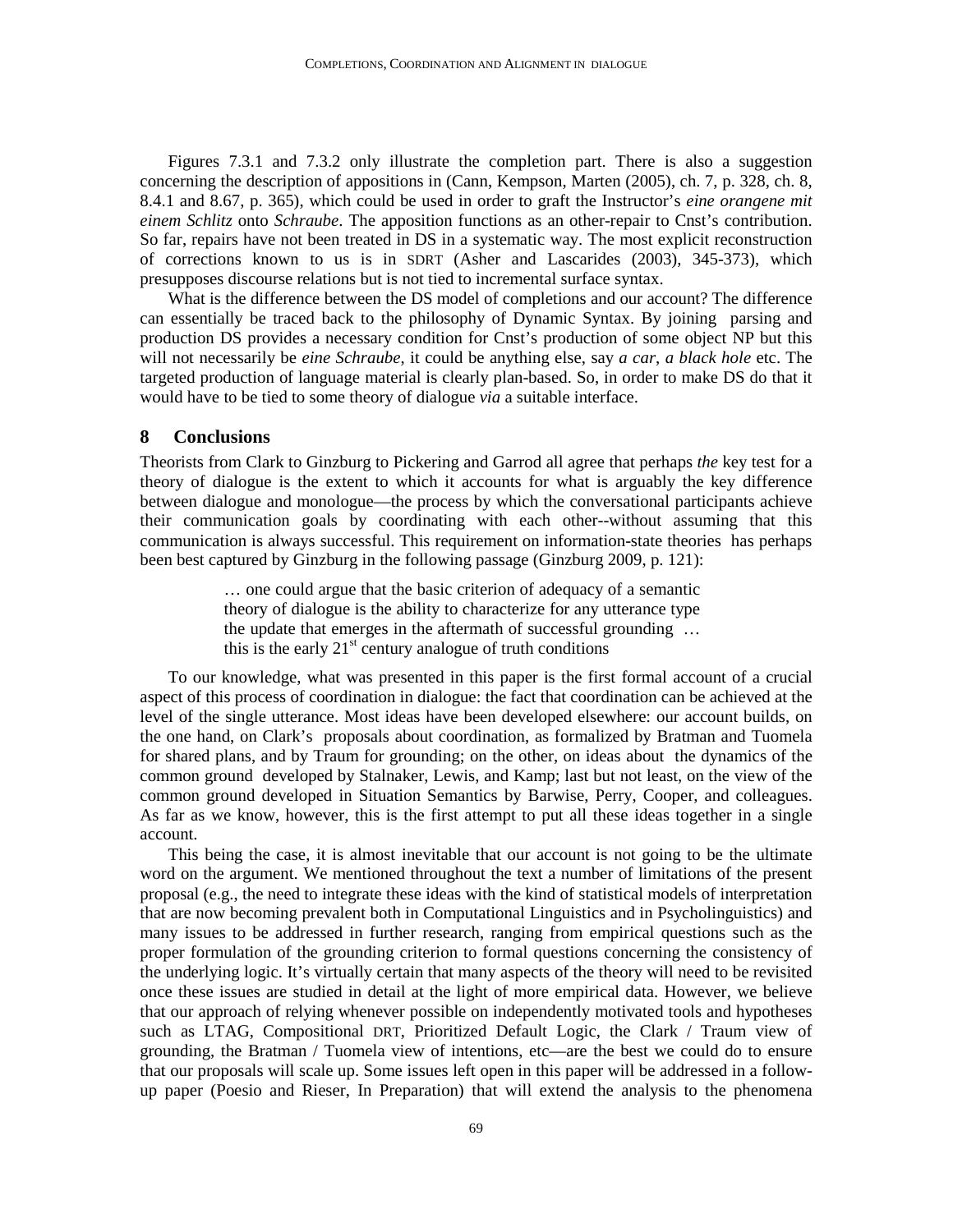observed in the second part of the example dialogue, in particular, providing an incremental account of anaphora.

We remain noncommittal concerning whether an approach based on alignment and in which all types of intentional reasoning are avoided could provide an explanation of completions: a more detailed formulation of the alignment account will be required before that question can be properly addressed. We believe that some types of completions could be explained in this way: for instance, as one of our reviewers pointed out, the production of the second completion in the example dialogue, 2.2 (*von oben*) could be explained without reference to shared plans: Cnst could simply have examined the state of her own knowledge, decided that she needed more information in order to execute the action, and performed a request. (There is ample evidence that conversational participants often decide how to act next on the basis of their own knowledge only–see, e.g., (Bard *et al*, 2000).) We indicated some ways in which the alignment approach would need to be further developed in order to understand whether such explanations could work. Conversely, however, it could be argued that in task-oriented dialogues the only 'situation models' that participants could attempt to align are their plans, and thus that alignment of representations would not eliminate the need for some sort of intentional representation and intention recognition.

### **Acknowledgements**

Among the many people who helped us with comments and suggestions in the five years it took us to complete this paper we particularly wish to thank Jonathan Ginzburg and Enric Vallduvi (who, besides giving us lots of constructive suggestions through the years, invited us to present these ideas at an invited talk at CATALOG in Barcelona in 2004); Ruth Kempson, with whom we had many useful discussions particularly about appositions and about the relationship between Dynamic Syntax and PTT, and who as coordinator of the Leverhulme Dialogue Matters network gave us many opportunities to exchange our views with other colleagues working on similar ideas; David Traum, who was instrumental in the development of PTT and gave us many suggestions about grounding; and Jens Allwood, Herbert Clark, Raquel Fernandez, Pat Healey, Matt Purver, David Schlangen, Ipke Wachsmuth, for many many comments and discussions over the years. Funding for Massimo's visits to Bielefeld and Hannes' visits to Essex and then Trento was provided by SFB 360, "Situated Artificial Communicators", SFB 673, "Alignment in Communication", the University of Essex's Computer Science Department (now School of Computer Science and Electronic Engineering) and the University of Trento 's Center for Mind / Brain Sciences.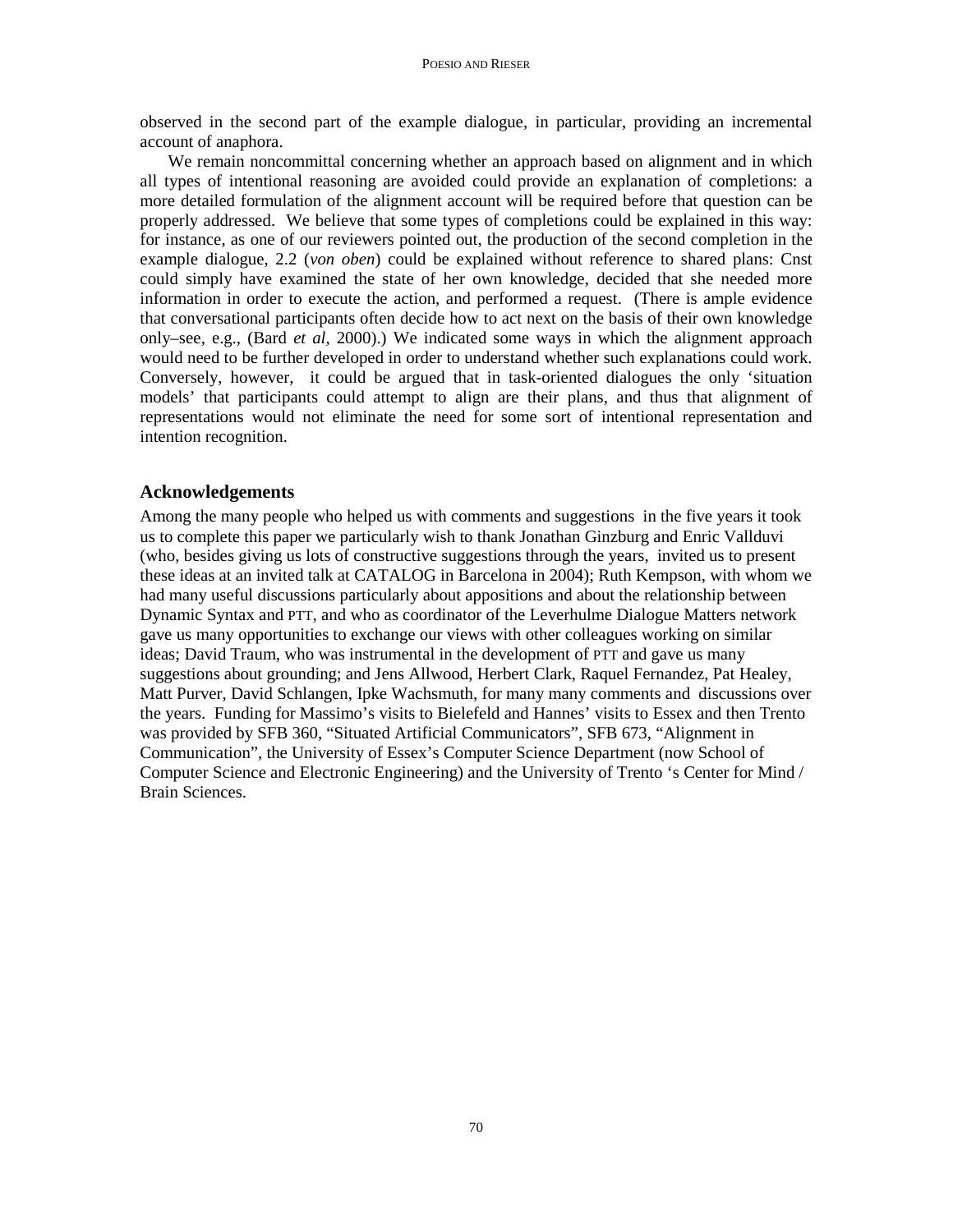### **Appendix A: Full Transcript of the Dialogue Up to the Excerpt**

### **Versuchspersonen-Paar 21**

```
Instrukteur (I) m; Konstrukteur (K) f 
Bedingung: Sicht blockiert, Vorlage Modell, Beschreibung/Konstruktion simultan 
Gesamtdauer 12: 45 
Anmerkung: I erwähnt 'Flugzeug' zunächst nicht; K kommt von selbst drauf. 
Konstruktionsresultat I: 
Aa=10.3Ab=08.1Ba=10.1Bb=08.2C=02.1Da=12.2Db=01.1Dc=08.3Ea=12.1 
Eb=01.2Ec=07 Ed=05 Ee=13 Ha=11.3Hb=02.2Hc=04 Hd=03.1He=11.1 
La=14.1Lb=15.1Lc=09.1Ld=16.1Le=17.1Ra=14.2Rb=15.2Rc=09.2Rd=16.2 
Re=17.2Va=11.2Vb=03.2Vc=06Vd=03.3Ve=03.4Vf=10.2Muttern=VL 
Konstruktionsresultat K: 
Aa=10.3Ab=08.1Ba=10.1Bb=08.2C=02.1Da=12.2Db=01.1Dc=08.3Ea=12.1 
Eb=01.2Ec=07 Ed=05 Ee=13 Ha=11.3Hb=02.2Hc=04 Hd=03.1He=11.1 
La=14.1Lb=15.1Lc=09.2Ld=16.1Le=17.1Ra=14.2Rb=15.2Rc=09.1Rd=16.2 
Re=17.2Va=11.2Vb=03.2Vc=06Vd=03.3Ve=03.4Vf=10.2Muttern=VR 
Montiert Hb parallel zu C bugwärts zeigend. 
21I001 mit den sieben Löchern. 
21K001 ja. <sil: 2> 
21I002 da hast du zwei Stück von <noise: klappern> 
21K002 ja. 
21I003 <noise> die kannst du erstmal zur Seite legen. dann ist eins mit eins, 
        zwei, drei, vier, fünf Löchern </noise: klappern> 
21K003 {ja}<noise: klappern> 
21I004 <noise> <hum: atmen> und <sil: 1> eins mit drei Löchern </noise: 
        klappern> 
21K004 {ja}<noise: klappern> 
21I005 <noise> so, <--> jetzt nimm das äh mit den fünf Löchern mal in die 
        linke Hand </noise: klappern> 
21K005 mhm. 
21I006 das andere in die rechte <noise: klappern> <-> und leg(e) sie so 
        übereinander, daß sich zwei Löcher überschneiden. 
21K006 also die zwei mit den fünf Löchern? <sil: 1>
21I007 ja. 
21K007 das sie sich wo 
21I008 das kleine ist dann untendrunter so 
21K008 hä? also das mit den drei Löchern? 
21I009 ja. 
21K009 untendrunter. 
21I010 ja. <attrib> oh, das ist aber schwierig </attrib: leise> <-> jetzt 
        überschneiden sich ja zwei Löcher, ne? <sil: 2> 
21K010 zwei? 
21I011 bei dir auch? 
21K011 wie wann? <-> <hum: lachen> ich soll das in der Mitte zusammenlegen 
        <par> überkreuzen </par: 1> 
21I012 <par> nein, nicht in der Mitte so, </par: 1> daß es also wieder quasi 
        eine <--> eine <par> (ei)n Teil so </par: 2>
21K012 <par> ah ja, Verlängerung </par: 2> mit zwei Löcher. 
21I013 mhm. 
21K013 <quest: ?> überschneiden. 
21I014 also wenn du jetzt von oben draufguckst, hast du sechs Löcher. 
21K014 ja. 
21I015 ja? 
21K015 mhm.
```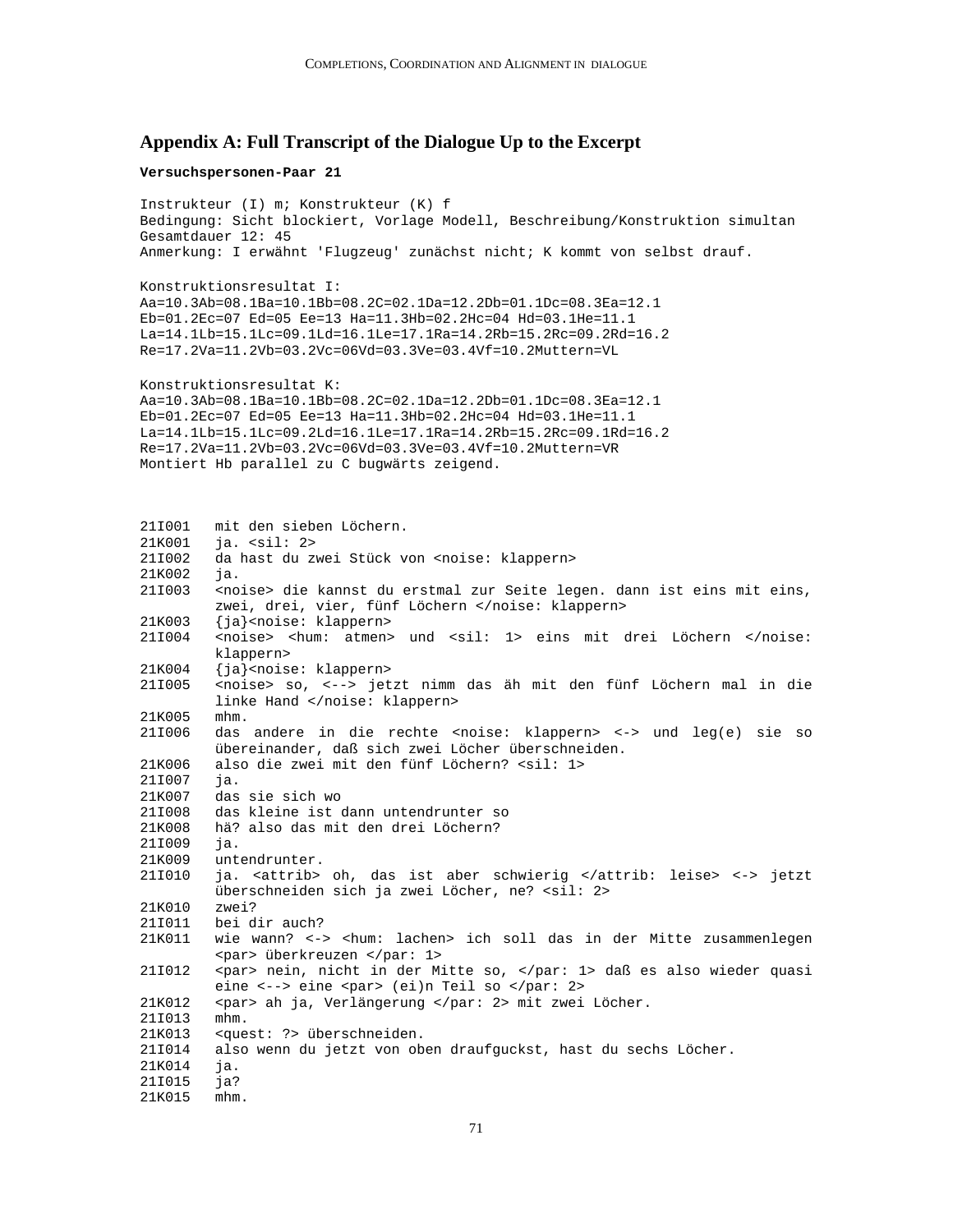21I016 zwei zwei überschneiden sich, ist das richtig? 21K016 ja. 21I017 so und jetzt nimmst du die beiden <--> m die mit den äh <-> sieben {Löchern}<spk: K, mhm> ja? 21K017 ja. die die legst du so drauf <-> auf diese beiden, die sich überschneiden, daß sich das (ei)n Kreu/, daß es sich ein Kreuz ergibt so. <-> weißt du? <-> legst du auf den Tisch am besten. 21K018 <noise> das mit den drei Löchern immer noch unten und dann leg(e) ich was? <hum: atmen> </noise: klappern> 21I019 ja. 21K019 <hum: stöhnen> (ei)n Kreuz. 21I020 ja, daß es so <sil: 2> jetzt überschneiden sich quasi so die ähm <hum: ?> eben haben sich ja nur die <--> beiden überschnitten, ja? 21K020 ja. 21I021 und jetzt überschneiden die sich dreimal. <-> verstehst du? <hum: lachen> 21K021 nee. 21I022 m, dann machen wir das mal anders, warte mal <noise: klappern> <hum: lachen> <--> m, leg(e) das mal so auf den Tisch mit den, daß die sich die bei, wie wir es eben hatten, daß wir sechs Löcher so haben. 21K022 ja. 21I023 legst du so auf den Tisch. 21K023 hab(e) ich schon. 21I024 und da ist noch ein anderes mit dr/, nimmst du noch ein anderes mit drei Löchern, 21K024 {mhm}<noise: klappern> 21I025 und das schiebst du vor <-> von <noise> links <--> drunter, </noise: klappern> <par> daß sich auf der anderen Seite </par: 3> <cont> 21K025 <par> auch nur das zwei überschn/ </par: 3> 21I026 </cont> zwei überschneiden. 21K026 ah ja. 21I027 ja? 21K027 dann habe ich sieben Löcher. 21I028 ja, ja, so können wir es liegen lassen. 21K028 mhm. 21I029 jetzt nimmst du so einen roten Würfel. 21K029 <attrib> was war mit dem {sieben}<noise: klappern> Löchern, den wir </attrib: leise> ja gut. 21I030 ja? 21K030 ja. 21I031 und den legst du ganz links <--> drauf. 21K031 ganz links? 21I032 ja, auf das äußerste Loch. 21K032 mhm. 21I033 so <-> jetzt nimmst du <-> eine <-> rote Schraube <sil: 2> 21K033 mhm. 21I034 und schraubst es von unten fest. kannst du so, mußt du so hochnehmen dafür. 21K034 (ei)ne kleine rote? 21I035 ja. 21K035 eckige? 21I036 ja, ja. 21K036 gut. <noise> <-> dann ist jetzt nur der Dreier fest <--> erstmal </noise: klappern> 21I037 ja, genau, mhm. <-> kannst es aber wieder so hinlegen. ja, paß auf und dann nimmst du jetzt erstmal noch so(\_ei)n Teil mit fünf Löchern. 21K037 ja. 21I038 und <-> schraubst es oben auf den Würfel drauf mit einer runden Schraube mit (ei)nem Schlitz drin. 21K038 <noise> mit der roten runden? </noise: klappern> 21I039 ja. <sil: 7> hast du? 21K039 ja.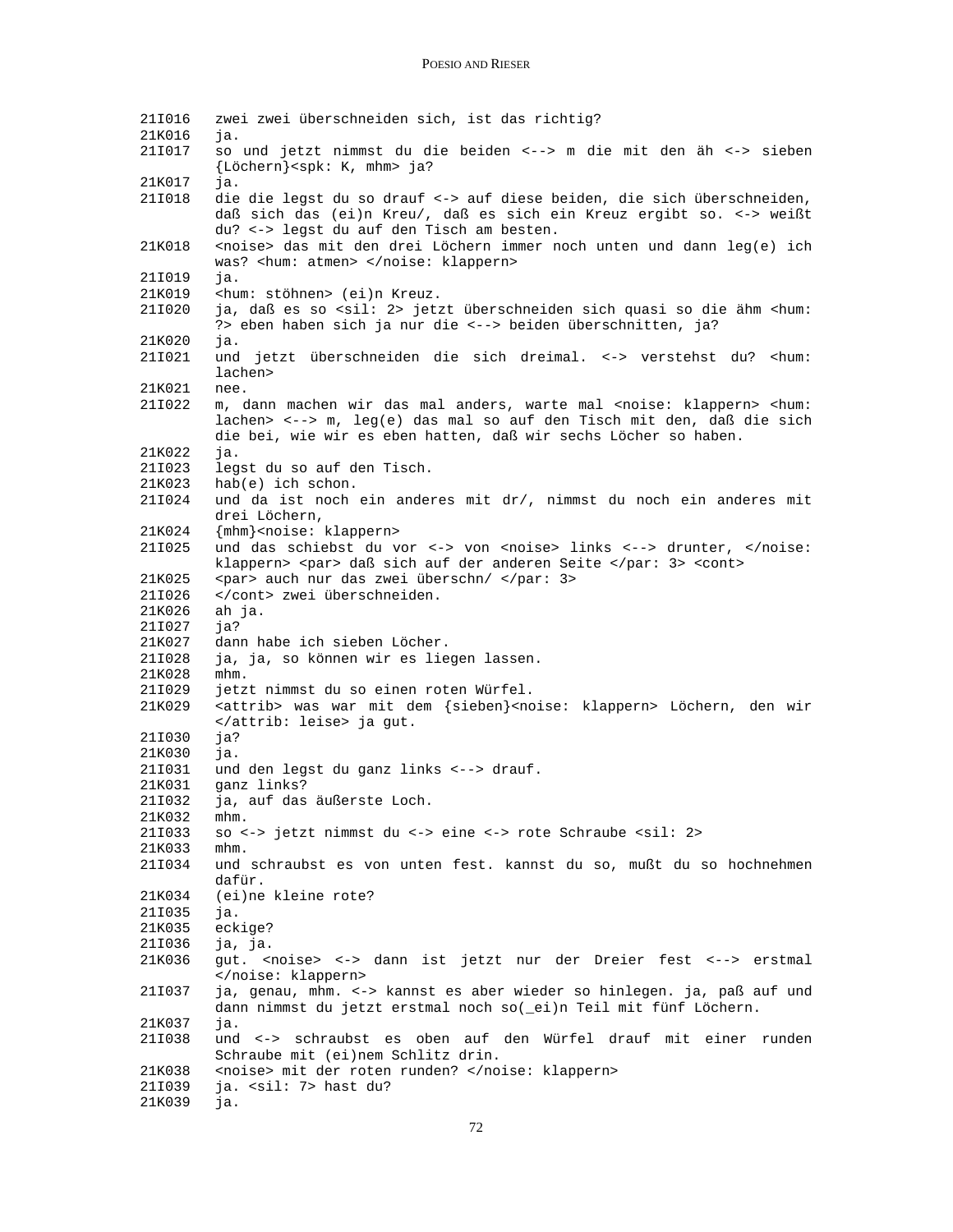21I040 so, jetzt nimmst du <-> (ei)ne gelbe runde 21K040 mhm. 21I041 und so(\_ei)n <sil: 2> ähm orangenes Teil, so(\_ei)n Gewinde, mit Gewinde. 21K041 ja. 21I042 ja? und schraubst das äh <-> Dreier, die Dreierstange an die Fünfer. 21K042 also so wie gehabt ne, diese untere? <sil: 2> oder was? 21I043 ja, ja, also die Dreier wird von unten an die Fünfer geschraubt. 21K043 mhm. 21I044 verstehst du? 21K044 ja. <sil: 2> und wie rum ich das mache ist egal, von unten die gelbe rein? 21I045 nee, von oben die gelbe. 21K045 und wo <-> wo von den beiden? <sil: 3> ich habe ja zwei Löcher, wo ich es reinstecken kann. 21I046 also die gelbe Schraube ist jetzt <--> <hum: räuspern> rechts von dem roten Würfel. 21K046 direkt <par> dran. </par: 4> 21I047 <par> oben. </par: 4> <sil: 1> ja, ja. 21K047 <noise> ja. <sil: 3> </noise: klappern><br>21I048 <noise> und das ist quasi in dem e: <noise> und das ist quasi in dem ersten Loch von dem Fünfer, ne </noise: klappern> 21K048 mhm. 21I049 in dem ganz links äußersten und <par> mittig </par: 5> 21K049 <par> und dem mittleren vom Dreier </par: 5> 21I050 mittig von den dreien. genau. und jetzt nimmst du die <-> eine eckige gelbe Schraube und machst sie in das rechte <-> Loch daneben. 21K050 ah ja. 21I051 und unten wieder so(\_ei)ne Mutter vor. <sil: 2> 21K051 mhm. 21I052 na. <sil: 4> <hum: atmen> <noise: klappern> jetzt wird es schwieriger. <hum: lachen> <noise: klappern> <-> paß auf, jetzt nimmst du <--> jetzt legst du den anderen, dies Dreierteil, ne dies andere 21K052 ja. 21I053 von rechts, also das ist genau symmetrisch und mit dem <-> mit dem linken Dreier, was du schon festgeschraubt hast. 21K053 ja. 21I054 so <--> jetzt nimmst du eine lange Stange mit sieben Löchern drin, 21K054 ja. 21I055 die legst du jetzt auf <--> die Fünfer. 21K055 auf die {obere}<spk: I, ja.> auf die untere? auf die obere? 21I056 quasi <sil: 2> {ja}<attrib: leise> <noise> <sil: 4> wart(e) ähm m </noise: klappern> 21K056 was war denn jetzt mit der unteren Dreier, das habe ich noch nicht. 21I057 die kommt dadrunter, also legst du einfach, hältst du mal fest so <noise: klappern> 21K057 ja. 21I058 wenn die jetzt festgeschraubt wär(e), wär(e) die genauso wie die andere. 21K058 ja. 21I059 ja? 21K059 <noise: klappern> das ist klar. 21I060 jetzt nimmst du in die linke Ha/, also das hast du jetzt in der rechten Hand, halt das mal so fest, <noise: rascheln> oder legst es auf den Tisch oder irgendwie so. 21K060 ja <noise: klappern> 21I061 ist <quest: (ei)ne> jetzt ähm, legst du <--> das Teil mit den <--> sieben Löchern 21K061 ja. 21I062 so <sil: 2> <attrib> mhm so dadrauf, warte mal, wie beschreib(e) ich dir das jetzt, mhm </attrib: leise> 21K062 der obere oder der untere Fünfer, wo soll ich es hintun jetzt? 21I063 oben auf den <-> auf den Fünfer.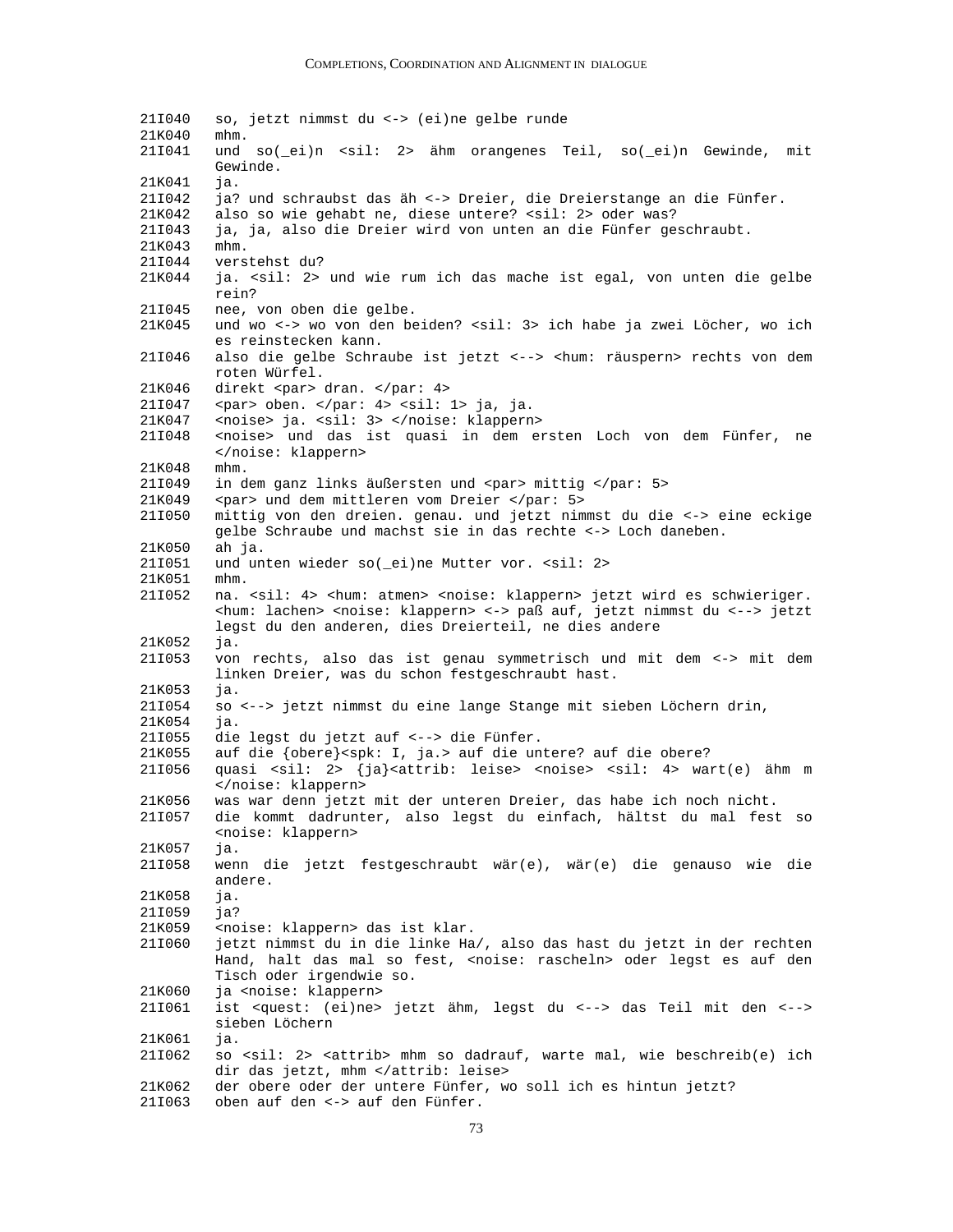| 21K063      | jа.                                                                                         |
|-------------|---------------------------------------------------------------------------------------------|
| 21I064      | also nicht der auf den roten Würfel ist. < sil: 4> da ist ja auch einer                     |
|             | mit fünf Löchern auf dem roten Würfel.                                                      |
| 21K064      | ja, also auf dem {unteren} <spk: i,="" ja.=""> Fünfer.</spk:>                               |
| 21I065      | wo links die beiden gelben Schrauben drin sind.                                             |
| 21K065      | ja.                                                                                         |
| 21I066      | dann kommt eine, erst ein Loch, das läßt du frei                                            |
| 21K066      | mhm.                                                                                        |
| 211067      | und dann kommt <noise> (ei)n Loch, &lt;-&gt; wo du es draufpackst </noise>                  |
|             | klappern>                                                                                   |
| 21K067      | ach so, <par> also zwei  <cont></cont></par>                                                |
| 21I068      | <par> da legst du es drauf </par>                                                           |
| 21K068      | überschneiden sich wieder.                                                                  |
| 21I069      | genau, die überschneiden sich, genau wie (ei)n Kreuz legst du es drauf                      |
|             | und zwar mittig, ne <hum: schmatzen=""></hum:>                                              |
| 21K069      | wie (ei)n Kreuz nicht.                                                                      |
| 21I070      | doch <-> ja so, was heißt (ei)n Kreuz, eine Kreuzung, wie eine                              |
|             | Kreuzung.                                                                                   |
| 21K070      | hä, welches überschneidet sich denn dann?                                                   |
| 21I071      | unten dieses ähm mit den fünf Löchern, wo die zwei gelben Schrauben                         |
|             | drin sind.                                                                                  |
| 21K071      | das zweite von rechts bei dem? <sil: 3=""></sil:>                                           |
| 21I072      | ja, genau, zweite von rechts.                                                               |
| 21K072      | und dann leg(e) ich das mittlerste von dem Siebener drüber.                                 |
| 21I073      | qenau                                                                                       |
| 21K073      | ah ja.                                                                                      |
| 21I074      | so machst du es und                                                                         |
| 21K074      | ah ja gut                                                                                   |
| 21I075      | dadrunter liegt wiederum dies mit dem <-> drei Löchern.                                     |
| 21K075      | genau, das äußerste linke Loch vom Dreier.                                                  |
| 211076      | {mhm} <spk: k,="" qut=""> also die beiden von dem Dreier, der da noch</spk:>                |
| $21 V 0 76$ | drunterliegt äh, da schneiden jetzt zwei <-> ja?<br>$\frac{1}{2}$ decist kler des behen wir |
|             |                                                                                             |

21K076 ja, das ist klar, das haben wir.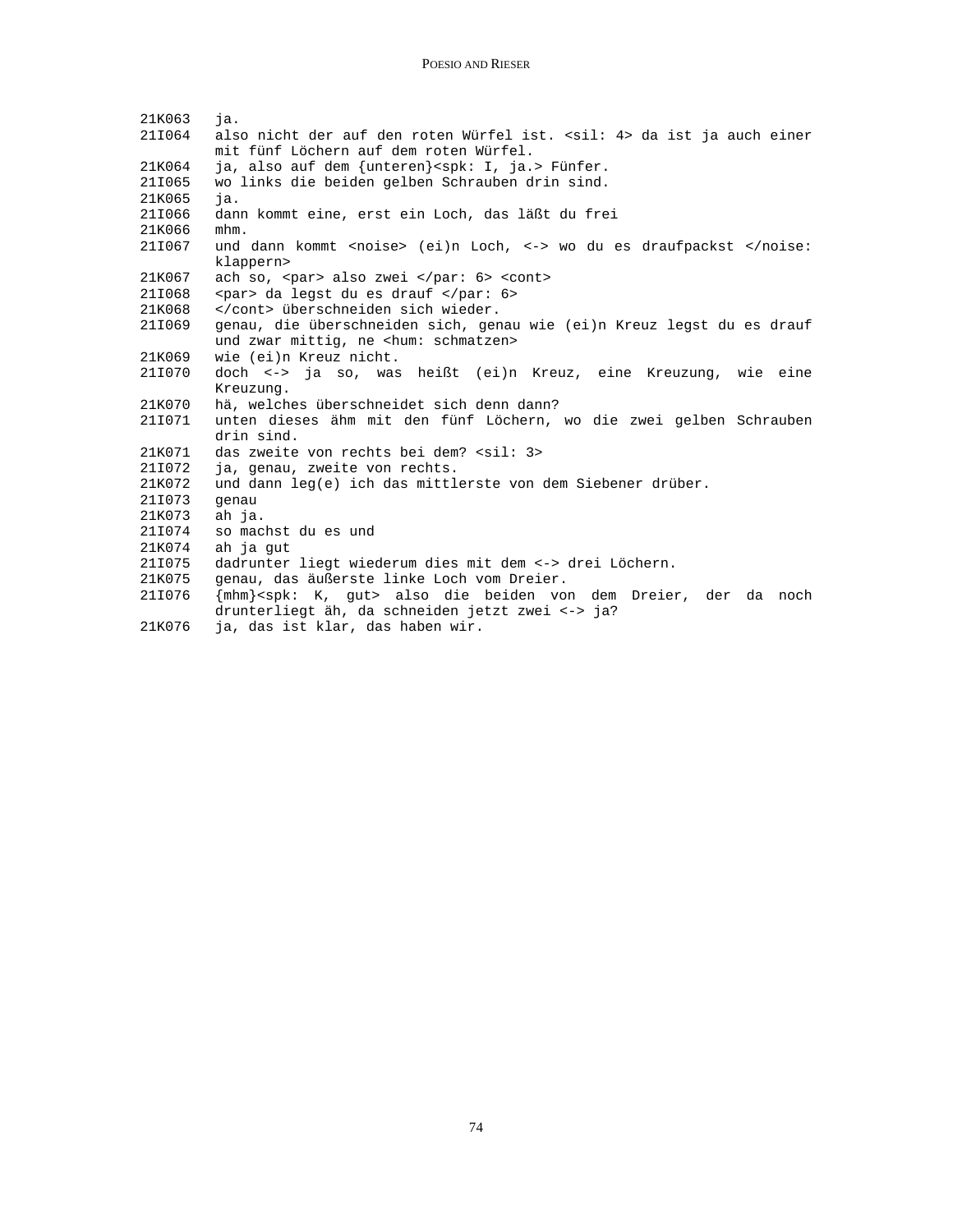#### **Appendix B: A Grammar Fragment for the Example Dialogue**

In this Appendix we introduce the elementary trees associated with the words used in the fragment and discuss some of the more complex linguistic phenomena that occur in it, abstracting away from micro-conversational events. Our LTAG treatment is based on (Abeillé and Rambow, 2000; Joshi 2004) and on Frank's view that elementary trees represent extended projections (Frank, 2002). Our semantics is based on Compositional DRT as presented in (Muskens, 1996). Some ideas from Muskens' (2001) *Logical Description Grammar*, an integration of LTAG with CDRT, were also taken into account.

# **B.1.** A Brief Overview of Compositional DRT

The aim of Muskens in developing Compositional DRT (Muskens, 1996) was to develop a framework in which the dynamics of DRT could be combined with compositional methods of meaning specification without developing an entirely new logic as done, e.g., in Heim's File Change Semantics (Heim 1983) or Groenendijk and Stokhof's Dynamic Predicate Logic (Groenendijk and Stokhof, 1989). Muskens uses the term *grafting* to describe his approach: extend a type logic like those standardly used in Montagovian approaches with the types necessary to provide a reconstruction of the DRT constructs and an (axiomatic) formalization of their properties.

Specifically, the logic proposed by Muskens includes two new types: the type of **discourse referents**  $\pi$  and the type of **states** *s*. Discourse referents are used to model the dynamics of context in the same way as they are used in DRT, i.e., in the sense that each noun phrase introduces a new discourse referent. States are used to model contexts themselves, and the way they are modified by natural language sentences; they are the object-language equivalent of the assignments used to formalize the semantics of DRSs in (Kamp and Reyle, 1993). This dynamics is mediated by DRSs, viewed as relations between states. A function *v:*  $\pi \rightarrow (s \rightarrow e)$  provides the mapping from discourse referents and states to entities, in the sense that  $v(x)(i)$  specifies the `value' of discourse referent *x* at state *i*.

Muskens specifies a translation for all DRS constructs in terms of this type logic. The most important translations are shown in (B.1.1).

(B.1.1) a.  $R\{x_1 ... x_n\}$  is short for  $\lambda$ i.  $R(v(x_1)(i), ... v(x_n)(i))$ 

- b.  $x_1$  is  $x_2$  is short for  $\lambda i$ .  $v(x_1)(i) = v(x_2)(i)$
- c.  $[x_1...x_n]\varphi_1...\varphi_m]$  is defined as  $\lambda i\lambda j$  i  $[x_1...x_n]$  j  $\wedge \varphi_1(j) ... \wedge \varphi_m(j)$

where  $i [x_1...x_n]$  j is short for i and j differ at most over  $[x_1...x_n]$ .

d. K;K' is defined as  $\lambda i \lambda j \exists k K(i)(k) \wedge K'(k)(j)$ 

For example, the type logic translation of the DRS in  $(3.1.2)$  (repeated below as  $(B.1.2)(a)$ ) is shown in  $(B.1.2)(b)$ .

- $[0,1.2)$  a.  $[x,w,y,z,s,s']$  **engine** $(x)$ ,  $\bf{Avon}(w)$ ,  $s: \bf{at}(x,w)$ ,  $\bf{boxcar}(y)$ ,  $s':\bf{hooked-to}(z,y)$ ,  $z \bf{ is } x$ ]
	- b. λiλj i [x,w,y,z,s,s'] j ∧ [**engine**(x)](j) ∧ [**Avon**(w)](j) ∧ [s: **at**(x,w)](j) ∧  $\text{[boxcar(v)]}(i) \wedge \text{[s':hooked-to(z,v)]}(i) \wedge \text{v(z)}(i) = \text{v(x)}(i)$

In Compositional DRT, DRSs are the translations of sentences—the propositions. Hence, type  $\langle s \rangle$   $\langle s \rangle$  is the type of propositions, and most translations of NL expressions are chains of functions whose ultimate value is an object of this type: e.g., common nouns have translations of type  $\langle \pi, \langle s, \langle s \rangle \rangle$ . Muskens introduces an abbreviated notation in which  $[t_1 \dots t_n]$  stands for  $\langle t_1, t_2, \ldots, t_n, \langle s, \langle s \rangle \rangle \rangle$ : in this notation, [] stands for the type  $\langle s, \langle s \rangle \rangle$  of DRSs, [ $\pi$ ] is the type <π, <s, <s, t>>> of common nouns, [[π][π]] is the type <<π, <s, <s, t>>>, <π, <s, <s, t>>>> of determiners,  $[[\pi]]$  is the type  $\langle \langle \pi, \langle s, \langle s, \langle s \rangle \rangle \rangle, \langle s, \langle s, \langle s \rangle \rangle \rangle)$  of quantifiers, etc. We will use this abbreviated notation in what follows.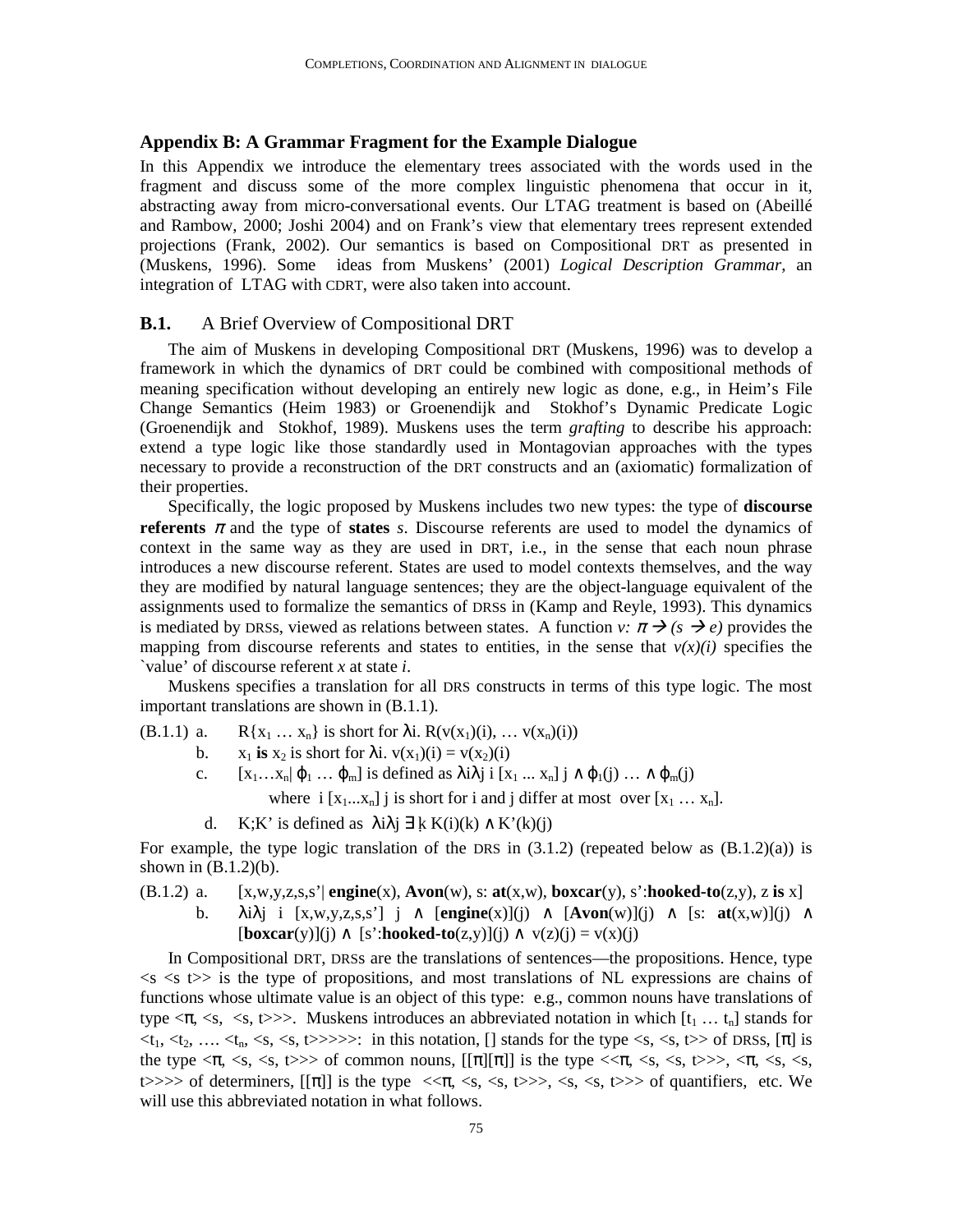The most important change to Muskens' semantics we make here is having two types of discourse referents and two v functions. Although in the main body of the paper we only referred to a single v, in fact in addition to Muskens' referents of type  $\pi$ , to which a function v assigns values of type e, we also use referents of type  $\pi_{K}$ , and a second function  $v_{K}$  assigning to these referents values of type []. This of course requires a rather different semantics in which assignments have a higher type; see (Poesio and Muskens, 1997) for some discussion.

# **B.2. LTAG: Basic Trees**

#### **B.2.1 Nominal Phrases**

As standard in LTAG, we assume that nominal phrases (NPs) are the projection of determiners rather than of nouns. The elementary trees for nouns do not therefore include a projection. We also assume the standard semantic treatment of nouns in CDRT, where nouns are translated as functions of type  $[\pi]$  (i.e.,  $\langle \pi, \langle s, \langle s, t \rangle \rangle$ ) - see B.1).

*Schraube, Schlitz*: N<sup>+</sup>



Our treatment of determiners is also derived without modification from the analysis of determiners in LTAG and Compositional DRT. Although determiners are not viewed in LTAG as heads of separate Determiner Phrases, but as heads of NPs, the elementary trees associated with determiners do introduce an expectation of an N', to which the elementary trees associated with nouns can be attached by substitution. Semantically, determiners are given the standard CDRT type  $[[\pi],[\pi]]$ . Both indefinite and definite determiners introduce new discourse referents, but the latter have a presuppositional component.



We assume a `Loebnerian' treatment of definites, according to which definites have a uniqueness presupposition (see (Poesio and Rieser, In Preparation)):



die:  $\lambda P$ .  $\lambda P'$ . ([y|y = 1 x. P(x)]; P<sup>'</sup> (y); Indexical and anaphoric pronouns are also analyzed as heads of NPs.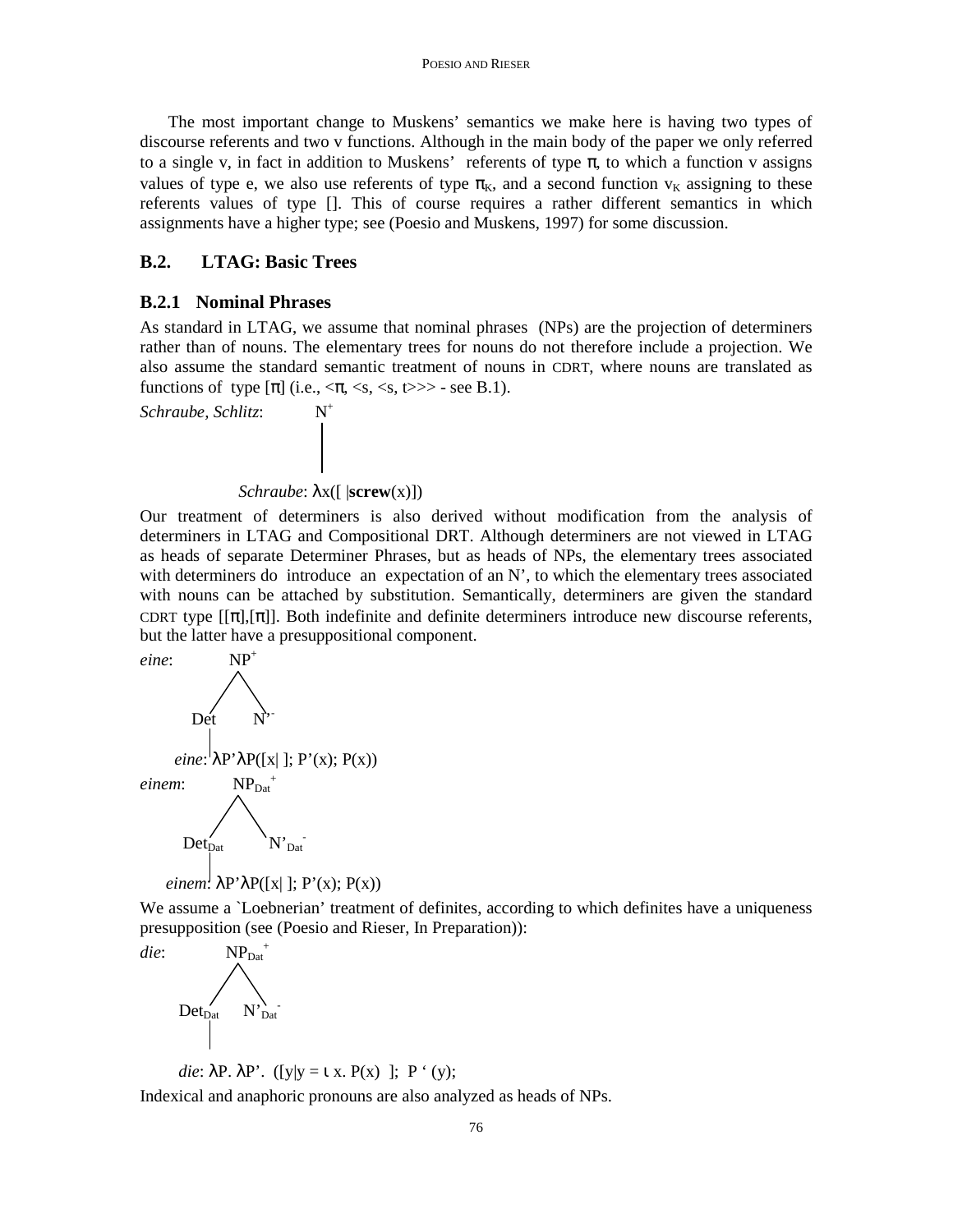*Du*: 
$$
NP_{2nd}^+
$$
  
 $Du: \lambda \mathcal{P} \cdot \mathcal{P}(\text{you})$ 

Syntactically, adjectives in LTAG introduce auxiliary (adjunct) trees, incorporated into NPs by adjunction. Semantically, they are treated as functions from predicates to predicates, of type  $[[\pi], \pi]$  (<< $\pi$ , <s < s t>>>, < $\pi$ , <s <s, t>>>).

$$
orange \quad N^+
$$
\n
$$
AdjP \quad N^-
$$
\n
$$
orange: λP_{[π]} λv([|orange(v)]; P(v))
$$

In German, adjectives can be nominalized, as in the case of o*rangene* in 1.3. We treat these nominalized adjectives syntactically and semantically as nouns.

#### **B.2.2 Prepositional Phrases**

As discussed in Section 3.4, prepositional phrases are treated in LTAG as adjunct trees, incorporated into NPs and VPs by adjunction. Semantically, prepositions are assumed to be functions from quantifiers to predicate modifiers, i.e., to have type  $[[\pi]\pi]\pi]$ .



#### **B.2.3 Verbal Phrases and Sentences**

In LTAG, sentences are viewed as projections of verbs, just as in HPSG. We'll discuss the lexical interpretation of verbs in the example dialogue later, as they both require some discussion of aspects of German grammar.

Adverbs are interpreted as VP and S modifiers; we show here the elementary (auxiliary) tree involved in the interpretation of *jetzt* discussed in Section 5.2.

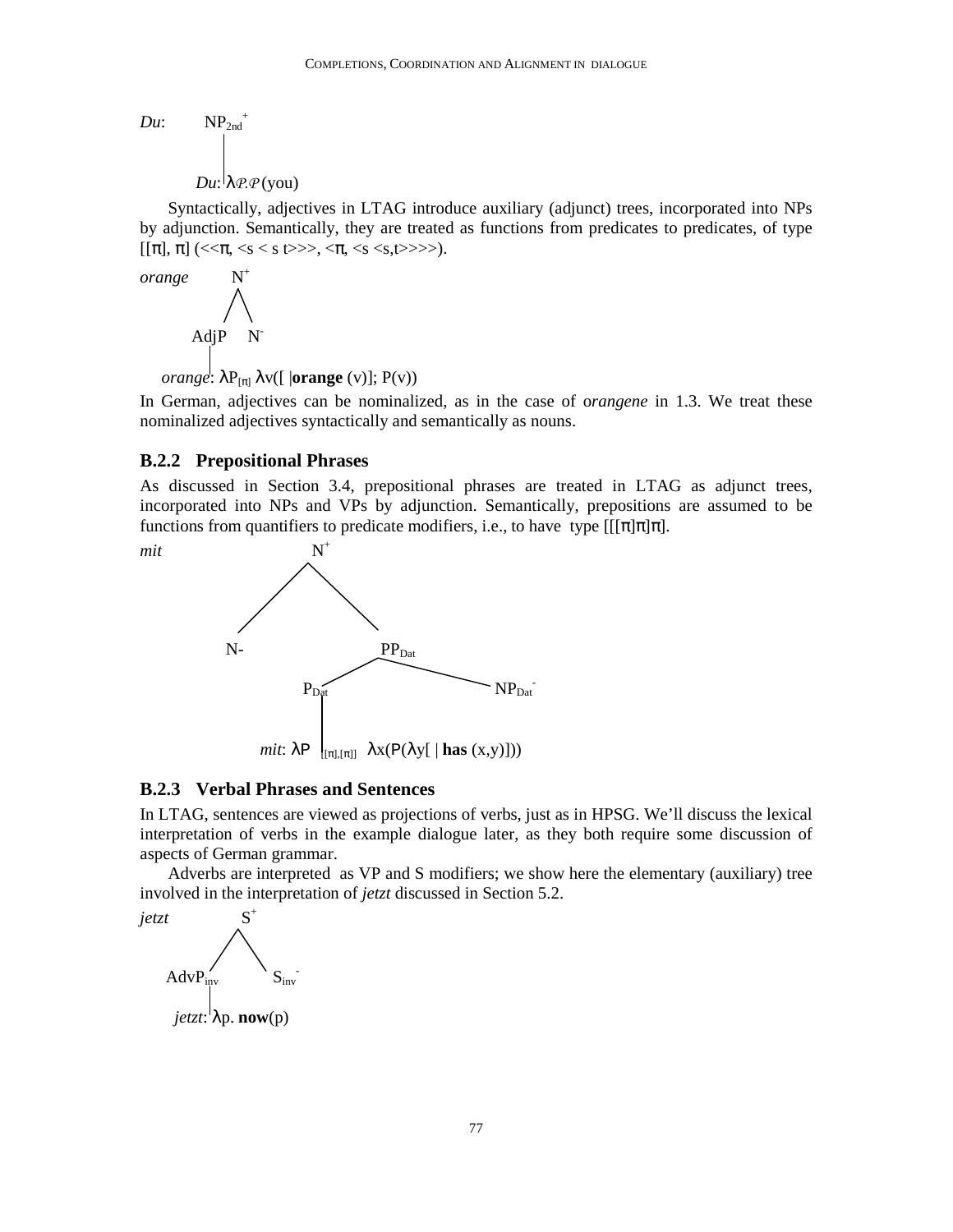## **B.3.** Constructions occurring in the first turn: 1.1-1.3

The first turn of the example dialogue contains two linguistic phenomena whose treatment needs some discussion: *inversion* (the fact that the subject of *nimmst* occurs after the verb) and *apposition*. We discuss each in turn.

# **B.3.1 Inversion**

Our syntactic treatment of subject-verb inversion is based on the standard treatment of inversions in German adopted, e.g., by most papers in (Freidin, 1992), and is specifically modelled after the proposal by deMena Travis (1992). The elementary tree for the verb *nimmst* shown below includes an empty element in subject position, coindexed with the postverbal NP.



 $\varepsilon_i$  *nimmst*:  $\lambda x \lambda Q(Q(\lambda x^{\prime}[e|e: \mathbf{grasp}(x, x^{\prime})]))$ 

# **B.3.2 Apposition**

The utterance of a noun phrase in 1.3 would generally be classified as an apposition, a form of parenthetical expressed with a noun phrase. Appositives are extremely common in dialogue, reflecting the fact that utterance generation is incremental, as well; hence an account of this construction is essential for a theory like PTT. Providing a unified account is however quite difficult, as nominal parentheticals have a wide range of forms and uses in addition to those illustrated by the example dialogue, as shown by the examples in (B.3.1). (See Meyer (1992) for an extensive, if purely descriptive, investigation of appositions.)

(B.3.1) Westinghouse Electric Corp. is wooing Michael H. Jordan,

- a. former head of PepsiCo's international operations / 44 / from Lawrenceville, NJ
- b. the former head of Pepsico's international operations / a 36-year company veteran
- to be its new chief executive officer.

As accounting for all these types of nominal parentheticals would be quite a challenge in itself, we only concentrate here on the class of appositions illustrated in the example dialogue, in which the apposition plays a restrictive role. Our treatment of such constructions is consistent with the central claim of Meyer (1992) that syntactically and semantically, such appositions are a type of nominal modification; we formalize this claim by proposing that semantically appositions are of type  $[[\pi] \cdot [\pi]]$ , like PPs and other nominal modifiers. (A reminder that nominal predicates, the type  $\langle e,t \rangle$  of Montague grammar, in CDRT are functions from discourse referents to DRSs,  $\langle \pi, \langle s, \rangle$  $\langle s, t \rangle > \rangle$ , abbreviated [π].) Our main objective here is to explain how the apposition is incrementally integrated with the interpretation of the previous utterances, both from a syntactic perspective and from a compositional semantic point of view.

This need to explain how appositions are incorporated from a syntactic perspective is one of our main reasons for adopting a syntactic formalism like LTAG which allows for adjunction operations. The basic idea of our proposed LTAG derivation for *eine Schraube … eine orangene* is that the final interpretation is obtained by adjoining tree (b) for the apposition to tree (a) for the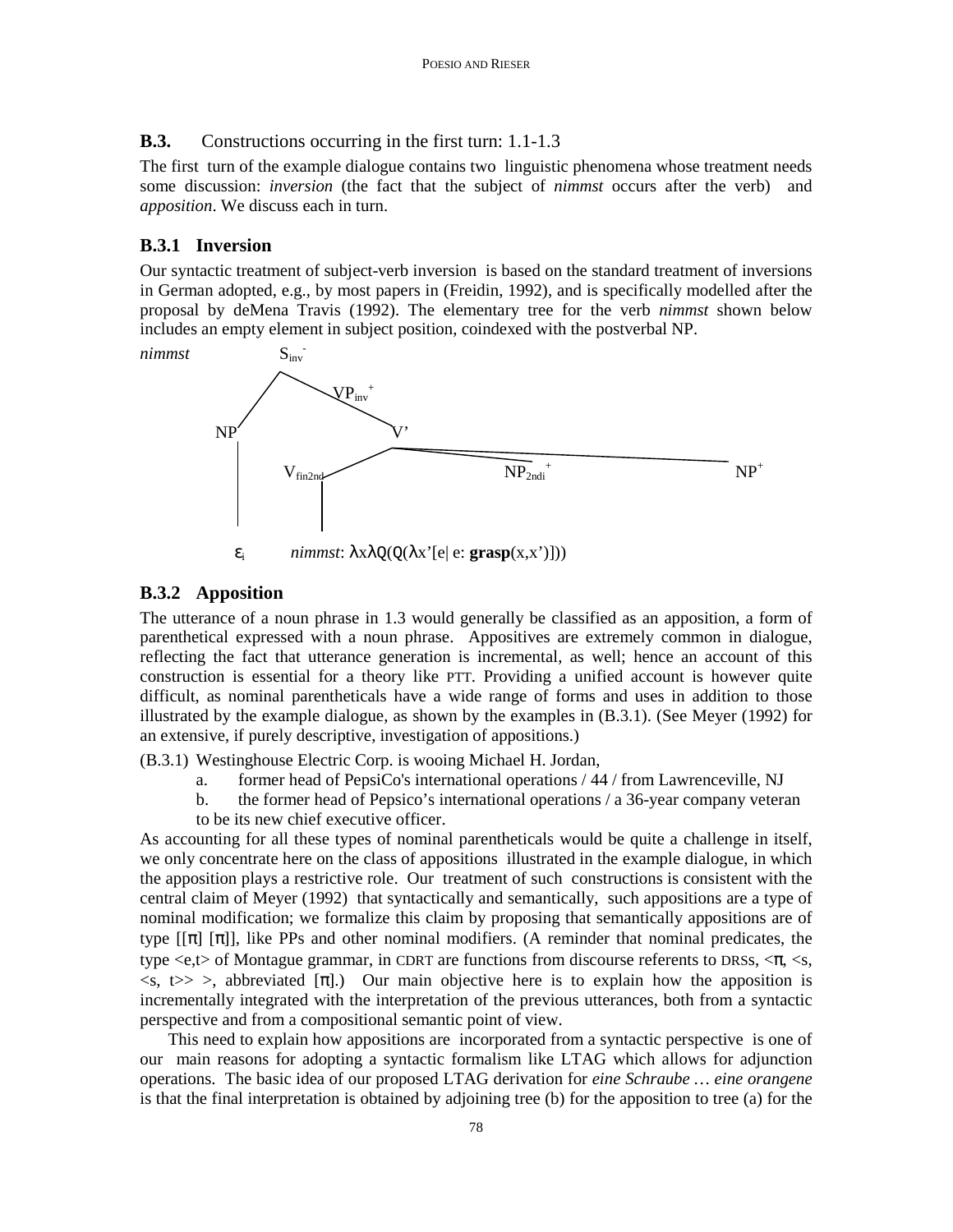NP, as shown schematically in (B.3.2): we assume that the syntactic interpretation for 1.3 (shown in (b)—we assume *orangene* is an adjective nominalization, as discussed below) is adjoined to the syntactic interpretation for 1.2 (in (a)), obtaining (c). (The PP *mit einem Schlitz* is omitted for brevity.)



As said above, we follow Meyer in hypothesizing that the class of appositions we are concerned with semantically behave as nominal modifiers, of type  $[[\pi], [\pi]]$ . This still leaves open the question of how certain types of NPs –particularly indefinites and definite NPs—can serve as predicate modifiers. We take these to be cases of NPs whose type has been lowered to that of predicates (Farkas & de Swart, 2003), and exploit the properties of Muskens' Compositional DRT to explain how the restriction expressed by the apposition is grafted onto the appropriate discourse entity.

However, the implementation of this intuition is subject to a few constraints determined by LTAG. LTAG restricts the possible semantic analyses of NPs used predicatively, because only lexical categories are allowed, and the only semantic operation which is allowed is application. Such restrictions prevent treatments in which the predicative meaning of NPs in appositions can be derived syncategorematically –say, by stipulating a structure as in Figure B.4.1, with a semantic operation associated with NP<sub>app</sub> that `lowers' the NP-type interpretation for *eine orangene, mit einem Schlitz* to one of type  $[[\pi], [\pi]]$ .



Figure B.4.1. A syncategorematic treatment of appositions.

In LTAG, one has to stipulate instead that German *eine* is ambiguous between a normal determiner interpretation, shown in (B.3.3a), and the interpretation used in appositions, of type  $[[\pi], [[\pi], [\pi]]]$  (the CDRT translation of  $\langle\langle e,t\rangle,\langle\langle e,t\rangle\rangle\langle\langle e,t\rangle\rangle)$  shown in (B.3.3b).

(B.3.3) a. *eine*: λP'λP([x| ]; P'(x); P(x)) b. *eine*app: λP'λPλx([v| ]; P(x); P'(v); [ | v **is** x])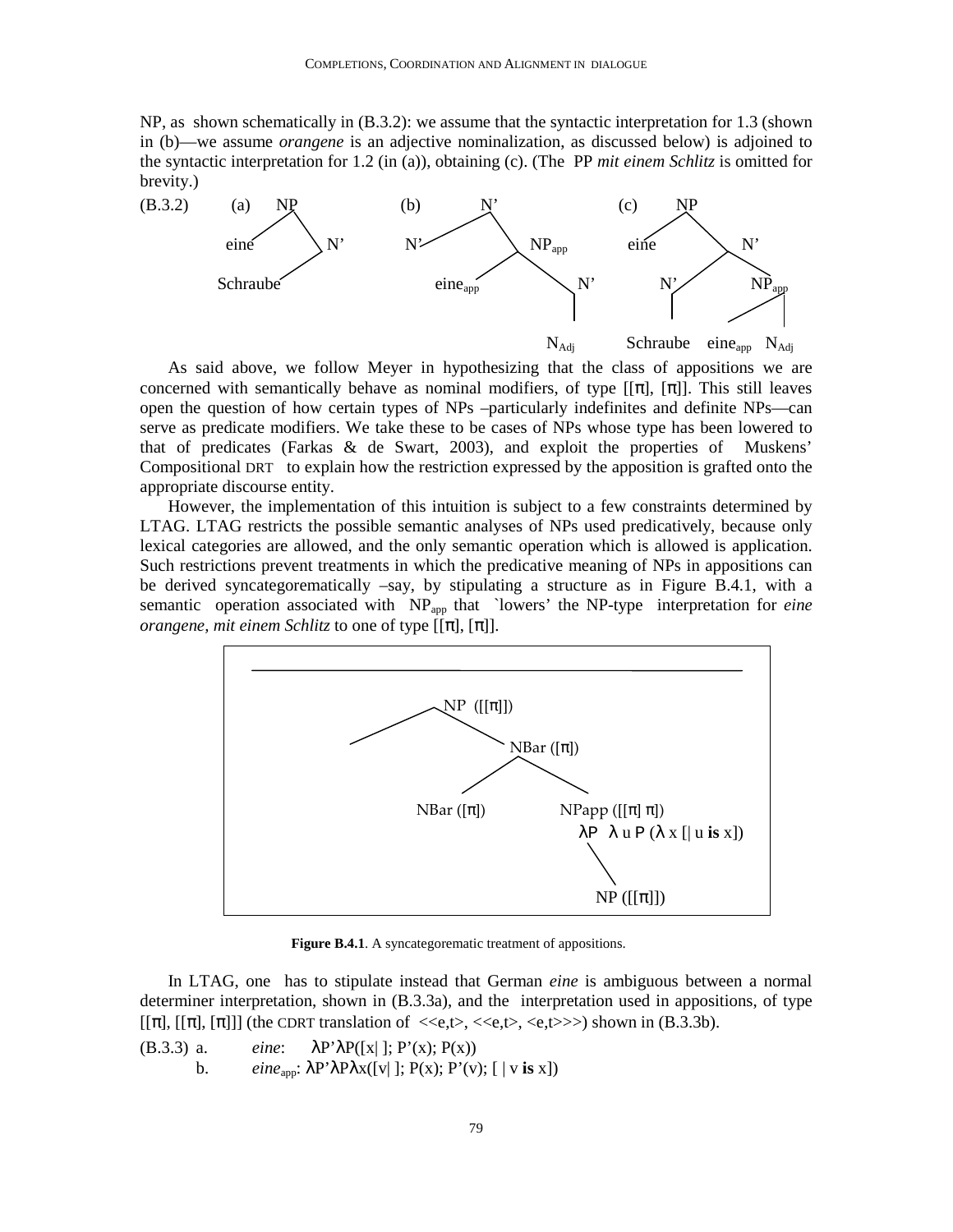The two interpretations are also associated with the distinct elementary trees in (B.3.4a) and (B.3.4b):





With these assumptions, and assuming standard elementary trees and semantic interpretations for the other words in utterance 1.3, we get the LTAG analysis for *eine Schraube, eine orangene mit einem Schlitz* in (B.3.5).



The interpretation of the NP in (B.3.5) is arrived at through the derivation in (B.3.6).

(B.3.6) *eine*app: λP'λPλx([y| ]; P(x); P'(y); [ | y **is** x]) *orangene*: λP λy([ |**orange**(y)]; P(y)) *einem*:  $\lambda$ P' $\lambda$ P([x| ]; P'(x); P(x)) *Schlitz*: λy([ | **slit**(y)])  $einem(Schlitz): \lambda P' \lambda P([x]]; P'(x); P(x))(\lambda y([ \mid slit(y)])) =$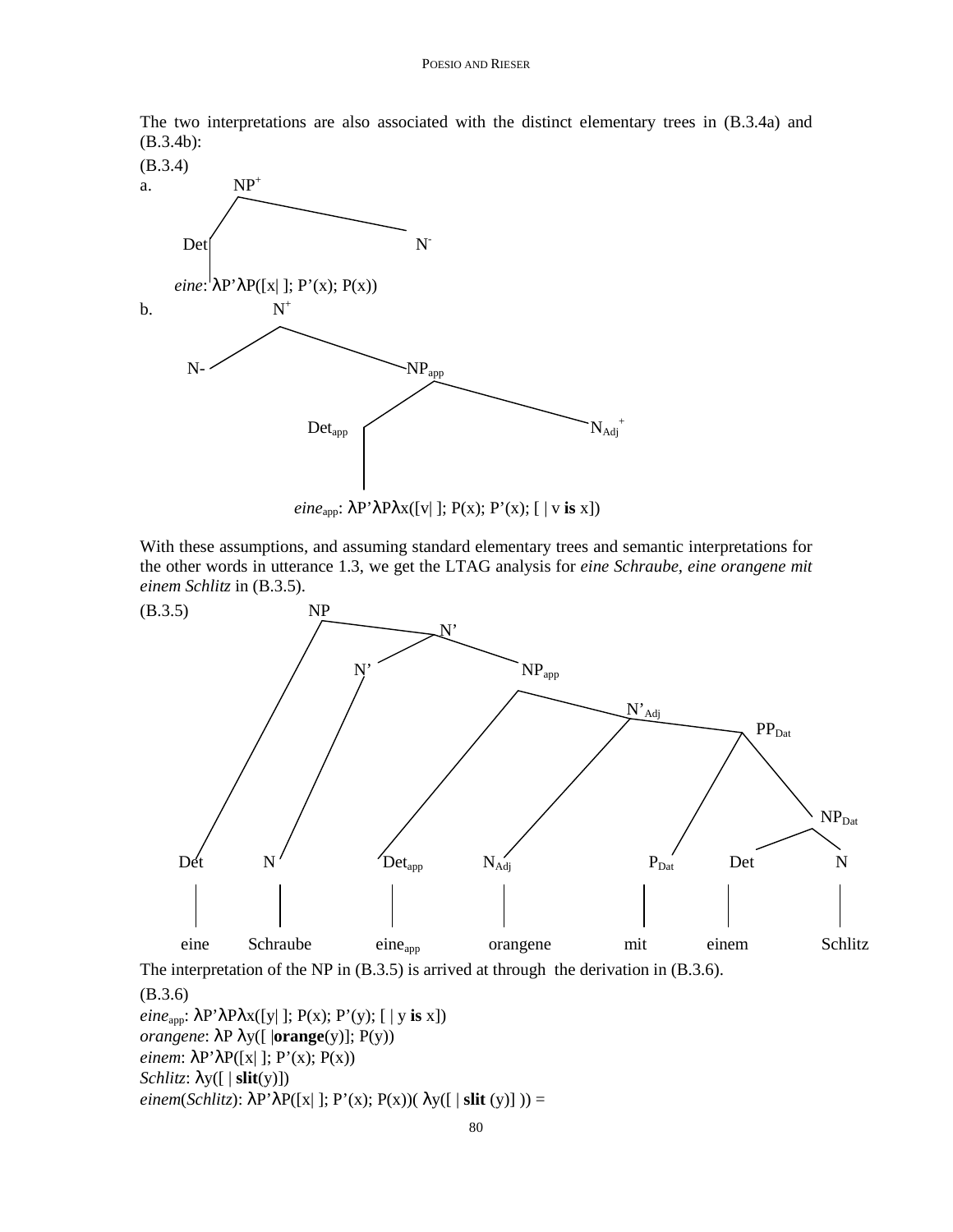```
\lambda P([x] |; [ slit(x) ] ; P(x))mit: \lambda P \lambda x (P(\lambda y[ | \mathbf{has}(x, y)]))mit'(einem'(Schlitz')) : λPλx(P(λy[ | has(x,y)]))(λP([z| ]; [ | slit(z)] ; P(z))) = 
         \lambdax(\lambdaP([z| ]; [ |slit(z)]; P(z))(\lambday[ |has(x,y)])) =
         \lambda x([z]; [ |\textbf{slit}(z)|; [ |\textbf{has}(x,z)|) /*renaming of variables
    = \lambda x([y]]; [|\textbf{slit}(y)]; [|\textbf{has}(x,y)]]Orangene'(mit'(einem'(Schlitz'))) : 
          λP λz([ |orange(z)]; P(z))( λx([y| ]; [ |slit(y)]; [ |has(x,y)])) 
          λz([ |orange(z)]; ([y| ]; [ |slit(y)]; [ |has(z,y)])) 
eine<sub>app</sub> (orangene'(mit'(einem'(Schlitz')))):
          λPλx([z| ]; P(x); [ |orange(z)]; ([y| ]; [ |slit(y)]; [ |has(z,y)]); [ | x is z]) 
Schraube'(eine<sub>app</sub>((orangene')(mit'(einem'(Schlitz'))))):
         \lambda x([z]; [ \, \text{screw}(x); [ \, \text{orange}(z)]; x = z; [y]; [ \, \text{slit}(y)];
                        [|has(x,y)])
eine': \lambda P' \lambda P([x] |; P'(x); P(x))eine'(Schraube'(eine<sub>app</sub>((orangene')(mit'(einem'(Schlitz')))))):
          λP'λP([x| ]; P'(x); P(x))( λz ([w| ]; [ |screw(z)]; [ |orange(w)]; [ | w is z]; 
                                    [y| ]; [ |slit(y)] ; [ |has(z,y)] )) 
  = \lambda P([x] ; [v] ; [ \, | \, \text{screen}(x)] ; [ \, | \, \text{orange}(v)] ; [ \, | \, v \, \text{is} \, x]; [y| ]; [ |slit(y)]; [ |has(x,y)]; P(x))
```
We assume this treatment here. We also note, however, that a second solution is also possible within PTT by relaxing the strict restrictions on semantic operations that operate in LTAG, and allow for type shifting –specifically, if we allowed the interpretation of NPs to be shifted by applying to it the following operator:

#### **NTNM (NP-TO-NOUN-MODIFIER):**  $\lambda P \lambda x (P(\lambda y \mid x \text{ is } y))$ ;  $P(x)$ )

which turns an NP (type  $\langle\langle e,t\rangle, t\rangle$ ) into a noun modifier (type  $\langle\langle e,t\rangle, \langle e,t\rangle\rangle$ ). Then it would be possible to derive the meaning of *eine Schraube, eine orangene* as follows:



#### **B.3.3 Utterances with a dialogue control function**

Many utterances, particularly non-sentential ones, do not contribute to the specification of the content of a contribution (core speech act), or make contributions both the 'official business' of the contribution and to its 'collateral structure' (Clark, 1996) (see Section 2). The first turn of the example dialogue contains two such utterances: *so* in 1.1 and *ja* in 1.4. The assumption in PTT is that at least some of these interpretations are contained in the lexicon, as well (which, we recall, is a default theory (Poesio, 1995; Poesio, To appear)) so that they are immediately accessed as the utterance is perceived and may be overridden by other interpretations.

*Turn-taking dialogue acts* As already discussed in Section 3, the primary function of *so* in 1.1 appears to be of a **keep-turn** turn-taking act (Traum & Hinkelman, 1992; Traum, 1994). This interpretation is encoded in the lexical update in (3.2.2), repeated here as (B.3.7).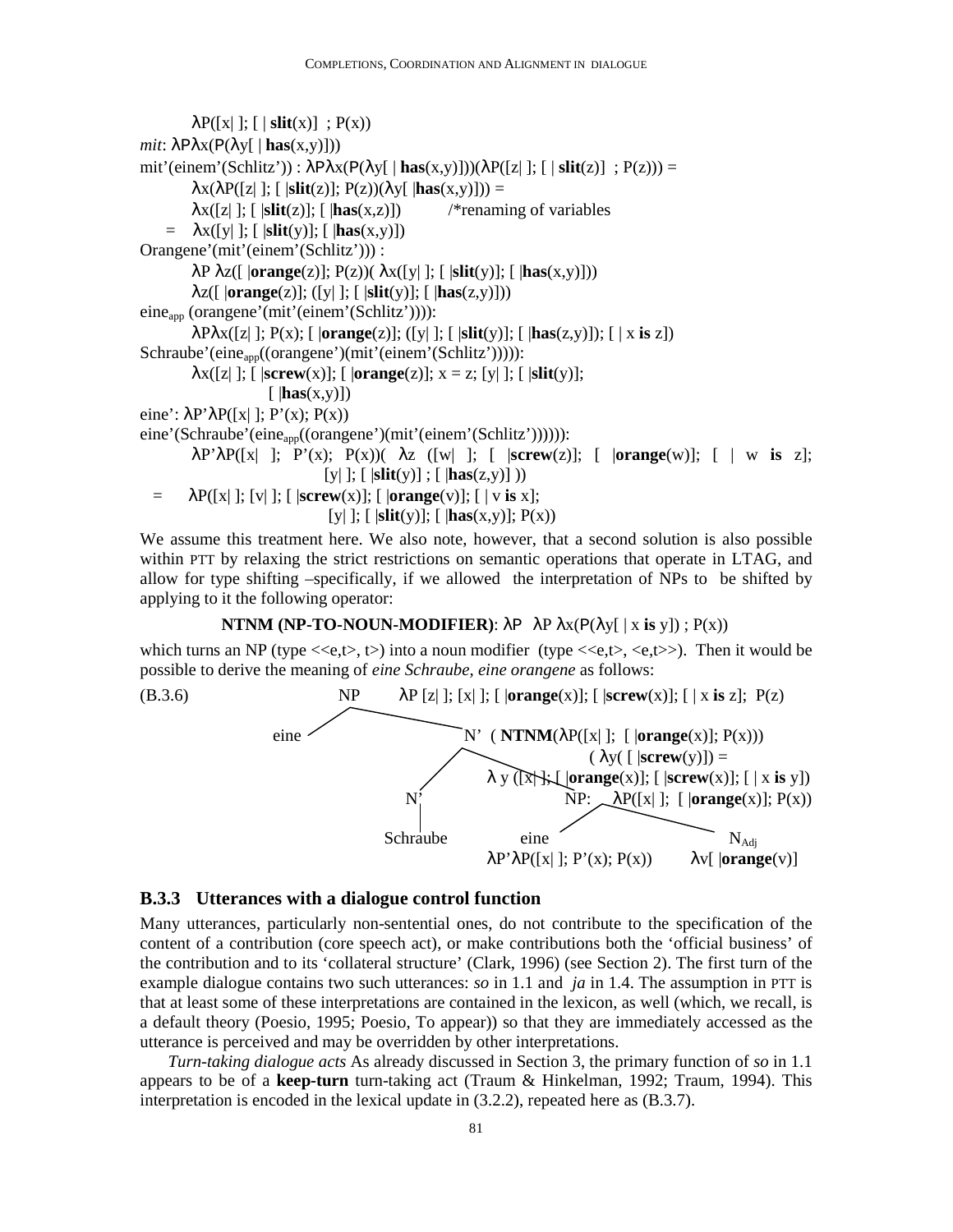$(B.3.7)$   $so \rightarrow$  [u,ce|u: **utter** $(A,$ "so"), ce: **take-turn** $(A)$ , **generate** $(u,ce)$ ]

The repertoire of turn-taking acts in PTT includes the four acts **take-turn**, **keep-turn**, **release-turn** and **assign-turn**. As said in Section 3.4, many other non-sentential utterances also are assumed to be associated with lexical updates involving turn-taking acts: among them, *well*, *now*, *okay*, and also non-words such as filled pauses (*umm* and the like), all of which appear to admit of an interpretation as **keep-turn**. Of course, it is important to keep in mind that these discourse markers are (a) extremely ambiguous, particularly so if prosodic information is ignored (in which case competing updates would be possible) and (b) often play more than one function. These two issues are particularly evident in the case of *okay*, an utterance of which, depending on the context, may result in one or all of the updates below:

 $okay \rightarrow [ce|ce: \mathbf{keep-turn}(A)]$  $okay \rightarrow [ce|ce: **accept**(A,ce')]$  $okay \rightarrow [ce|ce: **acknowledge**(A,ce')]$ 

(see below for a discussion of **acknowledge**; note also that `backward-looking' interpretations of utterances like *okay* include implicit references to a previous speech act ce', one of the arguments supporting our hypothesis that conversational events introduce discourse markers in the common ground). And of course it could also be argued that assuming the same turn-taking translation for *well*, *now*, and *umm* is another big simplification*.*

*Grounding acts Ja* in 1.4 is an explicit acknowledgment. Again, it is assumed in PTT that at least some such interpretations are lexically encoded. The interpretation used in 1.4 is shown in (B.3.8).

(B.3.8)  $ja \rightarrow$  [u, ce, DU | u: **utter**(A,"ja"), ce: **ack**(A,DU), **generate**(u,ce)]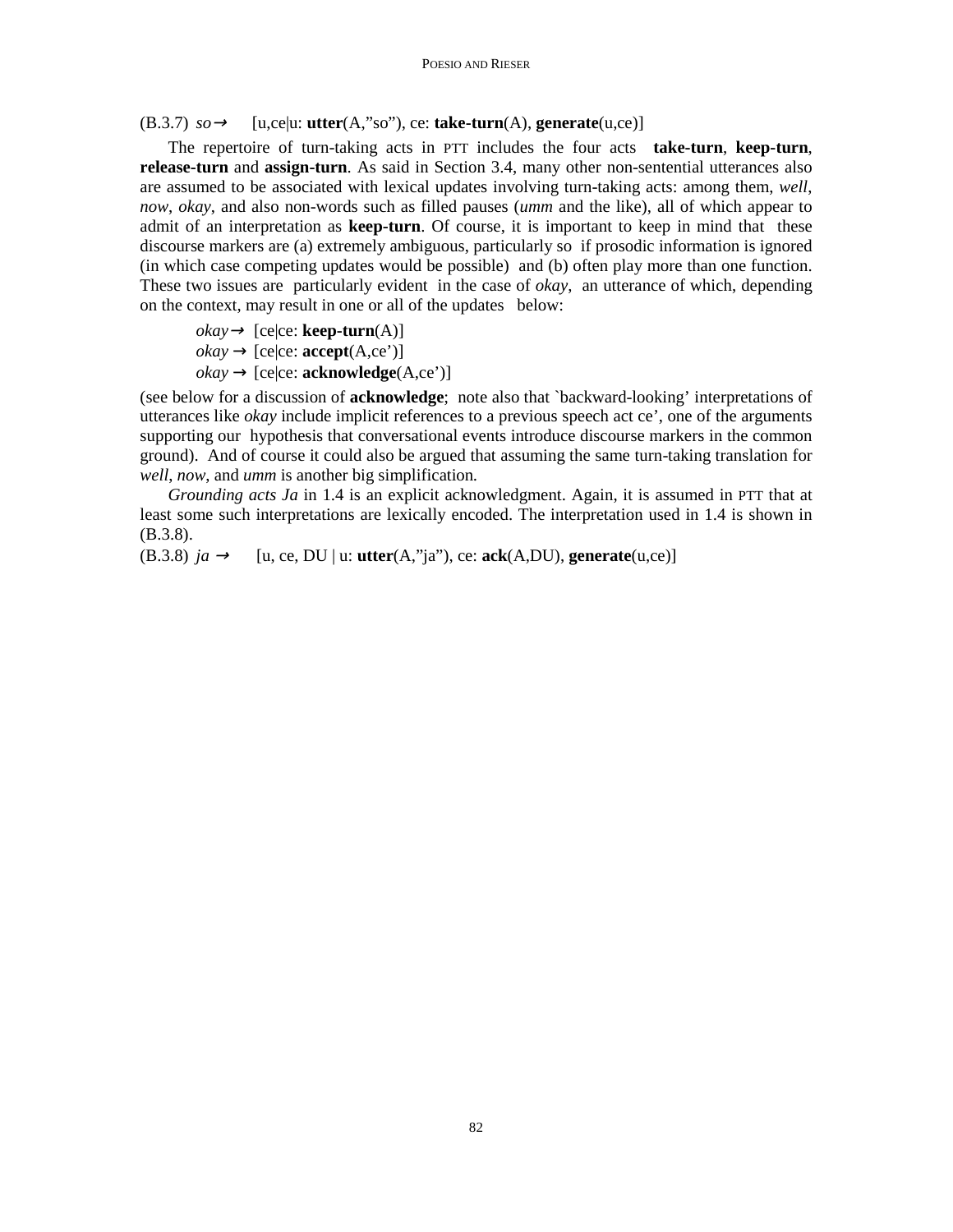#### **References**

- Abeillé, A. and O. Rambow, (eds) (2000). *Tree Adjoining Grammars*. CSLI, Stanford, CA.
- Aijmer, K. (1996). *Conversational Routines in English*. Longman.
- Allen, J. F., Schubert, L. K. , Heeman, P. , Hwang, C.-H., Light, M., Miller, B. , Poesio, M. and Traum, D. R. (1995). The TRAINS project: a case study in defining a conversational planning agent, *Journal of Experimental and Theoretical AI*. 7:7-48.
- Allen, J. and Core, M. (1997). Draft of DAMSL: Dialog Act Markup in Several Layers. October 18.
- Allwood, J., Nivre, J. and Ahlsén, E. (1993). On the semantics and pragmatics of linguistic feedback. *Journal of Semantics*, 9(1):1-26
- Asher, N. (1993). *Reference to Abstract Objects in Discourse*. Kluwer.

Asher, N. and Lascarides, A. (2003). *The Logic of Conversation*. Cambridge University Press.

Austin, J. L. (1962). *How to Do Things with Words*. Oxford University Press.

- Bara, B. G. and Tirassa, M. (2000). Neuropragmatics: brain and communication. *Brain and Language*, 71(1):10-14.
- Bard, E. G., Anderson, A. H., Sotillo, C., Aylett, M. Doherty-Sneddon, G., & Newlands, A. (2000). Controlling the intelligibility of referring expressions in dialogue. *Journal of Memory and Language,* 42 (1):1-22.
- Barwise, J. & Perry, J. (1983). *Situations and Attitudes*. MIT Press.
- Blackburn, S. and Meyer-Viol, W. (1994). Linguistic, logic and finite trees. *Bulletin of Interest Group in Pure and Applied Logic*, 2(1): 3-29.
- Branigan, H.P., Pickering, M.J. & Cleland, A.A. (2000). Syntactic coordination in dialogue. *Cognition*, 75(2):13-25.
- Branigan, H.P., Pickering, M.J., Stewart, A.J. & McLean, J.F. (2000). Syntactic priming in spoken production:Linguistic and temporal interference. *Memory & Cognition*, 28(8):1297- 1302.
- Bratman, M. (1992). Shared cooperative activity, *The Philosophical Review* 101(2):327-341.

Bratman, M. (1993). Shared intention. *Ethics* 104(1):97-113.

- Brennan, S. E. (2005). How conversation is shaped by visual and spoken evidence. In J. Trueswell & M. Tanenhaus (Eds.), *Approaches to studying world-situated language use: Bridging the language-as-product and language-action traditions,* 95-129. MIT Press.
- Brewka, G. (1989). Nonmonotonic reasoning: from theoretical foundation towards efficient computation. PhD dissertation, University of Hamburg.
- Brewka, G. (1989). Preferred subtheories: an extended logical framework for default reasoning. *Proc. Of IJCAI*, pages 1043-1048.
- Brewka, G. (1990). Handling incomplete knowledge in Artificial Intelligence. In *IS/KI*, 11-29.
- Bunt, H. (1995). Dialogue control functions and interaction design. In: R.J. Beun, M. Baker & M. Reiner (eds.) *Dialogue in Instruction*. Springer Verlag, 1995, 197 – 214.
- Cann, R., Kempson, R., Marten, L. (2005), *The Dynamics of Language*. Elsevier.
- Carletta, J., Isard, A., Isard, S., Kowtko, J. C., Doherty-Sneddon, G. and Anderson, A. H. (1997). The reliability of a dialogue structure coding scheme. *Computational Linguistics*, 23(1):13-32.
- Carpenter, B. (1994). Quantification and scoping: a deductive account. In *Proceedings of the 13th West Coast Conference on Formal Linguistics*. CSLI.
- Chater, N.J., Pickering, M.J., & Milward, D. (1995). What is incremental interpretation? In D. Milward & P. Sturt (eds.), *Edinburgh working papers in cognitive science 11: Incremental interpretation* (pp. 1-22). Centre for Cognitive Science, University of Edinburgh
- Clark, H. H. (1992). *Arenas of Language Use.* The Univ. of Chicago Press and CSLI .
- Clark, H. H. (1996). *Using Language*. Cambridge University Press.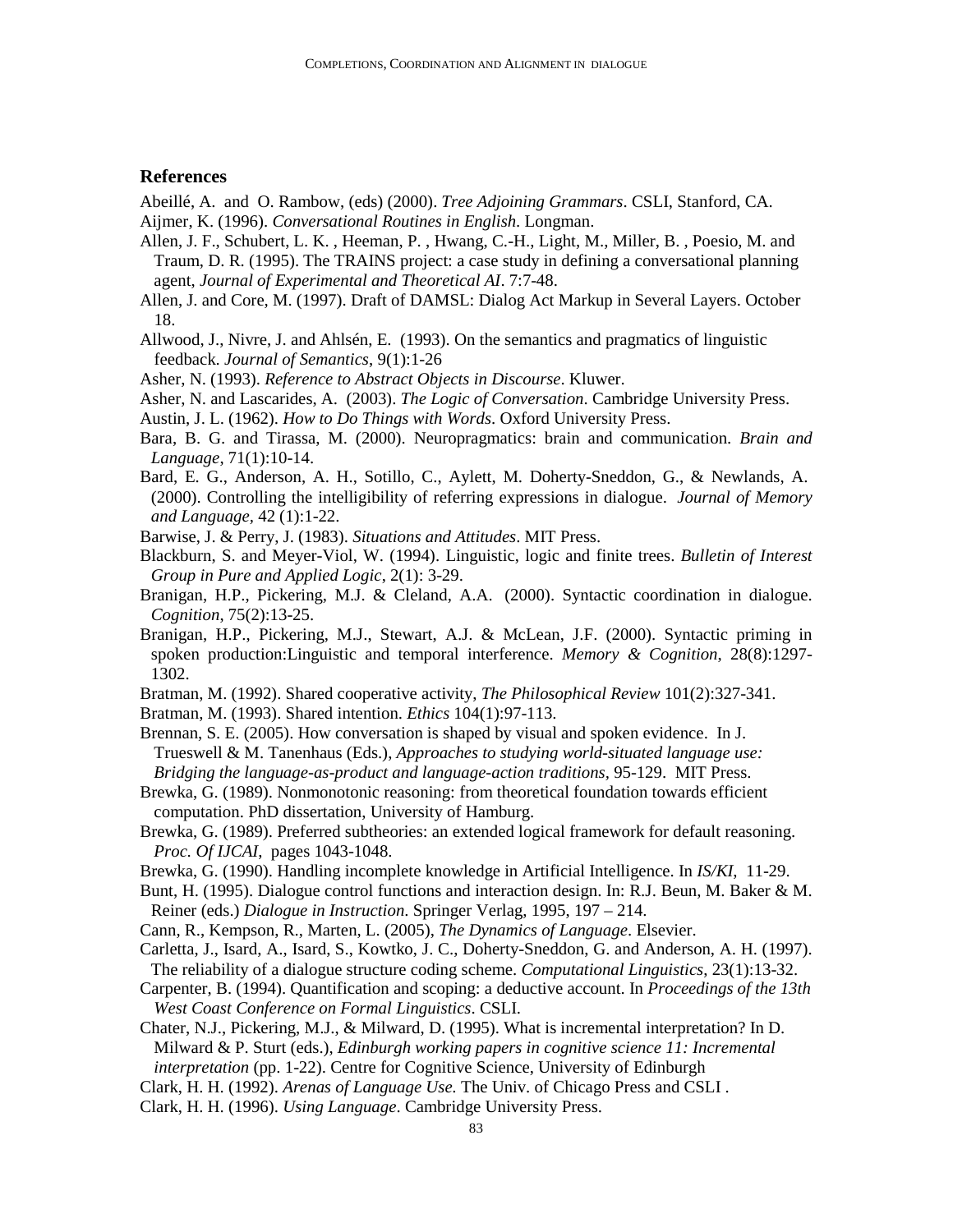- Clark, H. H. and Wilkes-Gibbs, D. (1990). Referring as a collaborative process. In Cohen, Ph. R., J. Morgan, and M.E. Pollack, eds., *Intentions in Communication*, MIT Press, 1990: 461-493.
- Clark, H. H., and Brennan, S. A. (1991). Grounding in communication. In L. B. Resnik, J. M. Levine, and S. D. Teasley (Eds.), *Perspectives on socially shared cognition*, APA Books, 127- 149.
- Clark, H. H., and Schaefer, E. F. (1987). Collaborating on contributions to conversations. *Language and Cognitive Processes*, 2 (1):19-41.
- Clark, H. H., and Schaefer, E. F. (1989). Contributing to discourse. *Cognitive Science*, 13:259- 294.
- Clark, H. H. and Wilkes-Gibbs, D. (1986). Referring as a collaborative process. *Cognition, 22:*1- 39
- Cohen, P. R. and Levesque, H. J. (1990a). Persistence, intention, and commitment. In Cohen, P. *et al*. (eds.), *Intentions in Communication*, pages 34-69.
- Cohen, P. R. and Levesque, H. J. (1990b). Rational interaction as a basis for communication. In Cohen, P. *et al*. (eds.), *Intentions in Communication*, pages 221-225.
- Cohen, P.R., Morgan, J., and Pollack, M.E. (Eds.) (1990). *Intentions in Communication*, MIT Press.
- Cole, P. (ed.) (1978). *Syntax and Semantics, 9: Pragmatics*. Academic Press.
- Cooper, R. (1992). A working person's guide to Situation Theory 1992. In *Topics in Semantic Interpretation*, ed. by S. L. Hansen and F. Soerensen, Samfundslitteratur, Frederiksberg, Denmark
- Cooper, R. and Poesio, M. (1994). Situation Theory. In The FRACAS Consortium (eds.), *FRACAS Deliverable D8*, Centre for Cognitive Science, Edinburgh.
- Cooper, R. (1996). The role of situations in generalized quantifiers. In Lappin, S. (ed), *Handbook of Contemporary Semantic Theory*, Blackwell.
- Cooper, R., Ericsson, S., Larsson, S. and Lewin, I. (2003). An information state update approach to collaborative negotiation. In Kühnlein, P., Rieser, H. and Zeevat, H. (eds.): *Perspectives on Dialogue in the new Milennium*, John Benjamins. Pages 271-287.
- Cooper, R. (2005). *Type Theory with Records*. University of Gothenburg, Ms.
- Coulthard, M. (1977). *An Introduction to Discourse Analysis*. Longman.
- Dale, R. and Reiter, E. (1995) Computational interpretations of the gricean maxims in the generation of referring expressions. *Cognitive Science*, 19(2):233-263.
- deMena Travis, L. (1992) Parameters of phrase structure and verb-second phenomena. In Freidin, R. (ed.) *Principles and Parameters in Comparative Grammar.* MIT Press. 339-365.
- Fagin, R., Halpern J.Y., Moses, Y., and Vardi, M.Y. (1995). *Reasoning about Knowledge*. MIT Press.
- Farkas, D. and de Swart, H. (2003). *The Semantics of Incorporation*. CSLI.
- Ferguson, G., Allen, J. F., and Miller, B. (1996). "TRAINS-95: Towards a mixed-initiative planning assistant," in *Proceedings of the Third Conference on Artificial Intelligence Planning Systems (AIPS-96)*, Edinburgh, Scotland, pages 70-77.
- Fernandez, R. (2006). *Non sentential utterances in dialogue: classification, resolution and use*. PhD dissertation, King's College, London.
- Ferreira, F., Ferraro, V., and Bailey, K. G. D. (2002). Good-enough representations in language comprehension. *Current Directions in Psychological Science*, 11:11-15.
- Ferreira, F., Lau, E. F., and Bailey, K. G. D. (2004). Disfluencies, parsing, and Tree-Adjoining Grammar. *Cognitive Science*, 28:721-749.
- Fletcher, C. (1994). Levels of representation in memory for discourse. In Gernsbacher, M. A. (eds), *Handbook of Psycholinguistics*, 1st edition, Academic Press. Pages 589-607.
- Frank, R. (2002). *Phrase Structure Composition and Syntactic Dependencies*. The MIT Press.
- Frazier, L. (1987). Sentence processing: a tutorial review. In: Coltheart, M. (ed.), *The Psychology of Reading*. Erlbaum. Pages 559-586.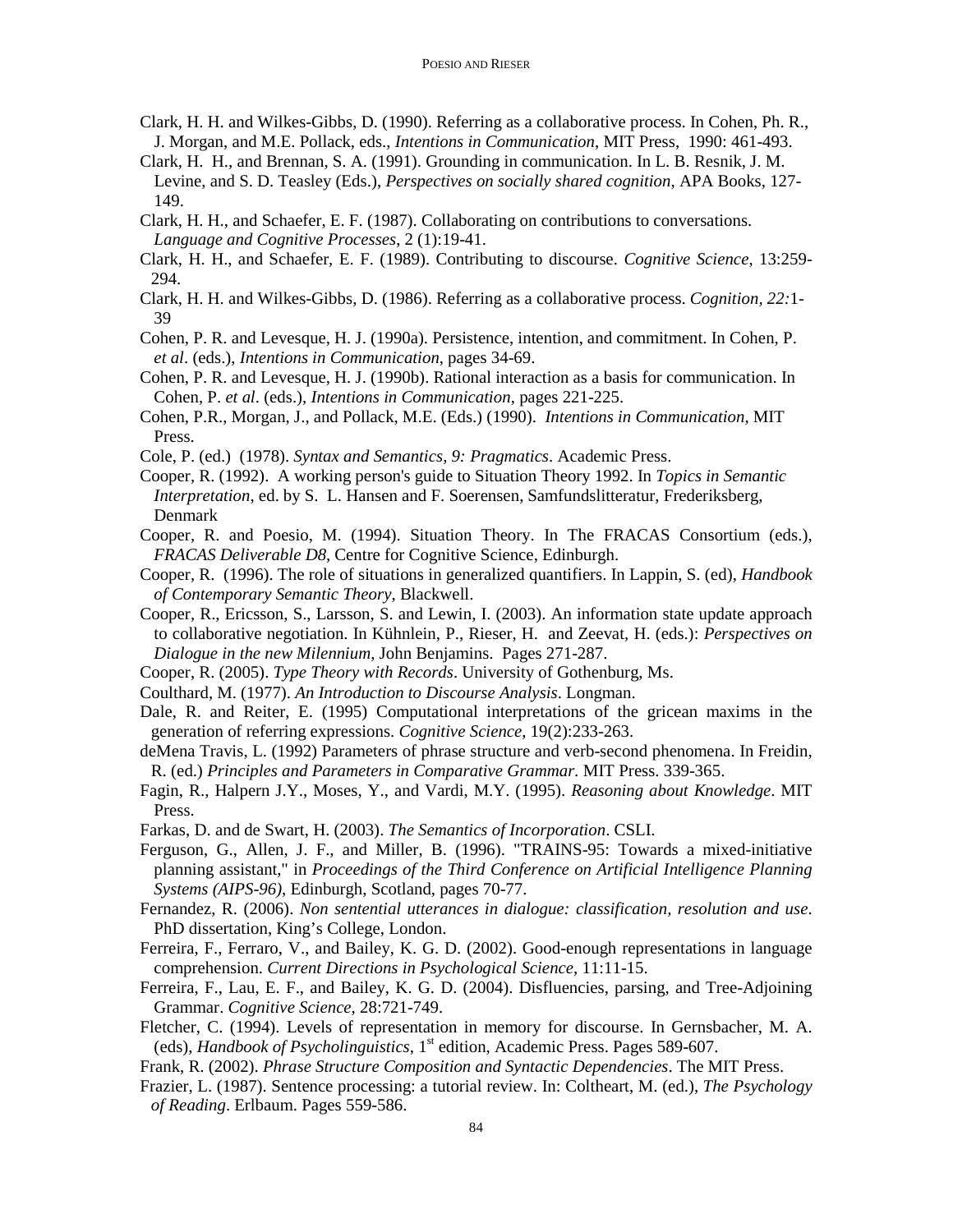Gargett, A., Gregoromichelaki, E., Howes, Ch., Sato, Y. (2008). Dialogue-grammar correspondence in dynamic syntax. In Ginzburg, J., Healey, P., Sato, Y. (eds.), *Proceedings of the 12th Workshop on the Semantics and Pragmatics of Dialogue (LONDIAL '08).* Pages 43-51.

Garnham, A. (2001). *Mental Models and the Interpretation of Anaphora*, Psychology Press.

- Garrod, S. and Anderson, A. (1987). Saying what you mean in dialogue: A study in conceptual and semantic coordination. *Cognition* 27: 181-218
- Geurts, B. (1995). *Presupposing*. PhD dissertation, University of Stuttgart.
- Ginzburg, J. (1997). On some semantic consequences of turn taking. In: P. Dekker *et al* (eds.) *Proceedings of the 11th Amsterdam Colloquium*.
- Ginzburg, J. (2009). *The Interactive Stance: Meaning for Conversation*. King's College, London Ms. (Currently under review).
- Ginzburg, J. (To Appear). Situation Semantics: from indexicality to metacommunicative interaction. To appear in P. Portner, C. Maierborn, von Heusinger (eds), *The Handbook of Semantics*, de Gruyter.
- Ginzburg, J. and Cooper, R. (2004). Clarification, ellipsis, and the nature of contextual updates. *Linguistics and Philosophy*, 27(3):297-366.
- Ginzburg, J. and Fernandez, R. (2005). Scaling up to multilogue: some benchmarks and principles. *Proc. Of the 43rd Meeting of the ACL*, Ann Harbor, Michigan.
- Ginzburg, J. and, Sag, I. (2000). *Interrogative Investigations*. CSLI.
- Goldman, A. J. (1970). *A Theory of Human Action*. Prentice-Hall.
- Grice, H. P. (1969). Utterer's meaning and intention. *Philosophical Review*, 68:147-177.
- Grice, H. P. (1975). Logic and conversation. In Cole, P. and Morgan, J. (eds.) *Syntax and Semantics*, pages 1-58.
- Grice, H. P. (1978). Further notes on logic and conversation. In Cole, P. (ed.), *Syntax and Semantics*, pages 113-127.
- Groenendijk, J. and M. Stokhof (1991). Dynamic Predicate Logic. *Linguistics and Philosophy* 14: 39-100.
- Gross, D., Allen, J. F. and Traum, D. R. (1993). The TRAINS 91 Dialogues. University of Rochester, Department of Computer Science, TRAINS Technical Note 92-1.
- Grosz, B. J. and Sidner, C. L. (1986). Attention, intention, and the structure of discourse. *Computational Linguistics* 12:175-204
- Grosz, B. J. and Sidner, C. L. (1990). Plans for discourse. In Cohen, P. *et al*. eds., 417-445.
- Grosz, B. J. and Kraus, S. (1996). Collaborative plans for complex group action. *Artificial Intelligence.* 86:269-357.
- Heeman, P. and Allen, J. F. (1995). The TRAINS 93 Dialogues. University of Rochester, Department of Computer Science, TRAINS Technical Note 94-2.
- Hobbs, J. R., Stickel, M., Martin, P., and Edwards, D. (1992). Interpretation as abduction. *Artificial Intelligence Journal*, 63 :69–142.
- Homer, B. D. and Tamis Le Monda, C.S. (eds.) (2005). *The development of social cognition and communication*. Psychology Press.
- Hwang, C.H. and Schubert, L. K. (1993) Meeting the interlocking needs of LF-computation, deindexing, and inference: An organic approach to general NLU. In *Proc. 13th Int. Joint Conf. on Artificial Intelligence*.
- Johnson-Laird, P. N. (1983). *Mental models: Towards a cognitive science of language, inference, and consciousness.* Harvard University Press.
- Joshi, A. K. (2004). 2003 Rumelhart Prize Special Cognitive Science Issue Honoring Aravind K. Joshi, *Cognitive Science*, 28(5).
- Jurafsky, D. (1996). A probabilistic model of lexical and syntactic access and disambiguation. *Cognitive Science* 20: 137–194.
- Kamp, H. and Reyle, U. (1993). *From Discourse to Logic*. Kluwer.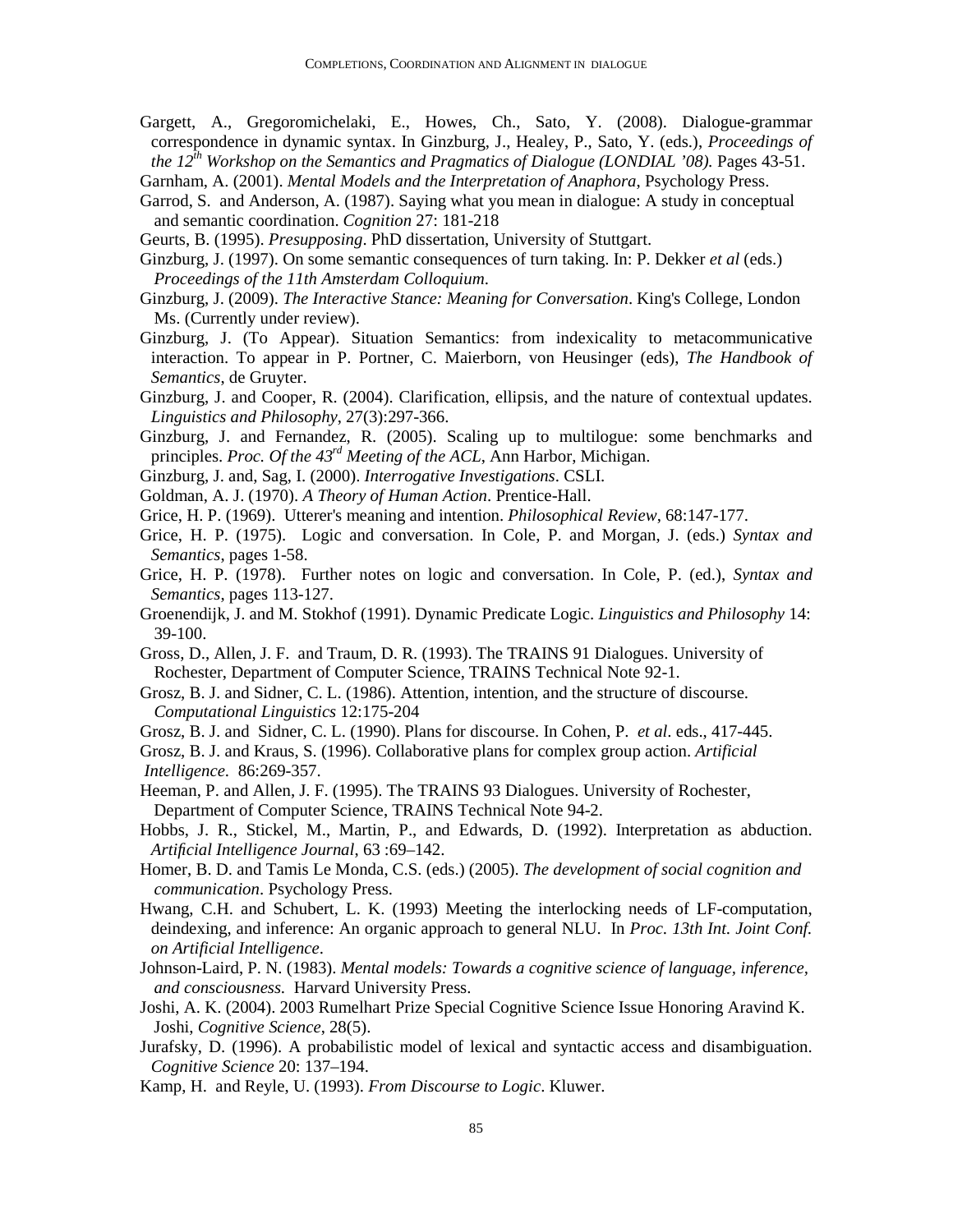- Kautz, H. A. (1987). *A Formal Theory of Plan Recognition.* PhD dissertation, University of Rochester.
- Kempson, R., Meyer-Viol, W. and Gabbay, D. (2001) *Dynamic Syntax*. Blackwell.
- Kranstedt, A., Lücking, A., Pfeiffer, Th., Rieser, H., Wachsmuth, I. (2006). Deictic object reference in task-oriented dialogue. In: Rickheit, G. and Wachsmuth, I. (eds.), *Situated Communication*. Mouton de Gruyter. Pages 156-209.
- Kroch, A. S. and Santorini, B. (1992). The derived constituent structure of the West Germanic verb-raising construction. In Freidin, R. (ed.), pages 269-339.
- Larsson, S. and Traum, D. R. (2000). Information state and dialogue management in the TRINDI Dialogue Move Engine Toolkit. *Natural Language Engineering,* Special Issue on Best Practice in Spoken Language Dialogue Systems Engineering. 6:323-340.
- Lerner, G. H. (1987). *Collaborative turn sequences: Sentence construction and social interaction*. Ph. D. dissertation, University of California, Irvine

Levelt, J.M. (1989) *Speaking: From Intention to Articulation*. MIT Press.

- Levin, J. A. and Moore, J. A. (1977). Dialogue games: meta-communication structures for natural language interaction. *ISI/RR-77-53*, Information Sciences Institute, USC.
- Levinson, S., C. (1983). *Pragmatics.* Cambridge University Press.
- Litman, D., J. and Allen, J. F., (1987). A plan recognition model for subdialogues in conversation. *Cognitive Science* 11: 163-200.
- Litman, D. J. and Allen, J. F., (1990). Discourse Processing and Commonsense Plans. In Cohen, P. *et al.* (eds.), pages 365-389.
- Mann, W. C. (1988). Dialogue games: conventions of human interaction. *Argumentation* 2 : 511- 532
- Matheson, C., Poesio, M. and Traum, D. R. (2000). Modeling grounding and discourse obligations using update rules. In *Proc. Of the NAACL*.

McNeill, D. (1992). *Hand and Mind: what gestures reveal about thought.* University of Chicago Press.

- Morton J. (1969). Interaction of information in word recognition. *Psychological Review*. 76: 165–178
- Muskens, R. (1995). Tense and the logic of change. In U. Egli, E.P. Pause, C. Schwarze, A. von Stechow, and G. Wienold, editors, *Lexical Knowledge in the Organization of Language*. Pages 147-183. John Benjamins.
- Muskens, R. (1996). Combining Montague semantics and discourse representation. *Linguistics and Philosophy* 19:143-186
- Muskens, R. (2001). Talking about trees and truth-conditions. *Journal of Logic, Language and Information*, 10(4):417-455.
- Neumann, G. (1998). Interleaving natural language parsing and generation through uniform processing. *Artificial Intelligence.* 99:121-163.
- Parsons, T. (1990). *Events in the Semantics of English: A Study in Subatomic Semantics*. Current Studies in Linguistics Series, Vol. 19. MIT Press.
- Pereira, F. (1990). Categorial semantics and scoping. *Computational Linguistics* 16(1):1-10.
- Perrault, C. R. (1990). An application of default logic to speech-act theory. In Cohen, P. *et al* (eds.), *Intentions in Communication*. Pages 161–187.
- Perrault, C. R. and Allen, J. F. (1980). A plan-based analysis of indirect speech acts. *American Journal of Computational Linguistics 6* (3-4): 167-182.
- Pickering, M. J. and Garrod, S. (2004). Toward a mechanistic psychology of dialogue. *Behavioral and Brain Sciences* 27:169-226.
- Platzack, C. (1986). COMP, INFL, and Germanic Word Order. In Hellan, L. and Koch Christensen (eds.) *Topics in Scandinavian Syntax.* D. Reidel. Pages 185-235.
- Poesio, M. (1993). Definite descriptions and the dynamics of mental states. In *Proc. AAAI Spring Symposium on Reasoning About Mental States*.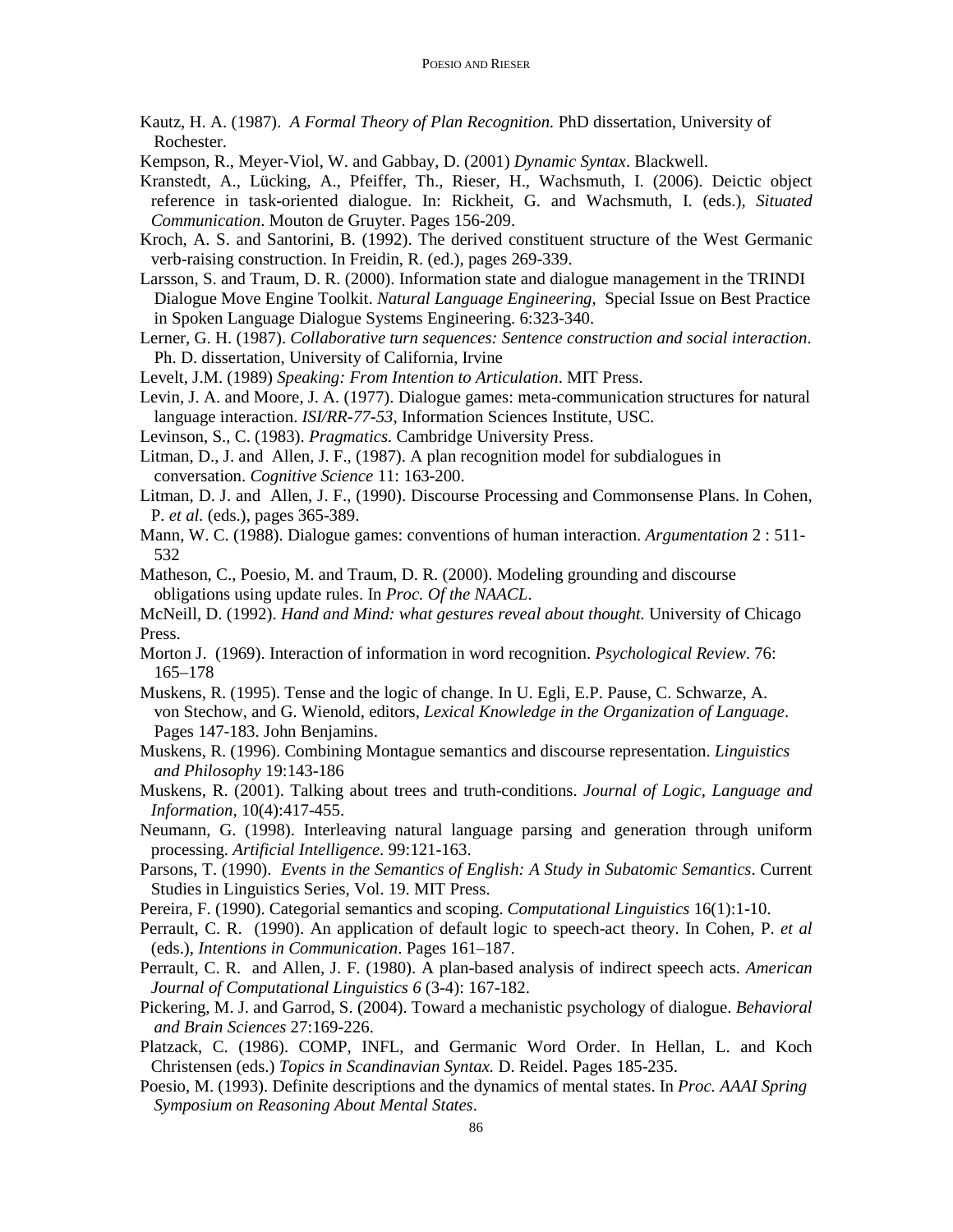- Poesio, M. (1994). *Discourse Interpretation and the Scope of Operators.* PhD dissertation, University of Rochester.
- Poesio, M. (1995). A model of conversation processing based on micro conversational events. In *Proceedings of the 17th Annual Meeting of the Cognitive Science Society*.
- Poesio, M. (1996). Underspecification and the semantics / pragmatics interface, In *Proceedings of the Workshop on the Cognitive Science of Natural Language Processing*.
- Poesio, M. (2001). What psycholinguistics tells us about the semantics / pragmatics interface: the case of pronouns, In *Proc. Amsterdam Colloquium*.
- Poesio, M. (To Appear.) *Incrementality and underspecification in utterance interpretation*. CSLI.
- Poesio, M. and Muskens, R. (1997). The dynamics of discourse situations. *Proc. Of the 11th Amsterdam Colloquium*, pages 247-252.
- Poesio, M. and Rieser, H. (In Preparation). An incremental model of anaphora and reference resolution based on resource situations. Ms.
- Poesio, M. and Traum, D. R. (1997). Conversational actions and discourse situations. *Computational Intelligence*, 13(3) :1-45.
- Poesio, M. and Traum, D. R. (1998). Towards an axiomatization of dialogue acts. In *Proc. Of TWENDIAL*, pages 1-7.
- Poesio, M. and Traum, D. R., eds., (2000). *Proceedings of GÖTALOG 2000. Fourth Workshop on the Semantics and Pragmatics of Dialogue*, Göteburg Univ.
- Pollack, M. (1986), *Inferring Domain Plans in Question-Answering.* PhD Dissertation, University of Pennsylvania.
- Poncin, K. and Rieser, H. (2006). Multi-speaker utterances and co-ordination in task-oriented dialogue. *Journal of Pragmatics* 38:718-744.
- Portner, Paul (2007). Imperatives and Modals. *Natural Language Semantics,* 15(4):351-383
- Purver, M., Cann, R. and Kempson, R. (2006), Grammars as parsers: meeting the dialogue challenge. *Research on Language and Computation*, 4(2-3):289-326.
- Purver, M. and Kempson, R. (2004). Incremental parsing, or incremental grammar? In *Proceedings of the ACL Workshop on Incremental Parsing*, pages 74-81, Barcelona, July 2004.
- Purver, M. and Ginzburg, J. (2004) Clarifying noun phrase semantics. *Journal of Semantics* 21(3):283-339.
- Purver, M. (2004). *The theory and use of clarification in dialogue*. PhD dissertation, King's College, London.
- Reiter, R. (1980). A logic for default reasoning. *Artificial Intelligence*, 13:81-132.
- Rickheit, G. & Wachsmuth, I. (2008). Alignment in communication Collaborative Research Center 673 at Bielefeld University. *Künstliche Intelligenz*, Heft 2-2008, pages 62-65
- Rieser, H. (2004). Pointing in dialogue. In Ginzburg, J. and Vallduvi, E. (eds.) *Catalog '04 . Proceedings of the Eigth Workshop on the Semantics and Pragmatics of Dialogue.* Department of Translation and Philology, Universitat Pompeu Fabra, Barcelona.
- Rieser, H. (2008). Aligned iconic gesture in different strata of mm-route-description dialogue. In: *Proceedings of LONDIAL*, pages 167-174
- Rieser, H., Kopp, S. and Wachsmuth, I. (2007). Speech-gesture alignment. In: *ISGS Abstracts, Integrating Gestures.* Northwestern University, Evanston,Chicago, pages 25-27
- Rieser, H. and Skuplik, K. (2000). Multi-speaker utterances and coordination in task-oriented dialogue. In Poesio, M. and Traum, D. R. (eds.), *Proceedings of GOTALOG*, pages 143-151.
- Sacks, Harvey (1967). The search for help: no one to turn to, In E. S. Shneidman (ed.), *Essays in Self-Destruction*, Science House. Pages 21-27.

Sacks, H., Schegloff, E. and Jefferson, G. (1974). A Simplest Systematics for the Organization of Turn-Taking for Conversation. *Language*, 50(4):696-735.

Sadek, M.D. (1992). A study in the logic of intention. In: B. Nebel, Ch. Rich, W. Swartout (eds.): *Principles of Knowledge Representation and Reasoning*. Proceedings of the Third International Conference. Morgan & Kaufmann Publishers: San Mateo, CA, pages 462-475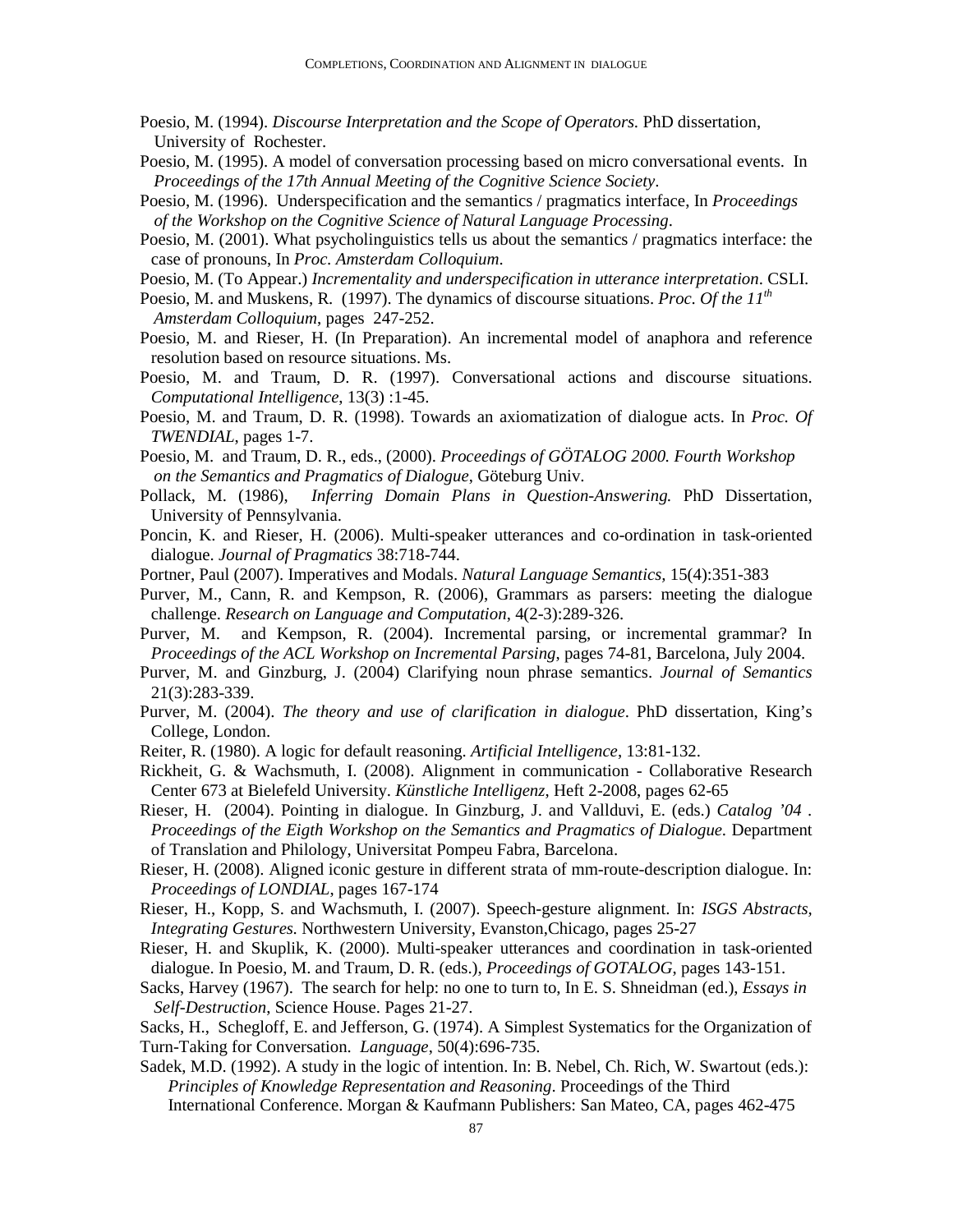- Sadek, D. (1994). Communication theory = rationality principles + communicative act models. In *Proc. Of the AAAI 94 Workshop on Planning for Interagent Communication*.
- Sanford, A.J. and Garrod, S. (1981). *Understanding Written Language.* John Wiley.

Schabes, Y., Abeillé, A., & Joshi, A.K. (1988). New parsing strategies for tree adjoining grammars. In *Proceedings of the 12th International Conference in Computational Linguistics*, pages 578– 583.

Schegloff, E.A., Jefferson, G., and Sacks, H. (1977). The preference for self-correction in the organization of repair in conversation. *Language*, 53(2):361-382.

Schlangen, D. and A. Lascarides (2003). The interpretation of non-sentential utterances in dialogue, in *Proceedings of the 4th SIGdial Workshop on Discourse and Dialogue*, Sapporo, Japan.

Searle, J. R. (1969). *Speech Acts*. Cambridge University Press.

- Searle, J. R. and D. Vanderveken (1985). *Foundations of Illocutionary Logic*. Cambridge University Press.
- Schabes Y. (1990). *Computational and Mathematical Properties of Lexicalized Grammars,* PhD Dissertation, Univ. of Pennsylvania, Philadelphia.
- Skuplik, K. (1999). Satzkooperationen. Definition und empirische Untersuchung. Bielefeld Univ., Report 1999/03 of SFB 360.
- Stalnaker, R. (1978). Assertion. In *Syntax and Semantics* 9 (1978): 315-332. (Reprinted in Steven Davis, Pragmatics: A reader, New York and Oxford: Oxford University Press, 1991.)
- Stone, M. (2004) Intention, interpretation and the computational structure of language. *Cognitive Science* 28(5):781-809.
- Sturt, P. and Crocker, M. (1996). Monotonic syntactic processing: A cross-linguistic study of attachment and reanalysis. *Language and Cognitive Processes* 11(5): 449–494.
- Swinney, D. (1979). Lexical access during sentence comprehension: (Re) consideration of context effects. *Journal of Verbal Learning and Verbal Behavior*, 18:645-659.
- Tanenhaus M.K., Leiman, J.L., and Seidenberg, M.S. (1979). Evidence for multiple stages in the processing of ambiguous words in syntactic contexts. *Journal of Verbal Learning and Verbal Behavior,* 18:427-440.
- Tanenhaus, M.K., Spivey-Knowlton, M.J., Eberhard, K.M. & Sedivy, J.E. (l995). Integration of visual and linguistic information in spoken language comprehension*. Science,* 268*:*1632-1634.
- Traum, D. R. (1994). *A Computational Theory of Grounding in Natural Language Conversation,* Ph.D. dissertation, Computer Science Dept., U. Rochester.
- Traum, D. R. (1999). 20 Questions on Dialogue Act Taxonomies. In *Proceedings of AMSTELOGUE*..
- Traum, D. R. , and Hinkelman, E. A. (1992): Conversation Acts in Task-Oriented Spoken Dialogue. *Computational Intelligence 8:* 575-599
- Traum, D. R. (1999). Computational Models of Grounding in Collaborative Systems. In *Working notes of AAAI Fall Symposium on Psychological Models of Communication*, pages 124-131.
- Traum, D. R. and Nakatani, C. H. (1999). A Two-level Approach to Coding Dialogue for Discourse Structure: Activities of the 1998 Working Group on Higher-level Structures, in *Proceedings of the ACL'99 Workshop Towards Standards and Tools for Discourse Tagging,* pages 101-108.
- Traum, D. R. and Larsson, D. (2003): The Information State Approach to Dialogue Management. In Smith and Kuppevelt (eds.): *Current and New Directions in Discourse & Dialogue*, Kluwer Academic Publishers. Pages 325-353
- Tuomela, R. (2000). *Cooperation*. Kluwer.
- Walker, M. (1993). *Informational redundancy and resource bounds in dialogue*. PhD dissertation, University of Pennsylvania.
- Wilkes-Gibbs, D. (1986). *Collaborative processes of language use in conversations.* Unpublished doctoral dissertation, Stanford University, CA.